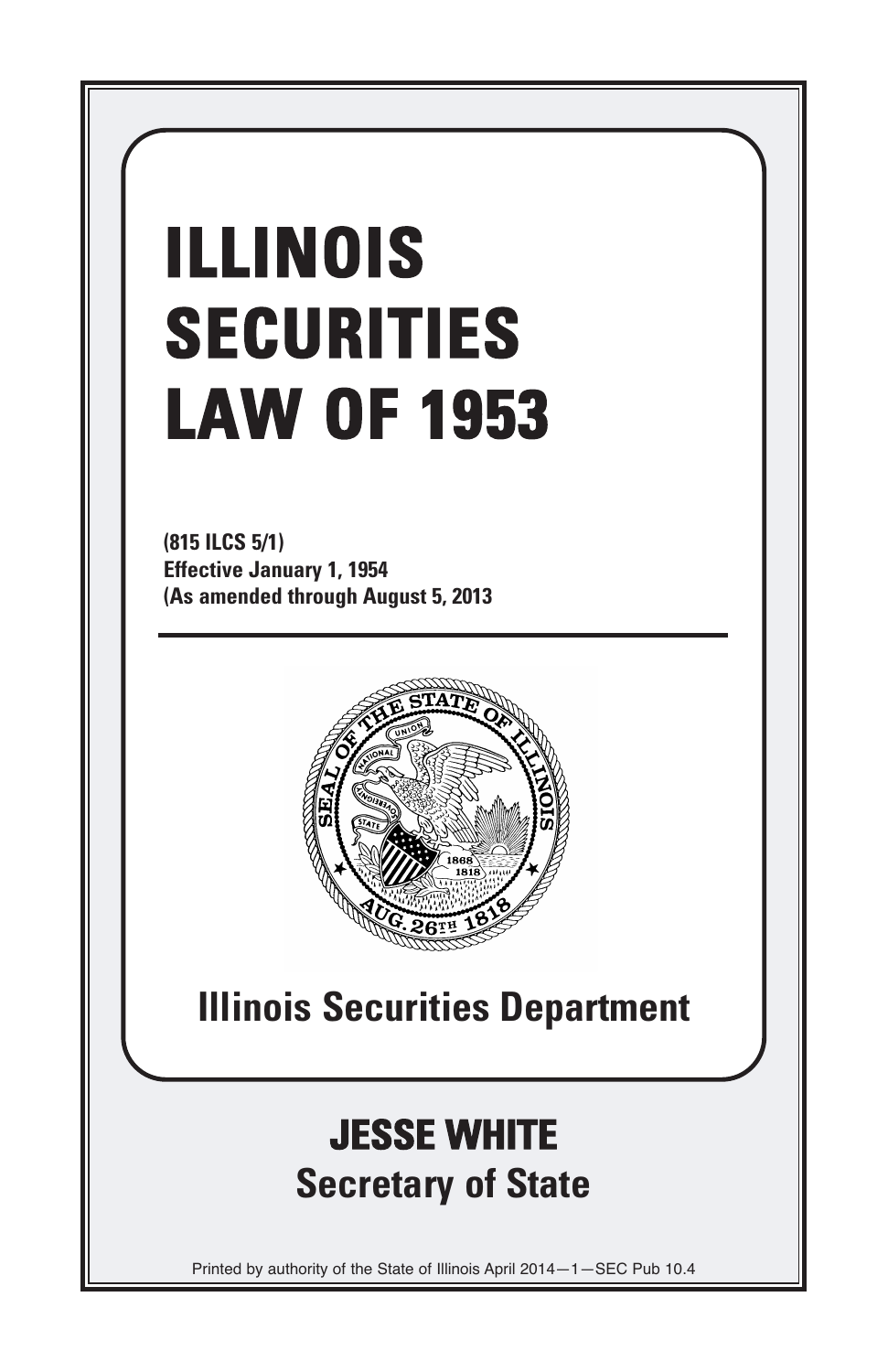

I am pleased to provide this booklet on the Illinois Securities Law of 1953, including amendments through Aug. 5, 2013.This law governs the offer and sale of securities in Illinois as well as broker-dealers,salespersons,investment advisers and investment adviser representatives.The Secretary of State,Illinois Securities Department is responsible for administering this law and pursuing enforcement actions against violators.

New amendments signed into law in August 2013 provide greater protection to people who invest their hard-earned money and, all too often,find they are victims of unscrupulous con-artists.

My office is committed to protecting the investing public, and I welcome the additional protections provided by recent enactments.I sincerely thank all those who helped amend the Act as well as those members of the General Assembly who assisted in the legislative process.

Desse White

**Jesse White** Secretary of State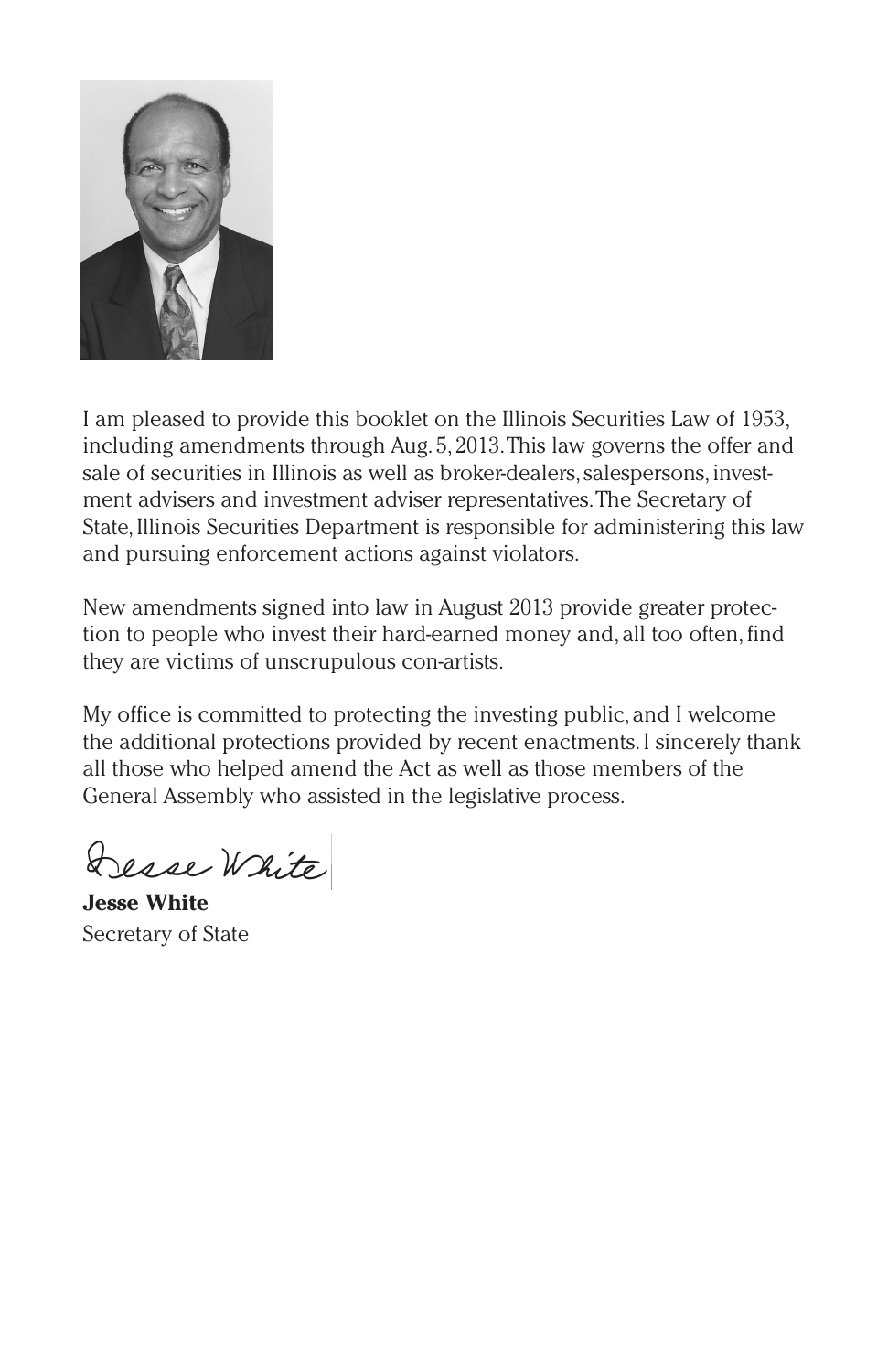## THE ILLINOIS SECURITIES LAW OF 1953

(Amended through August 5, 2013)

Page

| 2.1               |                                                 |  |  |
|-------------------|-------------------------------------------------|--|--|
| 2.2               |                                                 |  |  |
| 2.3               |                                                 |  |  |
| 2.4               |                                                 |  |  |
| 2.5               |                                                 |  |  |
| 2.5a              |                                                 |  |  |
| 2.6               |                                                 |  |  |
| 2.7               |                                                 |  |  |
| 2.8               |                                                 |  |  |
| 2.8a              |                                                 |  |  |
| 2.9               |                                                 |  |  |
| 2.10              |                                                 |  |  |
| 2.10a             |                                                 |  |  |
| 2.11              |                                                 |  |  |
| 2.12              |                                                 |  |  |
| 2.12a             |                                                 |  |  |
| 2.12 <sub>b</sub> |                                                 |  |  |
| 2.12c             | Registered Investment Adviser Representative  6 |  |  |
| 2.13              |                                                 |  |  |
| 2.14              |                                                 |  |  |
| 2.15              |                                                 |  |  |
| 2.16              |                                                 |  |  |
| 2.17              |                                                 |  |  |
| 2.17a             |                                                 |  |  |
| 2.17b             |                                                 |  |  |
| 2.17c             |                                                 |  |  |
| 2.17d             |                                                 |  |  |
| 2.17e             |                                                 |  |  |
| 2.17f             |                                                 |  |  |
| 2.18              |                                                 |  |  |
| 2.24              |                                                 |  |  |
| 2.25              |                                                 |  |  |
| 2.26              |                                                 |  |  |
| 2.27              |                                                 |  |  |
| 2.28              |                                                 |  |  |
| 2.29              |                                                 |  |  |
| 2.30              |                                                 |  |  |
| 2.31              |                                                 |  |  |
| 2.32              |                                                 |  |  |
| 2.33              |                                                 |  |  |
| 2a.               | Notification filing requirements of issuers of  |  |  |
|                   |                                                 |  |  |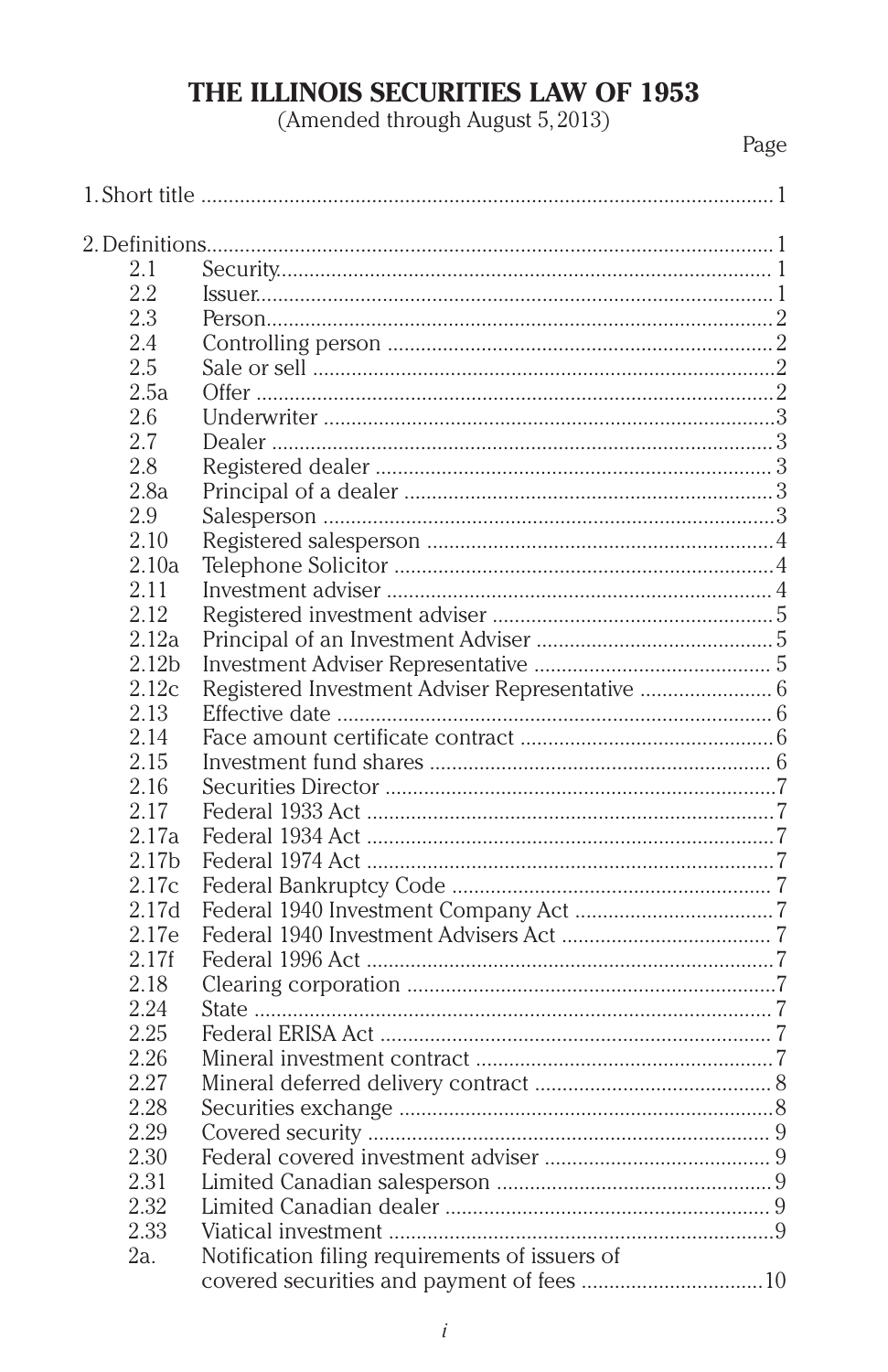| 3. |                |                                                            |  |
|----|----------------|------------------------------------------------------------|--|
|    | А.             |                                                            |  |
|    | <b>B.</b>      |                                                            |  |
|    | C.             | Securities issued by banks and trust companies  11         |  |
|    | D.             | Securities issued by building and loan associations,       |  |
|    |                | federal savings and loan associations, certain state       |  |
|    |                | savings and loan associates and credit unions 11           |  |
|    | E.             | Securities issued by public carriers or public             |  |
|    |                |                                                            |  |
|    | E              |                                                            |  |
|    | G.             |                                                            |  |
|    | Н.             | Securities issued by persons organized and operated        |  |
|    |                |                                                            |  |
|    | L              | Securities under conditional sales contract  12            |  |
|    | $\mathbf{J}$ . |                                                            |  |
|    | K.             |                                                            |  |
|    | L.             |                                                            |  |
|    | M.             |                                                            |  |
|    |                | Securities issued by insurance companies  13               |  |
|    | N.             |                                                            |  |
|    | О.             | Option, put, call, spread or straddle issued by an         |  |
|    |                | agency registered under the 1934 Federal Act  14           |  |
|    | Р.             |                                                            |  |
|    | Q.             |                                                            |  |
|    | R.             | Securities issued by agricultural cooperatives  15         |  |
| 4. |                |                                                            |  |
|    | A.             |                                                            |  |
|    | <b>B.</b>      |                                                            |  |
|    | C.             |                                                            |  |
|    | D.             | Exempt transactions implemented by Rule  16                |  |
|    | E.             | Sales by fiduciaries and public sale at auction  16        |  |
|    | E              | Sales by registered dealers of securities which            |  |
|    |                |                                                            |  |
|    | G.             | Sales to thirty-five resident or non-resident purchasers   |  |
|    |                |                                                            |  |
|    | Н.             |                                                            |  |
|    | I.             | Sales pursuant to a statutory merger or consolidation  21  |  |
|    | J.             |                                                            |  |
|    | K.             | Patronage refunds and securities issued by                 |  |
|    |                |                                                            |  |
|    | L.             | Offers while Federal registration statement is pending  21 |  |
|    | M.             |                                                            |  |
|    |                |                                                            |  |
|    | N.             |                                                            |  |
|    | О.             |                                                            |  |
|    | P.             | Sales for redevelopment of blighted urban areas 22         |  |
|    | Q.             |                                                            |  |
|    |                |                                                            |  |
|    | R.<br>S.       | Sale to director, executive officer or general partner  24 |  |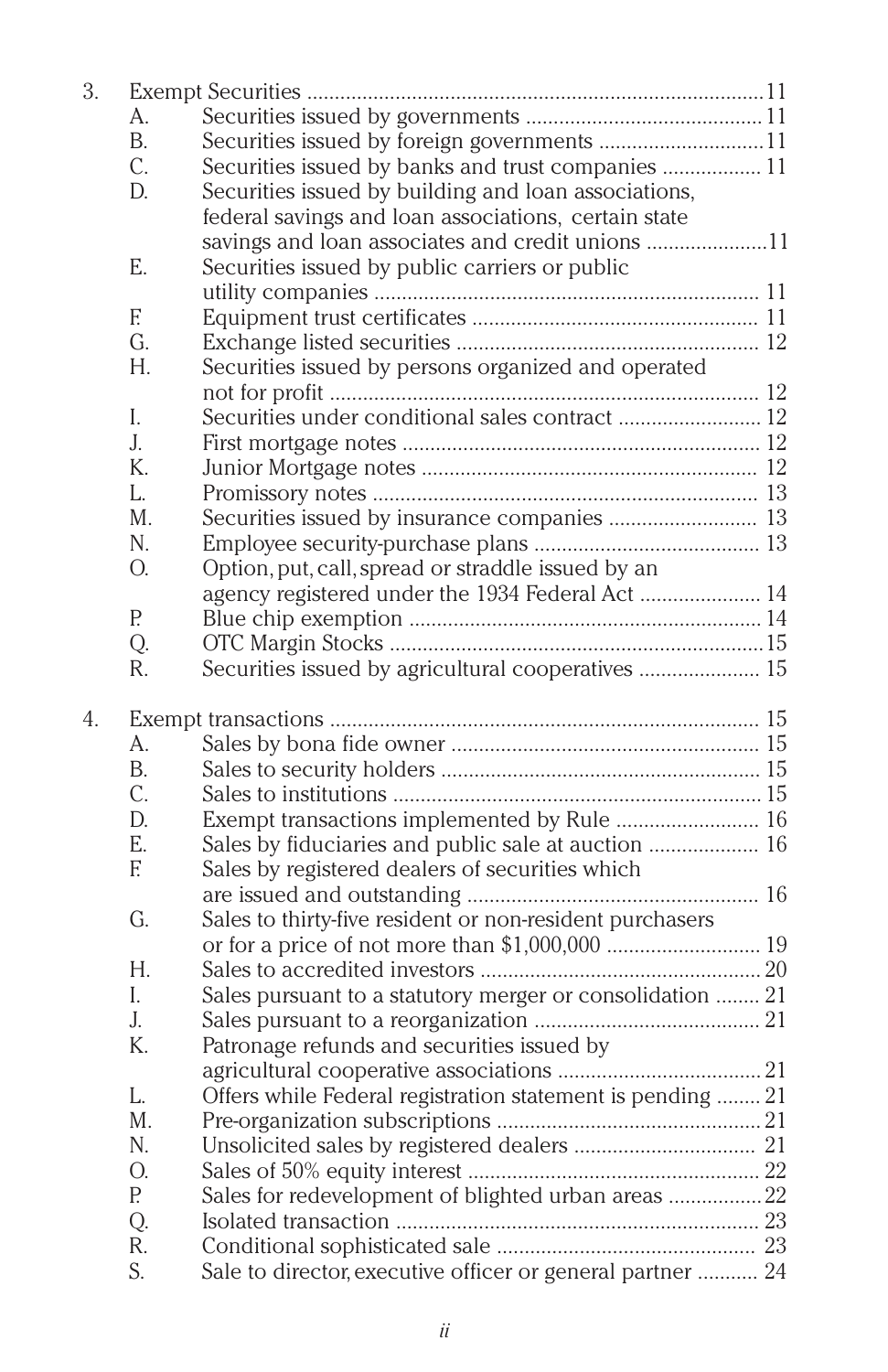| 5.  |                |                                                                  |  |  |
|-----|----------------|------------------------------------------------------------------|--|--|
|     | А.             |                                                                  |  |  |
|     | B.             |                                                                  |  |  |
|     | C.             | Pending application, filing fee and oversales of securities 31   |  |  |
|     | D.             |                                                                  |  |  |
|     | E.             |                                                                  |  |  |
|     | E              |                                                                  |  |  |
|     | G.             |                                                                  |  |  |
|     | Н.             |                                                                  |  |  |
|     |                |                                                                  |  |  |
| 6.  |                | Registration of Face Amount Certificate Contracts 34             |  |  |
|     | А.             | Registration of Face Amount Certificate Contracts                |  |  |
|     |                |                                                                  |  |  |
|     | В.             | Registration of Face Amount Certificate Contracts                |  |  |
|     |                |                                                                  |  |  |
|     | C.             |                                                                  |  |  |
|     | D.             |                                                                  |  |  |
|     | Е.             | Amendatory statements and required fees  40                      |  |  |
|     | E              |                                                                  |  |  |
|     | G.             |                                                                  |  |  |
|     | Н.             | Minimum deposit, annual fee, and transaction charge  41          |  |  |
|     | I.             |                                                                  |  |  |
|     | $\mathbf{J}$ . |                                                                  |  |  |
|     | K.             |                                                                  |  |  |
|     | L.             |                                                                  |  |  |
|     |                |                                                                  |  |  |
| 7.  |                |                                                                  |  |  |
|     | А.             | Registration of Investment Fund Shares by Coordination 44        |  |  |
|     | B.             | Registration of Investment Fund Shares by Qualification 47       |  |  |
|     | C.             |                                                                  |  |  |
|     | D.             |                                                                  |  |  |
|     | E.             |                                                                  |  |  |
|     | E              |                                                                  |  |  |
|     | G.             |                                                                  |  |  |
|     | Н.             |                                                                  |  |  |
|     | I.             |                                                                  |  |  |
|     | J.             |                                                                  |  |  |
|     |                |                                                                  |  |  |
| 7a. |                | Prohibition against the sale of securities of any issuer engaged |  |  |
|     |                |                                                                  |  |  |
|     |                |                                                                  |  |  |
| 8.  |                | Registration of dealers, salespersons and investment advisers 52 |  |  |
|     | А.             | Dealers, salespersons and investment advisers required           |  |  |
|     |                |                                                                  |  |  |
|     | В.             |                                                                  |  |  |
|     | C.             |                                                                  |  |  |
|     | C-5.           | Notification filing for federal covered investment advisers57    |  |  |
|     | D.             | Application for registration of investment advisers 58           |  |  |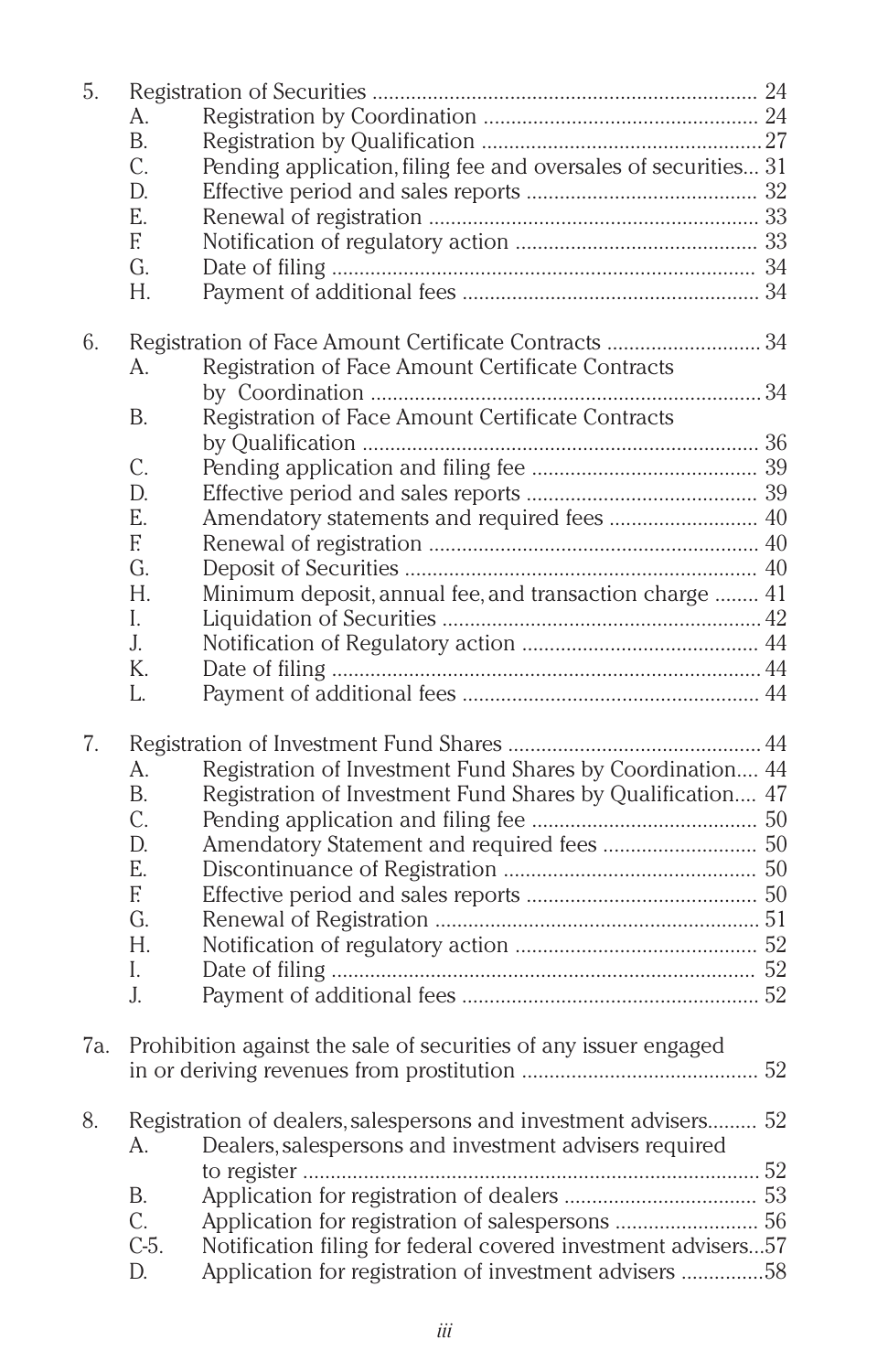|     | $D-5.$<br>E.    | Registration of investment adviser representative  60<br>Grounds for denial, suspension or revocation of the |  |
|-----|-----------------|--------------------------------------------------------------------------------------------------------------|--|
|     |                 | registration of dealers, salespersons or investment                                                          |  |
|     | E               | Record of registered dealers, salespersons and                                                               |  |
|     | G.              | Expiration of registration of dealers, salespersons and                                                      |  |
|     |                 |                                                                                                              |  |
|     | Н.              | Application for re-registration of dealers, salespersons                                                     |  |
|     |                 |                                                                                                              |  |
|     | L               | Records kept by registered dealers and investment                                                            |  |
|     |                 |                                                                                                              |  |
|     | $\mathbf{J}$ .  |                                                                                                              |  |
|     | $K_{\cdot}$     |                                                                                                              |  |
|     | L.<br>M.        |                                                                                                              |  |
|     |                 |                                                                                                              |  |
| 8a. |                 | Advertisement and sale of certain                                                                            |  |
|     |                 |                                                                                                              |  |
|     |                 |                                                                                                              |  |
| 8b. |                 |                                                                                                              |  |
| 8c. |                 |                                                                                                              |  |
|     |                 |                                                                                                              |  |
| 9.  |                 |                                                                                                              |  |
| 10. |                 |                                                                                                              |  |
|     | A.              |                                                                                                              |  |
|     | B.              |                                                                                                              |  |
|     | $\mathcal{C}$ . |                                                                                                              |  |
|     |                 |                                                                                                              |  |
| 11. |                 |                                                                                                              |  |
|     | $\mathsf{A}$ .  | Secretary of State to administer the Law and                                                                 |  |
|     |                 |                                                                                                              |  |
|     | В.<br>C.        | Authority to require financial statements  72                                                                |  |
|     | D.              |                                                                                                              |  |
|     | E.              |                                                                                                              |  |
|     | E               | Procedure for denial, suspension, revocation                                                                 |  |
|     |                 |                                                                                                              |  |
|     | G.              |                                                                                                              |  |
|     | H.              |                                                                                                              |  |
|     | L               |                                                                                                              |  |
|     | J.              |                                                                                                              |  |
|     | K.              | Restrictions on disclosure required of Investment                                                            |  |
|     |                 |                                                                                                              |  |
|     | L.              | Certification of records to State's Attorneys  83                                                            |  |
|     | M.              | Right to pursue or prosecute actions under the                                                               |  |
|     |                 |                                                                                                              |  |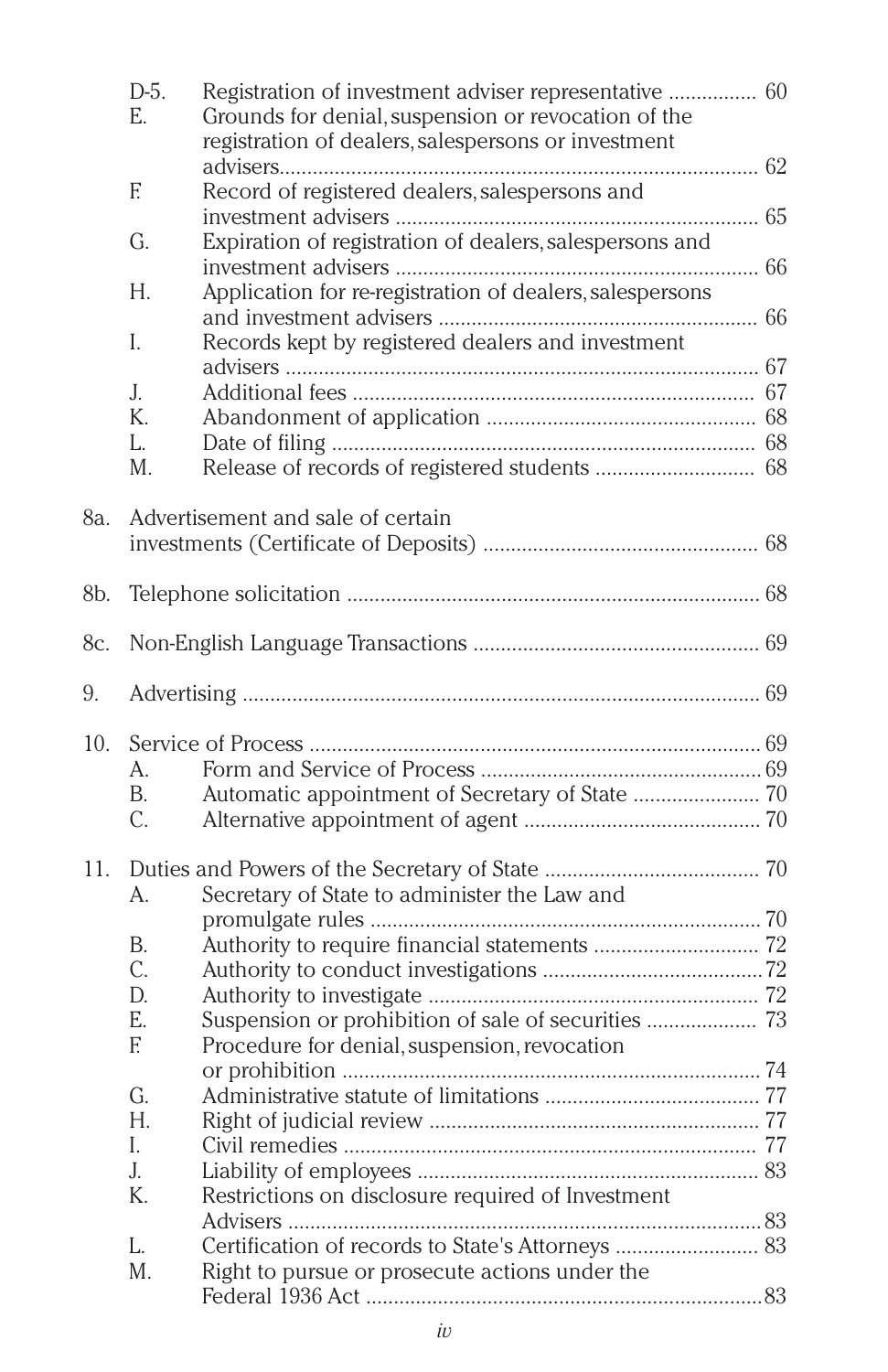|     | N. | Cooperation with other securities regulators  83 |
|-----|----|--------------------------------------------------|
|     |    |                                                  |
|     |    |                                                  |
|     |    |                                                  |
|     |    |                                                  |
|     |    |                                                  |
|     |    |                                                  |
|     |    |                                                  |
|     |    |                                                  |
|     |    |                                                  |
|     |    |                                                  |
|     |    |                                                  |
| 18. |    |                                                  |
|     |    |                                                  |
|     |    |                                                  |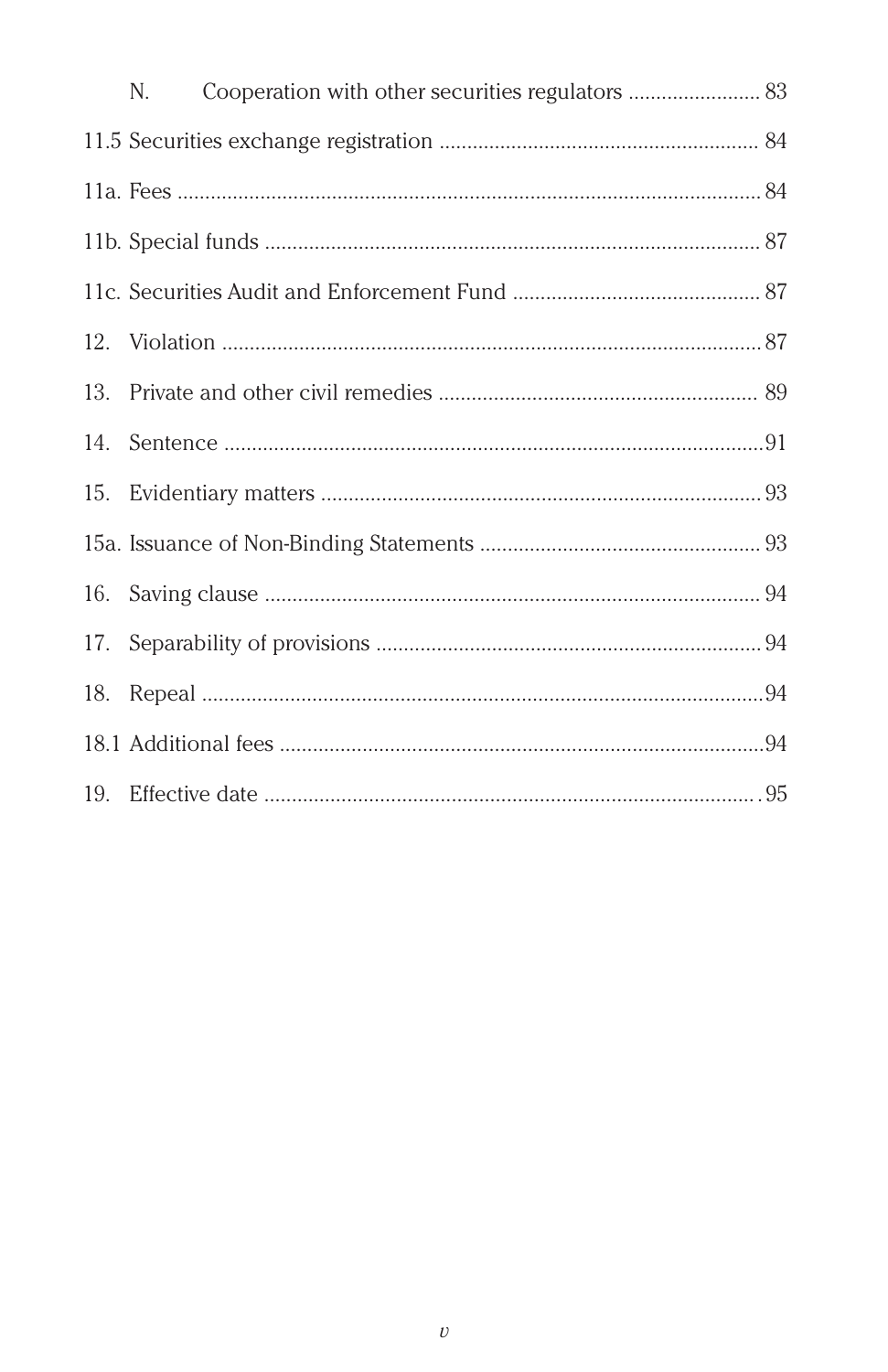### **Illinois Securities Law of 1953**

Cite: 815 ILCS 5/1 et seq. Short title: Illinois Securities Law of 1953.

**Title:** An Act relating to securities; defining terms used; providing for the registration of securities and for the regulation of the sale thereof; providing for the registration of dealers in and salesmen of securities; fixing penalties for violations of this Act; and repealing a certain Act herein named except provisions of said Act continued in force and effect.

**Sec. 1. Short title**. This Act may be cited as the Illinois Securities Law of 1953.

**Sec. 2. Definitions.** As used in this Act, unless the context otherwise requires, the terms defined in the Sections of this Act that precede Section 3 shall have the meanings therein ascribed.

**Sec. 2.1. Security.** "Security" means any note,stock, treasury stock, bond, debenture, evidence of indebtedness, certificate of interest or participation in any profit-sharing agreement, collateral-trust certificate, preorganization certificate or subscription, transferable share, investment contract, viatical investment, investment fund share, face-amount certificate, voting-trust certificate, certificate of deposit for a security, fractional undivided interest in oil,gas or other mineral lease,right or royalty,any put,call,straddle,option,or privilege on any security,certificate of deposit,or group or index of securities (including any interest therein or based on the value thereof), or any put, call,straddle,option,or privilege entered into,relating to foreign currency,or, in general,any interest or instrument commonly known as a"security",or any certificate of interest or participation in,temporary or interim certificate for, receipt for, guarantee of, or warrant or right to subscribe to or purchase, any of the foregoing. "Security"does not mean a mineral investment contract or a mineral deferred delivery contract; provided, however, the Department shall have the authority to regulate these contracts as hereinafter provided.

**Sec. 2.2 "Issuer"** means every person who shall have issued or proposes to issue any security; except that (1) with respect to certificates of deposit, voting-trust certificates,collateral-trust certificates,and certificates of interest or shares in an unincorporated investment trust not having a board of directors (or persons performing similar functions),"issuer"means the person or persons performing the acts and assuming the duties of depositor or manager pursuant to the provisions of the trust,agreement or instrument under which such securities are issued; (2) with respect to trusts other than those specified in clause (1) above, where the trustee is a corporation authorized to accept and execute trusts,"issuer" means the entrusters, depositors or creators of the trust and any manager or committee charged with the general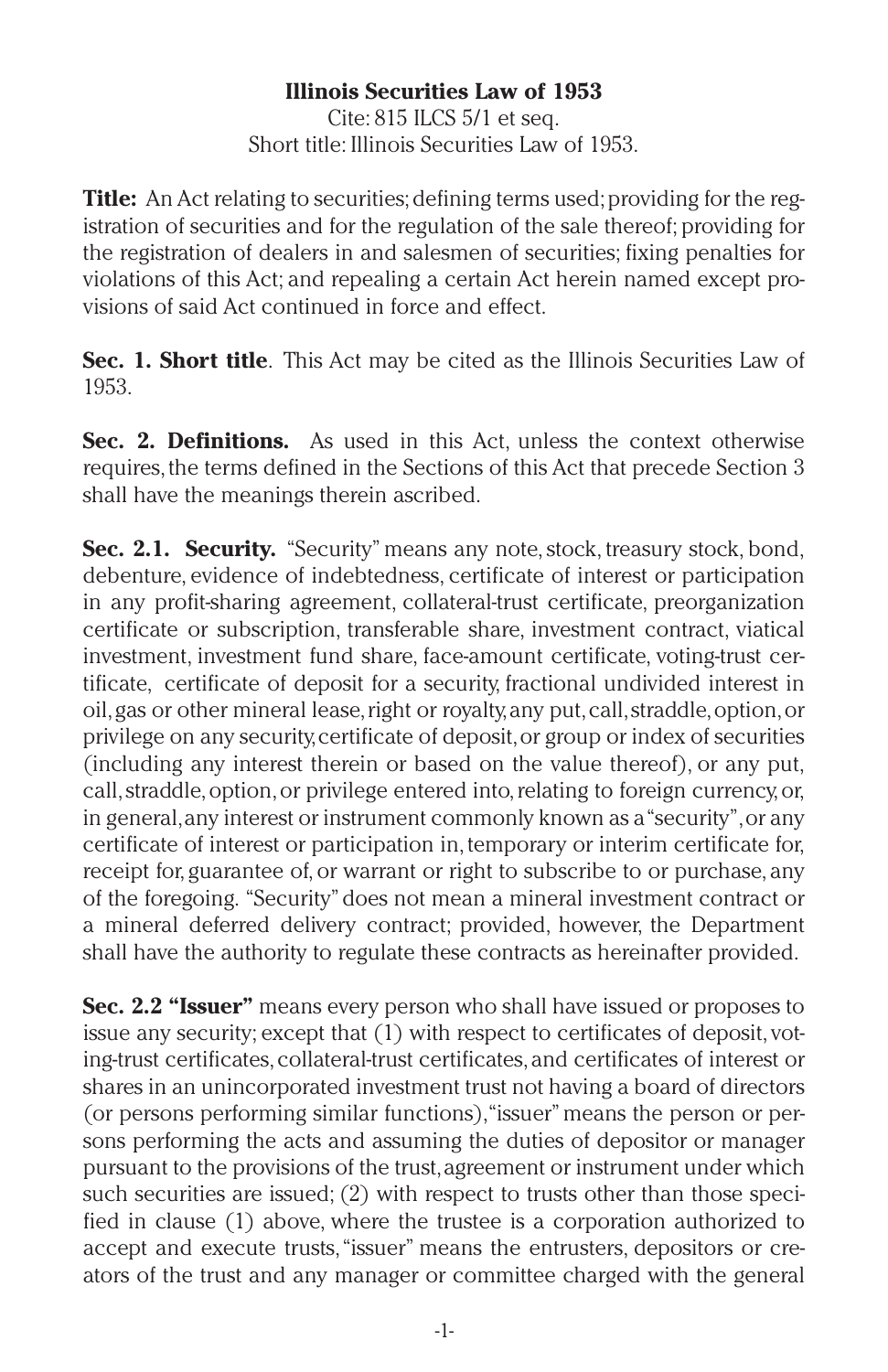direction of the affairs of the trust pursuant to the provisions of the agreement or instrument creating the trust; (3) with respect to equipment trust certificates or like securities,"issuer"means the person to whom the equipment or property is or is to be leased or conditionally sold; and (4) with respect to fractional interests in oil, gas or other mineral lease, right or royalty,"issuer" means the owner of the right or interest therein (whether whole or fractional), in which fractional interests are created by such owner for the purpose of sale.

**Sec. 2.3 "Person"** means an individual, a corporation, a partnership, an association, a joint stock company, a limited liability company, a limited liability partnership,a trust or any unincorporated organization.As used in this Section, "trust" includes only a trust where the interest or interests of the beneficiary or beneficiaries is a security.

**Sec. 2.4. "Controlling person"** means any person offering or selling a security, or group of persons acting in concert in the offer or sale of a security, owning beneficially (and in the absence of knowledge, or reasonable grounds for belief, to the contrary, record ownership shall for the purposes hereof be presumed to be beneficial ownership) either (i) 25% or more of the outstanding voting securities of the issuer of such security where no other person owns or controls a greater percentage of such securities,or (ii) such number of outstanding securities of the issuer of such security as would enable such person, or group of persons, to elect a majority of the board of directors or other managing body of such issuer. In case of unincorporated issuers,"controlling person" means any person offering or selling a security, or group of persons acting in concert in the offer or sale of a security, who directly or indirectly controls the activities of the issuer.

**Sec. 2.5. "Sale" or "sell"** shall have the full meaning of that term as applied by or accepted in the courts of this State, and shall include every contract of sale or disposition of a security or interest in a security for value. Any security given with or as a bonus on account of any purchase of securities or property shall be conclusively presumed to constitute a part of the subject of such purchase and shall be deemed to have been sold within the meaning of this Section.A privilege to convert a security into another security shall not be deemed a sale of such other security,provided no consideration from the holder in addition to the surrender or cancellation of the convertible security is required to effect the conversion.

**Sec. 2.5a. Offer.** "Offer"shall include every offer to sell or otherwise dispose of,or solicitation of an offer to purchase,whether orally or by means of publication, including but not limited to printed and electronic media, a security or interest in a security for value; provided that the term"offer"shall not include preliminary negotiations or agreements between an issuer and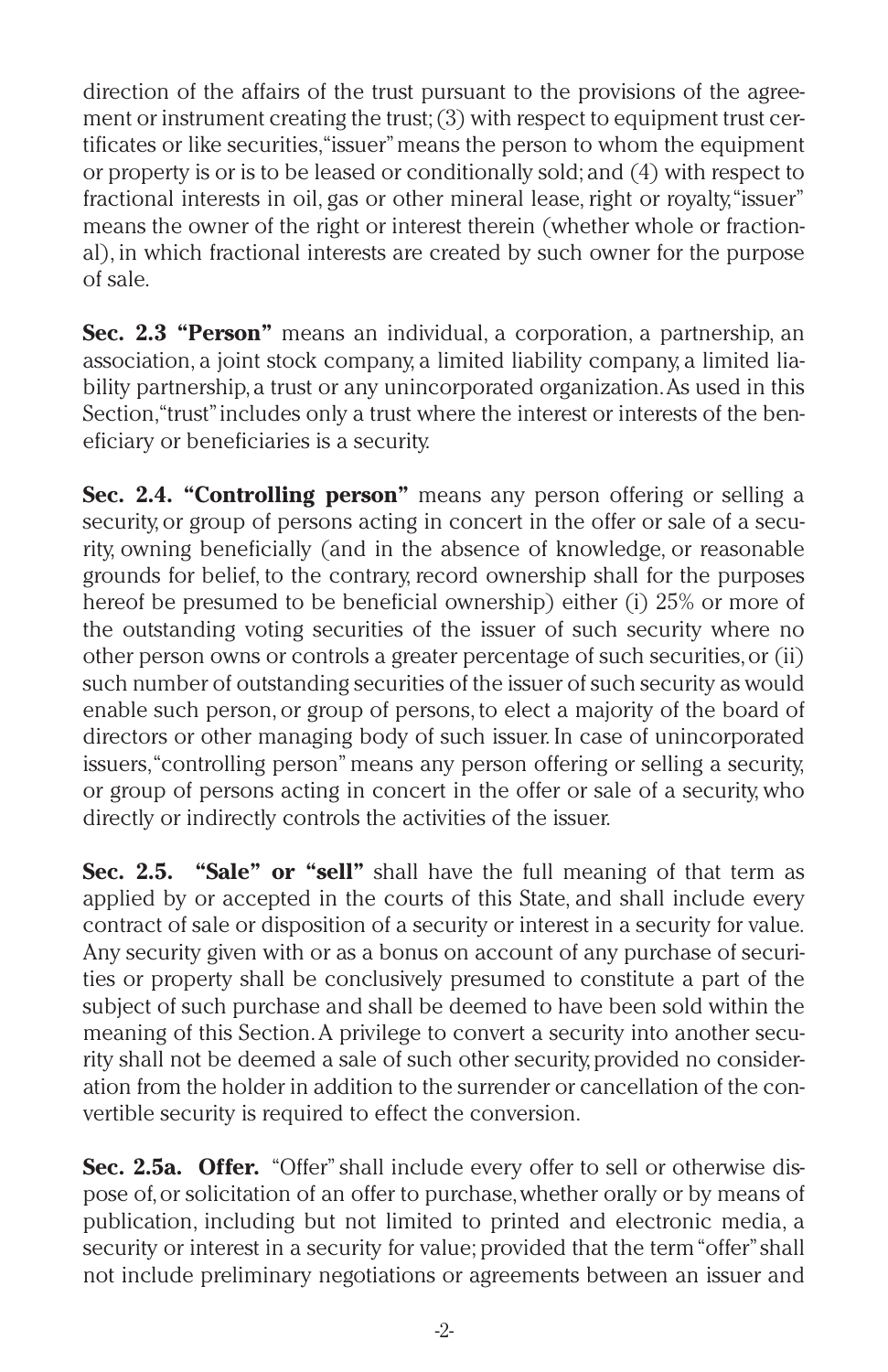any underwriter or among underwriters who are or are to be in privity of contract with an issuer, or the circulation or publication of an identifying statement or circular or preliminary prospectus, as defined by rules or regulations of the Secretary of State.

**Sec. 2.6. "Underwriter"** means any person who has purchased a security from an issuer or a controlling person with a view to,or who offers or sells a security for an issuer or a controlling person in connection with, the distribution thereof,or who participates or has a participation in the direct or indirect underwriting of such distribution; but such term shall not include a person whose interest is limited to a commission or discount from an underwriter or dealer not in excess of the usual and customary distributors'or sellers' commission or discount. An underwriter shall be deemed to be no longer an underwriter of a security after he or she has completely disposed of his or her allotment of such security or, if he or she did not purchase the security, after he or she has ceased to offer and sell such security for the issuer or controlling person.

**Sec. 2.7. "Dealer"** means any person, other than a salesperson, or controlling person and other than a bank organized under the banking laws of this State or of the United States or other than a trust company organized under the laws of this State or other than a regular employee of such bank or trust company, who engages in this State, either for all or part of his or her time, directly or indirectly, as agent, broker or principal, in the business of offering, selling, buying and selling, or otherwise dealing or trading in securities issued by another person, any government or political subdivision or instrumentality thereof.

**Sec. 2.8. "Registered dealer"** means a dealer registered under Section 8 of this Act.

**Sec. 2.8a. "Principal of a dealer"** means any officer, director, partner, member, trustee or manager of such dealer who is responsible for the supervision of the securities activities in this State of salespersons and for management of the daily business operations in this State of such dealer.

**Sec. 2.9. "Salesperson"** means an individual, other than an issuer or a dealer, employed or appointed or authorized by a dealer, issuer or controlling person to offer, purchase or sell securities in this State. The partners or officers of a dealer or issuer shall not be deemed to be salespersons within the meaning of this definition if they are not or have not been regularly engaged in securities offering, purchasing or selling activities other than transactions for their own respective accounts. No individual shall be deemed to be a salesperson solely by reason of effecting transactions in a covered security to qualified purchasers as described in Section 18(b)(3) of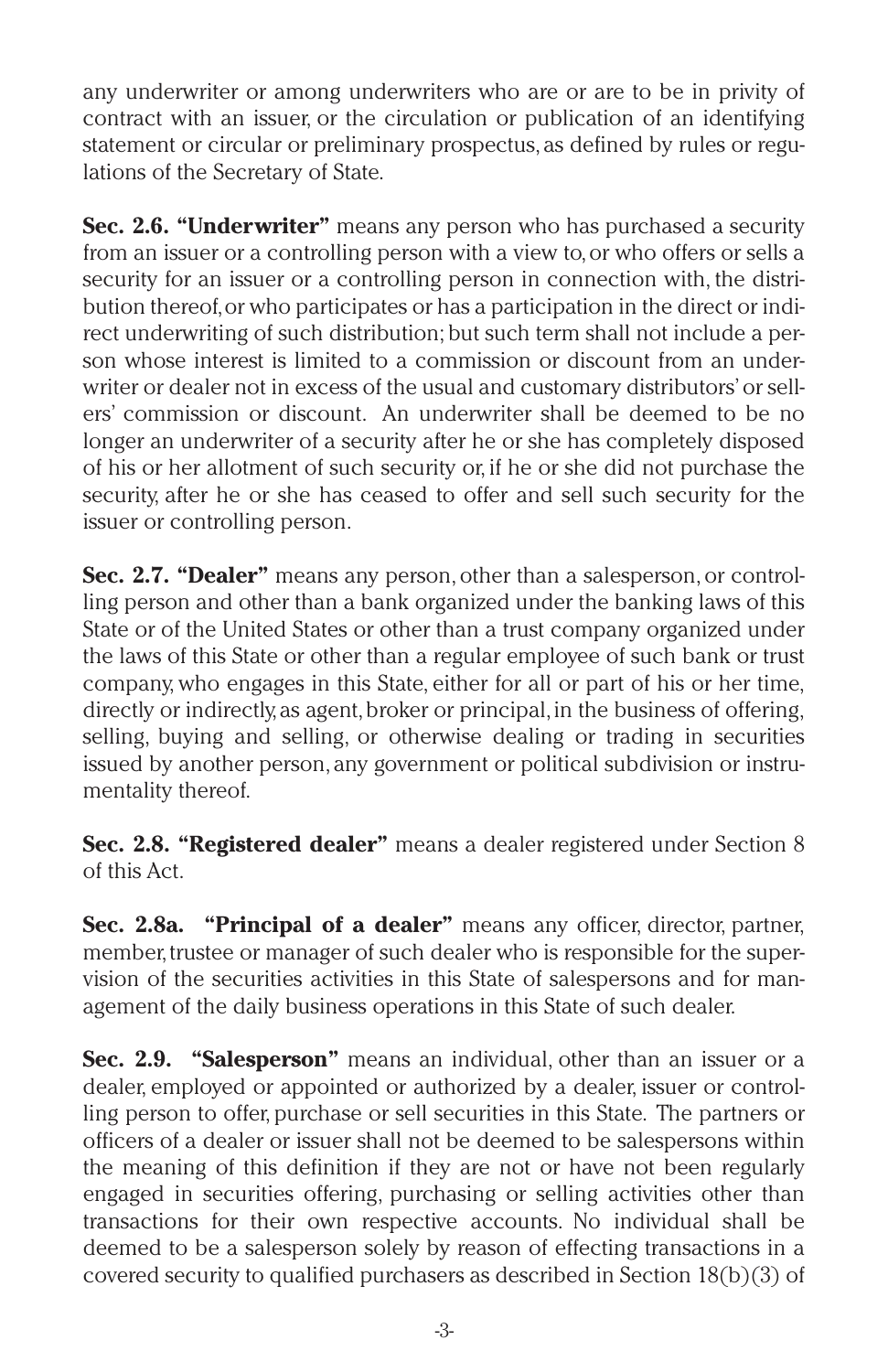the Federal 1933 Act, effecting transactions in a covered security as described in Section 18(b)(4)(D) of the Federal 1933 Act, or engaging in offers or effecting sales of securities to employees of the issuer of such securities or to employees of the parent or any majority owned subsidiary of such issuer, provided that such individual is an employee of such issuer, parent or subsidiary who has not been employed primarily to make such offers or sales and who receives no special compensation, directly or indirectly, for or on account of any such offer or sale. "Salesperson" also means a limited Canadian salesperson. "Salesperson" also means an individual who, in this State, communicates with members of the public to identify prospective customers for the purpose of soliciting the purchase or sale of securities or related services.

**Sec. 2.10. "Registered salesperson"** means a salesperson registered under Section 8 of this Act. "Registered salesperson" also means a registered limited Canadian salesperson.

**Sec. 2.10a. Telephone Solicitor.** "Telephone solicitor"means a natural person who makes or causes to be made an unsolicited telephone call with the intent to offer or sell a security.

**Sec. 2.11. Investment adviser.** "Investment adviser" means any person who, for compensation, engages in this State in the business of advising others,either directly or through publications or writings,as to the value of securities or as to the advisability of investing in, purchasing, or selling securities or who,in this State for direct or indirect compensation and as part of a regular advisory business,issues or promulgates analyses or reports concerning securities or any financial planner or other person who, as an integral component of other financially related services, provides the foregoing investment advisory services to others for compensation and as part of a business or who holds himself or herself out as providing the foregoing investment advisory services to others for compensation; but"investment adviser" does not include:

- (1) a bank or trust company, or the regular employees of a bank or trust company;
- (2) any lawyer, accountant, engineer, geologist or teacher (i) whose performance of such services is solely incidental to the practice of his or her profession or (ii) who:
	- (A) does not exercise investment discretion with respect to the assets of clients or maintain custody of the assets of clients for the purpose of investing those assets, except when the person is acting as a bona fide fiduciary in a capacity such as an executor, trustee, personal representative, estate or trust agent, guardian, conservator,or person serving in a similar fiduciary capacity;
	- (B) does not accept or receive, directly or indirectly, any commission, fee, or other remuneration contingent upon the purchase or sale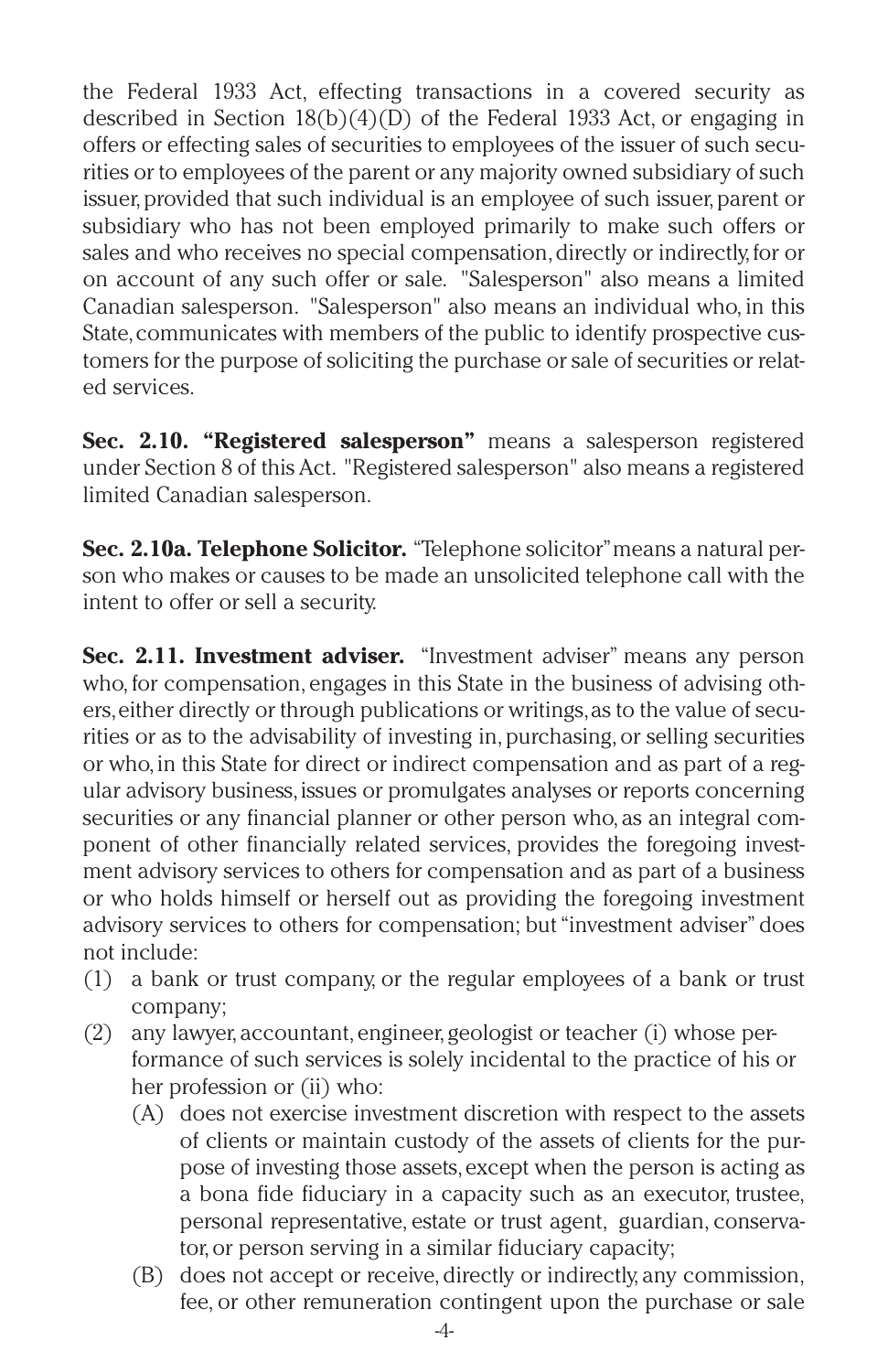of any specific security by a client of such person; and

- (C) does not advise on the purchase or sale of specific securities, except that this clause (c) shall not apply when the advice about specific securities is based on financial statement analyses or tax considerations that are reasonably related to and in connection with the person's profession;
- (3) any registered dealer or partner,officer,director or regular employee of a registered dealer, or registered salesperson,whose performance of these services, in each case, is solely incidental to the conduct of the business of the registered dealer or registered salesperson, as the case may be, and who receives no special compensation, directly or indirectly, for such services:
- (4) any publisher or regular employee of such publisher of a bona fide newspaper, news magazine or business or financial publication of regular and established paid circulation;
- (5) any person whose advice, analyses or reports relate only to securities which are direct obligations of, or obligations guaranteed as to principal or interest by,the United States,any state or any political subdivision of any state, or any public agency or public instrumentality of any one or more of the foregoing;
- (5.5)any person who is a federal covered investment adviser; or
- (6) any other persons who are not within the intent of this Section as the Secretary of State may designate by rules and regulations or order.

**Sec. 2.12. "Registered investment adviser"** means an investment adviser registered under Section 8 of this Act.

**Sec. 2.12a. "Principal of an investment adviser"** means any officer, director, partner, member, trustee or manager of such investment adviser who is responsible for the supervision of the registered representatives in this State of such investment adviser, and for management of the daily business operations in this State of such investment adviser.

**Sec. 2.12b. Investment adviser representative.**"Investment adviser representative"means,with respect to an investment adviser who is required to register under this Act, any partner, officer, director of (or a person occupying a similar status or performing similar functions), or other natural person employed by or associated with an investment adviser, except clerical or ministerial personnel,who in this State:

- (1) makes any recommendations or otherwise renders advice regarding securities;
- (2) manages accounts or portfolios of clients;
- (3) determines what recommendation or advice regarding securities should be given;
- (4) supervises any employee who performs any of the foregoing; or
- (5) solicits,refers,offers,or negotiates for the sale of,or sells,investment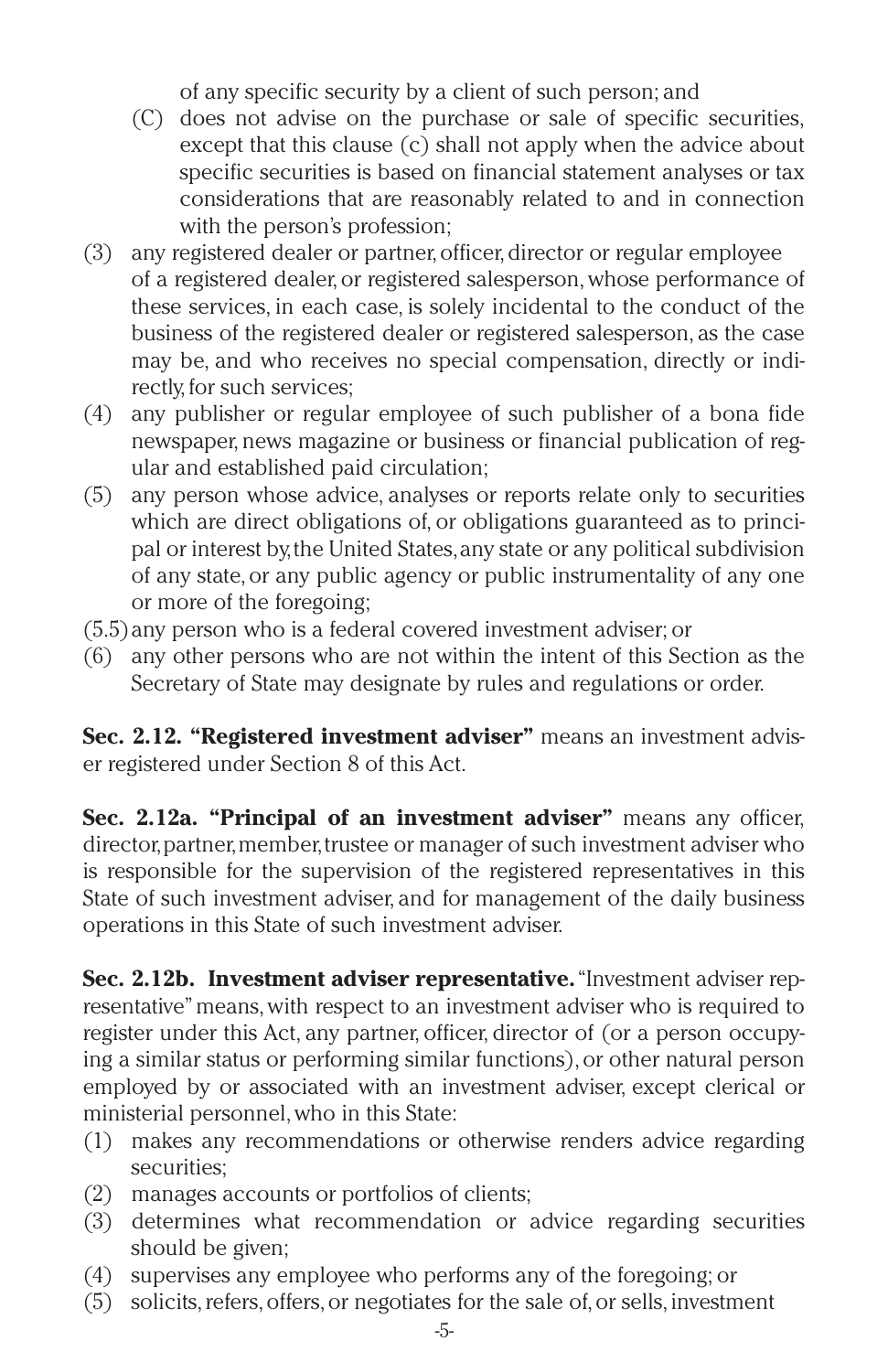advisory services.

With respect to a federal covered investment adviser, "investment adviser representative" means any person who is an investment adviser representative with a place of business in this State as such terms are defined by the Securities and Exchange Commission under Section 203A of the Federal 1940 Investment Advisers Act.

**Sec. 2.12c. Registered investment adviser representative.** "Registered investment adviser representative" means an investment adviser representative registered under Section 8 of this Act.

**Sec. 2.13. "Effective date"** when used with respect to a registration under the Federal 1933 Act means the date and time as of which a statement for the registration of securities under said Act first becomes effective or, upon the election of an applicant for registration under subsection A of Section 5,subsection A of Section 6 or subsection A of Section 7 of this Act, the date and time as of which a post-effective amendment to the registration statement filed under the Federal 1933 Act relating to such securities becomes effective; provided that in the case of securities initially registered under the Federal 1933 Act for the invitation of competitive bids, "effective date" shall mean the date upon which a post-effective amendment to the registration statement filed under the Federal 1933 Act relating to such securities becomes effective for the first offering of such securities otherwise than for such invitation or, upon the election of any applicant for registration under subsection A of Section 5, subsection A of Section 6 or subsection A of Section 7 of this Act, the date and time as of which a subsequent post-effective amendment filed under the Federal 1933 Act relating to such securities becomes effective.

**Sec. 2.14. "Face amount certificate contract"** means any form of"face amount certificate"or"periodic payment plan certificate" (as so designated and defined under the Federal Investment Company Act of 1940) and shall also mean any form of annuity contract (other than an annuity contract issued by a life insurance company authorized to transact business in this State), or installment face amount certificate contract, or installment face amount certificate,or installment participation certificate,or installment face amount certificate bond,or similar security evidencing an obligation on the part of the issuer to pay a stated or determinable sum or sums at a fixed or determinable date or dates more than twenty-four months after the date of issuance,or to pay the proceeds of liquidation of an interest in certain specified securities or in a unit or fund, upon the payment of a single lump sum at the date of issuance,or in consideration of the payment of periodic installments of a stated or determinable amount.

**Sec. 2.15. "Investment fund shares"** means securities issued by persons known as "investment funds" or "investment companies" or "investment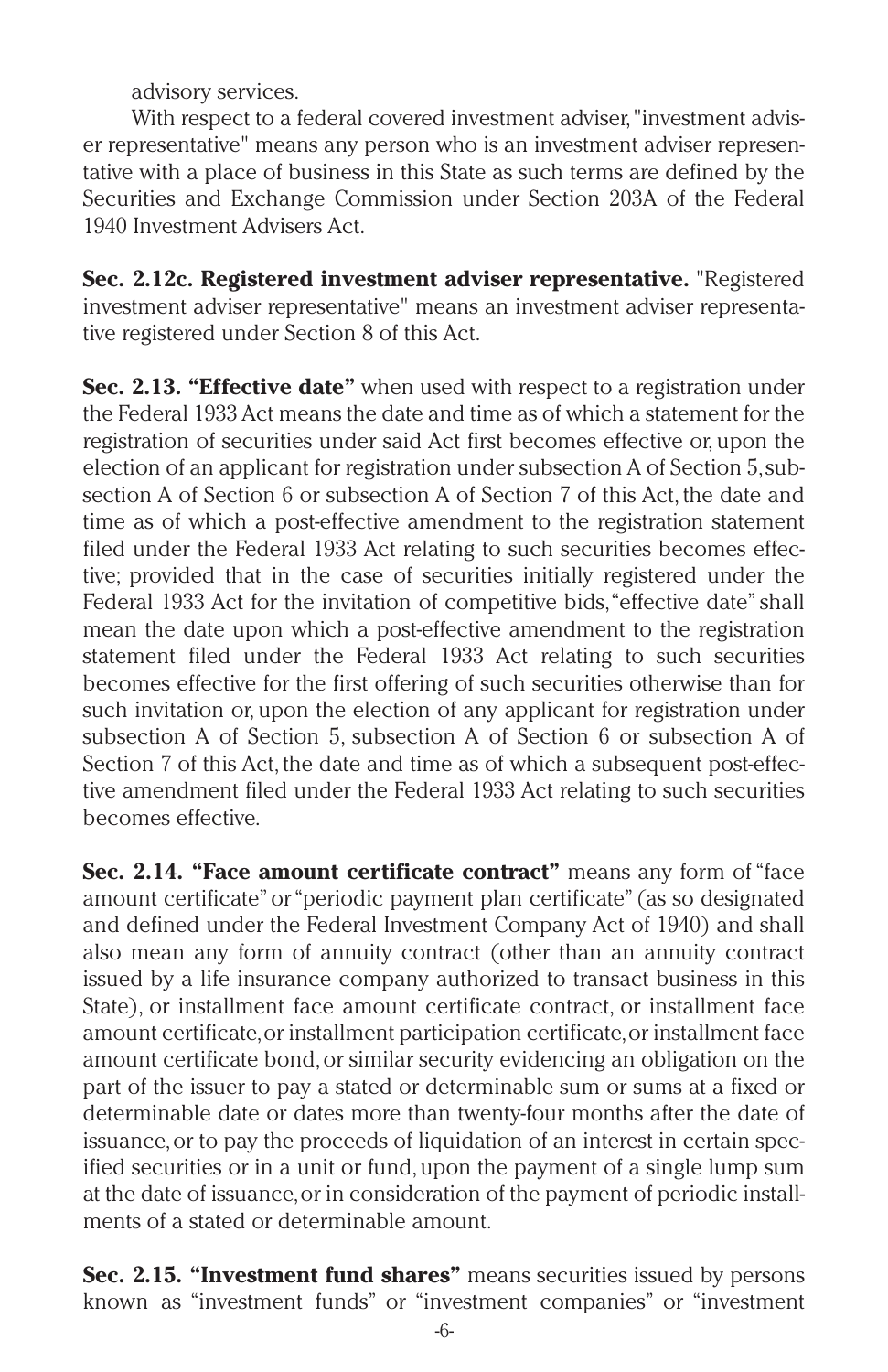trusts"but such term shall not include securities issued by persons not within the intent of this Section as the Secretary of State may designate by rules and regulations or order.

**Sec. 2.16. "Securities Director"** means the chief administrator of the Securities Department, appointed by the Secretary of State.

**Sec. 2.17. "Federal 1933 Act"** means the Act of the Congress of the United States known as the Securities Act of 1933, as amended.

**Sec. 2.17a. "Federal 1934 Act"** means the Act of Congress of the United States known as the Securities Exchange Act of 1934, as amended.

**Sec. 2.17b. Federal 1974 Act.** "Federal 1974 Act" means the Act of Congress of the United States known as the Commodity Exchange Act, as amended.

**Sec. 2.17c. "Federal Bankruptcy Code"** means the Act of Congress of the United States known as the Bankruptcy Code of 1978, as amended.

**Sec. 2.17d. "Federal 1940 Investment Company Act"** means the Act of Congress of the United States known as the Investment Company Act of 1940, as amended.

**Sec. 2.17e. "Federal 1940 Investment Advisers Act"** means the Act of Congress of the United States known as the Investment Advisers Act of 1940, as amended.

**Sec. 2.17f. Federal 1996 Act. "Federal 1996 Act"** means the Act of Congress of the United States known as the National Securities Markets Improvement Act of 1996.

**Sec. 2.18. "Clearing corporation"** means a clearing corporation as defined in Section 8-102 of the Uniform Commercial Code, as amended.

**Sec. 2.24. "State"** means any state, territory, or possession of the United States, the District of Columbia and Puerto Rico.

**Sec. 2.25. "Federal ERISA Act"** means the Act of Congress of the United States known as the Employee Retirement Income Security Act of 1974, as amended.

**Sec. 2.26. Mineral investment contract.** "Mineral investment contract" means any investment, account, agreement, or contract whereby the investor's profits are dependent upon the transportation, mining, minting,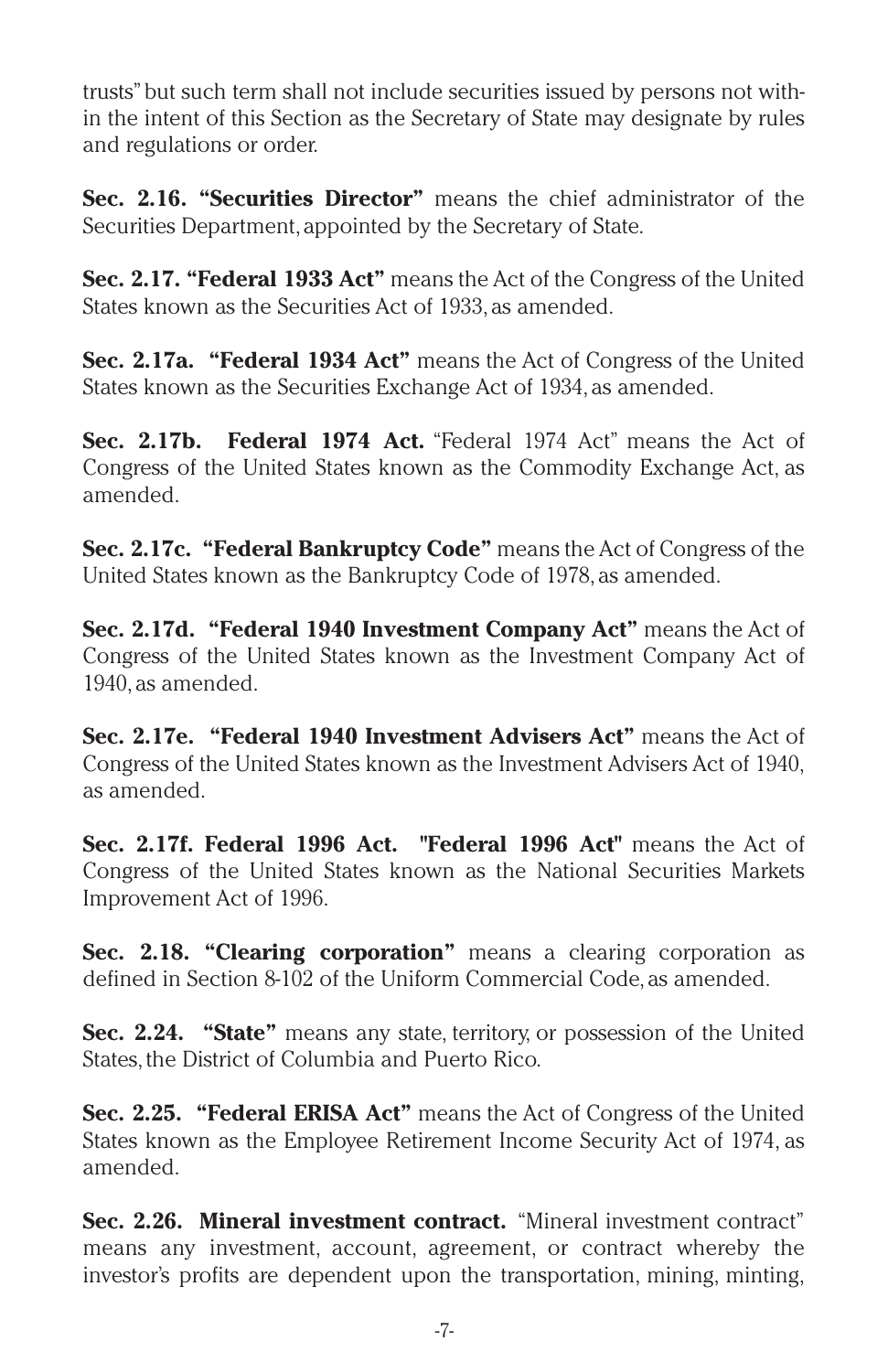milling, flotation, refining, hallmarking,sale, resale, or repurchase of a metal or mineral, even if there is any potential for profit from fluctuation in the value of the metal or mineral, except any contract or agreement for the sale or purchase of a metal or mineral between merchants. Nothing herein shall affect the jurisdiction or authority of the Commodity Futures Trading Commission under the Federal 1974 Act or the application of any provision thereof or regulation thereunder to any person or transaction subject thereto. The Secretary of State may, for the purposes of this Section by rules and regulations, define the term "between merchants".

**Sec. 2.27. Mineral deferred delivery contract.** "Mineral deferred delivery contract"means any account,agreement,or contract for the purchase or sale,primarily for speculation or investment purposes and not for the use or consumption by the offeree or purchaser,of a metal or mineral,whether for immediate or subsequent delivery, and whether characterized as a cash contract, deferred shipment contract, installment contract, or otherwise. Any mineral deferred delivery contract offered or sold, in the absence of evidence to the contrary, is presumed to be offered or sold for speculation or investment purposes. A mineral deferred delivery contract does not include any of the following:

- (1) Any contract or agreement that requires, and in which the purchaser receives,within 28 calendar days after the payment in good funds of any portion of the purchase price, physical delivery of the metal or mineral to be purchased under the contract or agreement.
- (2) Any contract or agreement for the sale or purchase of a metal or mineral between merchants.

Nothing herein shall affect the jurisdiction or authority of the Commodity Futures Trading Commission under the Federal 1936 Act or the application of any provision thereof or regulation thereunder to any person or transaction subject thereto. The Secretary of State may, for the purposes of this Section, by rules and regulations, define (i) the means that constitute "physical delivery"of a metal or mineral and (ii) the term"between merchants".

**Sec. 2.28. Securities exchange.** "Securities exchange"means any organization, association, or group of persons, incorporated or unincorporated, located within this State that constitutes, maintains, or provides a marketplace, facilities, or electronic communications equipment for bringing together purchasers and sellers of securities or for otherwise performing with respect to securities the functions commonly performed by a stock exchange as that term is generally understood. The term includes the marketplace, facilities, and electronic communications equipment used by such an exchange. "Securities exchange" does not include any exchange, stock market operated by a national securities association registered under Section 15A of the Federal 1934 Act, automated quotation system or board of trade whose principal place of business is located in any state other than this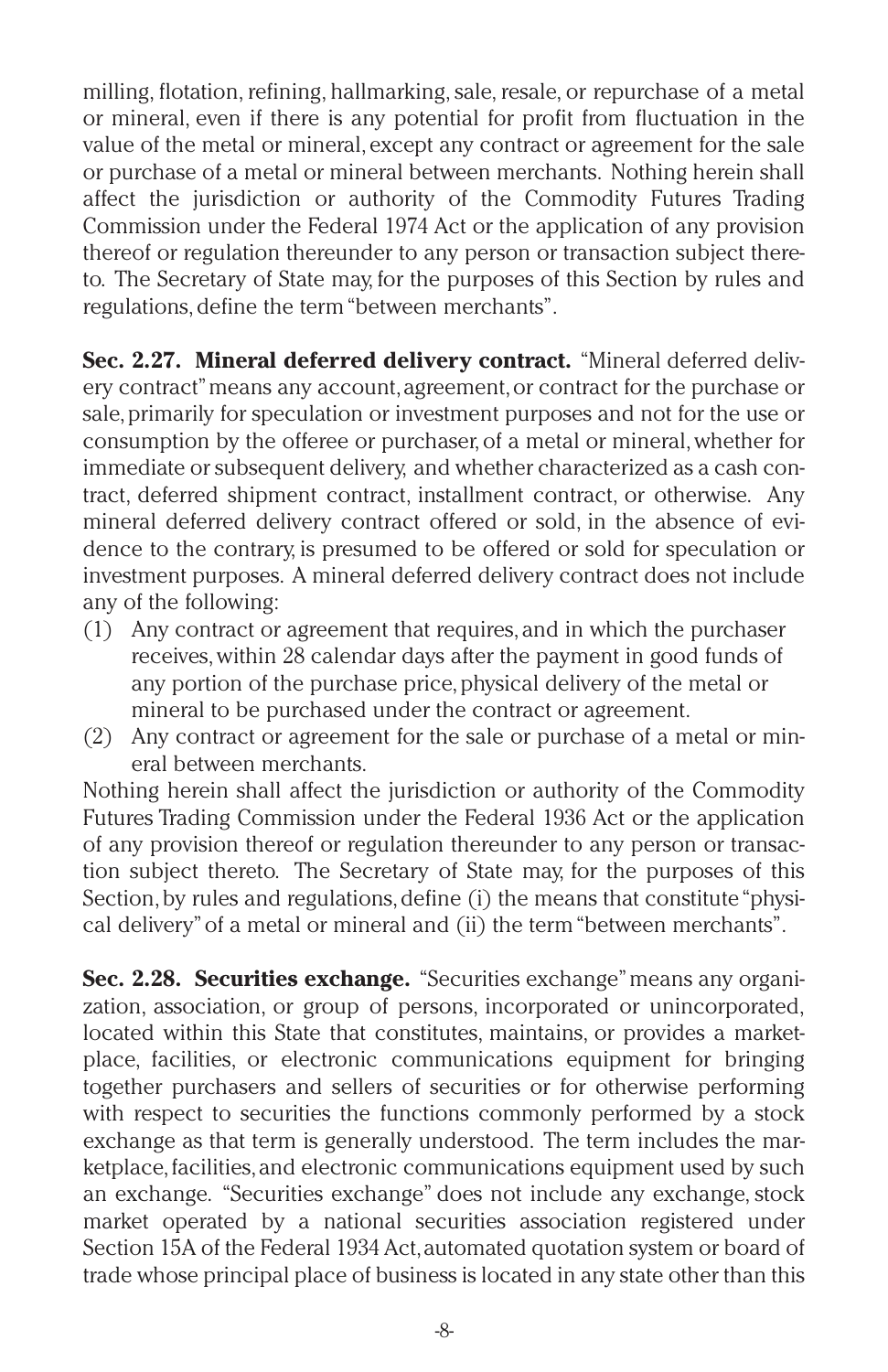State, or any exchange, automated quotation system, or board of trade registered under the Federal 1934 Act or designated as a contract market under the Federal 1974 Act or any affiliate thereof, or any dealer registered under this Act, or any broker-dealer registered under any federal securities Act, or any broker-dealer who is a member of the body corporate known as the Securities Investor Protection Corporation established pursuant to the Act of Congress of the United States known as the Securities Investor Protection Act of 1970, as amended, or a member of an association of dealers or brokerdealers registered as a national securities association pursuant to Section 15A of the Federal 1934 Act, or any exchange, automated quotation system, or board of trade set forth in subsection G of Section 3 of this Act, or any other exchange, automated quotation system, or board of trade that the Secretary of State, by rule or regulation, deems to have substantially equivalent standards for listing or designation as required by any such exchange, automated quotation system,or board of trade.

**Section 2.29. Covered security.** "Covered security" means any security that is a covered security under Section 18(b) of the Federal 1933 Act or rules or regulations promulgated thereunder.

**Section 2.30. Federal covered investment adviser.** "Federal covered investment adviser" means a person who is registered under Section 203 of the Federal 1940 Investment Advisers Act.

**Section 2.31. Limited Canadian salesperson.** "Limited Canadian salesperson" means a salesperson who is a resident of Canada, has no office or other physical presence in this State,and complies with conditions specified by the Secretary of State through rule or order.

**Section 2.32. Limited Canadian dealer.** "Limited Canadian dealer" means a dealer who is a resident of Canada,has no office or other physical presence in this State, and complies with conditions specified by the Secretary of State through rule or order.

**Section 2.33. Viatical investment.** "Viatical investment" means the contractual right to receive any portion of the death benefit or ownership of a life insurance policy or certificate for consideration that is less than the expected death benefit of the life insurance policy or certificate. "Viatical investment" does not include:

- (1) any transaction between a viator and a viatical settlement provider, as defined in the Viatical Settlements Act of 2009;
- (2) any transfer of ownership or beneficial interest in a life insurance policy from a viatical settlement provider to another viatical settle ment provider, as defined in the Viatical Settlements Act of 2009, or to any legal entity formed solely for the purpose of holding owner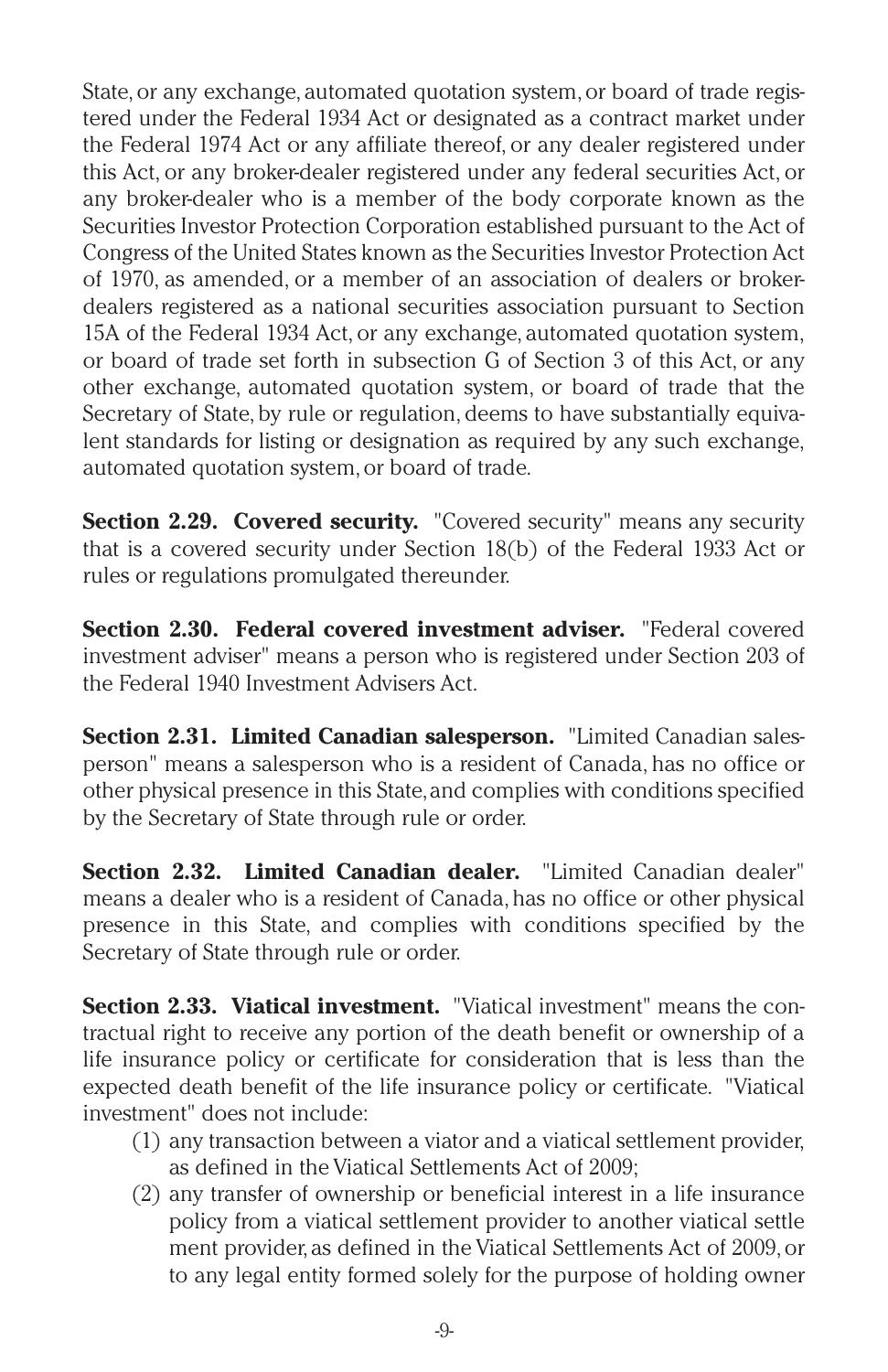ship or beneficial interest in a life insurance policy or policies;

- (3) the bone fide assignment of a life insurance policy to a bank,savings bank, savings and loan association, credit union, or financial institution as collateral for a loan; for the purposes of this item (3), "financial institution" means financial institution as defined by the Viaticial Settlements Act of 2009; or
- (4) a policy loan by a life insurance company or the exercise of accel erated benefits pursuant to the terms of a life insurance policy issued in accordance with the Illinois Insurance Code.

### **Sec. 2a. Notification filing requirements of issuers of any covered securities and payment of fees.**

All issuers of any covered security (except any security listed or authorized for listing on the New York Stock Exchange or American Stock Exchange or listed on the National Market System of the Nasdaq Stock Market (or any successor to such entities), or listed or authorized for listing on a national securities exchange (or tier or segment thereof) that has listing standards that the federal Securities and Exchange Commission by rule (on its own initiative or on the basis of petition) has determined are substantially similar to the listing standards applicable to any security described in this Section, or is a security of the same issuer that is equal in seniority or that is a senior security described in this Section) shall annually file a notification with the Secretary of State in such form and manner as prescribed by rule or order and pay the notification filing fee established under Section 11a of this Act which shall not be returnable in any event.

Anything in this Act to the contrary notwithstanding, until October 10, 1999 or other date as may be legally permissible,the refusal to file the notification or pay the fee by an issuer of any covered security (except issuers of securities which are being sold under Regulation D,Section 506 of the Federal 1933 Act) after written notice by the Secretary of State (which may be by United States Postal Service, facsimile or electronic transmission or other similar means), shall require the issuer or his, her, or its designee to file an application for registration with the Secretary of State under subsection A or B of Section 5, 6, or 7 of this Act and pay the registration fee established under Section 11a of this Act which shall not be returnable in any event. The failure to file any such notification shall constitute a violation of subsection D of Section 12 of this Act,subject to the penalties enumerated in Section 14 of this Act. The civil remedies provided for in subsection A of Section 13 of this Act and the civil remedies of rescission and appointment of a receiver, conservator, ancillary receiver, or ancillary conservator provided for in subsection F of Section 13 of this Act shall not be available against any person by reason of the failure to file any such notification or to pay the notification fee.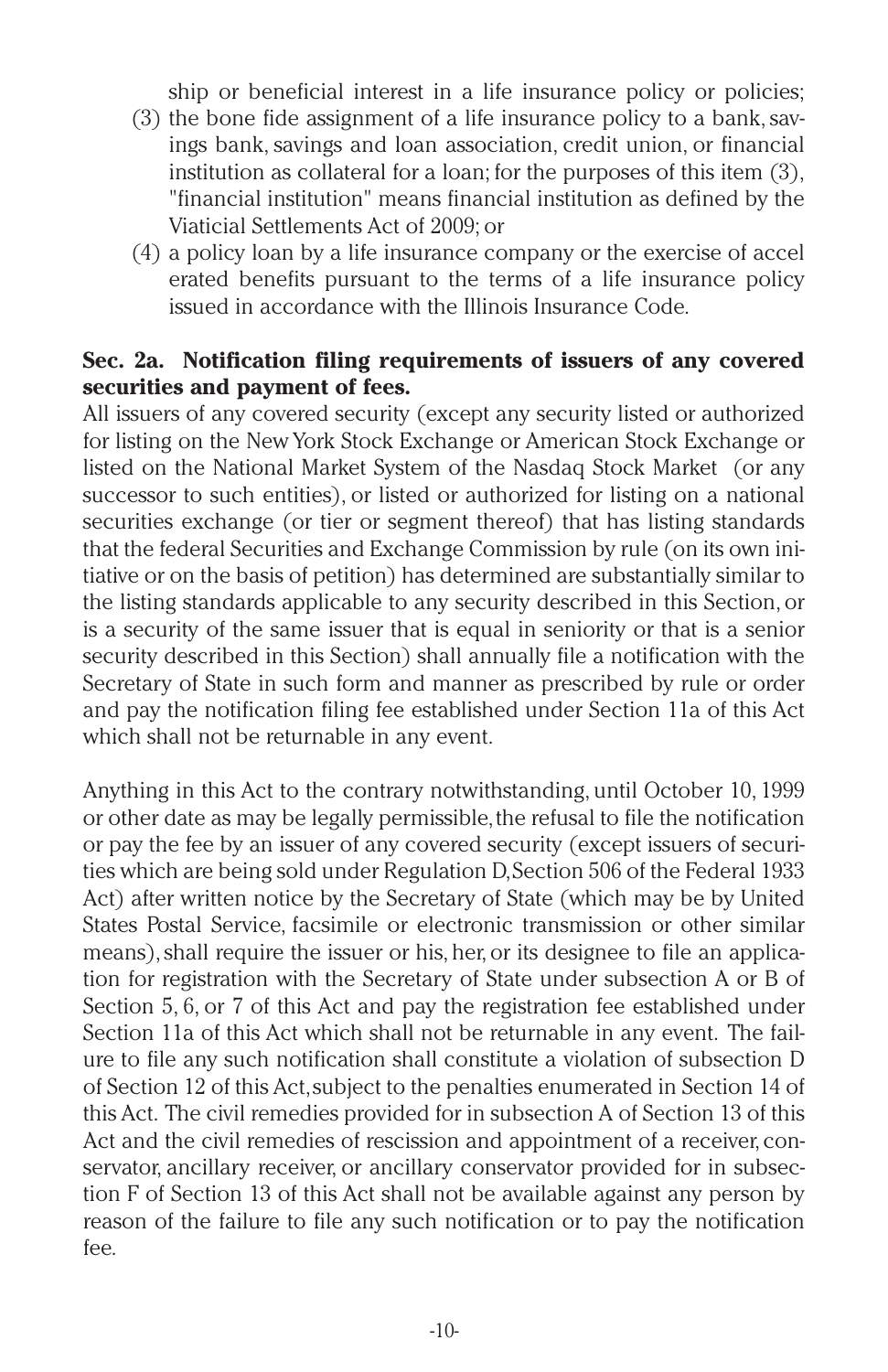## **Sec. 3. The provisions of Sections 2a, 5, 6 and 7 of this Act shall not apply to any of the following securities:**

- A. Any security (including a revenue obligation) issued or guaranteed by the United States, any state, any political subdivision of a state, or any agency or corporation or other instrumentality of any one or more of the foregoing,or any certificate of deposit for any such security.
- B. Any security issued or guaranteed by Canada, any Canadian province, any political subdivision of any such province, any agency or corporation or other instrumentality of one or more of the foregoing, or any other foreign government with which the United States then maintains diplomatic relations, if the security is recognized as a valid obligation by the issuer or guarantor.
- C. (1) Any security issued by and representing an interest in or a debt of, or guaranteed by, any bank or savings bank, bank holding company, or credit union organized under the laws of the United States,or any bank, savings bank,savings institution or trust company organized and supervised under the laws of any state,or any interest or participation in any common trust fund or similar fund maintained by any such bank, savings bank,savings institution or trust company exclusively for the collective investment and reinvestment of assets contributed thereto by such bank, savings bank, savings institution or trust company or any affiliate thereof, in its capacity as fiduciary, trustee, executor, administrator or guardian.

(2) Any security issued or guaranteed to both principal and interest by an international bank of which the United States is a member.

D. (1) Any security issued by and representing an interest in or a debt of, or guaranteed by, any federal savings and loan association, or any savings and loan association or building and loan association organized and supervised under the laws of any state.

(2) Any security issued or guaranteed by any federal credit union or any credit union, industrial loan association, or similar organization organized and supervised under the laws of any state.

- E. Any security issued or guaranteed by any railroad, other common carrier,public utility or holding company where such issuer or guarantor is subject to the jurisdiction of the Interstate Commerce Commission or successor entity, or is a registered holding company under the Public Utility Holding Company Act of 1935 or a subsidiary of such a company within the meaning of that Act, or is regulated in respect of its rates and charges by a governmental authority of the United States or any state,or is regulated in respect of the issuance or guarantee of the security by a governmental authority of the United States,any state,Canada, or any Canadian province.
- F. Equipment trust certificates in respect of equipment leased or conditionally sold to a person, if securities issued by such person would be exempt under subsection E of this Section.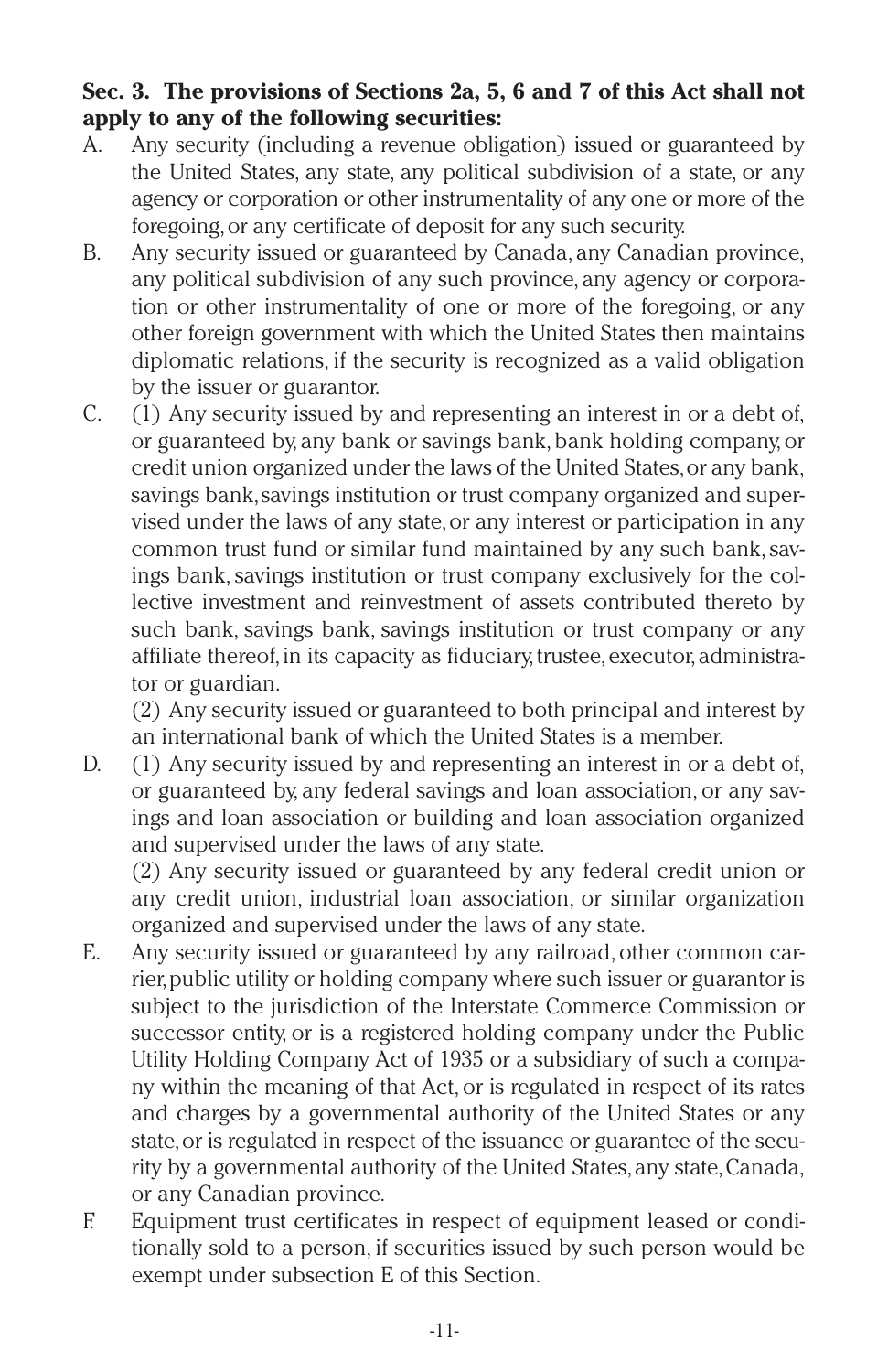G. Any security which at the time of sale is listed or approved for listing upon notice of issuance on the New York Stock Exchange, Inc., the American Stock Exchange, Inc., the Pacific Stock Exchange, Inc., the Chicago Stock Exchange, Inc., the Chicago Board of Trade, the Philadelphia Stock Exchange, Inc., the Chicago Board Options Exchange, Incorporated, the National Market System of the Nasdaq Stock Market, or any other exchange, automated quotation system or board of trade which the Secretary of State, by rule or regulation, deems to have substantially equivalent standards for listing or designation as required by any such exchange, automated quotation system or board of trade; and securities senior or of substantially equal rank,both as to dividends or interest and upon liquidation,to securities so listed or designated; and warrants and rights to purchase any of the foregoing; provided,however,that this subsection G shall not apply to investment fund shares or securities of like character, which are being continually offered at a price or prices determined in accordance with a prescribed formula.

The Secretary of State may, after notice and opportunity for hearing, revoke the exemption afforded by this subparagraph with respect to any securities by issuing an order if the Secretary of State finds that the further sale of the securities in this State would work or tend to work a fraud on purchasers of the securities.

- H. Any security issued by a person organized and operated not for pecuniary profit and exclusively for religious, educational, benevolent, fraternal,agricultural,charitable,athletic,professional,trade,social or reformatory purposes, or as a chamber of commerce or local industrial development corporation, or for more than one of said purposes and no part of the net earnings of which inures to the benefit of any private stockholder or member.
- I. Instruments evidencing indebtedness under an agreement for the acquisition of property under contract of conditional sale.
- J. A note secured by a first mortgage upon tangible personal or real property when such mortgage is made, assigned, sold, transferred and delivered with such note or other written obligation secured by such mortgage,either to or for the benefit of the purchaser or lender; or bonds or notes not more than 10 in number secured by a first mortgage upon the title in fee simple to real property if the aggregate principal amount secured by such mortgage does not exceed \$500,000 and also does not exceed 75% of the fair market value of such real property.
- K. A note or notes not more than 10 in number secured by a junior mortgage lien if the aggregate principal amount of the indebtedness represented thereby does not exceed 50% of the amount of the then outstanding prior lien indebtedness and provided that the total amount of the indebtedness (including the indebtedness represented by the subject junior mortgage note or notes) shall not exceed 90% of the fair mar-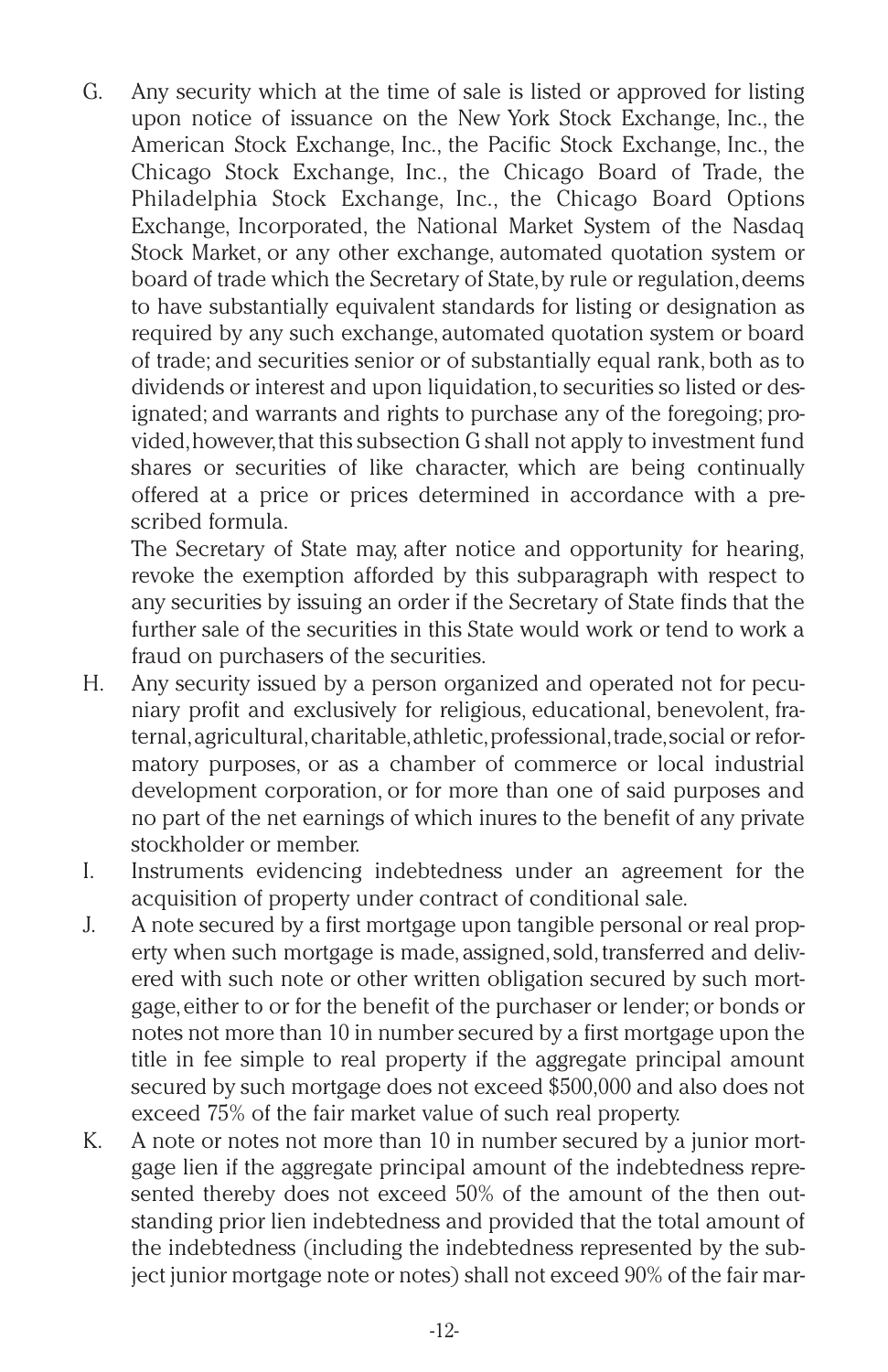ket value of the property securing such indebtedness; and provided further that each such note or notes shall bear across the face thereof the following legend in letters at least as large as 12 point type:"THIS NOTE IS SECURED BY A JUNIOR MORTGAGE".

- L. Any negotiable promissory note or draft, bill of exchange or bankers' acceptance which arises out of a current transaction or the proceeds of which have been or are to be used for current transactions, and which evidences an obligation to pay cash within 9 months of the date of issuance exclusive of days of grace, or any renewal of such note, draft, bill or acceptance which is likewise limited, or any guarantee of such note, draft, bill or acceptance or of any such renewal, provided that the note, draft, bill, or acceptance is a negotiable security eligible for discounting by banks that are members of the Federal Reserve System. Any instrument exempted under this subsection from the requirement of Sections 5, 6, and 7 of this Act shall bear across the face thereof the following legend in letters at least as large as 12 point type: "THIS INSTRUMENT IS NEITHER GUARANTEED, NOR IS THE ISSUANCE THEREOF REGULATED BY ANY AGENCY OR DEPARTMENT OF THE STATE OF ILLINOIS OR THE UNITED STATES.". However, the foregoing legend shall not be required with respect to any such instrument:
	- (i) sold to a person described in subsection C or H of Section 4 of this Act;
	- (ii) sold to a "Qualified Institutional Buyer" as that term is defined in Rule 144a adopted under the Securities Act of 1933;
	- (iii)where the minimum initial subscription for the purchase of such instrument is \$100,000 or more; or
	- (iv) issued by an issuer that has any class of securities registered under Section 12 of the Securities Exchange Act of 1934 or has any outstanding class of indebtedness rated in one of the 3 highest categories by a rating agency designated by the Department;
- M. Any security issued by and representing an interest in or a debt of, or guaranteed by, any insurance company organized under the laws of any state.
- N. Any security issued pursuant to (i) a written compensatory benefit plan (including without limitation, any purchase, savings, option, bonus, stock appreciation, profit sharing, thrift, incentive, pension, or similar plan) and interests in such plans established by one or more of the issuers thereof or its parents or majority-owned subsidiaries for the participation of their employees, directors, general partners, trustees (where the issuer is a business trust), officers, or consultants or advisers of such issuers or its parents or majority-owned subsidiaries, provided that bona fide services are rendered by consultants or advisers and those services are not in connection with the offer and sale of securities in a capital-raising transaction or (ii) a written contract relating to the compensation of any such person.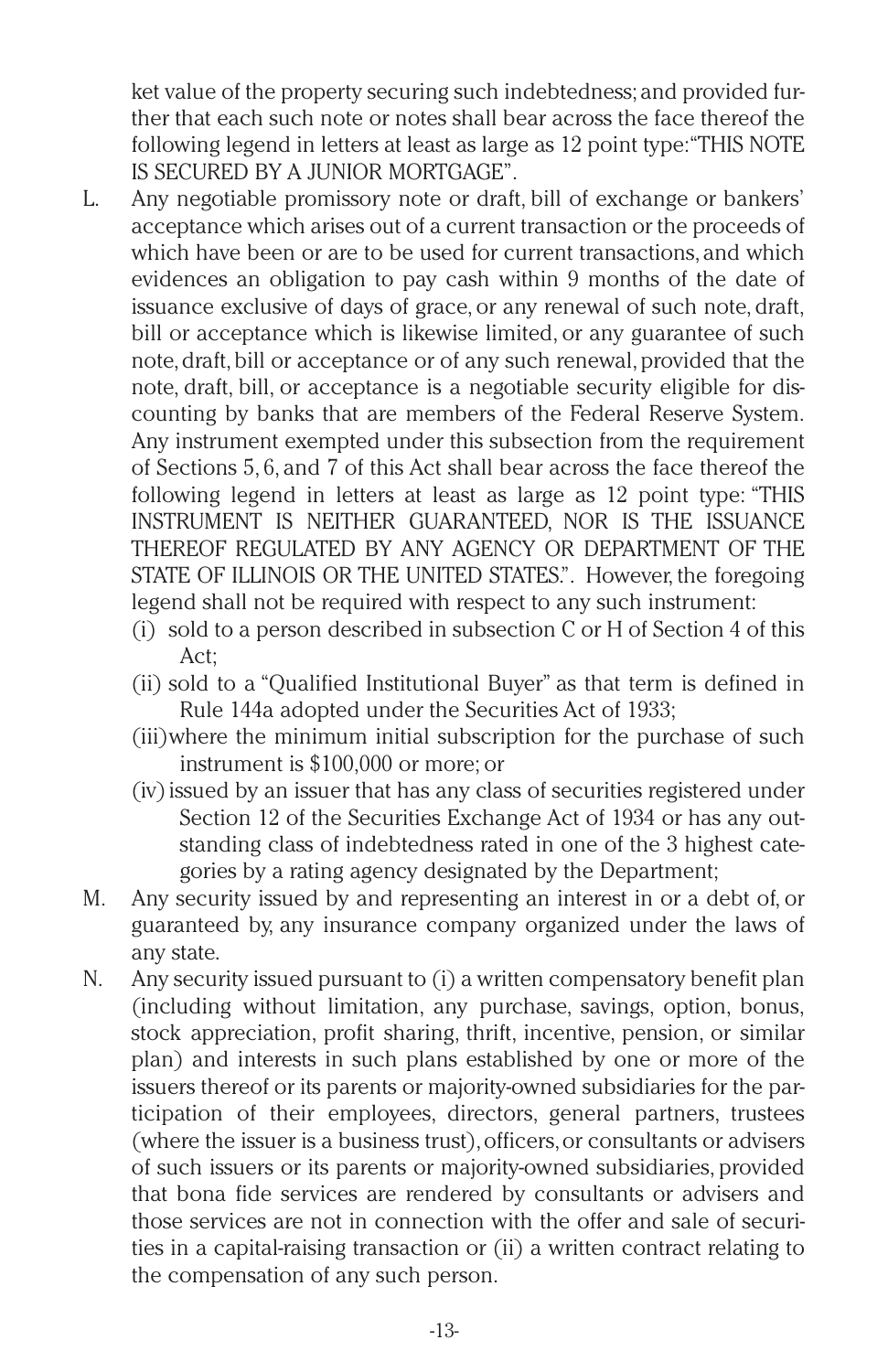- O. Any option,put,call,spread or straddle issued by a clearing agency registered as such under the Federal 1934 Act, if the security, currency, commodity,or other interest underlying the option,put,call,spread or straddle is not required to be registered under Section 5.
- P. Any security which meets all of the following conditions:
	- (1) If the issuer is not organized under the laws of the United States or a state, it has appointed a duly authorized agent in the United States for service of process and has set forth the name and address of the agent in its prospectus.
	- (2) A class of the issuer's securities is required to be and is registered under Section 12 of the Federal 1934 Act, and has been so registered for the three years immediately preceding the offering date.
	- (3) Neither the issuer nor a significant subsidiary has had a material default during the last seven years,or for the period of the issuer's existence if less than seven years, in the payment of (i) principal, interest,dividend,or sinking fund installment on preferred stock or indebtedness for borrowed money,or (ii) rentals under leases with terms of three years or more.
	- (4) The issuer has had consolidated net income,before extraordinary items and the cumulative effect of accounting changes,of at least \$1,000,000 in four of its last five fiscal years including its last fiscal year; and if the offering is of interest bearing securities,has had for its last fiscal year, net income, before deduction for income taxes and depreciation,of at least 1-1/2 times the issuer's annual interest expense, giving effect to the proposed offering and the intended use of the proceeds. For the purposes of this clause "last fiscal year"means the most recent year for which audited financial statements are available, provided that such statements cover a fiscal period ended not more than 15 months from the commencement of the offering.
	- (5) If the offering is of stock or shares other than preferred stock or shares, the securities have voting rights and the rights include (i) the right to have at least as many votes per share,and (ii) the right to vote on at least as many general corporate decisions,as each of the issuer's outstanding classes of stock or shares, except as otherwise required by law.
	- (6) If the offering is of stock or shares, other than preferred stock or shares, the securities are owned beneficially or of record, on any date within six months prior to the commencement of the offering, by at least 1,200 persons, and on that date there are at least 750,000 such shares outstanding with an aggregate market value, based on the average bid price for that day, of at least \$3,750,000. In connection with the determination of the number of persons who are beneficial owners of the stock or shares of an issuer, the issuer or dealer may rely in good faith for the purposes of this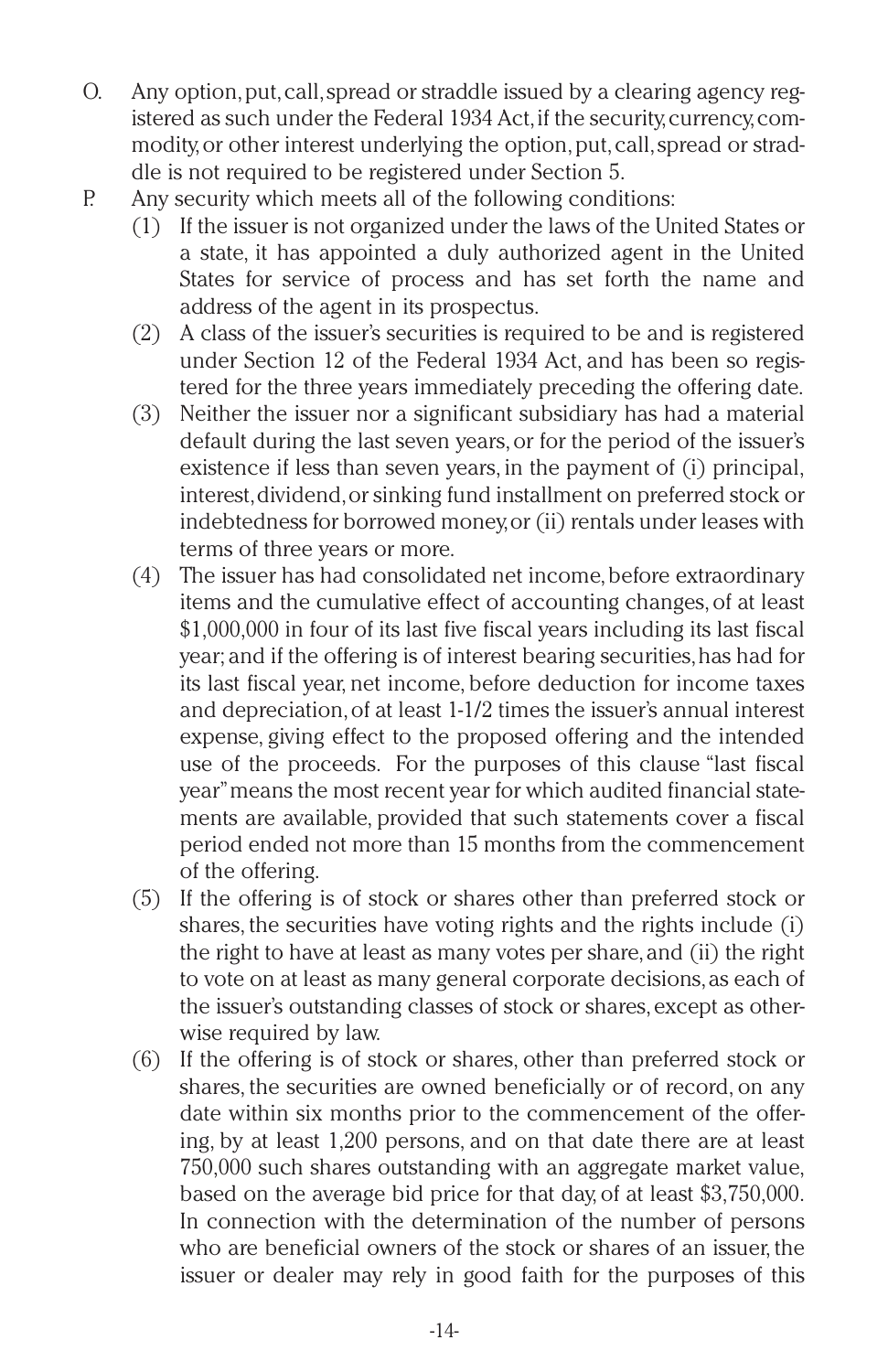clause upon written information furnished by the record owners.

- (7) The issuer meets the conditions specified in paragraphs (2), (3) and (4) of this subsection P if either the issuer or the issuer and the issuer's predecessor, taken together, meet such conditions and if:
	- (a) the succession was primarily for the purpose of changing the state of incorporation of the predecessor or forming a holding company and the assets and liabilities of the successor at the time of the succession were substantially the same as those of the predecessor; or
	- (b) all predecessors met such conditions at the time of succession and the issuer has continued to do so since the succession.
- Q. Any security appearing on the List of OTC Margin Stocks published by the Board of Governors of the Federal Reserve System or any security incorporated by reference to the List of OTC Margin Stocks by the Board of Governors of the Federal Reserve System; any other securities of the same issuer which are of senior or substantially equal rank; any securities called for by subscription rights or warrants so listed or approved; or any warrants or rights to purchase or subscribe to any of the foregoing.
- R. Any security issued by a bona fide agricultural cooperative operating in this State that is organized under the laws of this State or as a foreign cooperative association organized under the law of another state that has been duly qualified to transact business in this State.

**Sec. 4. Exempt transactions**. The provisions of Sections 2a, 5, 6 and 7 of this Act shall not apply to any of the following transactions, except where otherwise specified in this Section 4:

- A. Any offer or sale,whether through a dealer or otherwise,of securities by a person who is not an issuer, underwriter, dealer or controlling person in respect of such securities, and who, being the bona fide owner of such securities, disposes thereof for his or her own account; provided, that such offer or sale is not made directly or indirectly for the benefit of the issuer or of an underwriter or controlling person.
- B. Any offer,sale,issuance or exchange of securities of the issuer to or with security holders of the issuer except to or with persons who are security holders solely by reason of holding transferable warrants,transferable options, or similar transferable rights of the issuer, if no commission or other remuneration is paid or given directly or indirectly for or on account of the procuring or soliciting of such sale or exchange (other than a fee paid to underwriters based on their undertaking to purchase any securities not purchased by security holders in connection with such sale or exchange).
- C. Any offer,sale or issuance of securities to any corporation,bank,savings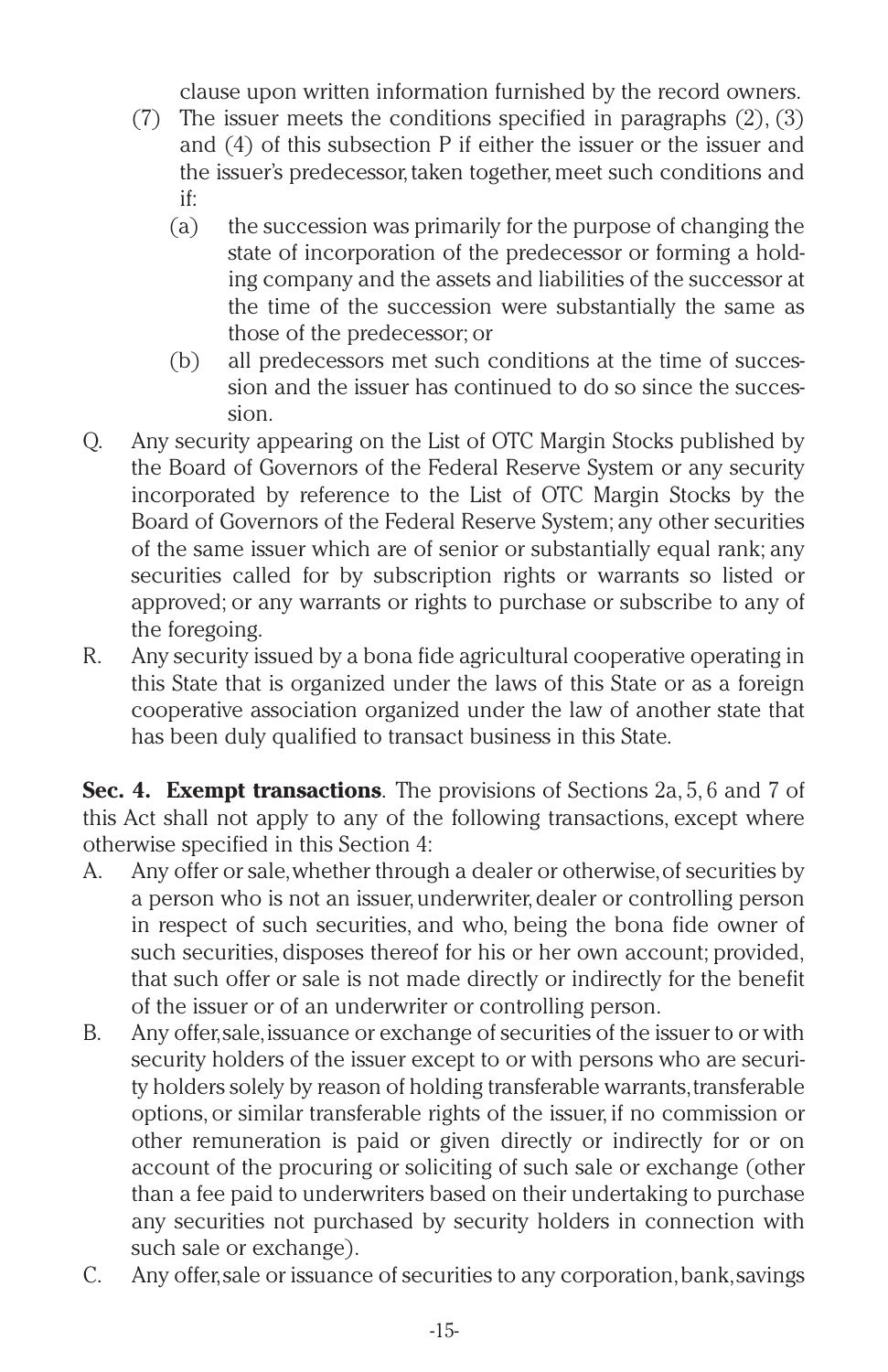bank, savings institution, savings and loan association, trust company, insurance company, building and loan association, or dealer; to a pension fund, pension trust, or employees' profit sharing trust, other financial institution or institutional investor,any government or political subdivision or instrumentality thereof, whether the purchaser is acting for itself or in some fiduciary capacity; to any partnership or other association engaged as a substantial part of its business or operations in purchasing or holding securities; to any trust in respect of which a bank or trust company is trustee or co-trustee;to any entity in which at least 90% of the equity is owned by persons described under subsection C,H, or S of this Section 4; to any employee benefit plan within the meaning of Title I of the Federal ERISA Act if (i) the investment decision is made by a plan fiduciary as defined in Section 3(21) of the Federal ERISA Act and such plan fiduciary is either a bank,savings and loan association, insurance company, registered investment adviser or an investment adviser registered under the Federal 1940 Investment Advisers Act, or (ii) the plan has total assets in excess of  $$5,000,000$ , or (iii) in the case of a self-directed plan,investment decisions are made solely by persons that are described under subsection C,D,H or S of this Section 4; to any plan established and maintained by, and for the benefit of the employees of, any state or political subdivision or agency or instrumentality thereof if such plan has total assets in excess of \$5,000,000; or to any organization described in Section  $501(c)(3)$  of the Internal Revenue Code of 1986, any Massachusetts or similar business trust, or any partnership, if such organization, trust, or partnership has total assets in excess of \$5,000,000.

- D. The Secretary of State is granted authority to create by rule or regulation a limited offering transactional exemption that furthers the objectives of compatibility with federal exemptions and uniformity among the states. The Secretary of State shall prescribe by rule or regulation the amount of the fee for filing any report required under this subsection, but the fee shall not be less than the minimum amount nor more than the maximum amount established under Section 11a of this Act and shall not be returnable in any event.
- E. Any offer or sale of securities by an executor, administrator, guardian, receiver or trustee in insolvency or bankruptcy,or at any judicial sale,or at a public sale by auction held at an advertised time and place,or the offer or sale of securities in good faith and not for the purpose of avoiding the provisions of this Act by a pledgee of securities pledged for a bona fide debt;
- F. Any offer or sale by a registered dealer, either as principal or agent, of any securities (except face amount certificate contracts and investment fund shares) at a price reasonably related to the current market price of such securities, provided:
	- (1) (a) the securities are issued and outstanding;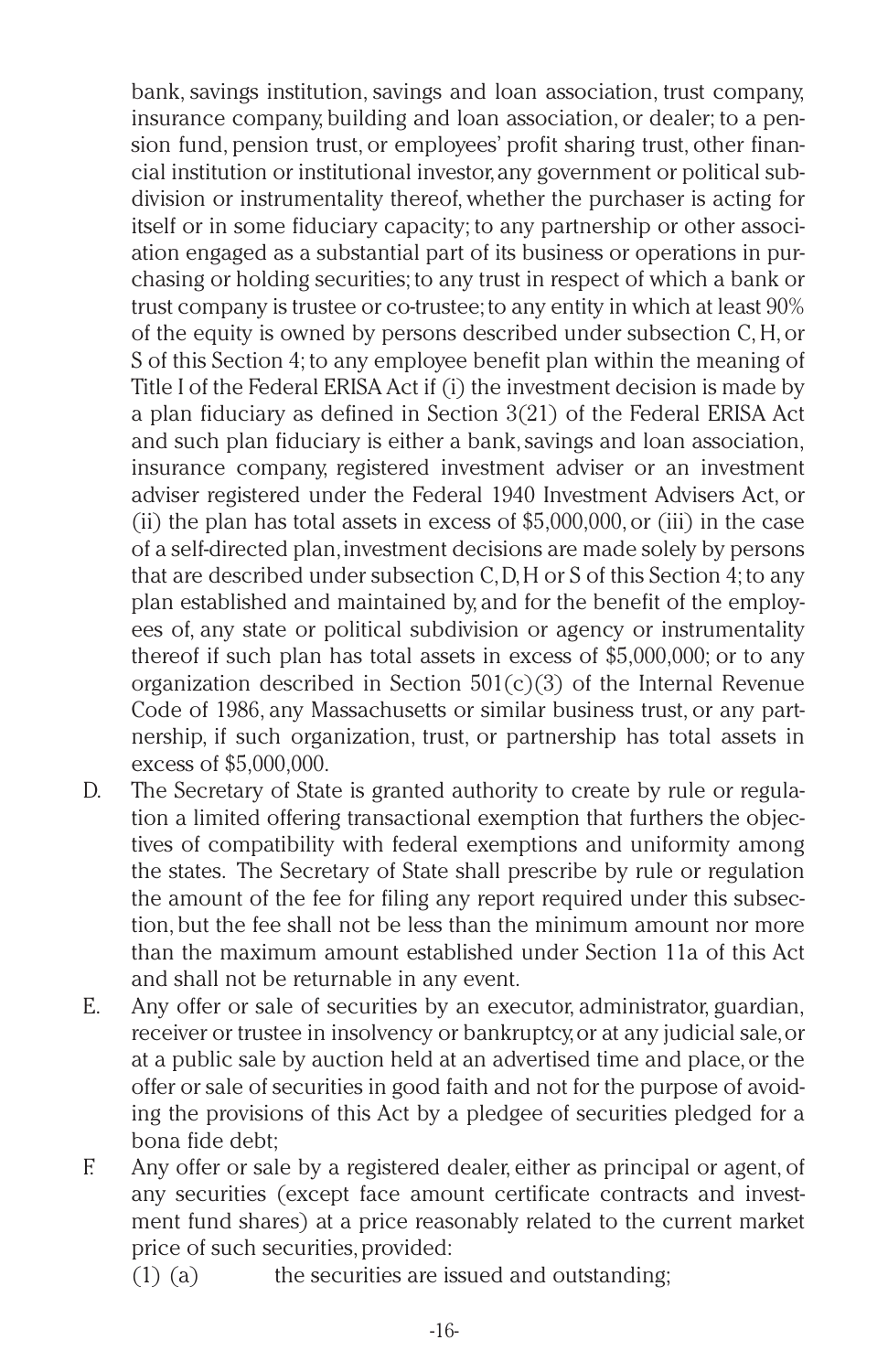- (b) the issuer is required to file reports pursuant to Section 13 or Section 15(d) of the Federal 1934 Act and has been subject to such requirements during the 90 day period immediately preceding the date of the offer or sale, or is an issuer of a security covered by Section  $12(g)(2)(B)$  or  $(G)$  of the Federal 1934 Act;
- (c) the dealer has a reasonable basis for believing that the issuer is current in filing the reports required to be filed at regular intervals pursuant to the provisions of Section 13 or Section 15(d), as the case may be, of the Federal 1934 Act,or in the case of insurance companies exempted from Section 12(g) of the Federal 1934 Act by subparagraph  $12(g)(2)(G)$  thereof, the annual statement referred to in Section  $12(g)(2)(G)(i)$  of the Federal 1934 Act; and
- (d) the dealer has in its records, and makes reasonably available upon request to any person expressing an interest in a proposed transaction in the securities, the issuer's most recent annual report filed pursuant to Section 13 or 15(d), as the case may be, of the Federal 1934 Act or the annual statement in the case of an insurance company exempted from Section  $12(g)$  of the Federal 1934 Act by subparagraph  $12(g)(2)(G)$  thereof, together with any other reports required to be filed at regular intervals under the Federal 1934 Act by the issuer after such annual report or annual statement; provided that the making available of such reports pursuant to this subparagraph, unless otherwise represented, shall not constitute a representation by the dealer that the information is true and correct,but shall constitute a representation by the dealer that the information is reasonably current; or
- (2) (a) prior to any offer or sale, an application for the authorization thereof and a report as set forth under sub-paragraph (d) of this paragraph (2) has been filed by any registered dealer with and approved by the Secretary of State pursuant to such rules and regulations as the Secretary of State may prescribe;
	- (b) the Secretary of State shall have the power by order to refuse to approve any application or report filed pursuant to this paragraph (2) if
		- (i) the application or report does not comply with the provisions of this paragraph (2); or
		- (ii) the offer or sale of such securities would work or tend to work a fraud or deceit,or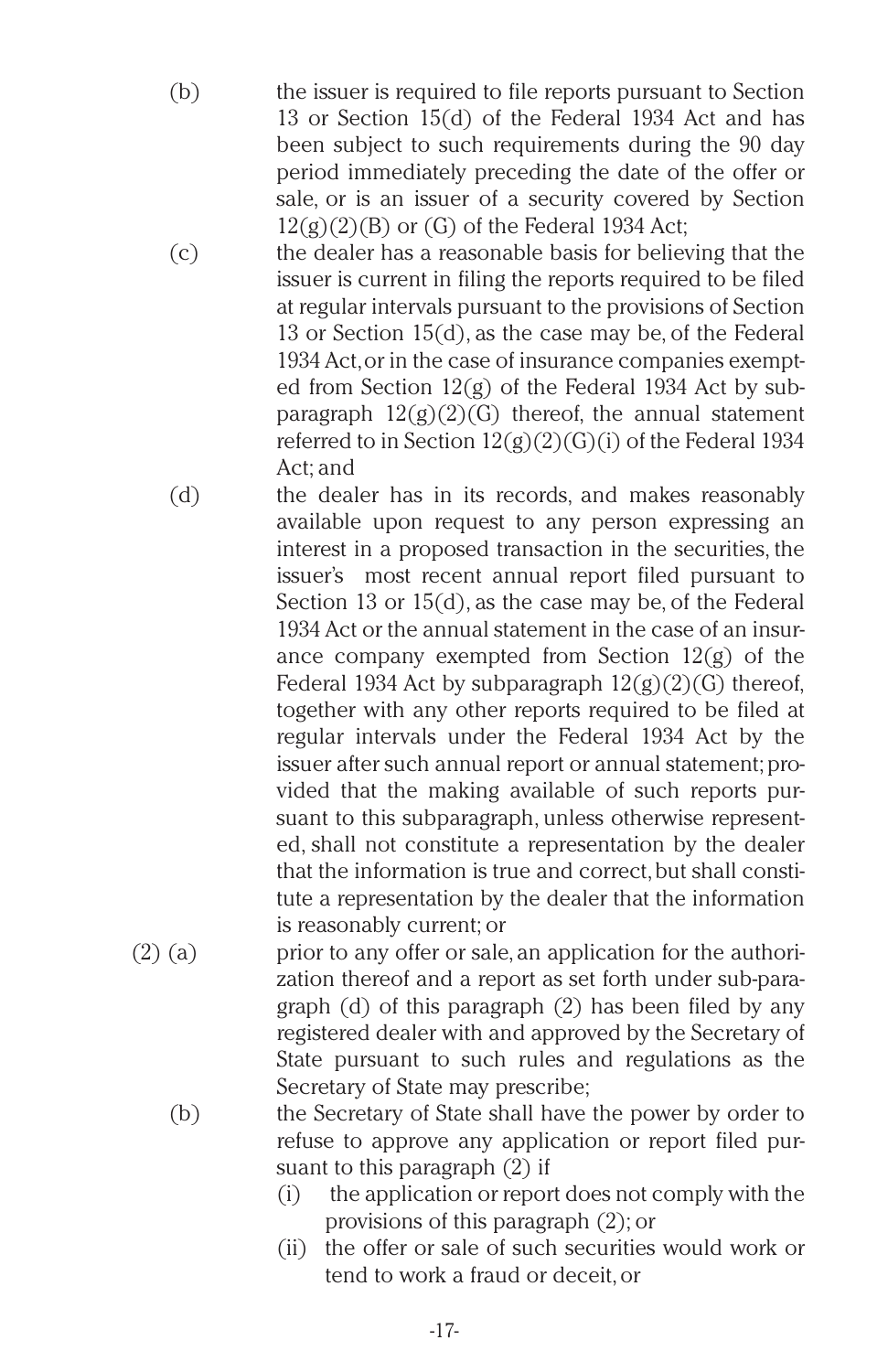- (iii) the issuer or the applicant has violated any of the provisions of this Act;
- (c) each application and report filed pursuant to this paragraph (2) shall be accompanied by a filing fee and an examination fee in the amount established pursuant to Section 11a of this Act,which shall not be returnable in any event;
- (d) there shall be submitted to the Secretary of State no later than 120 days following the end of the issuer's fiscal year, each year during the period of the authorization,one copy of a report which shall contain a balance sheet and income statement prepared as of the issuer's most recent fiscal year end certified by an independent certified public accountant, together with such current information concerning the securities and the issuer thereof as the Secretary of State may prescribe by rule or regulation or order;
- (e) prior to any offer or sale of securities under the provisions of this paragraph (2), each registered dealer participating in the offer or sale of such securities shall provide upon request of prospective purchasers of such securities a copy of the most recent report required under the provisions of sub-paragraph (d) of this paragraph (2);
- (f) approval of an application filed pursuant to this paragraph (2) of subsection F shall expire 5 years after the date of the granting of the approval,unless said approval is sooner terminated by (1) suspension or revocation by the Secretary of State in the same manner as is provided for in subsections E,F and G of Section 11 of this Act, or (2) the applicant filing with the Secretary of State an affidavit to the effect that (i) the subject securities have become exempt under Section 3 of this Act or (ii) the applicant no longer is capable of acting as the applicant and stating the reasons therefor or (iii) the applicant no longer desires to act as the applicant. In the event of the filing of an affidavit under either preceding sub-division (ii) or (iii) the Secretary of State may authorize a substitution of applicant upon the new applicant executing the application as originally filed. However, the aforementioned substituted execution shall have no effect upon the previously determined date of expiration of approval of the application. Notwithstanding the provisions of this subparagraph (f), approvals granted under this paragraph (2) of subsection F prior to the effective date of this Act shall be governed by the provisions of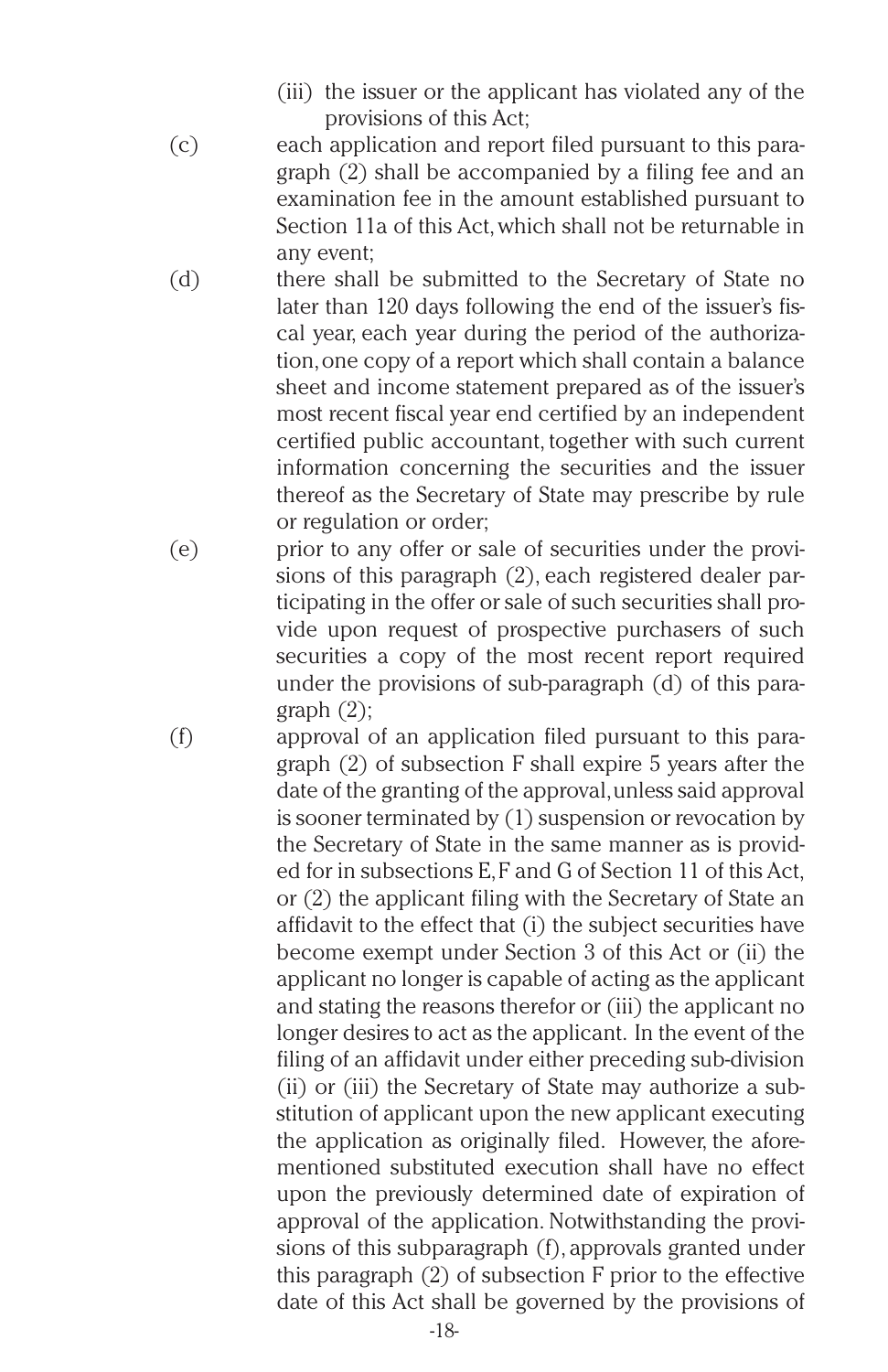this Act in effect on such date of approval; and

- (g) no person shall be considered to have violated Section 5 of this Act by reason of any offer or sale effected in reliance upon an approval granted under this paragraph (2) after a termination thereof under the foregoing subparagraph (f) if official notice of such termination has not been circulated generally to dealers by the Secretary of State and if such person sustains the burden of proof that he or she did not know,and in the exercise of reasonable care, could not have known, of the termination; or
- (3) the securities,or securities of the same class, are the subject of an existing registration under Section 5 of this Act.

The exemption provided in this subsection F shall apply only if the offer or sale is made in good faith and not for the purpose of avoiding any of the provisions of this Act,and only if the offer or sale is not made for the direct or indirect benefit of the issuer of the securities, or the controlling person in respect of such issuer.

- G. (1) Any offer,sale or issuance of a security, whether to residents or to non-residents of this State,where:
	- (a) all sales of such security to residents of this State (including the most recent such sale) within the immediately preceding 12-month period have been made to not more than 35 persons or have involved an aggregate sales price of not more than \$1,000,000;
	- (b) such security is not offered or sold by means of any general advertising or general solicitation in this State; and
	- (c) no commission, discount, or other remuneration exceeding 20% of the sale price of such security, if sold to a resident of this State,is paid or given directly or indirectly for or on account of such sales.
	- (2) In computing the number of resident purchasers or the aggregate sales price under paragraph (1) (a) above, there shall be excluded any purchaser or dollar amount of sales price, as the case may be,with respect to any security which at the time of its sale was exempt under Section 3 or was registered under Section 5, 6 or 7 or was sold in a transaction exempt under other subsections of this Section 4.
	- (3) A prospectus or preliminary prospectus with respect to a security for which a registration statement is pending or effective under the Federal 1933 Act shall not be deemed to constitute general advertising or general solicitation in this State as such terms are used in paragraph (1) (b) above, provided that such prospectus or preliminary prospectus has not been sent or otherwise delivered to more than 150 residents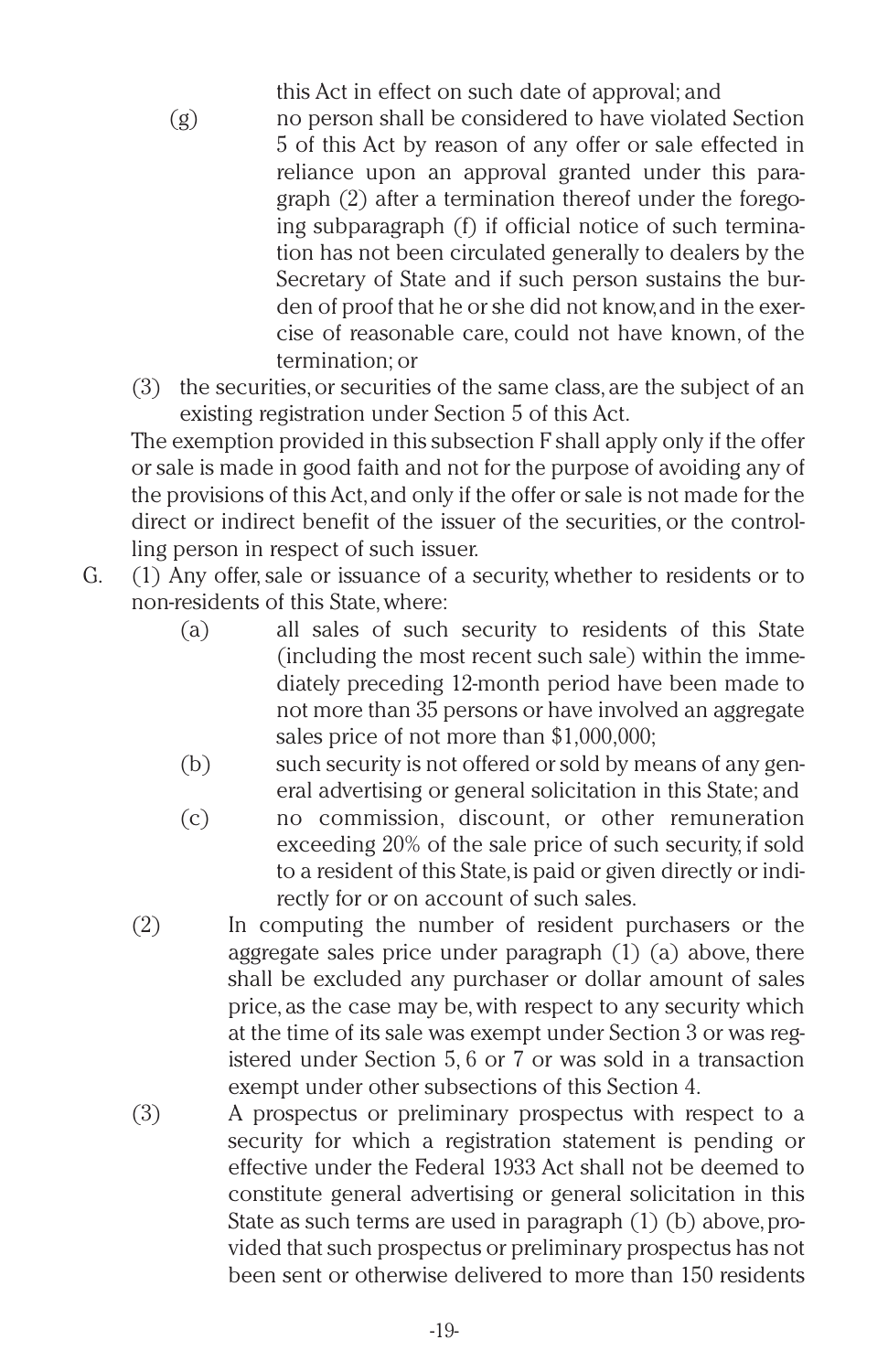of this State.

- (4) The Secretary of State shall by rule or regulation require the filing of a report or reports of sales made in reliance upon the exemption provided by this subsection G and prescribe the form of such report and the time within which such report shall be filed. Such report shall set forth the name and address of the issuer and of the controlling person, if the sale was for the direct or indirect benefit of such person,and any other information deemed necessary by the Secretary of State to enforce compliance with this subsection G. The Secretary of State shall prescribe by rule or regulation the amount of the fee for filing any such report, established pursuant to Section 11a of this Act,which shall not be returnable in any event. The Secretary of State may impose, in such cases as he or she may deem appropriate, a penalty for failure to file any such report in a timely manner, but no such penalty shall exceed an amount equal to five times the filing fee. The contents of any such report or portion thereof may be deemed confidential by the Secretary of State by rule or order and if so deemed shall not be disclosed to the public except by order of court or in court proceedings.The failure to file any such report shall not affect the availability of such exemption, but such failure to file any such report shall constitute a violation of subsection D of Section 12 of this Act, subject to the penalties enumerated in Section 14 of this Act. The civil remedies provided for in subsection A of Section 13 of this Act and the civil remedies of rescission and appointment of a receiver, conservator, ancillary receiver or ancillary conservator provided for in subsection F of Section 13 of this Act shall not be available against any person by reason of the failure to file any such report or on account of the contents of any such report.
- H. Any offer,sale or issuance of a security to (1) any natural person who has,or is reasonably believed by the person relying upon this subsection H to have, a net worth or joint net worth with that person's spouse, at the time of the offer,sale or issuance, in excess of \$1,000,000 excluding the value of a principal residence,or (2) any natural person who had, or is reasonably believed by the person relying upon this subsection H to have had, an income or joint income with that person's spouse,in excess of \$200,000 in each of the two most recent years and who reasonably expects, or is reasonably expected to have, an income in excess of \$200,000 in the current year, or (3) any person that is not a natural person and in which at least 90% of the equity interest is owned by persons who meet either of the tests set forth in clauses (1) or (2) of this sub-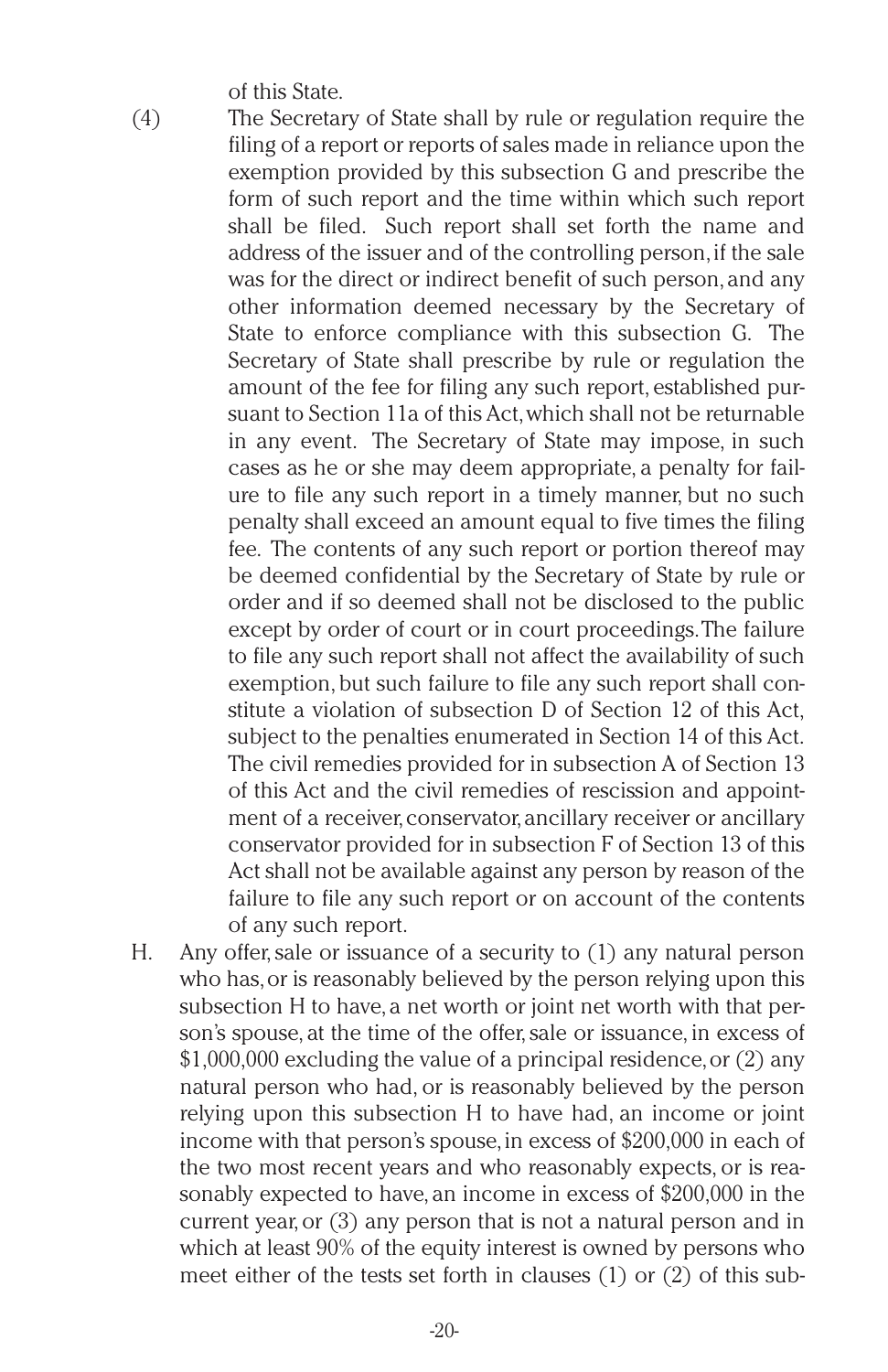section H; provided that such security is not offered or sold by means of any general advertising or general solicitation in this State.

- I. Any offer,sale or issuance of securities to or for the benefit of security holders of any person incident to a vote by such security holders pursuant to such person's organizational document or any applicable statute of the jurisdiction of such person's organization, on a merger, consolidation,reclassification of securities,or sale or transfer of assets in consideration of or exchange for securities of the same or another person.
- J. Any offer, sale or issuance of securities in exchange for one or more outstanding securities, claims or property interests, or partly in such exchange and partly for cash, where such offer, sale or issuance is incident to a reorganization, recapitalization, readiustment,composition or settlement of a claim,as approved by a court of competent jurisdiction of the United States,or any state.
- K. Any offer,sale or issuance of securities for patronage,or as patronage refunds,or in connection with marketing agreements by cooperative associations organized exclusively for agricultural, producer, marketing, purchasing, or consumer purposes; and the sale of subscriptions for or shares of stock of cooperative associations organized exclusively for agricultural, producer, marketing, purchasing, or consumer purposes, if no commission or other remuneration is paid or given directly or indirectly for or on account of such subscription, sale or resale, and if any person does not own beneficially more than 5% of the aggregate amount of issued and outstanding capital stock of such cooperative association.
- L. Offers for sale or solicitations of offers to buy (but not the acceptance thereof), of securities which are the subject of a pending registration statement filed under the Federal 1933 Act and which are the subject of a pending application for registration under this Act.
- M. Any offer or sale of preorganization subscriptions for any securities prior to the incorporation, organization or formation of any issuer under the laws of the United States, or any state, or the issuance by such issuer, after its incorporation, organization or formation, of securities pursuant to such preorganization subscriptions,provided the number of subscribers does not exceed 25 and either (1) no commission or other remuneration is paid or given directly or indirectly for or on account of such sale or sales or issuance, or (2) if any commission or other remuneration is paid or given directly or indirectly for or on account of such sale or sales or issuance, the securities are not offered or sold by any means of general advertising or general solicitation in this State.
- N. The execution of orders for purchase of securities by a registered salesperson and dealer,provided such persons act as agent for the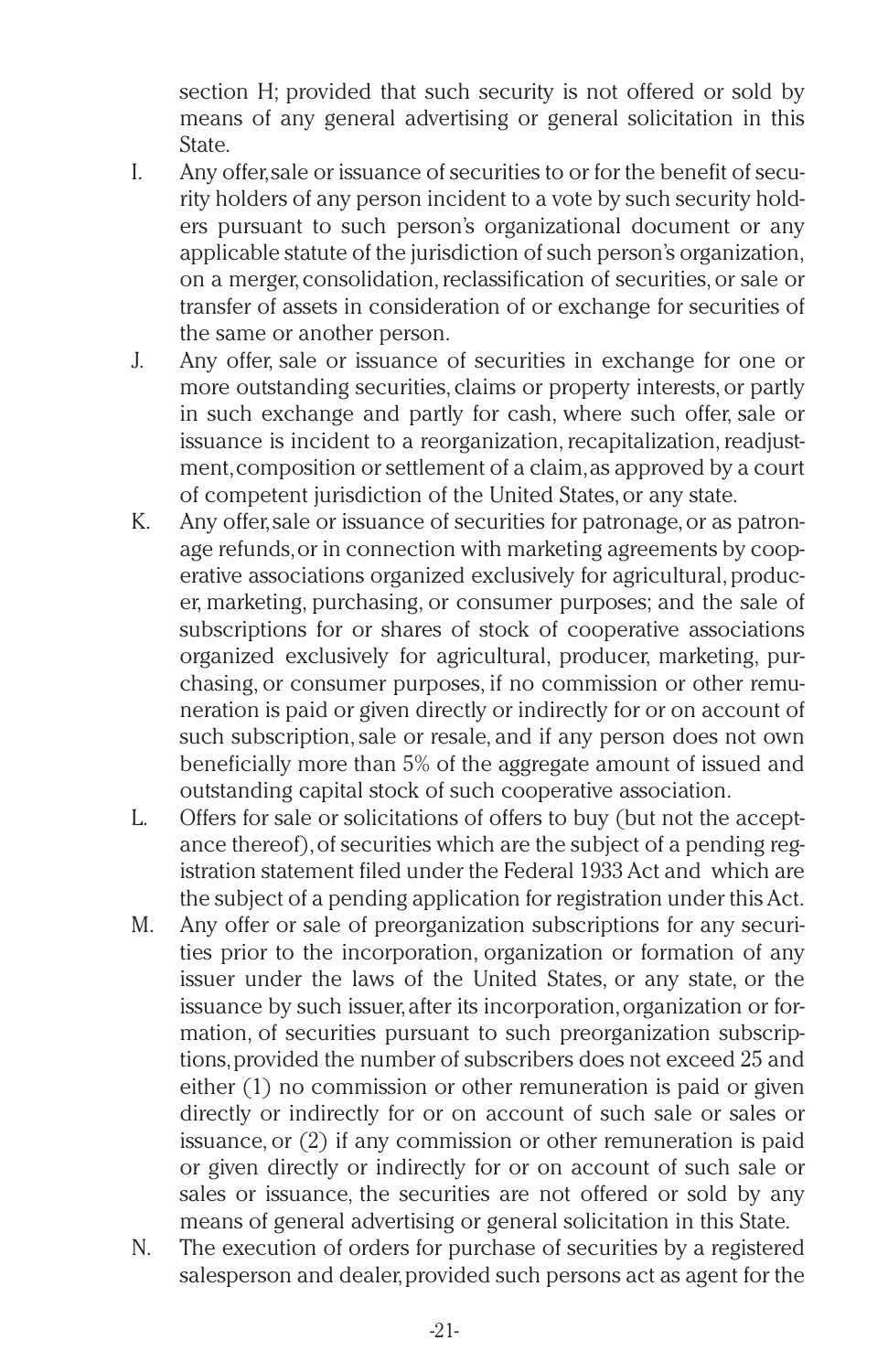purchaser, have made no solicitation of the order to purchase the securities, have no direct interest in the sale or distribution of the securities ordered, receive no commission, profit, or other compensation other than the commissions involved in the purchase and sale of the securities and deliver to the purchaser written confirmation of the order which clearly identifies the commissions paid to the registered dealer.

- O. Any offer,sale or issuance of securities,other than fractional undivided interests in an oil, gas or other mineral lease, right or royalty, for the direct or indirect benefit of the issuer thereof, or of a controlling person, whether through a dealer (acting either as principal or agent) or otherwise, if the securities sold, immediately following the sale or sales, together with securities already owned by the purchaser, would constitute 50% or more of the equity interest of any one issuer, provided that the number of purchasers is not more than 5 and provided further that no commission,discount or other remuneration exceeding 15% of the aggregate sale price of the securities is paid or given directly or indirectly for or on account of the sale or sales.
- P. Any offer, sale or issuance of securities (except face amount certificate contracts and investment fund shares) issued by and representing an interest in an issuer which is a business corporation incorporated under the laws of this State, the purposes of which are to provide capital and supervision solely for the redevelopment of blighted urban areas located in a municipality in this State and whose assets are located entirely within that municipality, provided:
	- (1) no commission,discount or other remuneration is paid or given directly or indirectly for or on account of the sale or sales of such securities;
	- (2) the aggregate amount of any securities of the issuer owned of record or beneficially by any one person will not exceed the lesser of \$5,000 or 4% of the equity capitalization of the issuer;
	- (3) the officers and directors of the corporation have been bona fide residents of the municipality not less than 3 years immediately preceding the effectiveness of the offering sheet for the securities under this subsection P; and
	- (4) the issuer files with the Secretary of State an offering sheet descriptive of the securities setting forth:
		- (a) the name and address of the issuer;
		- (b) the title and total amount of securities to be offered;
		- (c) the price at which the securities are to be offered; and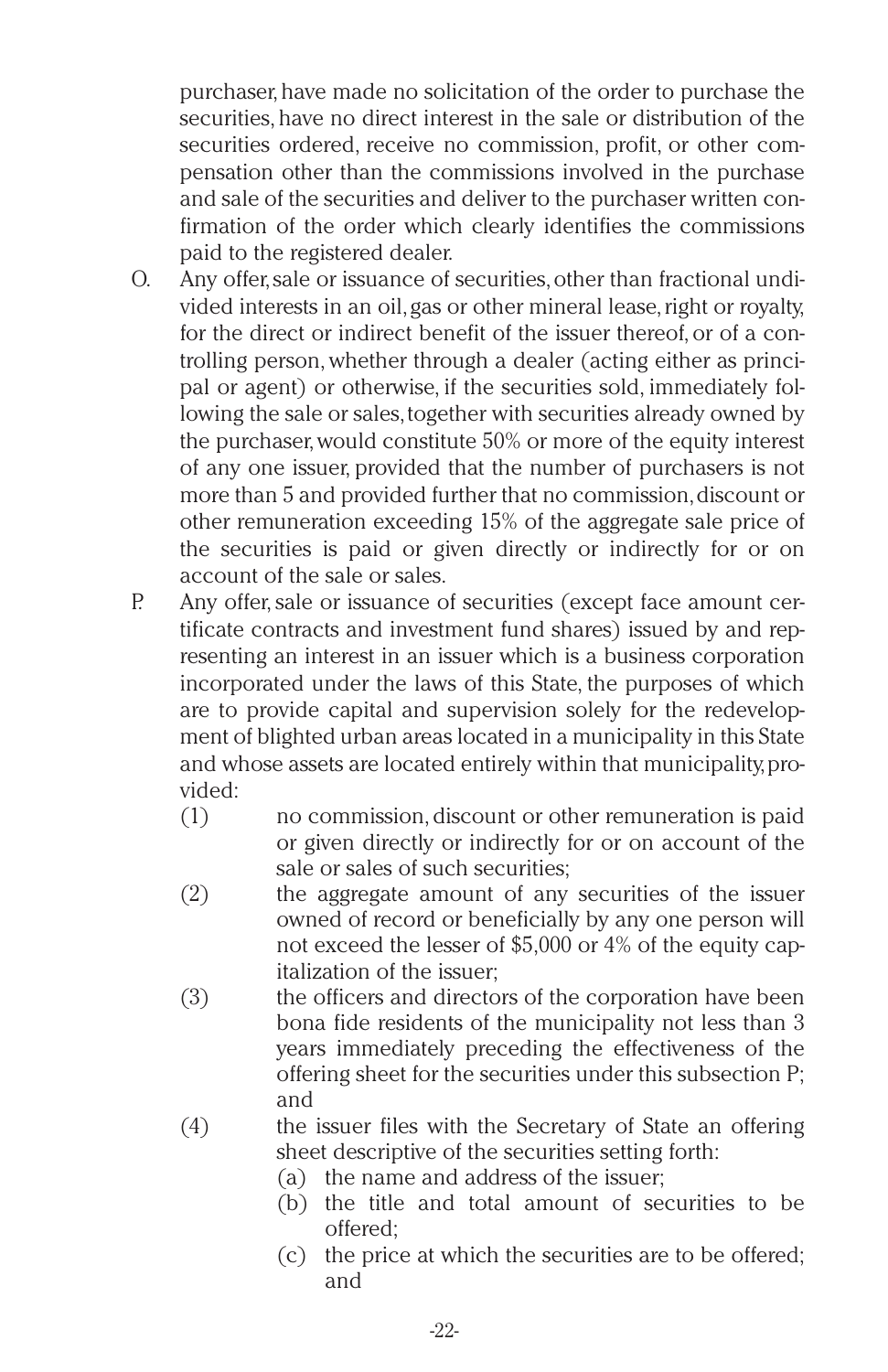(d) such additional information as the Secretary of State may prescribe by rule and regulation.

The Secretary of State shall within a reasonable time examine the offering sheet so filed and, unless the Secretary of State shall make a determination that the offering sheet so filed does not conform to the requirements of this subsection P, shall declare the offering sheet to be effective, which offering sheet shall continue effective for a period of 12 months from the date it becomes effective. The fee for examining the offering sheet shall be as established pursuant to Section 11a of this Act,and shall not be returnable in any event. The Secretary of State shall by rule or regulation require the filing of a report or reports of sales made to residents of this State in reliance upon the exemption provided by this subsection P and prescribe the form of such report and the time within which such report shall be filed.The Secretary of State shall prescribe by rule or regulation the amount of the fee for filing any such report, but such fee shall not be less than the minimum amount nor more than the maximum amount established pursuant to Section 11a of this Act, and shall not be returnable in any event. The Secretary of State may impose, in such cases as he or she may deem appropriate, a penalty for failure to file any such report in a timely manner, but no such penalty shall exceed an amount equal to five times the filing fee. The contents of any such report shall be deemed confidential and shall not be disclosed to the public except by order of court or in court proceedings. The failure to file any such report shall not affect the availability of such exemption, but such failure to file any such report shall constitute a violation of subsection D of Section 12 of this Act,subject to the penalties enumerated in Section 14 of this Act. The civil remedies provided for in subsection A of Section 13 of this Act and the civil remedies of rescission and appointment of a receiver,conservator,ancillary receiver or ancillary conservator provided for in subsection F of Section 13 of this Act shall not be available against any person by reason of the failure to file any such report or on account of the contents of any such report.

Q. Any isolated transaction,whether effected by a dealer or not.

R. Any offer, sale or issuance of a security to any person who purchases at least \$150,000 of the securities being offered, where the purchaser's total purchase price does not, or it is reasonably believed by the person relying upon this subsection R that said purchase price does not, exceed 20 percent of the purchaser's net worth at the time of sale,or if a natural person a joint net worth with that person's spouse,for one or any combination of the following: (i) cash, (ii) securities for which market quotations are readily available,(iii) an unconditional obligation to pay cash or securities for which quotations are readily available, which obligation is to be discharged within five years of the sale of the securities to the purchaser,or (iv) the cancellation of any indebtedness owed by the issuer to the purchaser; provided that such security is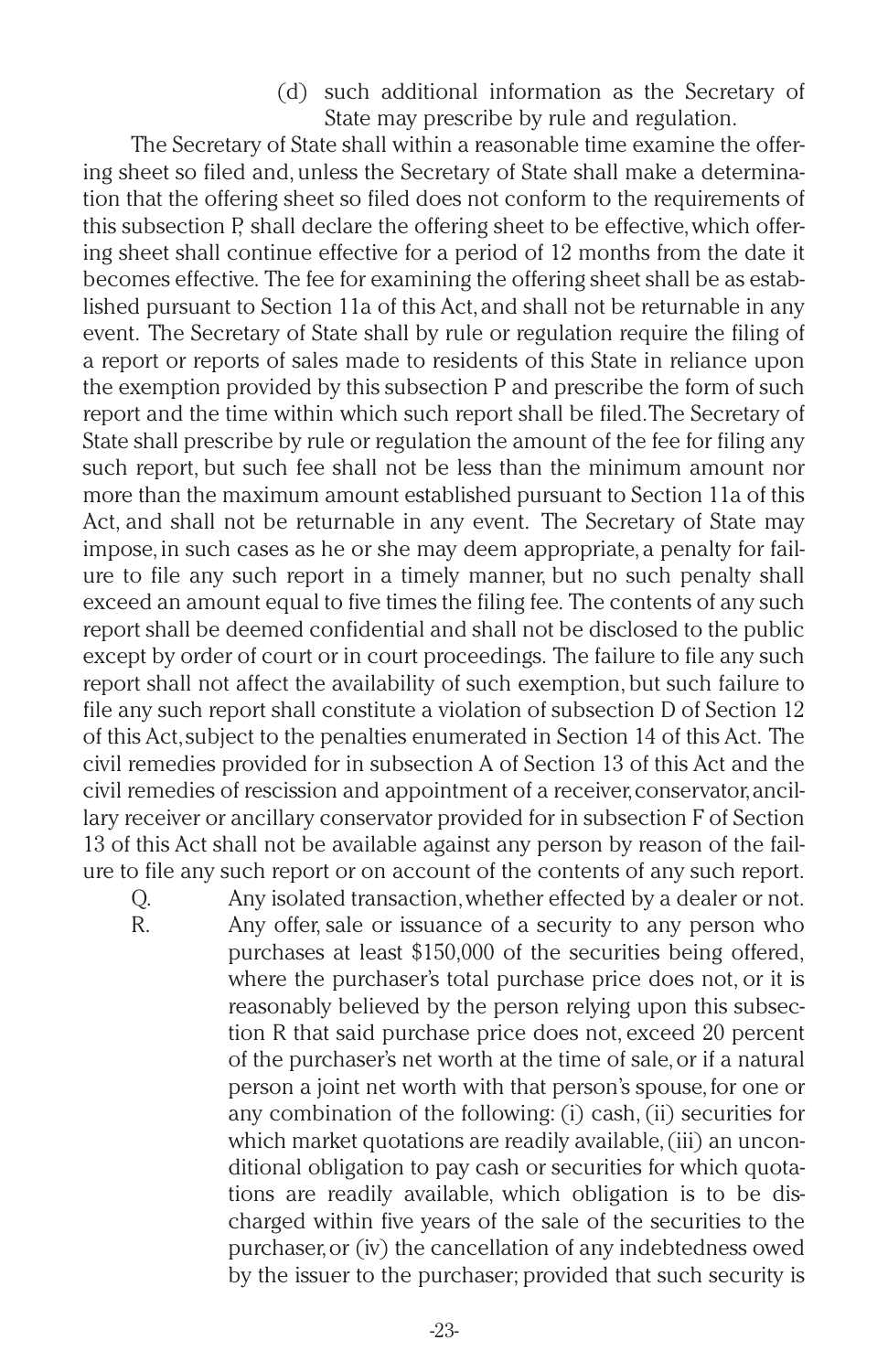not offered or sold by means of any general advertising or general solicitation in this State.

S. Any offer,sale or issuance of a security to any person who is, or who is reasonably believed by the person relying upon this subsection S to be, a director, executive officer, or general partner of the issuer of the securities being offered or sold,or any director, executive officer, or general partner of a general partner of that issuer.For purposes of this subsection S,"executive officer"shall mean the president, any vice president in charge of a principal business unit, division or function (such as sales, administration or finance), any other officer who performs a policy making function, or any other person who performs similar policy making functions for the issuer. Executive officers of subsidiaries may be deemed executive officers of the issuer if they perform such policy making functions for the issuer.

A document being filed pursuant to this Section 4 shall be deemed filed,and any fee paid pursuant to this Section 4 shall be deemed paid,upon the date of actual receipt thereof by the Secretary of State.

**Sec. 5. Registration of Securities.** All securities except those set forth under Section 2a of this Act, or those exempt under Section 3 of this Act, or those offered or sold in transactions exempt under Section 4 of this Act, or face amount certificate contracts required to be registered under Section 6 of this Act,or investment fund shares required to be registered under Section 7 of this Act,shall be registered either by coordination or by qualification,as hereinafter in this Section provided,prior to their offer or sale in this State.

- A. Registration by Coordination.
	- (1) Securities which are being or have been registered under the Federal 1933 Act may be registered by coordination in the manner provided in this subsection A, if the effective date of the registration under the Federal 1933 Act is not more than 30 days before the filing with the Secretary of State.
	- (2) Securities may be registered by coordination by the filing with the Secretary of State by the issuer, by a controlling person or by a registered dealer of:
		- (a) One copy of the registration statement (without exhibits) descriptive of the securities on file with the Securities and Exchange Commission in its most recent form as of the date of the initial filing under this subsection A.;
		- (b) An application, in such form and executed, verified, or authenticated by such person as the Secretary of State shall by rule or regulation prescribe, setting forth the title and the total amount of securities to be offered, the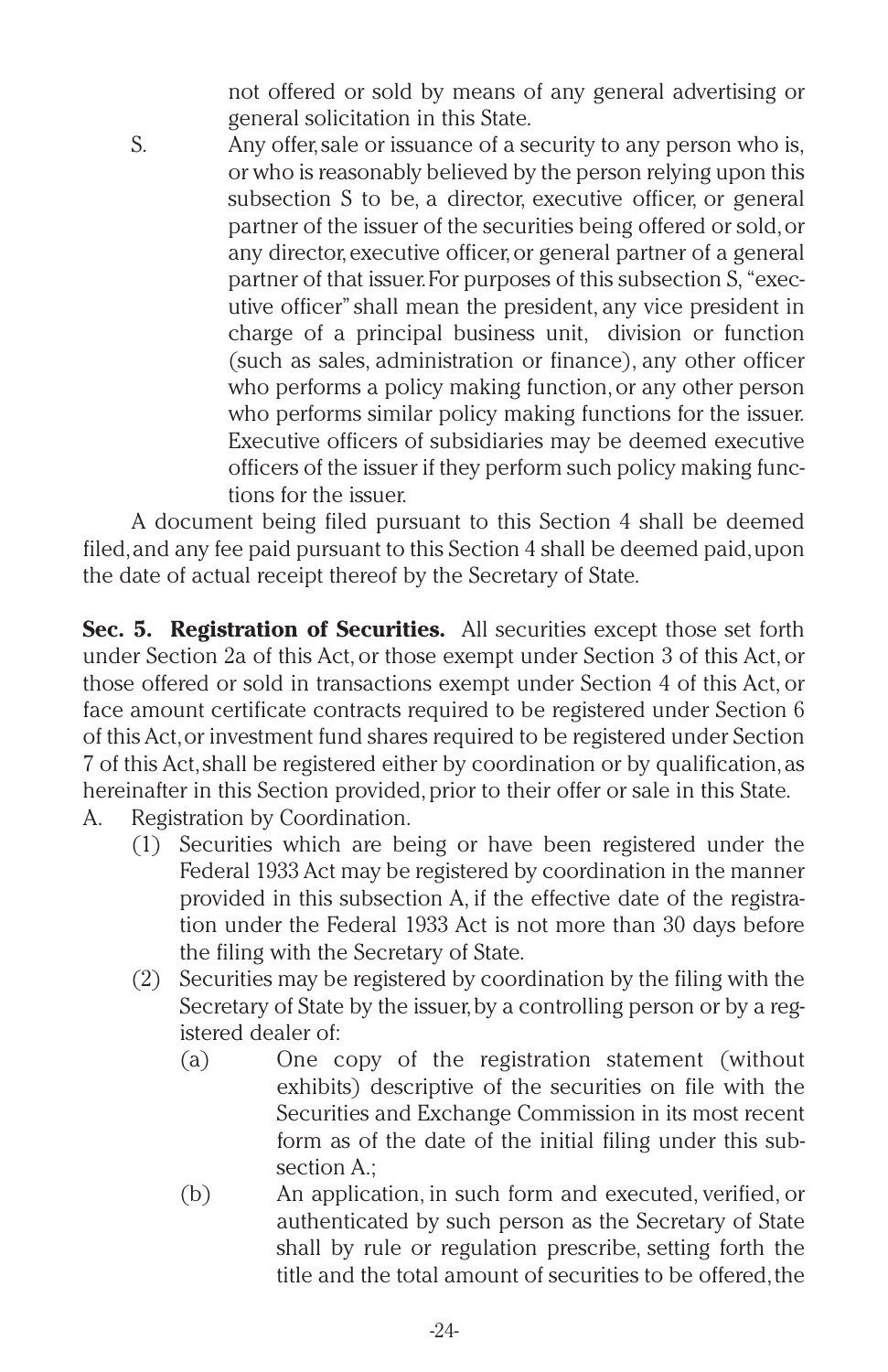amount of securities and the proposed maximum aggregate price thereof to be offered in this State under this subsection A and,if the applicant is electing the date of effectiveness of a post-effective amendment as its effective date as provided in Section 2.13 of this Act, specifying such date as the effective date for purposes of registration under this subsection A;

- (c) An undertaking to forward to the Secretary of State, in writing (which may be by electronic or facsimile transmission), any and all subsequent amendments of and supplements to the registration statement not later than the 7th day after the forwarding thereof to the Securities and Exchange Commission, or such longer period as the Secretary of State may permit by rule, regulation or order; and
- (d) If the applicant is not a registered dealer, the name of at least one registered dealer for the securities being registered under this subsection A (except that,in the case of securities being offered and sold on a delayed or continuous basis pursuant to Rule 415 under the Federal 1933 Act, 17 C.F.R. Section 230.415, or any similar or successor rule thereto as may be designated by the Secretary of State by rule or regulation, the name of the registered dealer may be furnished no later than the close of business on the second business day following the commencement of sales of the registered securities in this State) or a written statement setting forth the method of offer and sale in this State of the securities being registered in compliance with Section 8 of this Act.
- (3) Registration of securities by coordination shall take effect automatically as of the effective date of the registration statement (or post-effective amendment) filed under the Federal 1933 Act, provided that on the effective date, the information required by sub-paragraphs (a), (b), and (d) and the undertaking required by sub-paragraph (c) of paragraph (2) of this subsection A have been on file with the Secretary of State for at least 10 business days, or such shorter period as the Secretary of State may permit by rule, regulation or order. If, however, the time period referred to in the preceding sentence shall not have expired on the effective date of the registration statement (or post-effective amendment) filed under the Federal 1933 Act, registration of such securities by coordination shall, upon the expiration of such time period, take effect automatically as of the effective date of the regis-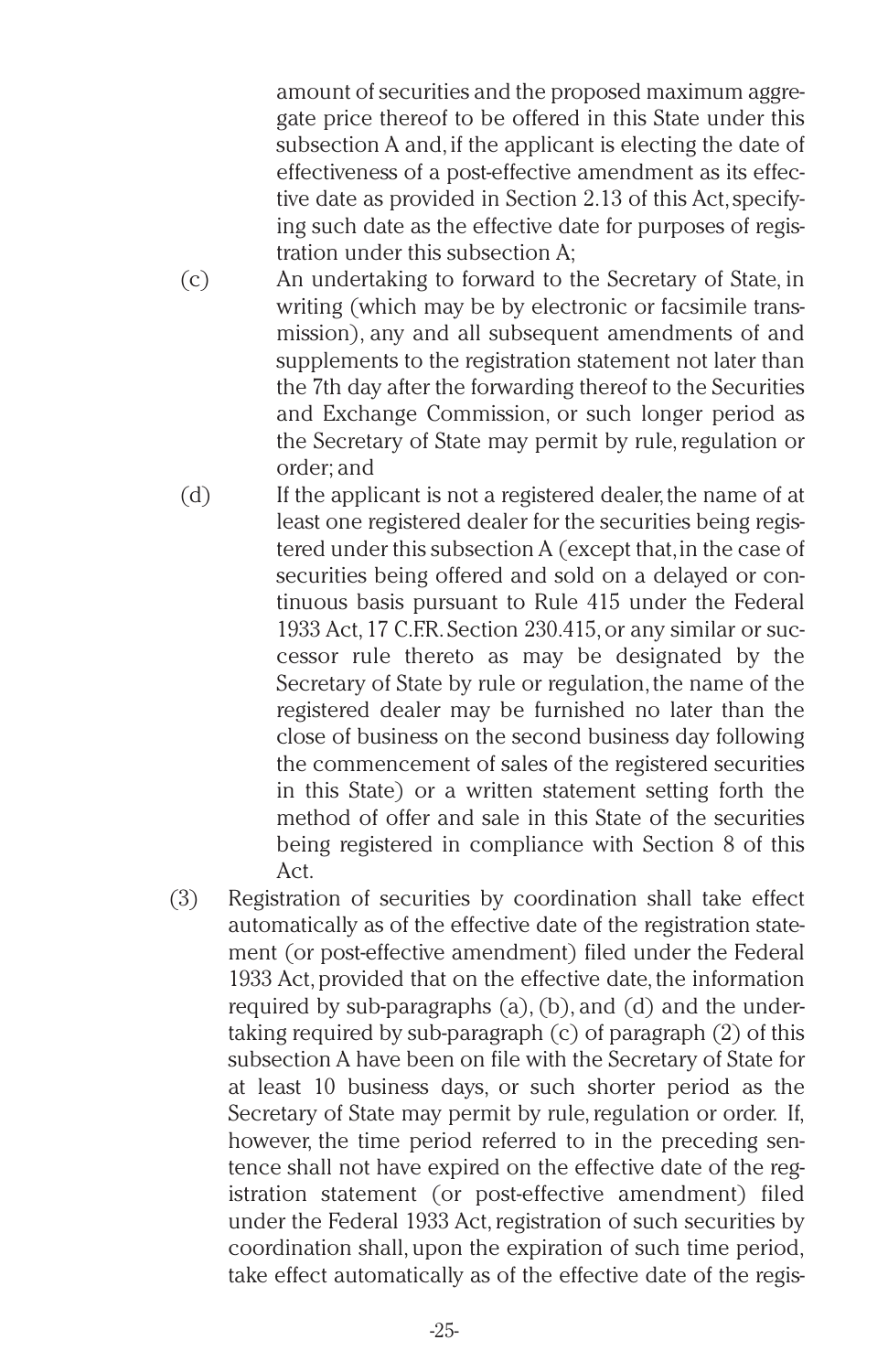tration statement (or post-effective amendment) filed under the Federal 1933 Act.

- (4) If the information required by sub-paragraphs (a), (b), and (d) and the undertaking required by sub-paragraph (c) of paragraph (2) of this subsection A are not filed with the Secretary of State prior to the effective date of the registration statement (or post-effective amendment) filed under the Federal 1933 Act, any registration of securities by coordination under this subsection A shall take effect automatically as soon as all of the following conditions have been satisfied:
	- (a) the information required by sub-paragraphs (a), (b), and (d) and the undertaking required by sub-paragraph (c) of paragraph (2) of this subsection A have been on file with the Secretary of State for 10 business days, or for such shorter period as the Secretary of State may permit by rule, regulation or order;
	- (b) the registration statement or post-effective amendment filed under the Federal 1933 Act is then in effect; and
	- (c) the prospectus then on file with the Secretary of State satisfies the requirements of Section  $10(a)(3)$  of the Federal 1933 Act.
- (5) The applicant shall furnish to the Secretary of State written notice (which may be by electronic or facsimile transmission) confirming the date of effectiveness and the title of the securities registered under the Federal 1933 Act, final pricing information, the total amount of securities registered under the Federal 1933 Act, and the amount registered in this State if different than the amounts then on file with the Secretary of State, no later than the close of business on the second business day following the date on which the registration statement becomes effective under the Federal 1933 Act.
- (6) No action by the Secretary of State shall be necessary to evidence the effectiveness of the registration by coordination under this subsection A. The Secretary of State may, at his or her discretion, provide a statement attesting to such registration, which statement shall be in such form as the Secretary of State may deem appropriate.
- (7) Notwithstanding the foregoing, the issuer, controlling person or registered dealer who filed the application set forth in subparagraph (b) of paragraph (2) of this subsection A may request, in writing (which may be by electronic or facsimile transmission) prior to or upon notice of effectiveness under the Federal 1933 Act, a waiver of automatic effectiveness of the registration of securities and the Secretary of State may,at his or her discretion, grant such waiver of automatic effec-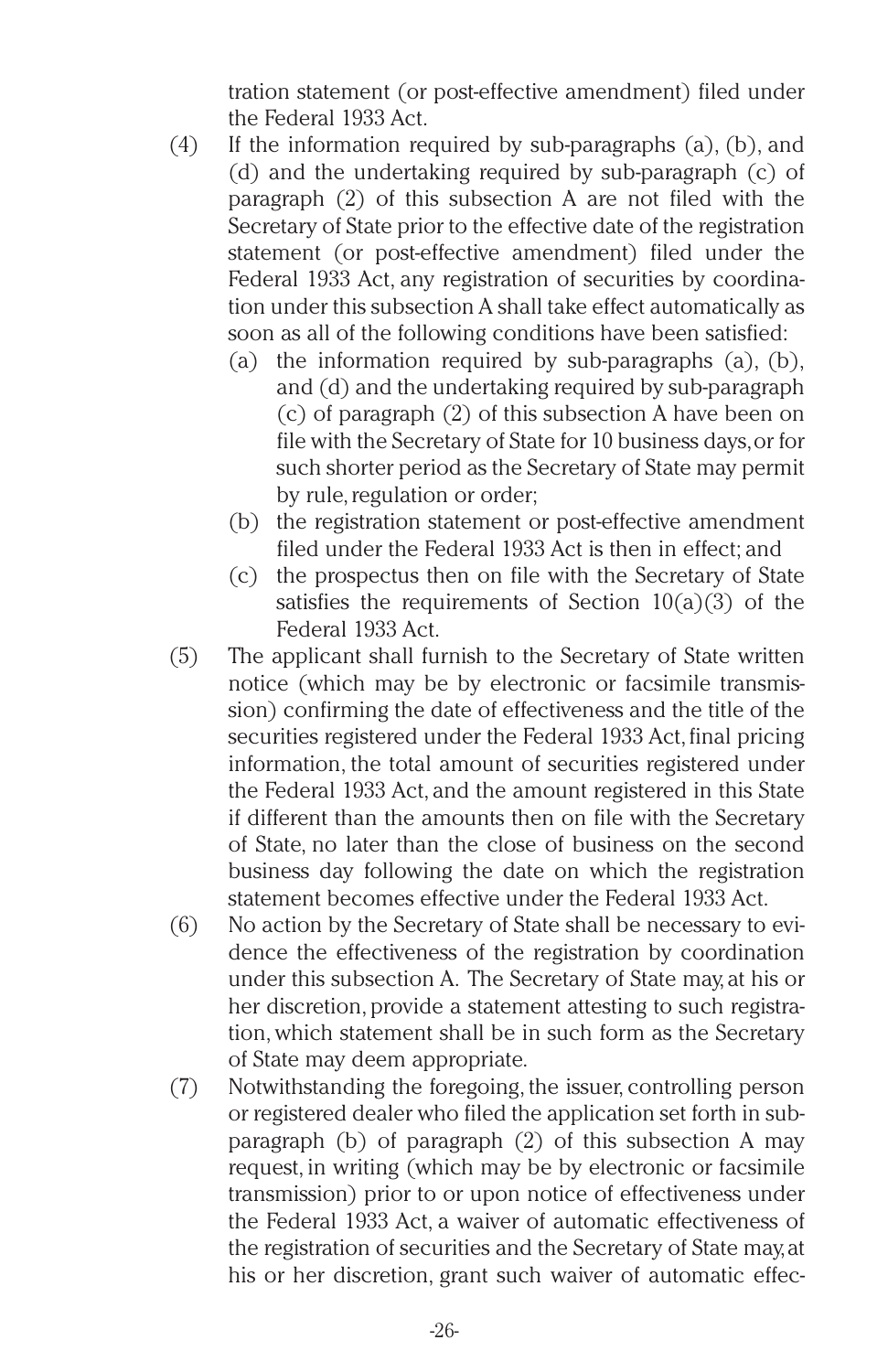tiveness. Upon the grant by the Secretary of State of the request of waiver of automatic effectiveness,such registration of securities shall become effective automatically on the date that the issuer, controlling person or registered dealer who filed the application set forth in subparagraph (b) of paragraph (2) of this subsection A notifies the Secretary of State in writing.

- B. Registration by Qualification. Securities may be registered by qualification in the manner provided in this subsection B.
	- (1) An application for registration by qualification shall be made by the issuer, by a controlling person or by a registered dealer together with the examination fee established pursuant to Section 11a of this Act, which is not returnable in any event. Such application shall be executed, verified, or authenticated by the applicant and filed with the Secretary of State. The application shall set forth:
		- (a) The name and address of the issuer;
		- (b) The title and total amount of the securities to be offered;
		- (c) The amount of the securities to be offered in this State;
		- (d) The price at which the securities are to be offered,or the method by which such price is to be determined, provided that such price or method may be furnished by written notice (which may be by electronic or facsimile transmission) to the Secretary of State subsequent to the filing of the application but prior to registration of the securities under this Law; and
		- (e) The aggregate underwriting commissions,remuneration or discount.
	- (2) If the issuer,dealer,or controlling person has not filed a registration statement that is then in effect under the Federal 1933 Act, there shall be filed with the application:
		- $(a)$  (Blank);
		- (b) (Blank);
		- (c) A copy of the indenture or other instrument, if any, under which the securities are to be or have been issued;
		- (d) A specimen copy of the securities or a copy of the form of the instrument to evidence the securities;
		- (e) An opinion of counsel as to the legality of the securities;
		- (f) A copy of the underwriting and selling agreements, if any;
		- (g) An undertaking to file promptly (no later than 2 business days after the occurrence of any event which requires a material change in the prospectus) with the Secretary of State all amendments of and supplements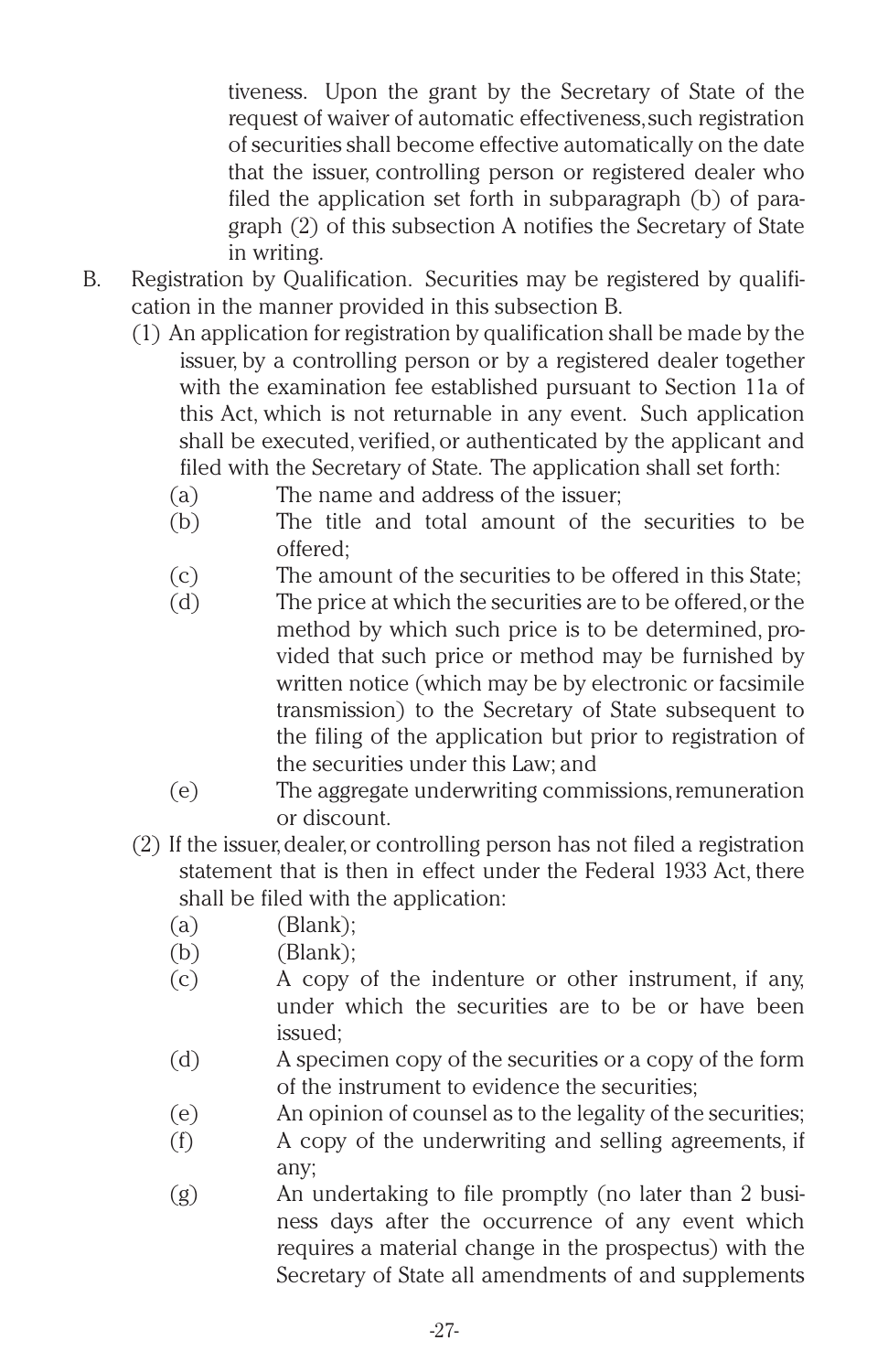to the prospectus as theretofore filed under this subsection B, together with any additional information, document or undertaking which the Secretary of State,at his or her discretion, deems material, accompanied by the amendment filing fee established pursuant to Section 11a of this Act or,in lieu thereof,a notification in writing that all offers and sales of the securities have been suspended pending the filing with the Secretary of State of such amendment of or supplement to the prospectus; and

- (h) A written statement setting forth the name of at least one registered dealer for the securities being registered under this subsection B, or an application for registration of a salesperson or a written statement setting forth the method of offer and sale in this State of the securities being registered in compliance with Section 8 of this Act.
- (3) In addition,there shall be filed with the application such addition al information and material in such form as the Secretary of State may by rule, regulation or order prescribe and a prospectus which contains but is not limited to the following:
	- (a) The date and form of organization of the issuer;
	- (b) A brief description of the business conducted and intended to be conducted by the issuer and by its subsidiaries and the general development of such business during the past 5 years or such shorter period as the issuer and such subsidiaries may have been in existence;
	- (c) The location and general character of the physical properties of the issuer and of its subsidiaries;
	- (d) The authorized and issued capitalization of the issuer and a description of the securities being registered and of all authorized securities;
	- (e) The proposed method of sale of the securities,the price thereof to the public or the method by which such price is to be computed,and the underwriting and selling discounts and commissions;
	- (f) The intended use by the issuer of the proceeds of the securities;
	- (g) The names and addresses of all of the issuer's officers and directors, or persons performing similar functions, their business experience during the preceding 5 years and the remuneration paid to each by the issuer and its subsidiaries during the fiscal year last past and proposed to be paid for the then current fiscal year;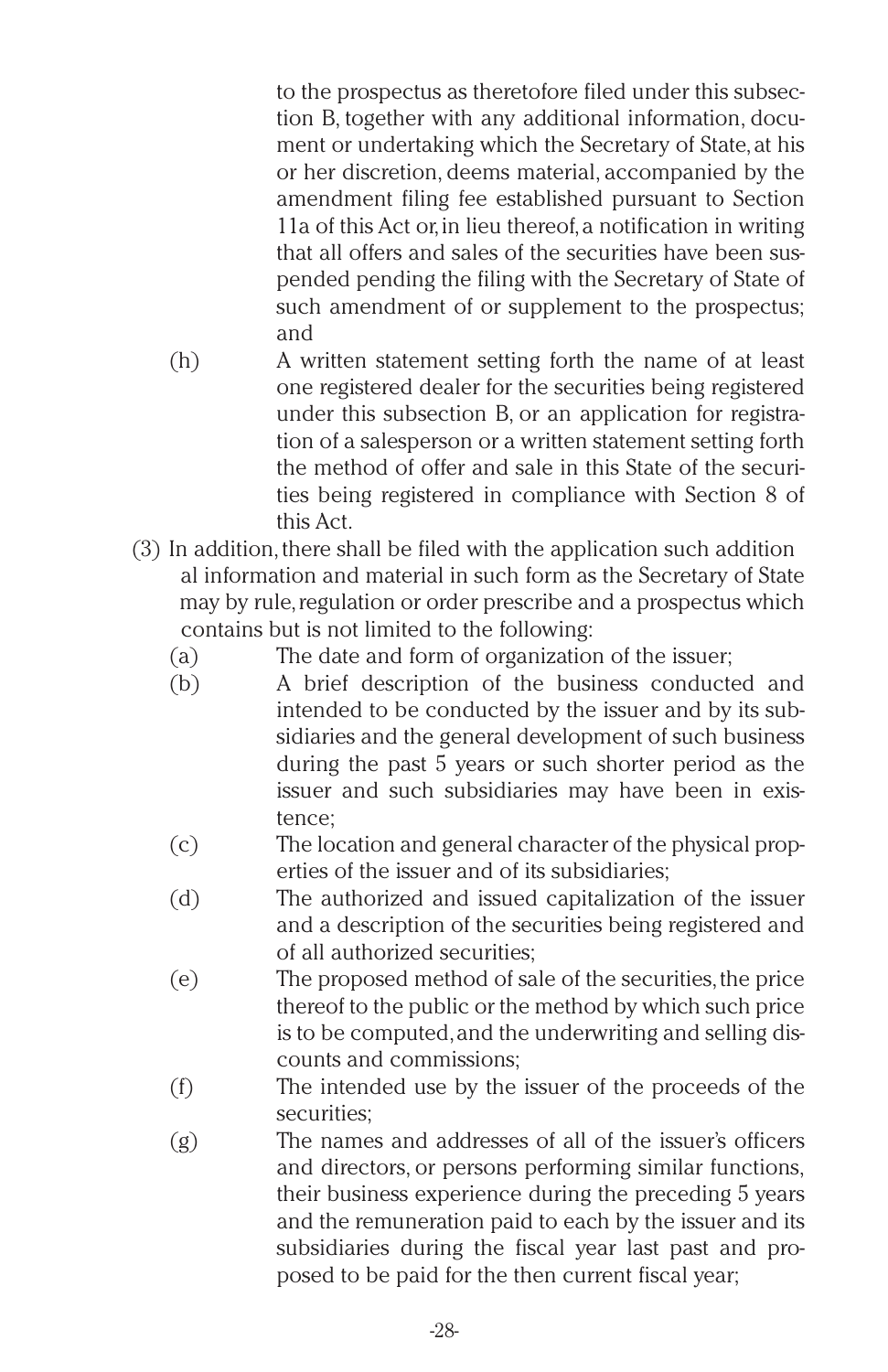- (h) The names and addresses of all persons owning of record, and of all persons owning beneficially, to the extent known to the applicant,10% or more of any class of equity securities of the issuer, and the percentage owned by each;
- (i) A brief description of any pending material legal proceeding,and of any material legal proceeding known to be contemplated by governmental authorities,involving the issuer or its subsidiaries;
- (j) The following financial statements of the issuer:
	- (i) A balance sheet as of a date within 135 days prior to the date of submitting the application. If such balance sheet is not certified by an independent certified public accountant, the prospectus shall also contain a balance sheet certified by an independent certified public accountant as of the close of the issuer's last fiscal year, unless such fiscal year ended within 135 days prior to the time of filing the application, in which case the certified balance sheet may be as of the end of the preceding fiscal year.
	- (ii) An income statement for each of the issuer's 3 fiscal years (or for the period of existence of the issuer if less than 3 years) next preceding the date of the certified balance sheet and for the period,if any, between the date of the certified balance sheet and the date of the most recent balance sheet. Such statement shall be certified by an independent certified public accountant for the periods ending with the date of the certified balance sheet.
	- (iii) An analysis of each surplus account of the issuer for each period for which an income statement is filed, certified by an independent certified public accountant for the periods for which certified income statements are filed.
	- (iv) An analysis (which need not be certified to by independent certified public accountants and which may be in narrative form if desired by the applicant) of all surplus accounts of the issuer for a period beginning on a date not less than 8 years prior to the date of the certified balance sheet required by the above sub-division (i) of this subparagraph (j), or from the date of the organization of the issuer, whichever is later, and ending on the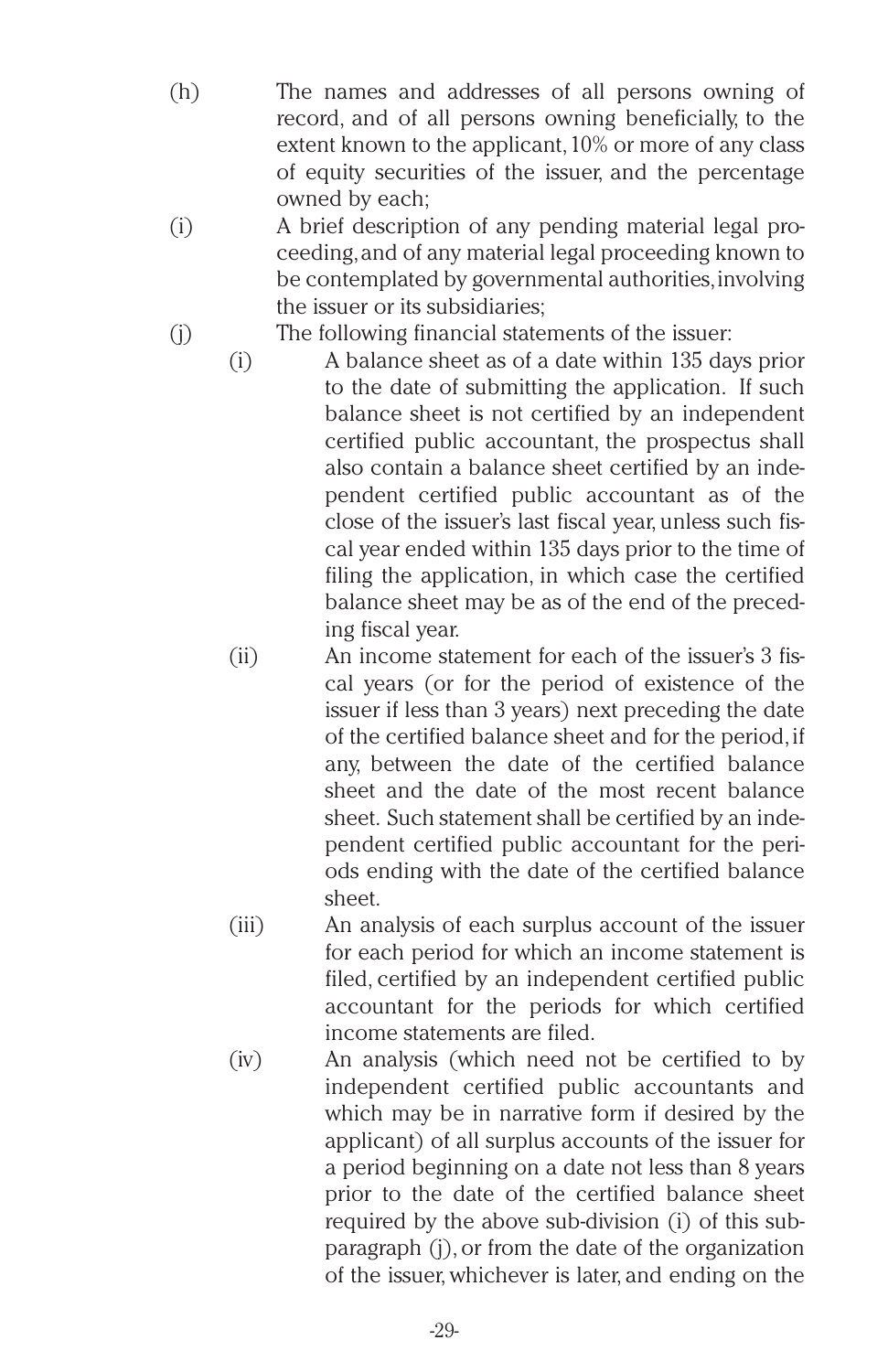day before the first day of the earliest period covered by the analysis of surplus accounts furnished pursuant to the above sub-division (iii) of this subparagraph (j); and

- $(k)$  If the issuer owns more than 50% of the voting securities of one or more entities, there shall also be included in the prospectus either (i) like financial statements for each such entity,or (ii) like consolidated financial statements for the issuer and such entities;
- (l) Anything in sub-paragraphs (j) and (k) of this paragraph (3) to the contrary notwithstanding, the financial statements contained in the prospectus need not be certified by an independent certified public accountant if the securities being registered under this subsection B are covered by a Notification under Regulation A or an Offering Sheet under Regulation D adopted pursuant to the Federal 1933 Act or any other regulation so adopted which the Secretary of State may by rule or regulation or by order determine to have filing or disclosure requirements substantially similar to such Regulation A or Regulation D unless the financial statements furnished pursuant to any such Federal regulation are required to be or are certified by an independent certified public accountant.
- (4) If the securities being registered under this subsection B are certificates of deposit, voting trust certificates, collateral-trust certificates, certificates of interest,fractional interests in oil, gas or other mineral rights of unincorporated issuers or like securities, the prospectus may omit such of the foregoing items in sub-paragraphs (a) through (k) of paragraph (3) of this subsection B, but shall include such pertinent information, as the Secretary of State may by rule, regulation or order prescribe; such prospectus shall contain a description of the properties and businesses from which such certificates, shares or interests derive value.
- (5) The Secretary of State may, upon written request by the applicant and where consistent with the protection of investors, permit the omission of one or more of the financial statements required by this subsection B or the filing in substitution therefor of appropriate financial statements of comparable character or permit the omission of any of the information required by this subsection B. The Secretary of State may also by written notice require the filing of other financial statements or information in addition to, or in substitution for, the financial statements or information required by this subsection B in any case where such additional financial statements or information is necessary or appropriate for an adequate presentation of the financial condition of any issuer or oth-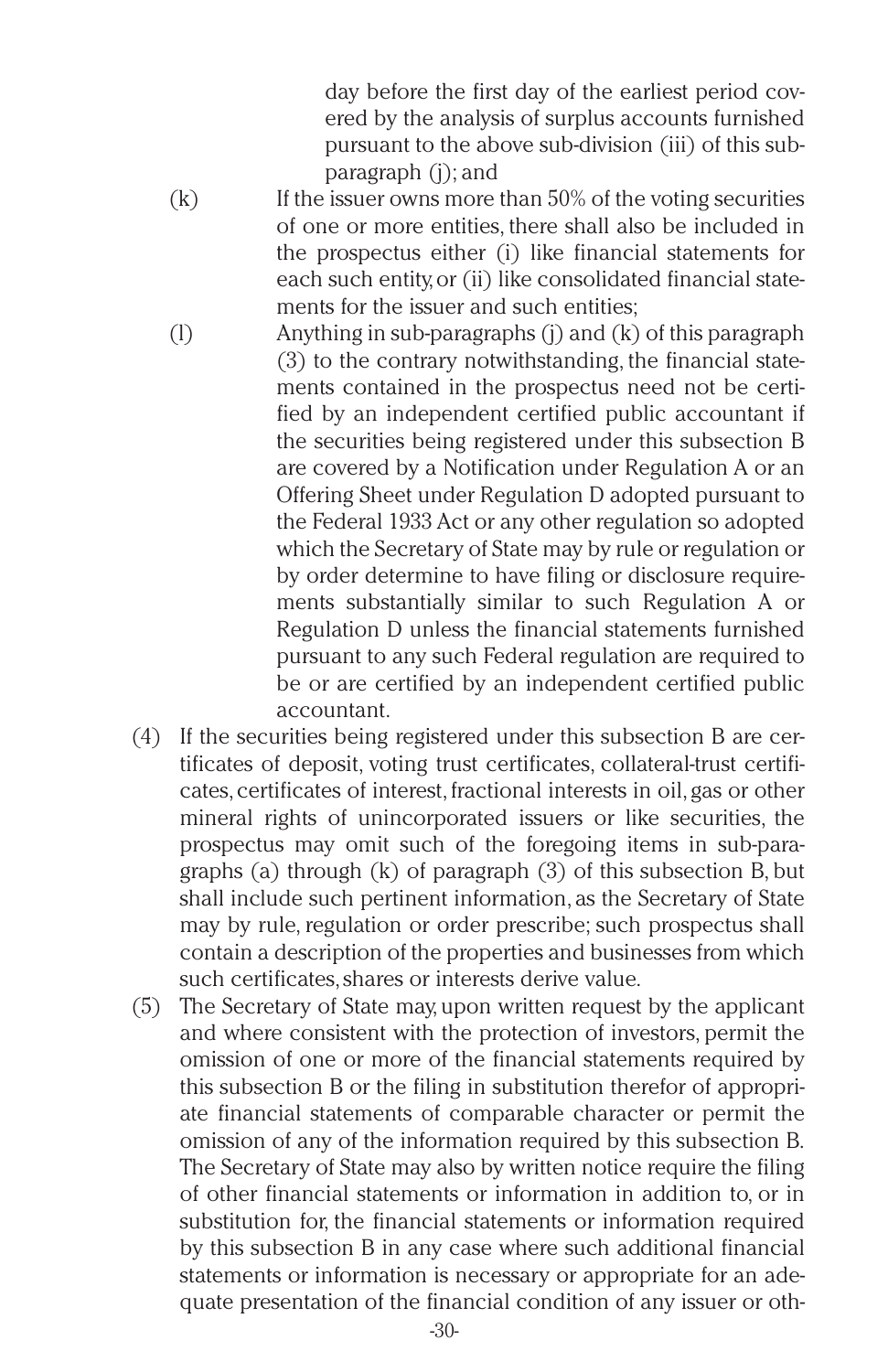erwise required for fair disclosure respecting the business and property of any issuer.

- (6) The Secretary of State shall within a reasonable time examine the application and documents filed with him or her, and unless the Secretary of State makes a determination that the application and documents so filed do not conform to the requirements of this subsection B, or there is a proceeding pending under Section 11 of this Act,shall register the securities for offer and sale in this State under this subsection B. If the securities registered shall not have been sold and distributed at the expiration of a period of 6 months following the date of registration, the Secretary of State may require the filing of such current information concerning the securities and the issuer thereof as he or she may by rule, regulation or order prescribe.
- (7) The Secretary of State is granted authority to create by rule or regulation a limited offering registration provision that furthers the objectives of compatibility with federal exemptions and uniformity among the states. The Secretary of State shall prescribe by rule or regulation the amount of the fees for examining and filing any documents required under this subparagraph, but each fee shall not be less than the minimum amount nor more than the maximum amount established under Section 11a of this Act and shall not be returnable in any event.
- C. Pending Application, Filing Fee and Oversales of Securities.
	- (1) No application shall be deemed to be filed or pending and no securities covered by such application shall be deemed to be registered under subsection A of this Section 5 unless a filing fee has been paid. No application shall be deemed to be filed or pending and no securities covered by such application shall be deemed to be registered under subsection B of this Section 5 unless the examination fee and filing fee have been paid. The filing fee payable under the provisions of subsections A and B of this Section 5 shall be established by rule or regulation,but in no event shall the fee be less than the minimum amount nor more than the maximum amount of filing fee established pursuant to Section 11a of this Act, and in no case shall such fee be returnable.The "maximum aggregate price"as used in subsection A of this Section 5 and in this subsection C shall be the applicant's bona fide estimate thereof, determined in the manner prescribed by the Secretary of State by rule or regulation.
	- (2) If after an offering of securities is registered under this Section 5 (except for securities registered under subsection B of this Section 5 wherein the entire offering of securities was registered), the offeror sells or determines that it will sell,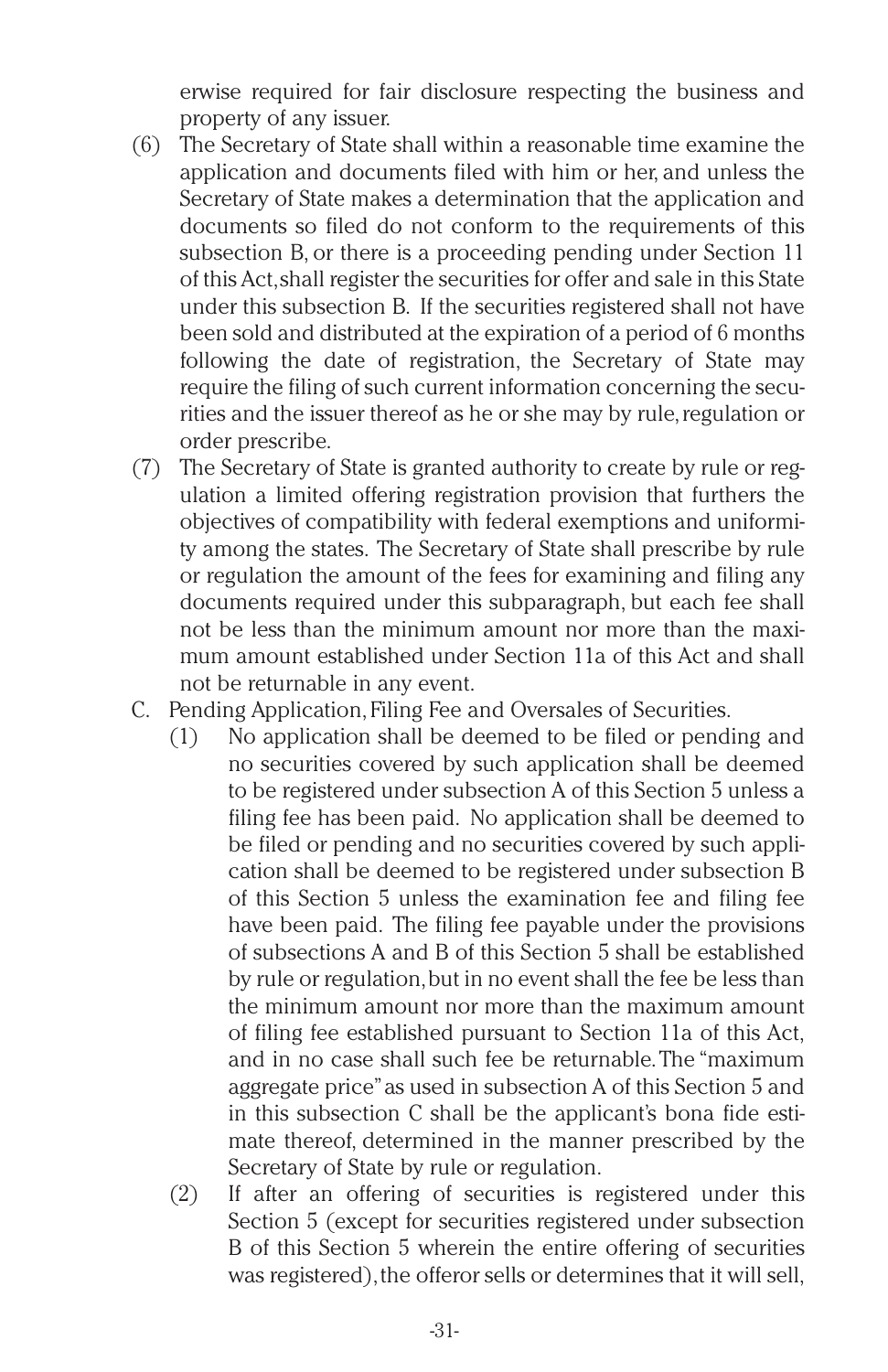prior to the expiration of the period during which the offeror intends the registration of the securities together with any renewals thereof to remain in effect in this State, an amount of that offering in excess of the amount registered, the applicant may amend the registration and register the excess securities by filing an amended application and paying a filing fee equal to the difference between the initial filing fee paid and the filing fee which would have been paid under paragraph (1) of this subsection C for the entire amount registered together with an additional fee established pursuant to Section 11a of this Act. The fees shall not be returnable in any event. With respect to the excess securities being registered, the"maximum aggregate price"shall be the actual sales price of such securities. Upon receipt of such amended application, filing fee, and additional fee by the Secretary of State, registration of the excess securities shall become effective retroactively to the date of the initial registration.

- D. Effective Period and Sales Reports.
	- (1) A registration effected under Section 5 of this Act shall continue effective for a period of one year from the date of registration or renewal of registration unless sooner terminated by (1) suspension or revocation by the Secretary of State; or (2) the applicant filing with the Secretary of State an affidavit evidencing either that (a) the securities have been fully sold and distributed to the public or (b) that it is no longer desired to offer such securities in this State or (c) that such securities have become exempt from the registration requirements under Section 3 or paragraph (1) of subsection F of Section 4 of this Act.
	- (2) The Secretary of State may, at his or her discretion, require each issuer,controlling person or registered dealer on whose behalf a registration of securities is effected under this Section 5 to file a report, in such form and of such content and for such time period as the Secretary of State may by rule or regulation prescribe, stating the aggregate dollar amount of securities sold to Illinois residents. The civil remedies provided for in subsection A of Section 13 of this Act and the civil remedies of rescission and appointment of a receiver, conservator, ancillary receiver or ancillary conservator provided for in subsection I of Section 11 and in subsection F and G of Section 13 of this Act and the civil remedies of restitution, damages and disgorgement of profits provided for in subsection I of Section 11 of this Act shall not be available against any person by reason of the failure to file any such report or on account of the contents of any such report.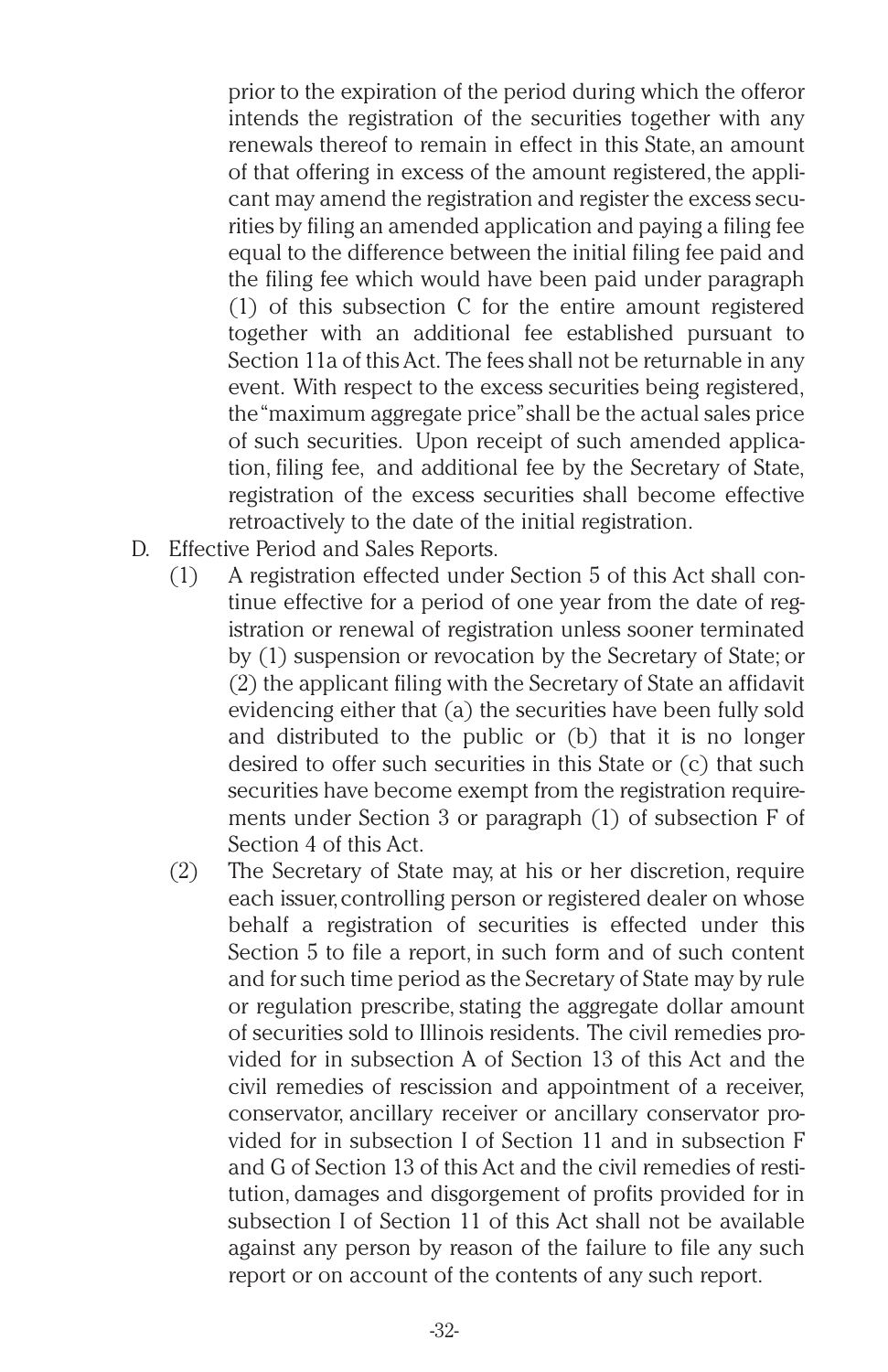- E. Renewal of Registration.A registration of securities in effect under subsection A of this Section 5 or subsection B of this Section 5 if a registration statement or post-effective amendment is then in effect under the Federal 1933 Act may be renewed for the amount of securities which remain unsold under such registration as then in effect, by the issuer, by a controlling person or by a registered dealer by filing an application for renewal with the Secretary of State no later than 10 business days prior to the date (or such lesser period as the Secretary of State may prescribe by rule or regulation) upon which such registration would otherwise expire, in such form and executed, verified, or authenticated by such person as the Secretary of State shall prescribe by rule or regulation. Such application shall be accompanied by a prospectus in its most current form together with a renewal fee equal in amount to a registration fee calculated in accordance with paragraph (1) of subsection C of this Section 5 and based upon the amount of securities initially registered for sale in this State but which remain unsold; except that the"maximum aggregate price"of such securities shall be the applicant's bona fide estimate thereof at the time the application for renewal of registration is filed with the Secretary of State pursuant to this subsection E. A renewal of registration of securities shall take effect as of the date and time that the prior registration under subsection A of this Section 5 or prior renewal under this subsection E would otherwise have expired and thereafter shall be deemed to be a new registration of the amount of unsold securities specified in the application for renewal. The Secretary of State may by rule or regulation prescribe an additional fee for the failure to file timely an application for renewal and limit the number of times that a registration may be renewed.
- 

F. The applicant or registrant shall notify the Secretary of State, by written notice (which may be by electronic or facsimile transmission), within 2 business days after its receipt of any stop order, denial, order to show cause, suspension or revocation order, injunction or restraining order, or similar order entered or issued by any state, federal or other regulatory authority or by any court, concerning the securities which are being or have been registered in this State or any other securities of the issuer currently being or proposed to be offered to the public,if the matter which is the subject of,or the failure to disclose the existence of,such order would .<br>in this State constitute a violation of subsection E, F, G, H, I or J of Section 12 of this Act. The obligation contained in this subsection F shall continue until such time as offers and sales of the securities registered under this Section 5 are no longer being made in this State by the applicant or registrant.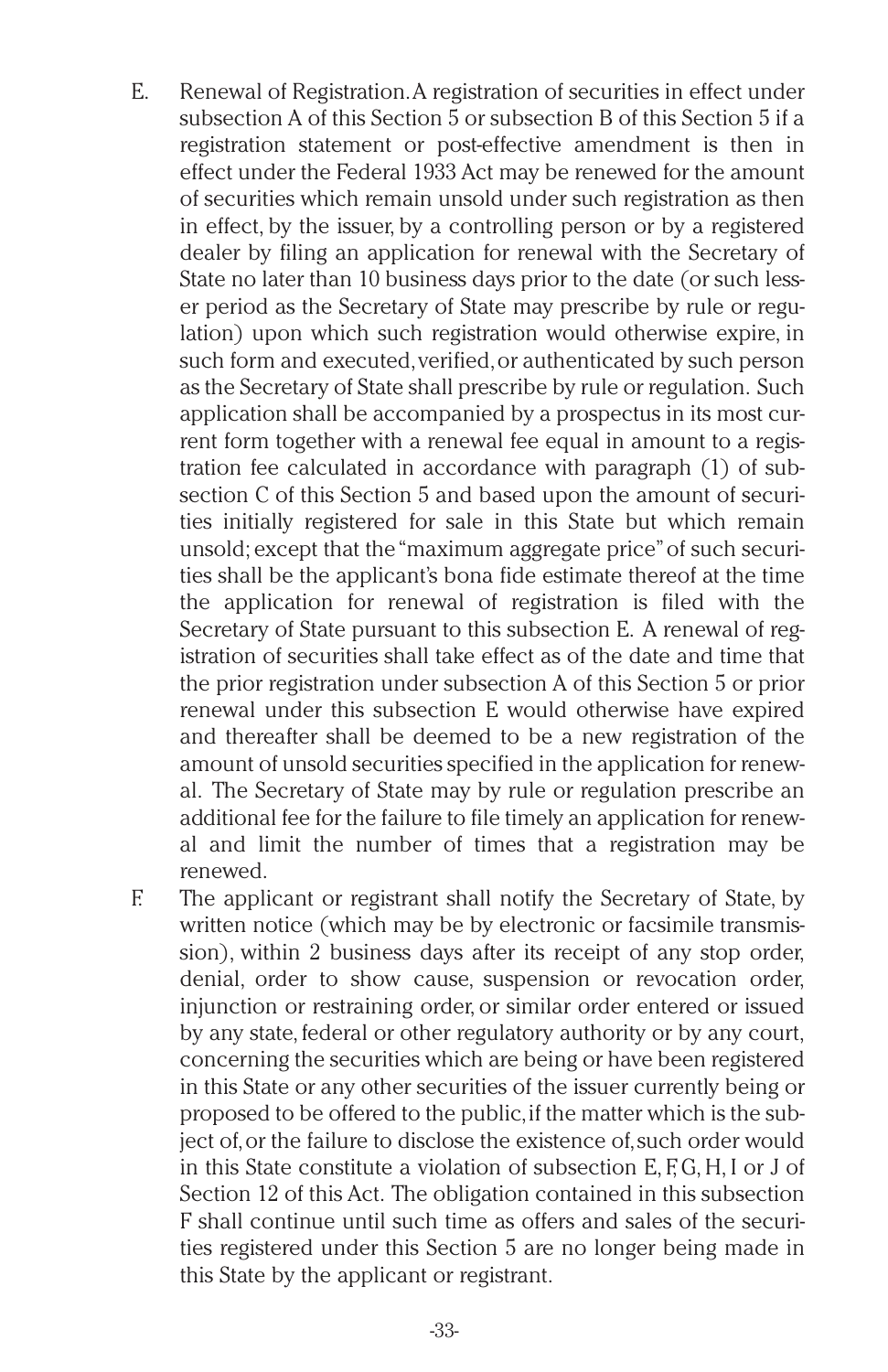- G. Any document being filed pursuant to this Section 5 shall be deemed filed, and any fee being paid pursuant to this Section 5 shall be deemed paid, upon the date of actual receipt thereof by the Secretary of State.
- H. The Secretary of State may require by rule or regulation the payment of an additional fee for the filing of information or documents required to be filed by this Section 5 which have not been filed in a timely manner. Such fees shall be deposited into the Securities Investors Education Fund, a special fund hereby created in the State treasury. The amounts deposited into such Fund shall be used to promote public awareness of the dangers of securities fraud.

**Sec. 6. Registration of Face Amount Certificate Contracts.** All face amount certificate contracts except those set forth under Section 2a of this Act, or those exempt under Section 3 of this Act, or those offered or sold in transactions exempt under Section 4 of this Act,shall be registered either by coordination or by qualification,as hereinafter in this Section provided,prior to their offer or sale in this State.

- A. Registration of Face Amount Certificate Contracts by Coordination.
	- (1) Face amount certificate contracts which are being or have been registered under the Federal 1933 Act may be registered by coordination in the manner provided in this subsection A, if the effective date of the registration under the Federal 1933 Act is not more than 30 days before the filing with the Secretary of State.
	- (2) Face amount certificate contracts may be registered by coordination by the filing with the Secretary of State by the issuer,by a controlling person or by a registered dealer of:
		- (a) One copy of the registration statement (without exhibits) descriptive of the face amount certificate contracts on file with the Securities and Exchange Commission in its most recent form as of the date of the initial filing under this subsection A;
		- (b) An application, in such form and executed, verified, or authenticated by such person as the Secretary of State shall by rule or regulation prescribe,setting forth the title of every series,type or class of face amount certificate contracts to be offered in this State under this subsection A and, if the applicant is electing the date of effectiveness of a post-effective amendment as its effective date as provided in Section 2.13 of this Act,specifying such date as the effective date for purposes of registration under this subsection A;
		- (c) An undertaking to forward to the Secretary of State,in writing (which may be by electronic or facsimile transmission), any and all subsequent amendments of and supplements to the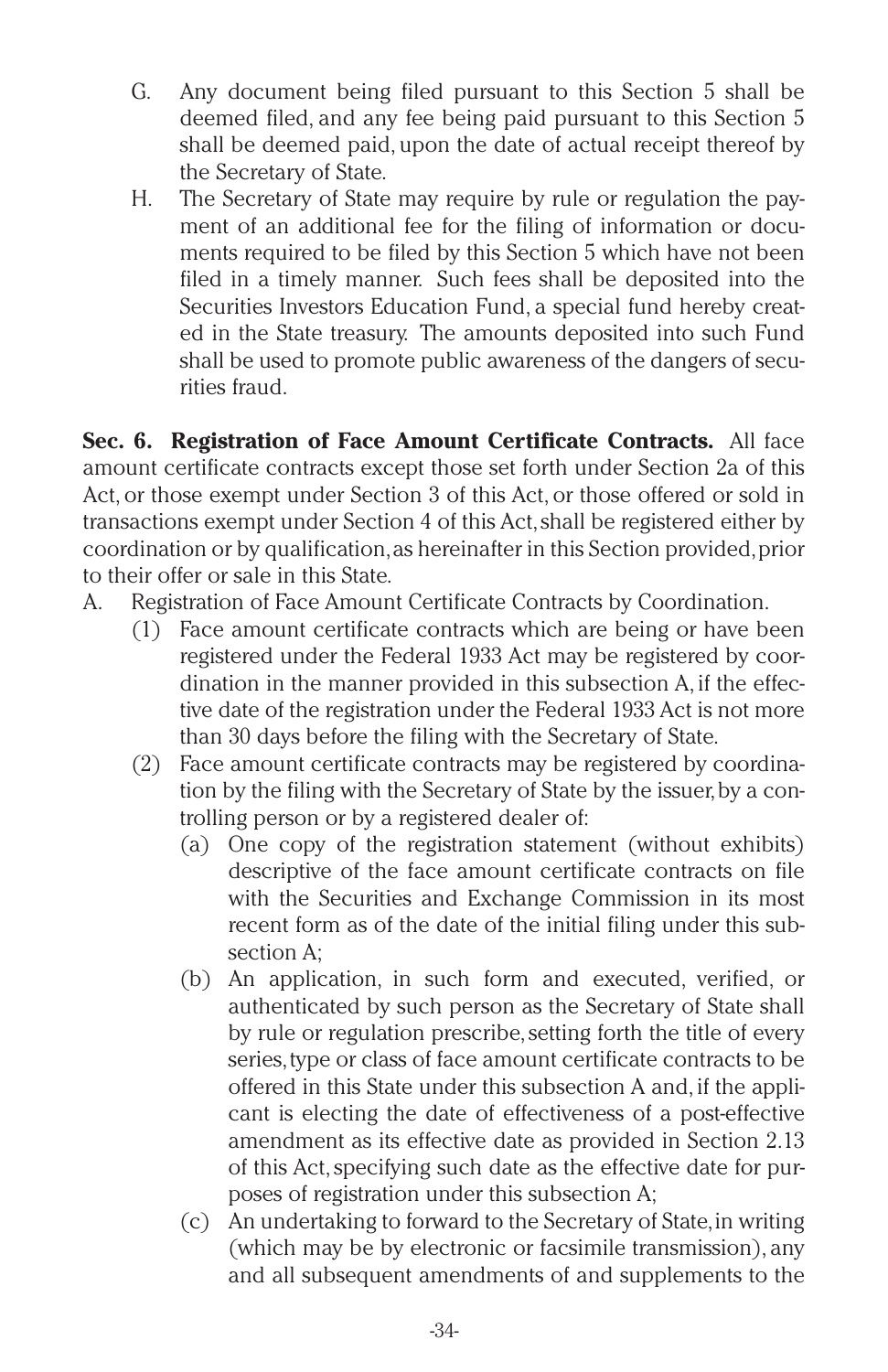registration statement not later than the 7th day after the forwarding thereof to the Securities and Exchange Commission, or such longer period as the Secretary of State may permit by rule, regulation or order; and

- (d) If the applicant is not a registered dealer,the name of at least one registered dealer for the face amount certificate contracts being registered under this subsection A or a written statement setting forth the method of offer and sale in this State of the face amount certificate contracts being registered in compliance with Section 8 of this Act.
- (3) Registration of face amount certificate contracts by coordination shall take effect automatically as of the effective date of the registration statement (or post-effective amendment) filed under the Federal 1933 Act, provided that on the effective date, the information required by sub-paragraphs (a), (b), and (d) and the undertaking required by sub-paragraph (c) of paragraph (2) of this subsection A have been on file with the Secretary of State for at least 10 business days, or such shorter period as the Secretary of State may permit by rule, regulation or order. If, however, the time period referred to in the preceding sentence shall not have expired on the effective date of the registration statement (or post-effective amendment) filed under the Federal 1933 Act, registration of such face amount certificate contracts by coordination shall, upon the expiration of such time period, take effect automatically as of the effective date of the registration statement (or post-effective amendment) filed under the Federal 1933 Act.
- (4) If the information required by sub-paragraphs  $(a)$ ,  $(b)$ , and  $(d)$  and the undertaking required by sub-paragraph (c) of paragraph (2) of this subsection A are not filed with the Secretary of State prior to the effective date of the registration statement (or post-effective amendment) filed under the Federal 1933 Act, any registration of face amount certificate contracts by coordination under this subsection A shall take effect automatically as soon as all of the following conditions have been satisfied:
	- (a) the information required by sub-paragraphs  $(a)$ ,  $(b)$ , and  $(d)$ and the undertaking required by sub-paragraph (c) of paragraph (2) of this subsection A have been on file with the Secretary of State for 10 business days, or for such shorter period as the Secretary of State may permit by rule, regulation or order;
	- (b) the registration statement or post-effective amendment filed under the Federal 1933 Act is then in effect; and
	- (c) the prospectus then on file with the Secretary of State satisfies the requirements of Section 10(a)(3) of the Federal 1933 Act.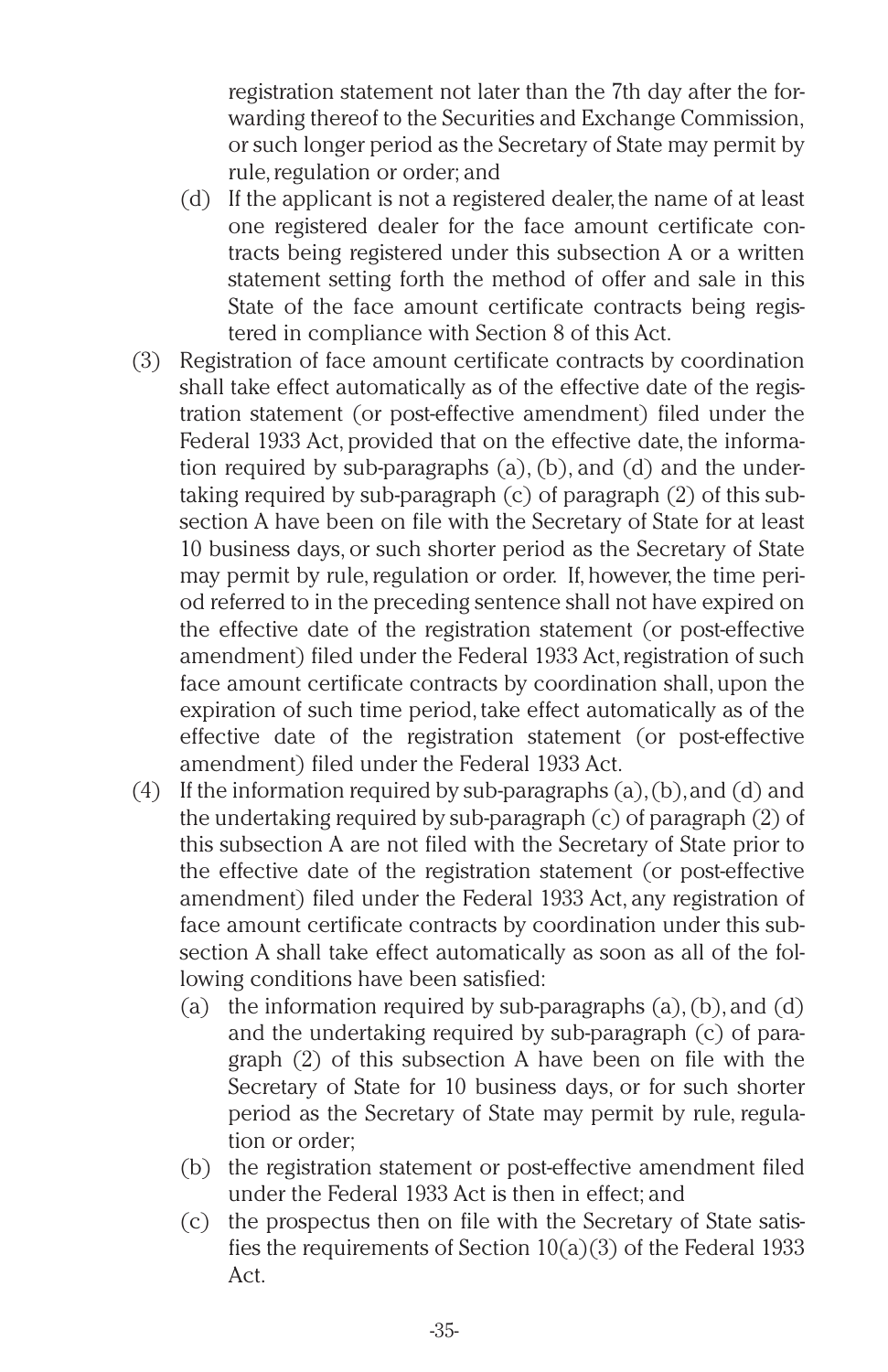- (5) The applicant shall furnish to the Secretary of State written notice (which may be by electronic or facsimile transmission) confirming the date of effectiveness and the title of the face amount certificate contracts registered under the Federal 1933 Act, no later than the close of business on the second business day following the date on which registration becomes effective under the Federal 1933 Act.
- (6) No action by the Secretary of State shall be necessary to evidence the effectiveness of the registration by coordination under this subsection A. The Secretary of State may, at his or her discretion, provide a statement attesting to such registration,which statement shall be in such form as the Secretary of State may deem appropriate.
- (7) Notwithstanding the foregoing, the issuer, controlling person or registered dealer who filed the application set forth in subparagraph (b) of paragraph (2) of this subsection A may request, in writing (which may be by electronic or facsimile transmission) prior to or upon notice of effectiveness under the Federal 1933 Act, a waiver of automatic effectiveness of the registration of the face amount certificate contracts and the Secretary of State may, at his or her discretion, grant such waiver of automatic effectiveness. Upon the grant by the Secretary of State of the request of waiver of automatic effectiveness, such registration of the face amount certificate contracts shall become effective automatically on the date that the issuer, controlling person or registered dealer who filed the application set forth in subparagraph (b) of paragraph (2) of this subsection A notifies the Secretary of State in writing.
- B. Registration of Face Amount Certificate Contracts by Qualification.Face amount certificate contracts may be registered by qualification in the manner provided in this subsection B.
	- (1) An application for registration by qualification shall be made by the issuer, by a controlling person or by a registered dealer together with the examination fee established pursuant to Section 11a of the Act,which shall not be returnable in any event. Such application shall be executed, verified, or authenticated by the applicant and filed with the Secretary of State. The application shall set forth:
		- (a) The names and addresses of the persons creating or sponsoring the face amount certificate contracts; and
		- (b) The title of each series, type or class of face amount certificate contracts to be offered.
	- (2) If the issuer,dealer,or controlling person has not filed a registration statement or post-effective amendment which is then in effect under the Federal 1933 Act, there shall be filed with the applica-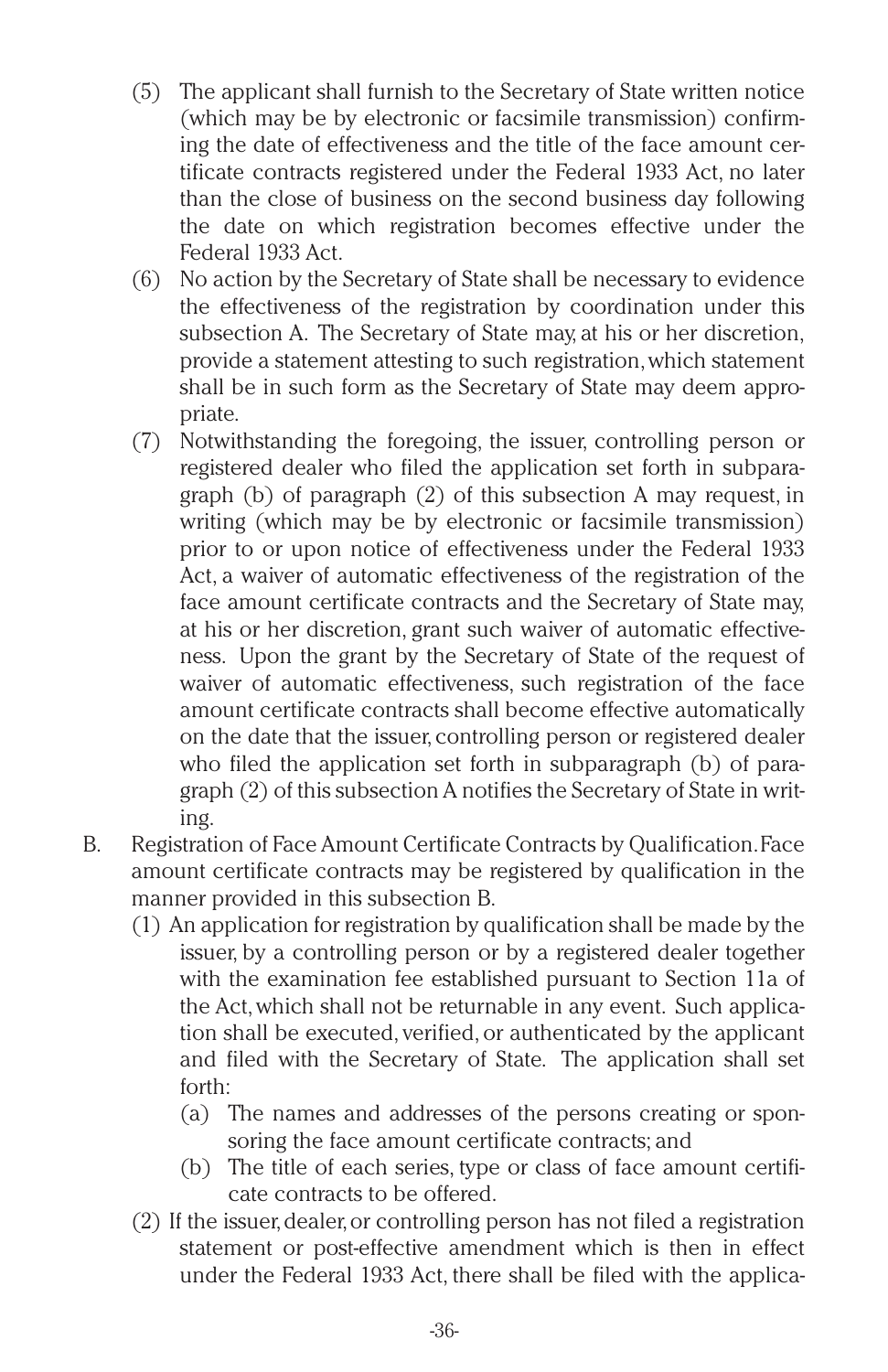tion:

- (a) Specimen copies of each and every series, type or class of face amount certificate contract proposed to be offered in this State, and specimen copies of each and every form of face amount certificate contract or other security being issued or proposed to be offered and issued elsewhere;
- (b) (Blank);
- $(c)$  (Blank);
- (d) An opinion of counsel as to the legality of the face amount certificate contracts;
- (e) An undertaking to file promptly (no later than 2 business days after the occurrence of any event which requires a material change in the prospectus) with the Secretary of State any and all amendments of and supplements to the prospectus as theretofore filed under this subsection B, together with any additional information, document or undertaking which the Secretary of State at his or her discretion, deems material, accompanied by the amendment filing fee established pursuant to Section 11a of this Act or, in lieu thereof,a notification in writing that all offers and sales of the face amount certificate contracts have been suspended pending the filing with the Secretary of State of such amendment of or supplement to the prospectus; and
- (3) In addition, there shall be filed with the application such additional information and material in such form as the Secretary of State may by rule, regulation or order prescribe and a prospectus which contains,but is not limited to the following:
	- (a) The date and form of organization of the issuer;
	- (b) A brief description of the business conducted and intended to be conducted by the issuer and by its subsidiaries and the general development of such business during the past 5 years or such shorter period as the issuer and such subsidiaries may have been in existence;
	- (c) The location and general character of the physical properties of the issuer and of its subsidiaries;
	- (d) A complete description of the terms and conditions of each and every series,type or class of face amount certificate contracts being issued or proposed to be offered in this State or elsewhere,which description shall include appropriate tables of initial or periodic installment payments required of the purchaser, surrender or liquidation values, maturity values, optional plans of extended contract periods and schedules of annuity payments which may be elected by a face amount certificate contract holder;
	- (e) A schedule of all types of deductions which may be made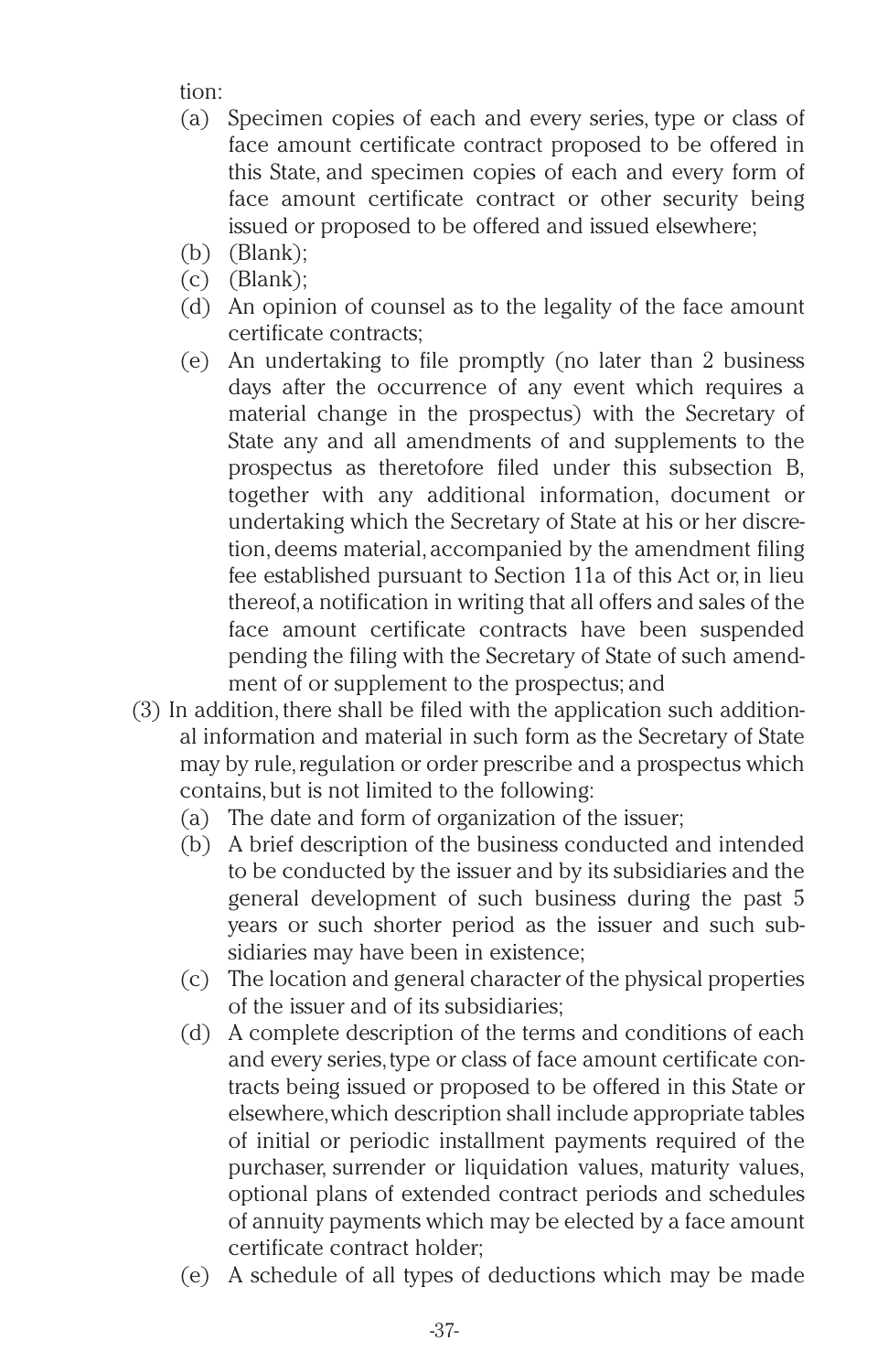from plan payments or the income therefrom or the avails thereof as charges prior to distributions to holders of the face amount certificate contracts;

- (f) The names and addresses of all of the issuer's officers and directors, or persons performing similar functions, their business experience during the preceding 5 years and the remuneration paid to each by the issuer and its subsidiaries during the fiscal year last past and proposed to be paid for the then current fiscal year;
- (g) The names and addresses of all persons owning of record, and of all persons owning beneficially,to the extent known to the applicant,10% or more of any class of equity securities of the issuer, and the percentage owned by each;
- (h) A brief description of any pending material legal proceeding, and of any material legal proceeding known to be contemplated by governmental authorities,involving the issuer or its subsidiaries; and
- (i) The following financial statements of the issuer:
	- (i) a balance sheet as of a date within 135 days prior to the date application for registration is received by the Secretary of State, which balance sheet, if not certified by an independent certified public accountant,shall be accompanied by a certified balance sheet of the issuer as of the close of the last prior fiscal year;
	- (ii) a detailed statement of income and expenses,including income from investments, service fees, loading and other sources, operating expenses and provisions for contract reserves or any additional credits to contract liabilities, profits realized and losses sustained in transactions in investments, and all other charges to operations, for a period of not less than 3 fiscal years (or for the period of existence of the issuer if less than 3 years) last preceding the date of the balance sheet presented under subdivision (i) of this subparagraph (i), which statement of income and expenses,if not certified by an independent certified public accountant, shall be accompanied by a certified statement of income and expenses for a period of 3 years last preceding the uncertified period or periods presented as and for this subdivision (ii);
	- (iii) a detailed analysis of each surplus and reserve account for the same period or periods covered by subdivision (ii) of this subparagraph (i), with like requirement for independent certification; and
	- (iv) such other financial data as the Secretary of State may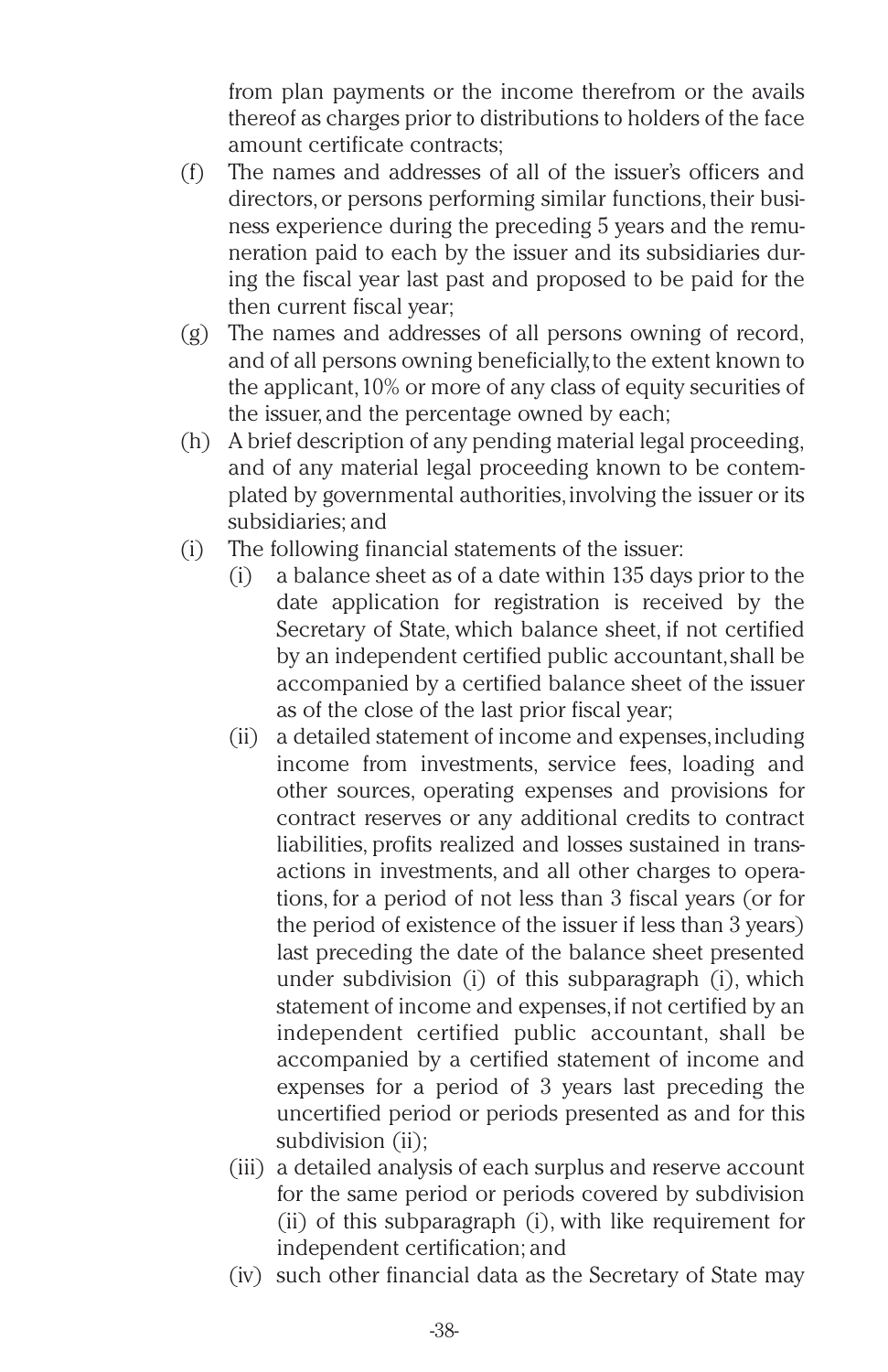reasonably require in any specific case or by rule or regulation.

- (4) The Secretary of State shall within a reasonable time examine the application and related documents filed with him or her and, unless the Secretary of State makes a determination that the application and related documents so filed do not conform to the requirements of this subsection B or there is a proceeding pending under Section 11 of this Act,shall upon receipt of the deposit required by subsection G of this Section 6 and upon receipt of the registration fee as hereinafter prescribed, register the face amount certificate contracts,as described by series,type or class within the application,for offer and sale in this State under this subsection B.
- C. Pending Application and Filing Fee. No application for registration of face amount certificate contracts shall be deemed to be filed or pending and no face amount certificate contracts covered by such application shall be deemed to be registered under subsection A of this Section 6 unless a filing fee in the amount established pursuant to Section 11a of this Act has been paid,which shall not be returnable in any event. No application for registration of face amount certificate contracts shall be deemed to be filed or pending and no face amount certificate contracts covered by such application shall be deemed to be registered under subsection B of this Section 6 unless the examination fee and filing fee established pursuant to Section 11a of this Act have been paid,which fees shall not be returnable in any event.
- D. Effective Period and Sales Reports.
	- (1) A registration under subsection A or B of this Section 6,unless sooner terminated by the voluntary action of the issuer, or by suspension or revocation by the Secretary of State,shall continue in force and effect for a period of one year from the date of registration or renewal of registration or such other period of time as the Secretary of State may prescribe by rule or regulation, and shall permit the offer and sale of face amount certificate contracts so registered without limitation as to number or aggregate amount during such period of registration; provided, however, that, in the case of face amount certificate contracts registered under subsection B of this Section 6, the issuer shall promptly file with the Secretary of State, throughout such registration year, (i) one specimen copy of each monthly,quarterly,semi-annual or other periodic or special report and of each financial statement distributed to contract holders; (ii) one certified copy of all statements and reports filed with any regulatory authority or agency of the Federal Government which relate to the issuer or the issuance of the securities registered pursuant to this Section 6 and (iii) one copy of each independently certified audit report pertaining to the financial affairs and position of the issuer covering the issuer's fiscal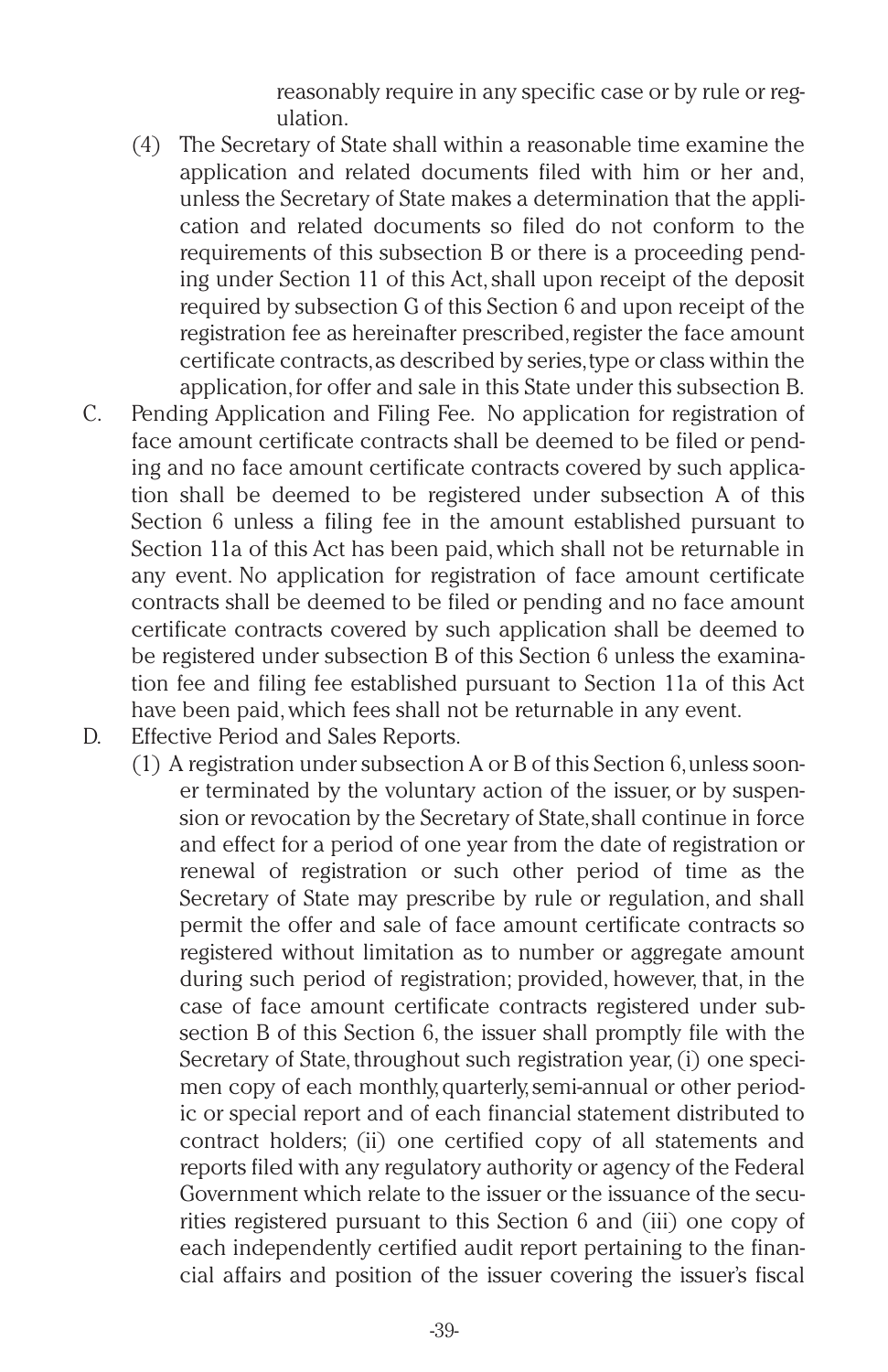year ending during the registration year, to be supplied to the Secretary of State as soon as available after the close of the issuer's fiscal year.

- (2) The Secretary of State may, at his or her discretion, require each issuer, controlling person or registered dealer on whose behalf a registration of face amount certificate contracts is effective under this Section 6 to file a report,in such form and of such content and for such time period as the Secretary of State may by rule or regulation prescribe, stating the aggregate dollar amount of face amount certificate contracts sold to Illinois residents. The civil remedies provided for in subsection A of Section 13 of this Act and the civil remedies of rescission and appointment of a receiver,conservator,ancillary receiver or ancillary conservator provided for in subsection I of Section 11 and in subsections F and G of Section 13 of this Act and the civil remedies of restitution, damages and disgorgement of profits provided for in subsection I of Section 11 of this Act shall not be available against any person by reason of the failure to file any such report or on account of the contents of any such report.
- E. Amendatory statements and required fees. The Secretary of State may by rule or regulation require the filing of an amendatory statement and prescribe its form and content. The fee for filing the statement shall be established pursuant to Section 11a of this Act. The fee shall not be returnable in any event.
- F. Renewal of Registration.A registration of face amount certificate contracts in effect under subsection A or B of this Section 6 may be renewed by the issuer by filing an application for renewal with the Secretary of State no later than 10 business days prior to the date upon which such registration would otherwise expire, (or such lesser period as the Secretary of State may prescribe by rule or regulation) in such form and executed, verified, or authenticated by such person as the Secretary of State shall prescribe by rule or regulation. Such application shall be accompanied by a prospectus in its most current form together with a renewal fee established pursuant to Section 11a of this Act, which shall not be returnable in any event. A renewal of registration of face amount certificate contracts shall take effect as of the date and time that the prior registration under subsection A of this Section 6 or prior renewal under this subsection F would otherwise have expired and (or such alternative date as the Secretary of State may prescribe by rule or regulation) thereafter shall be deemed to be a new registration of the face amount certificate contracts covered thereby. The Secretary of State may by rule or regulation prescribe an additional fee for the failure to file timely an application for renewal and limit the number of times a registration may be renewed.
- G. Deposit of Securities.No face amount certificate contract shall be reg-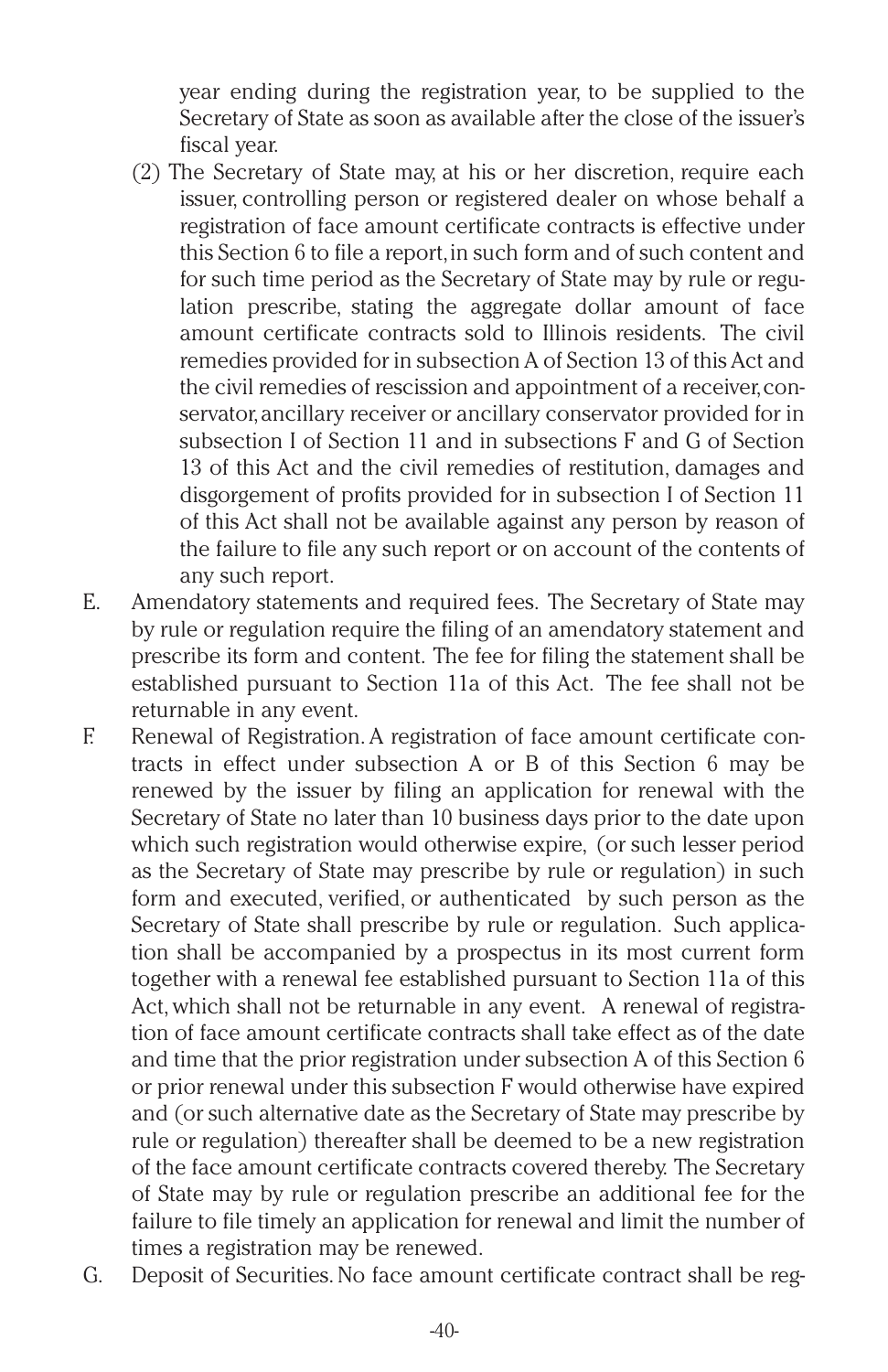istered under subsection B of this Section 6 unless the issuer shall establish and maintain with the Secretary of State,for the benefit of the holders of such contracts residing in this State, a deposit of securities representing debt obligations of the kind in which life insurance companies organized under the laws of this State are permitted to invest their funds, in an amount having a fair market value of not less than \$100,000 and at no time less than the current contract liability on all such face amount certificate contracts held by persons residing in this State, and provided further that deposited securities, other than those secured by entire first mortgage or trust deeds on improved unencumbered real estate, are issued by an issuer required to file reports pursuant to Section 13 or 15(d) of the Federal 1934 Act or are covered by Section  $12(g)(2)(B)$  or  $(G)$  of the Federal 1934 Act, or appear in current quotations in transactions on exchanges recognized by subsection G of Section 3 of this Act, and provided further, that bonds or notes secured by mortgages or trust deeds be limited to those (i) constituting the entire indebtedness secured thereby, (ii) establishing a first lien on improved real estate held in fee simple,and (iii) insured by the Federal Housing Administrator under an Act of Congress of the United States entitled "National Housing Act". Debentures issued by the Federal Housing Administrator under an Act of Congress of the United States entitled the"National Housing Act"may be included in the deposit prescribed by this subsection in amounts related to,and in substitution for, specific insured mortgage loans then included in the subject deposit which are in default, but at no time shall the aggregate principal amount of such debentures included in the subject deposit exceed 5% of the fair market value of securities comprising the subject deposit. The current contract liability in respect of contracts held by persons residing in this State shall be that as determined in such contracts as computed by the issuer and regularly certified to the Secretary of State, on or before the last day of each calendar month as of the close of the month last prior to the date of reporting.

Securities deposited as hereinabove required may be withdrawn by the depositor at any time, and from time to time, whenever other securities eligible for deposit and of a fair market value not less than that withdrawn are deposited in substitution for securities withdrawn.

The Secretary of State may,upon receipt of appropriate certification in writing,deemed by the Secretary of State to be competent and adequate, evidencing the reduction of contract liability on contracts held by persons residing in this State to an aggregate amount representing not more than 90% of the fair market value of the securities then on deposit, permit an equivalent reduction in the deposited securities.

H. Minimum Deposit;Annual Fee;Transaction Charge. The initial and continuing deposit required hereby shall, so long as the face amount certificate contracts registered under subsection B of this Section 6 are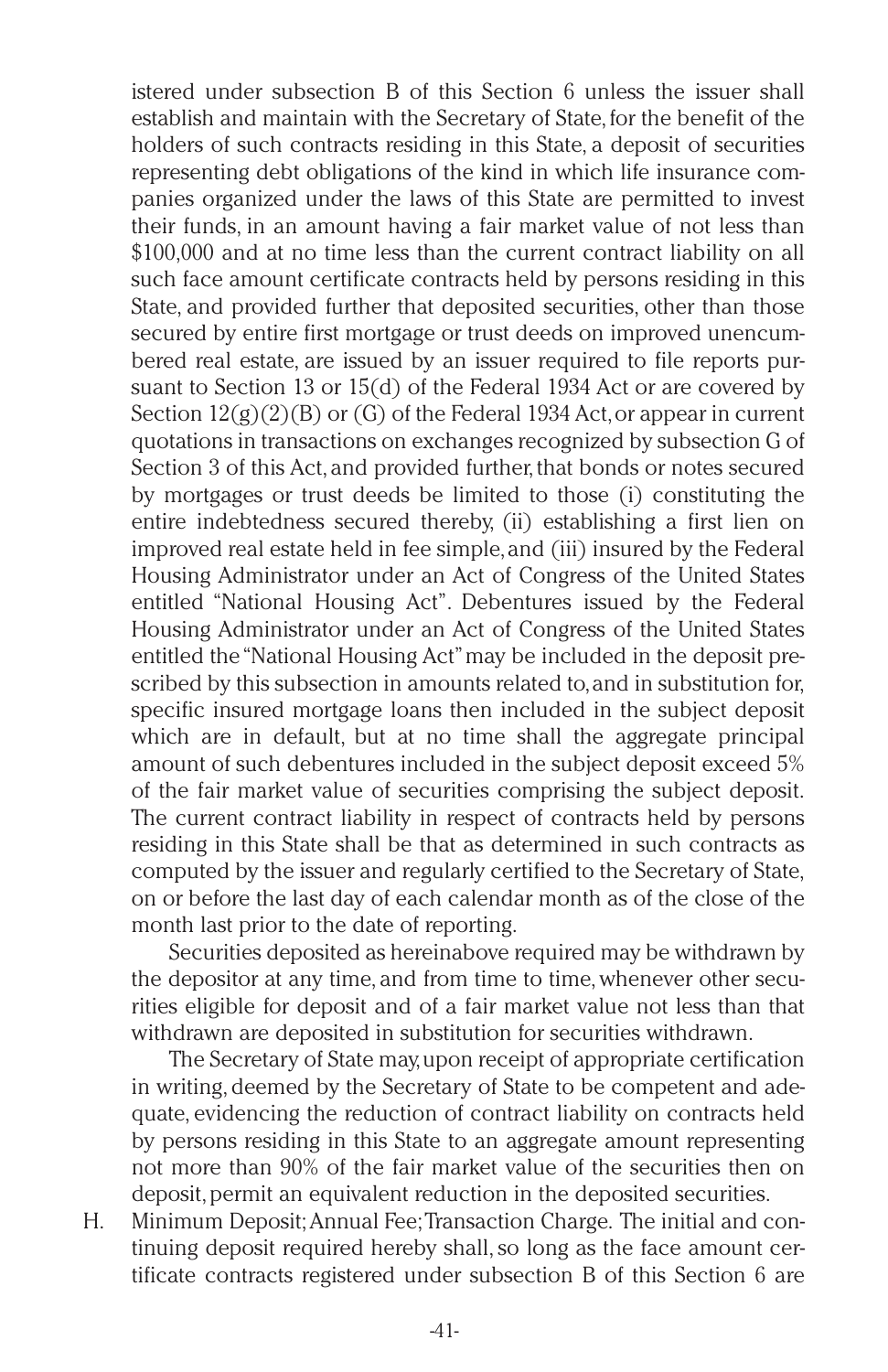being offered and sold in this State,and until all contract liability on all contracts outstanding in this State has been discharged, include obligations of the United States or the State of Illinois in bearer form or fully registered, or registered as to principal, in the title of Treasurer of the State of Illinois,and his or her successors in office,in the minimum principal amount of \$50,000. An issuer of face amount certificate contracts, in respect of which a deposit is required to be established and maintained under this Section 6, and an issuer of face amount certificate contracts heretofore qualified for issuance to persons residing in this State under"An Act relating to the sale or other disposition of securities and providing penalties for the violation thereof and to repeal Acts in conflict therewith",approved June 10,1919,as amended,and in respect of which a deposit of securities was established and has been maintained under the Act approved June 10, 1919, as cited above,shall pay to the Secretary of State an annual fee determined at the rate of 1/30th of one percent on the average of quarterly computations on the aggregate of principal amounts of market-quoted or listed securities and the original loan amounts of real estate loans insured by the Federal Housing Administrator,and in addition each such issuer shall pay to the Secretary of State, against quarterly billings therefor, a transaction charge in the amount established pursuant to Section 11a of this Act, which annual fee and transaction charge shall not be returnable in any event, for each separate issue or loan included in additions to and withdrawals from such deposits, provided however that the transaction charge established pursuant to Section 11a of this Act for each separate issue of market-quoted or listed securities shall apply to all the items of that issue included in a single transaction, regardless of the aggregate principal amount, and in respect of real estate loans such transaction charge shall apply to the group of documents pertaining to each separate loan, and not to the separate items and documents included in such group.

Nothing herein contained in respect of prescribed custody of deposited securities with the State Treasurer and of permissible procedures of liquidation of deposited securities by the Secretary of State in the event of insolvency of an issuer of face amount certificate contracts,or the appointment of a trustee in bankruptcy,shall preclude the surrender of deposited securities to a duly qualified trustee under appointment by a Court having jurisdiction under the Federal Bankruptcy Code under an appropriate order of such Court.

I. Liquidation of Securities. Upon the insolvency of the issuer of face amount certificate contracts or appointment of a receiver or trustee in bankruptcy, the Secretary of State, if not required otherwise under Federal law or under an order of a Federal Court of competent jurisdiction, may apply to the Circuit Court of Sangamon County, or any other court of competent jurisdiction, for authority to proceed for the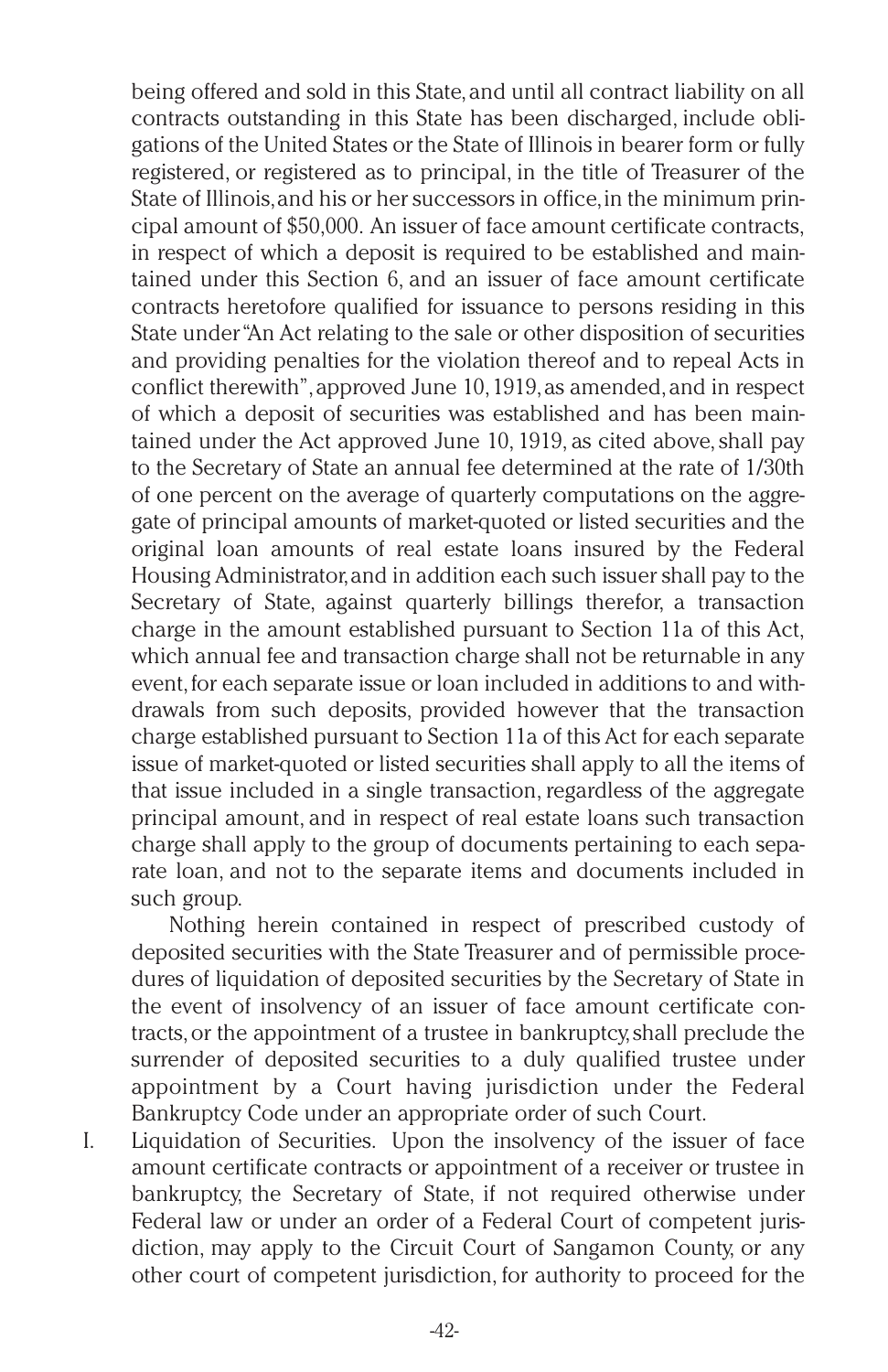liquidation of such securities held for the benefit of the holders of such contracts who reside in this State. The Secretary of State is hereby authorized to deal with such securities on deposit in this State for the benefit of the holders of such face amount certificate contracts, in his or her name or,if the Court shall so order,in the name of the issuer. The Secretary of State may, subject to the approval of the Court, sell or otherwise dispose of the securities so deposited or any part thereof. The Secretary of State shall as soon as may be conveniently possible, give notice by publication as provided by law, and as the Court may direct, to all contract holders residing in this State who may have claims against the issuer under such face amount certificate contracts and for whose benefit such deposit is held, to file and prove their claims in the manner and within the time the Court shall direct. In order to preserve so far as possible the rights and interests of the holders of outstanding contracts of such issuer who reside in this State, the Secretary of State may liquidate such securities on deposit in this State by entering into contracts with any issuer or person able to buy such securities in whole, or in part. Upon receiving an offer or offers for the purchase of such securities in whole, or in part, the Secretary of State shall submit such offer or offers to the Court,and if,after a full hearing upon the petition filed by the Secretary of State, the court shall find that the Secretary of State endeavored to obtain the best contract price for the benefit of the contract holders, and if the court shall find that the best contract price in the interests of the contract holders has been obtained, and that it is for the best interests of the holders of such contracts that such securities be sold, the court shall, by written order approve the acts of the Secretary of State and authorize him or her to dispose of such securities. Upon the conversion of such securities to cash, the Secretary of State may then proceed to dispose of the sum received for such securities among the respective holders of such contracts as their interests may appear. Upon the liquidation and distribution of such funds, the Secretary of State may make proper liquidation of such securities and the distribution or disposition thereof or of the proceeds therefrom as herein provided.

For the purpose of liquidation of such securities, the Secretary of State shall have the power to appoint one or more special deputies as his or her agent or agents and to employ such clerks, assistants or attorneys as may by him or her be deemed necessary and to give each of such persons such power to assist him or her as he or she may consider wise. The compensation of every such special deputy, agent, clerk, assistant or attorney shall be fixed, and all expenses of taking possession of such securities of the issuer and the administration thereof shall be approved, by the Secretary of State subject to the approval of the court and shall be paid out of the funds or assets received from the liquidation of such securities.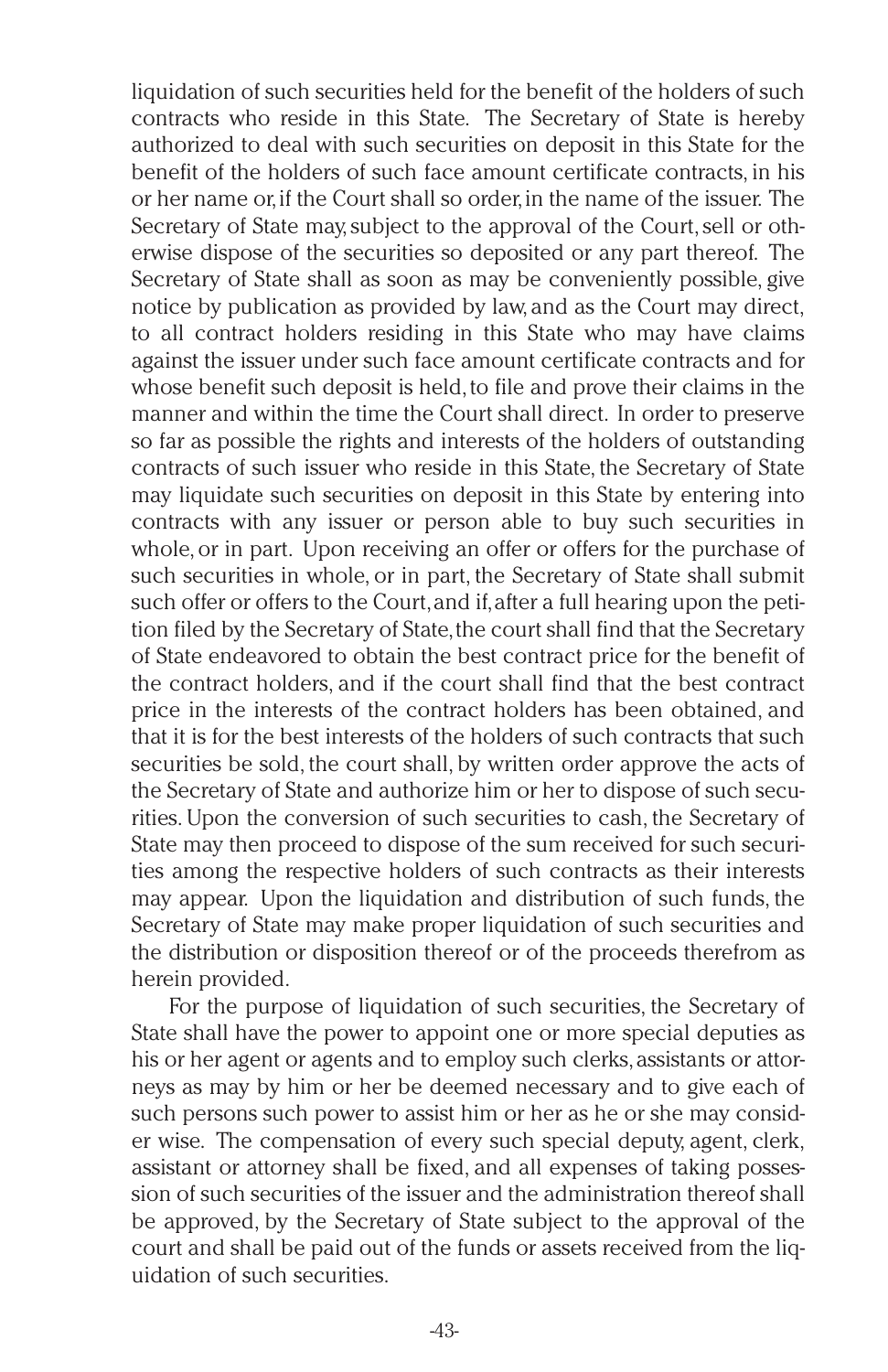- J. The applicant or registrant shall notify the Secretary of State, by written notice (which may be by electronic or facsimile transmission),within 2 business days after its receipt of any stop order, denial, order to show cause,suspension or revocation order,injunction or restraining order,or similar order entered or issued by any state, federal or other regulatory authority or by any court, concerning the face amount certificate contracts which are being or have been registered in this State or any other securities of the issuer currently being or proposed to be offered to the public,if the matter which is the subject of,or the failure to disclose the existence of, such order would in this State constitute a violation of subsection E, F,G, H, I or J of Section 12 of this Act. The obligation contained in this subsection J shall continue until such time as offers and sales of the face amount certificate contracts registered under this Section 6 are no longer being made in this State by the applicant or registrant.
- K. Any document being filed pursuant to this Section 6 shall be deemed filed,and any fee being paid pursuant to this Section 6 shall be deemed paid,upon the date of actual receipt thereof by the Secretary of State.
- L. The Secretary of State may require by rule or regulation the payment of an additional fee for the filing of information or documents required to be filed by this Section 6 which have not been filed in a timely manner. Such fees shall be deposited into the Securities Investors Education Fund and used to promote public awareness of the dangers of securities fraud.

**Sec. 7. Registration of Investment Fund Shares.** All investment fund shares except those set forth under Section 2a of this Act, or those exempt under Section 3 of this Act, or those offered or sold in transactions exempt under Section 4 of this Act, or face amount certificate contracts required to be registered under Section 6 of this Act,shall be registered either by coordination or by qualification, as hereinafter in this Section provided, prior to their offer or sale in this State. Additional classes of shares that are of the same rank, general description, and characteristics as those currently registered may be added to a current registration under this Section upon the filing of an amendment and the payment of the additional fees as prescribed by the Secretary of State by rule or regulation. Any change in organization or plans of operation shall be disclosed to the Secretary of State by filing an amendment to a current registration and the payment of the additional fees as prescribed by the Secretary of State by rule or regulation.

- A. Registration of Investment Fund Shares by Coordination.
	- (1) Investment fund shares which are being or have been registered under the Federal 1933 Act and the Federal 1940 Investment Company Act may be registered by coordination in the manner provided in this subsection A, if the effective date of the registration under the Federal 1933 Act is not more than 30 days before the filing with the Secretary of State.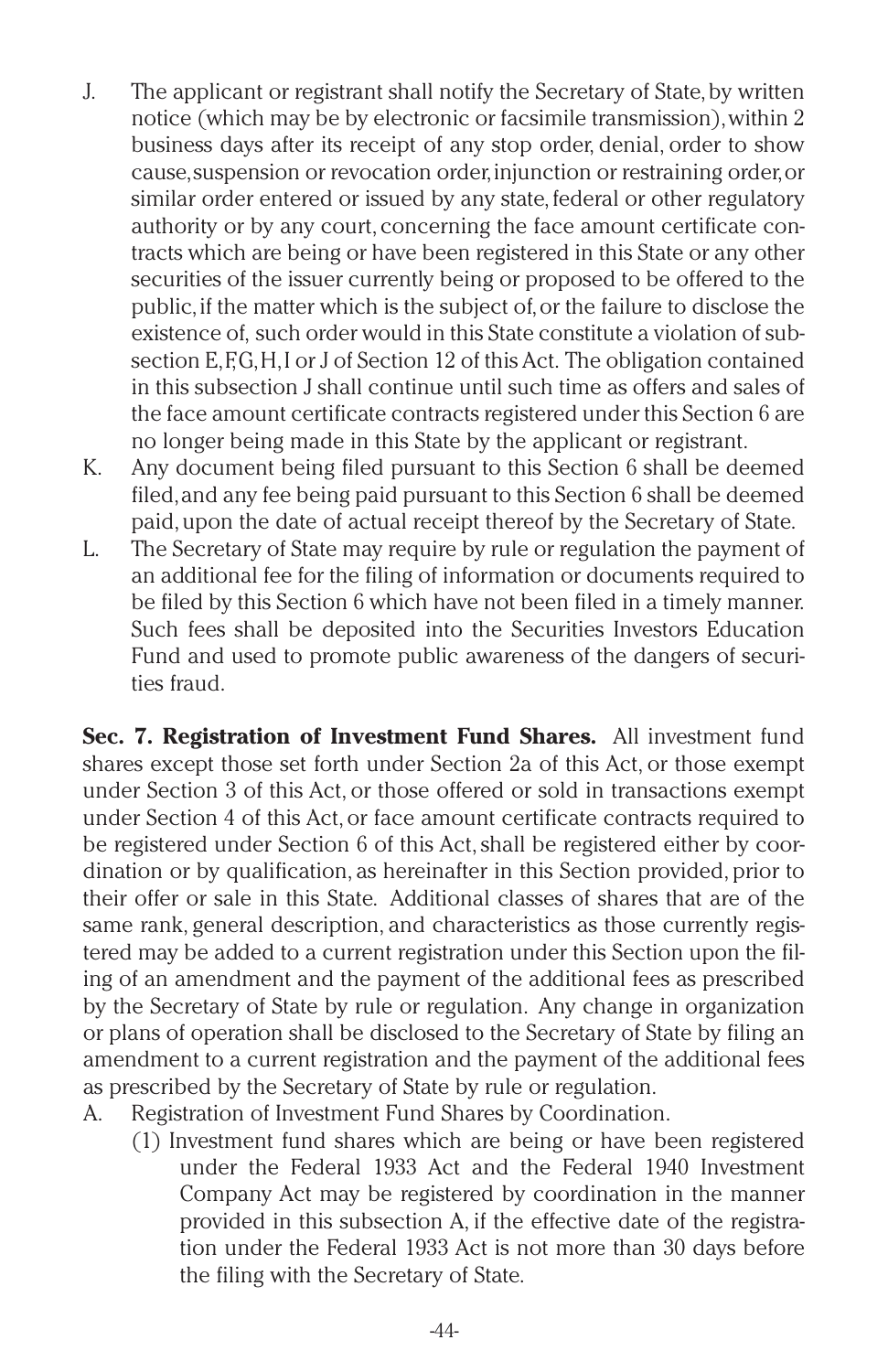- (2) Investment fund shares may be registered by coordination by the filing with the Secretary of State by the issuer, by a controlling person or by a registered dealer of:
	- (a) One copy of the registration statement (without exhibits) descriptive of the investment fund shares on file with the Securities and Exchange Commission in its most recent form as of the date of the initial filing under this subsection A;
	- (b) An application, in such form and executed, verified, or authenticated by such person as the Secretary of State shall by rule or regulation prescribe, setting forth the title of the investment fund shares to be offered in this State under this subsection A and,if the applicant is electing the date of effectiveness of a post-effective amendment as its effective date as provided in Section 2.13 of this Act, specifying such date as the effective date for purposes of registration under this subsection A; and
	- (c) An undertaking to forward to the Secretary of State,in writing (which may be by electronic or facsimile transmission), any and all subsequent amendments of and supplements to the registration statement not later than the 7th day after the forwarding thereof to the Securities and Exchange Commission, or such longer period as the Secretary of State may permit by rule, regulation or order; and
	- (d) if the applicant is not a registered dealer, the name of at least one registered dealer for the investment fund shares being registered under this subsection A or a written statement setting forth the method of offer and sale in this State of the investment fund shares being registered in compliance with Section 8 of this Act.
- (3) Registration of investment fund shares by coordination shall take effect automatically as of the effective date of the registration statement (or post-effective amendment) filed under the Federal 1933 Act, provided that on the effective date, the information required by sub-paragraphs (a), (b), and (d) and the undertaking required by sub-paragraph (c) of paragraph (2) of this subsection A have been on file with the Secretary of State for at least 10 business days, or such shorter period as the Secretary of State may permit by rule, regulation or order. If, however, the time period referred to in the preceding sentence shall not have expired on the effective date of the registration statement (or post-effective amendment) filed under the Federal 1933 Act, registration of such investment fund shares by coordination shall, upon the expiration of such time period, take effect automatically as of the effective date of the registration statement (or post-effective amendment) filed under the Federal 1933 Act.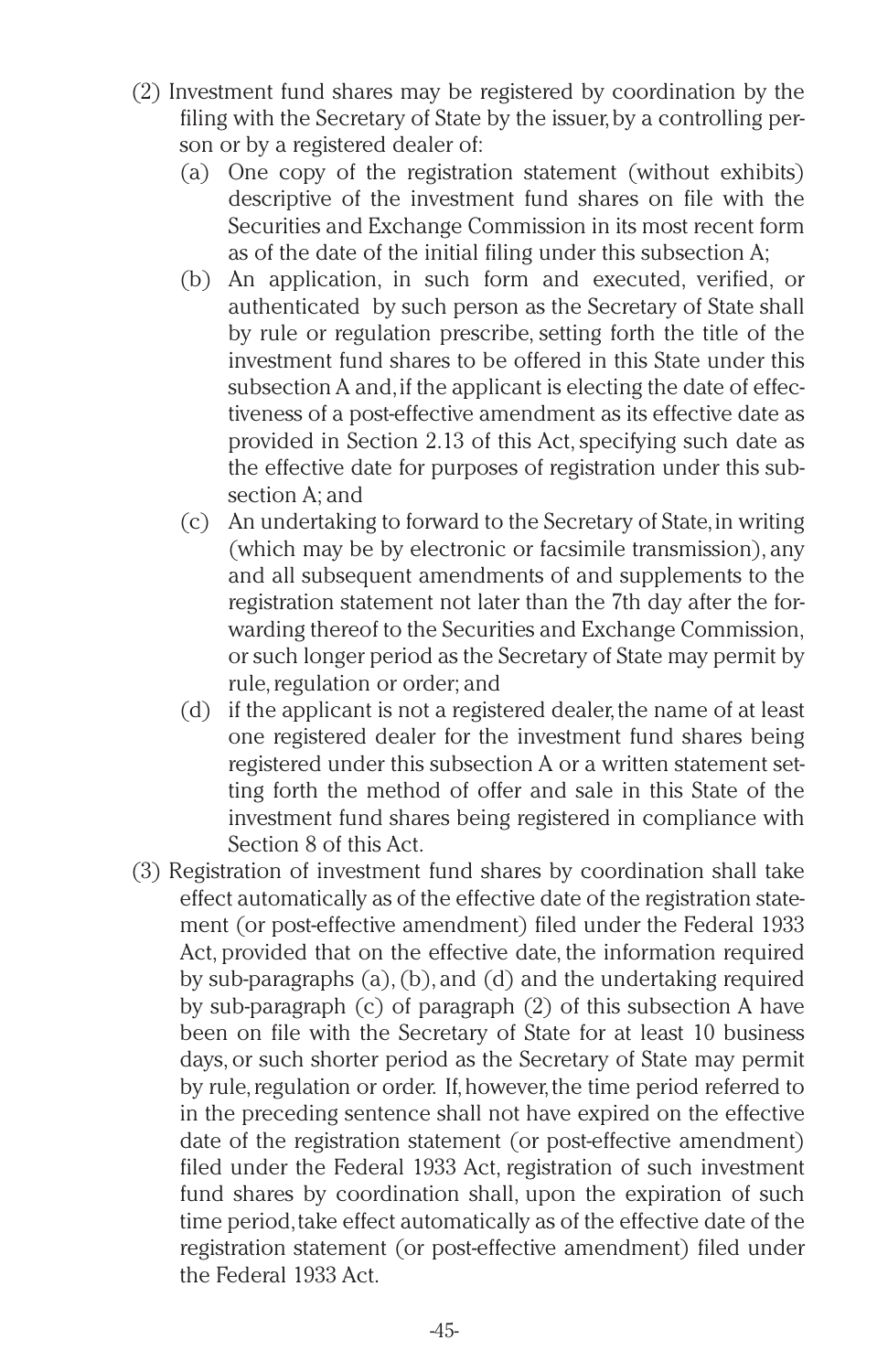- (4) If the information required by sub-paragraphs  $(a)$ ,  $(b)$ , and  $(d)$  and the undertaking required by sub-paragraph (c) of paragraph (2) of this subsection A are not filed with the Secretary of State prior to the effective date of the registration statement (or post-effective amendment) filed under the Federal 1933 Act, any registration of investment fund shares by coordination under this subsection A shall take effect automatically as soon as all of the following conditions have been satisfied:
	- (a) the information required by sub-paragraphs  $(a)$ ,  $(b)$ , and  $(d)$ and the undertaking required by sub-paragraph (c) of paragraph (2) of this subsection A have been on file with the Secretary of State for 10 business days, or for such shorter period as the Secretary of State may permit by rule, regulation or order;
	- (b) the registration statement or post-effective amendment filed under the Federal 1933 Act is then in effect; and
	- (c) the prospectus then on file with the Secretary of State satisfies the requirements of Section  $10(a)(3)$  of the Federal 1933 Act.
- (5) The applicant shall furnish to the Secretary of State written notice (which may be by electronic or facsimile transmission) confirming the date of effectiveness and the title of the investment fund shares registered under the Federal 1933 Act, no later than the close of business on the second business day following the date on which registration statement becomes effective under the Federal 1933 Act.
- (6) No action by the Secretary of State shall be necessary to evidence the effectiveness of the registration by coordination under this subsection A. The Secretary of State may, at his or her discretion, provide a statement attesting to such registration,which statement shall be in such form as the Secretary of State may deem appropriate.
- (7) Notwithstanding the foregoing, the issuer, controlling person or registered dealer who filed the application set forth in subparagraph (b) of paragraph (2) of this subsection A may request, in writing (which may be by electronic or facsimile transmission) prior to or upon notice of effectiveness under the Federal 1933 Act, a waiver of automatic effectiveness of the registration of investment fund shares and the Secretary of State may,at his or her discretion,grant such waiver of automatic effectiveness. Upon the grant by the Secretary of State of the request of waiver of automatic effectiveness, such registration of investment fund shares shall become effective automatically on the date that the issuer, controlling person or registered dealer who filed the application set forth in subparagraph (b) of paragraph (2) of this subsection A notifies the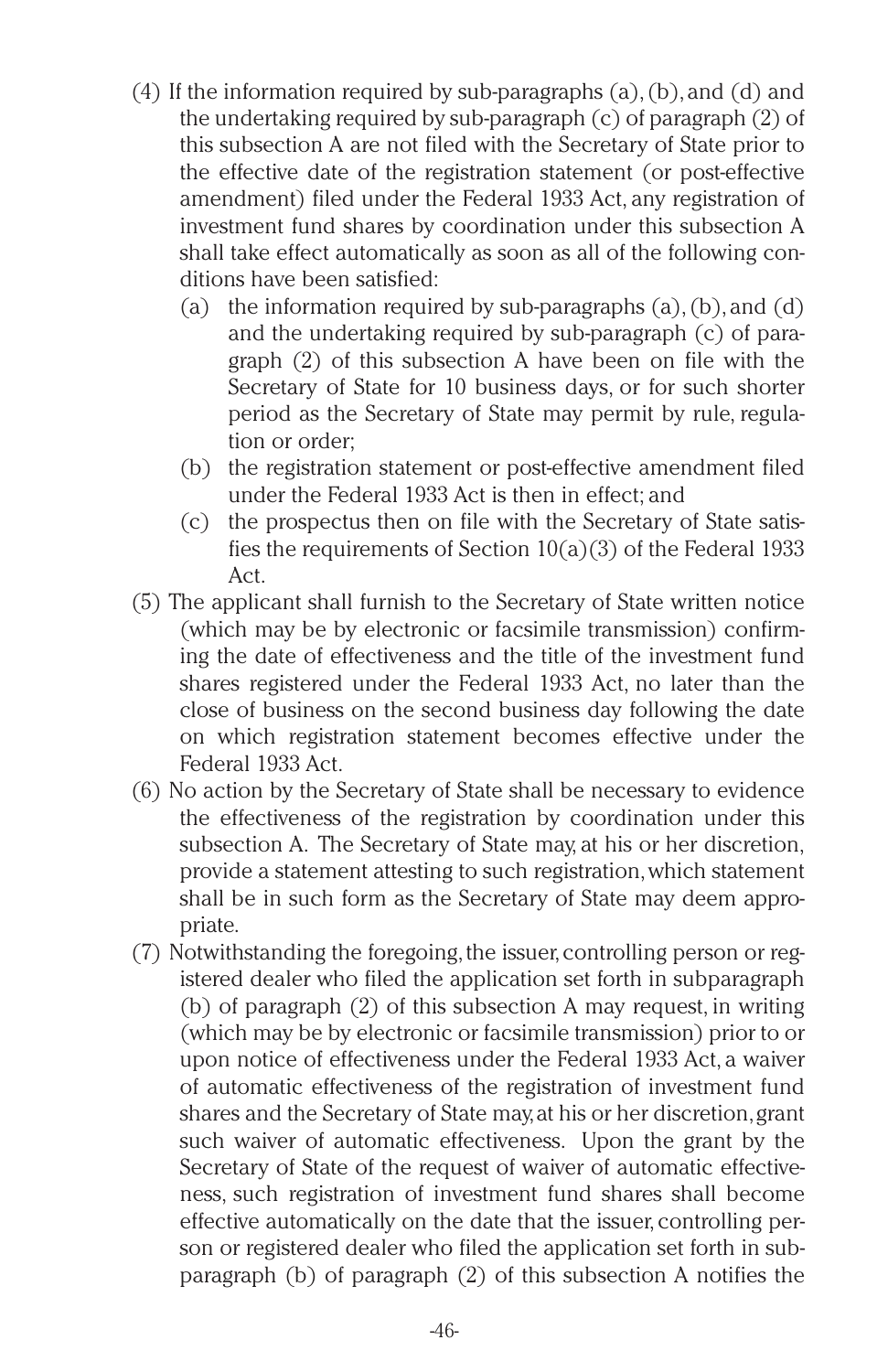Secretary of State in writing.

- B. Registration of Investment Fund Shares by Qualification. Investment fund shares may be registered by qualification in the manner provided in this subsection B.
	- (1) An application for registration by qualification shall be made by the issuer, by a controlling person or by a registered dealer together with the examination fee established pursuant to Section 11a of the Act,which shall not be returnable in any event. Such application shall be signed, verified, or authenticated by the applicant and filed with the Secretary of State.The application shall set forth:
		- (a) The name and address of the issuer;
		- (b) The title of the investment fund shares; and
		- (c) The names and addresses of the persons creating or sponsoring the investment fund shares.
	- (2) If the issuer,dealer,or controlling person has not filed a registration statement or post-effective amendment which is then in effect under the Federal 1933 Act, there shall be filed with the application:
		- (a) A specimen copy of the investment fund shares, if any, or a copy of the form of the instrument to evidence the investment fund shares, if any;
		- (b) (Blank);
		- $(c)$  (Blank);
		- (d) An opinion of counsel as to the legality of the investment fund shares;
		- (e) An undertaking to file promptly (not later than 2 business days after the occurrence of any event which requires a material change in the prospectus) with the Secretary of State any and all amendments of and supplements to the prospectus as theretofore filed under this subsection B, together with any additional information, document or undertaking which the Secretary of State,at his or her discretion, deems material, accompanied by the amendment filing fee established pursuant to Section 11a of this Act or, in lieu thereof,a notification in writing that all offers and sales of the investment fund shares have been suspended pending the filing with the Secretary of State of the amendment of or supplement to the prospectus;
		- (f) A written statement setting forth the name of at least one registered dealer for the investment fund shares being registered under this subsection B or an application for registration of a salesperson or a written statement setting forth the method of offer and sale in this State of the investment fund shares being registered in compliance with Section 8 of this Act.
	- (3) In addition, there shall be filed with the application such addition-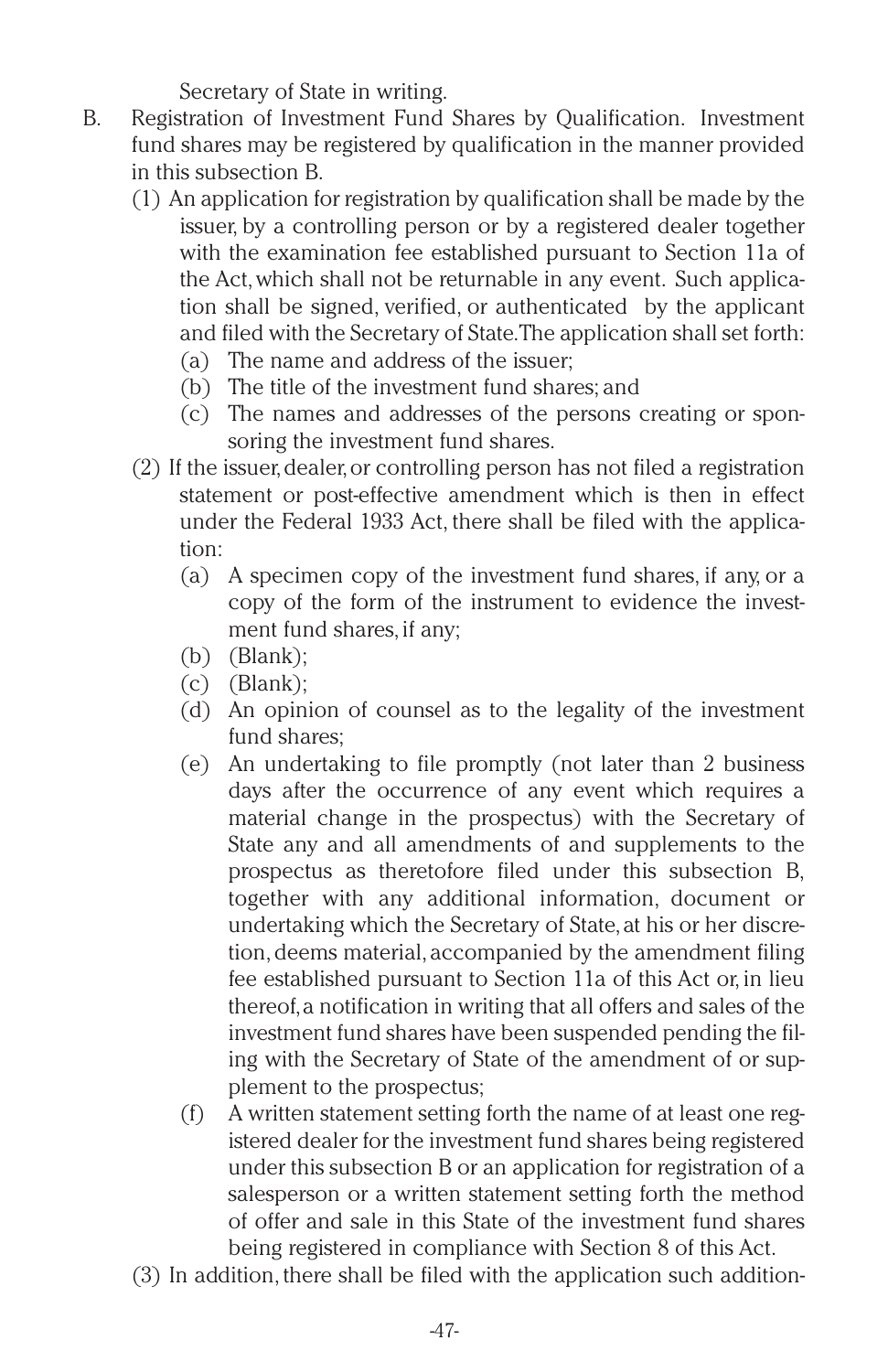al information and material in such form as the Secretary of State may by rule, regulation or order prescribe and a prospectus which contains,but is not limited to the following:

- (a) The date and form of organization of the fund or trust;
- (b) The authorized and issued capitalization of the fund or trust and a description of the investment fund shares being registered and of all authorized securities;
- (c) A schedule of the types of deductions which may be made from the trust or corporate or fund assets and the income therefrom or the avails thereof as charges prior to distribution to holders of the investment fund shares;
- (d) The names and addresses of all of the fund's or trust's officers and directors, or persons performing similar functions, their business experience during the preceding 5 years and the remuneration paid to each by the fund or trust or any affiliate thereof during the fiscal year last past and proposed to be paid for the then current fiscal year;
- (e) A brief description of any pending material legal proceeding, and of any material legal proceeding known to be contemplated by governmental authorities involving the fund or trust;
- (f) A statement of the plan of operation, management policies and provisions and restrictions in respect of investment and reinvestment of principal funds and undistributed income therefrom;
- (g) A statement of the plan and intention in respect of distributions of ordinary income and capital gains, which statement shall disclose the taking of adequate measures for specific separation and identification of distributions arising from ordinary income and those arising from profits realized from the disposition of securities;
- (h) Specimen computations illustrating typical applications of the formulae to be used in determining asset value, offering price and liquidating price of the investment fund shares; and
- (i) The following financial statements in respect of the issuer if the investment fund shares represent shares of an issuing corporation,or in respect of the trust fund,if the investment fund shares represent beneficial interests in a trust fund:
	- (i) a balance sheet as of a date within 135 days prior to the date of submitting the application. If such balance sheet is not certified by an independent certified public accountant, the prospectus shall also contain a balance sheet certified by an independent certified public accountant as of the close of the fund's last fiscal year,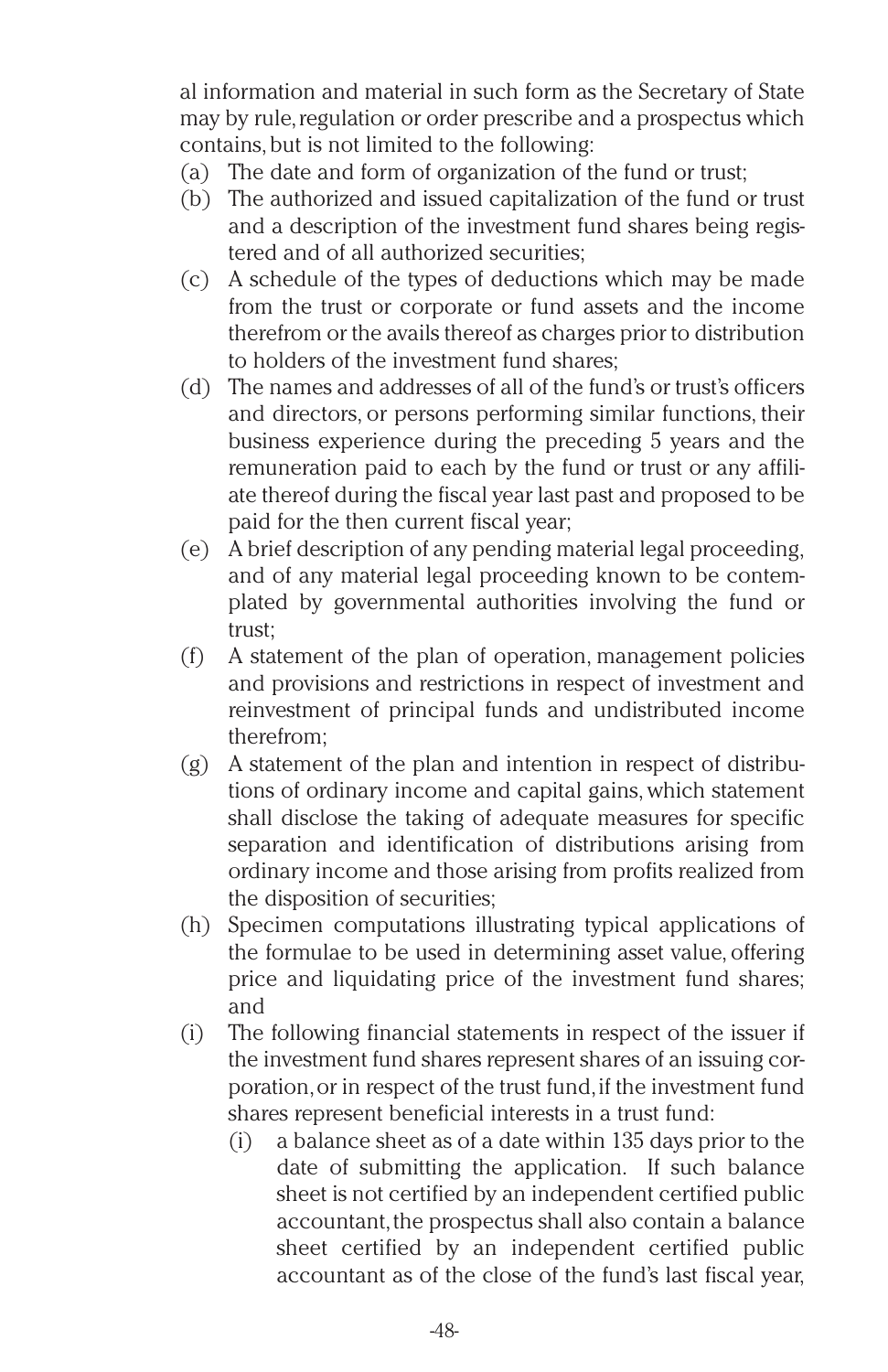unless such fiscal year ended within 135 days prior to the time of filing the application, in which case the certified balance sheet may be as of the end of the preceding fiscal year;

- (ii) a detailed statement of income and expenses and of profits realized and losses sustained from the sale of securities for each of the three fiscal years (or for the period of existence of the issuer if less than 3 years) next preceding the date of the certified balance sheet and for the period, if any, between the date of the certified balance sheet and the date of the most recent balance sheet. Such statements shall be certified by an independent certified public accountant for the periods ending with the date of the certified balance sheet;
- (iii) an analysis of each surplus account (or, in lieu thereof, a statement of changes in net assets) for each period for which a statement of income and expenses is filed, certified by an independent certified public accountant for the periods for which certified statements of income and expenses are submitted; and
- (iv) such other financial statements and supporting schedules as the Secretary of State may by rule or regulation prescribe.
- (4) The Secretary of State may make or cause to be made an examination of matters pertaining to the investment fund shares as to which registration is sought under this subsection B and the persons creating, sponsoring or having general charge of the distribution of the investment fund shares,or any of them,and may require the applicant to advance sufficient funds to defray all actual expenses of such examination. An itemized statement of such expenses shall be furnished to the applicant.
- (5) No investment fund shares shall be registered under this subsection B unless the underlying securities or cash are and are to be deposited and held under an appropriate agreement for the benefit of the holders of the investment fund shares with and by a trustee or custodian which is a clearing corporation, bank, trust company or member of a national securities exchange registered under the Federal 1934 Act, provided that any such bank or trust company shall have an aggregate capital, surplus and undivided profits of at least \$2,000,000 and any such member of a national securities exchange shall have capital stock, additional paid-in capital and retained earnings of at least \$2,000,000 if a corporation or partnership capital of at least \$2,000,000 if a partnership and further provided that any such member of a national securities exchange shall comply with the provisions of the Federal 1940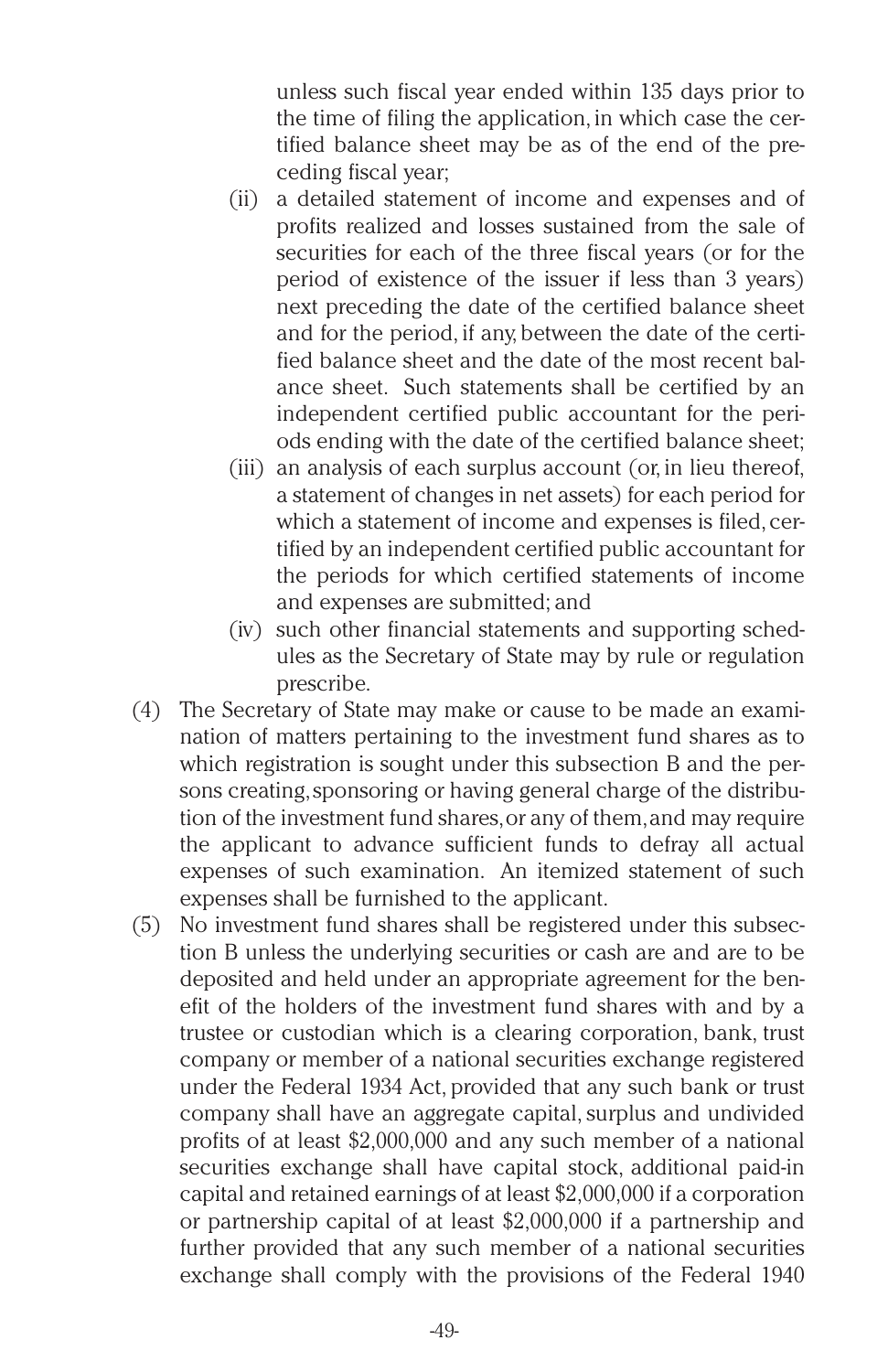Investment Company Act and the rules and regulations of the Securities and Exchange Commission promulgated under that Act relating to the custody of the underlying securities of investment funds.

- (6) The Secretary of State shall within a reasonable time examine the application and documents filed with him or her and may make such additional examination pursuant to paragraph (4) of this subsection B as he or she may deem appropriate, and unless the Secretary of State makes a determination that the application and documents so filed do not conform to the requirements of this subsection B, or there is a proceeding pending under Section 11 of this Act, the Secretary of State shall register the investment fund shares for offer and sale in this State under this subsection B.
- C. Pending Application and Filing Fee. No application for registration of investment fund shares shall be deemed to be filed or pending and no investment fund shares covered by such application shall be deemed to be registered under subsection A of this Section 7 unless a filing fee in the amount established pursuant to Section 11a of this Act has been paid, which fee shall not be returnable in any event. No application shall be deemed to be filed or pending and no investment fund shares covered by such application shall be deemed to be registered under subsection B of this Section 7 unless the examination fee and filing fee established pursuant to Section 11a of this Act have been paid, which fees shall not be returnable in any event.
- D. Amendatory statements and required fees. The Secretary of State may by rule or regulation require the filing of an amendatory statement and prescribe its form and content. The fee for filing the statement shall be established pursuant to Section 11a of this Act. The fee shall not be returnable in any event.
- E. Discontinuance of Registration. An amendatory statement or statements may be submitted by the applicant at any time, and from time to time, when it is desired to discontinue registration in respect of one or more classes,series,or portfolios and if the Secretary of State shall find that such discontinuance is not against the public interest, such amendatory statement or statements shall be filed by the Secretary of State without charge, but such discontinuance of registration shall not entitle the applicant to any refund of any fees previously paid in respect of such discontinued class or classes, series, or portfolios.
- F. Effective Period and Sales Reports.
	- (1) A registration of investment fund shares under this Section 7,unless sooner terminated by the voluntary action of the applicant or by action of the Secretary of State under Section 11 hereof, shall continue in force and effect for a period of one year from the date of registration or renewal of registration (or such other period of time as the Secretary of State may prescribe by rule or regulation or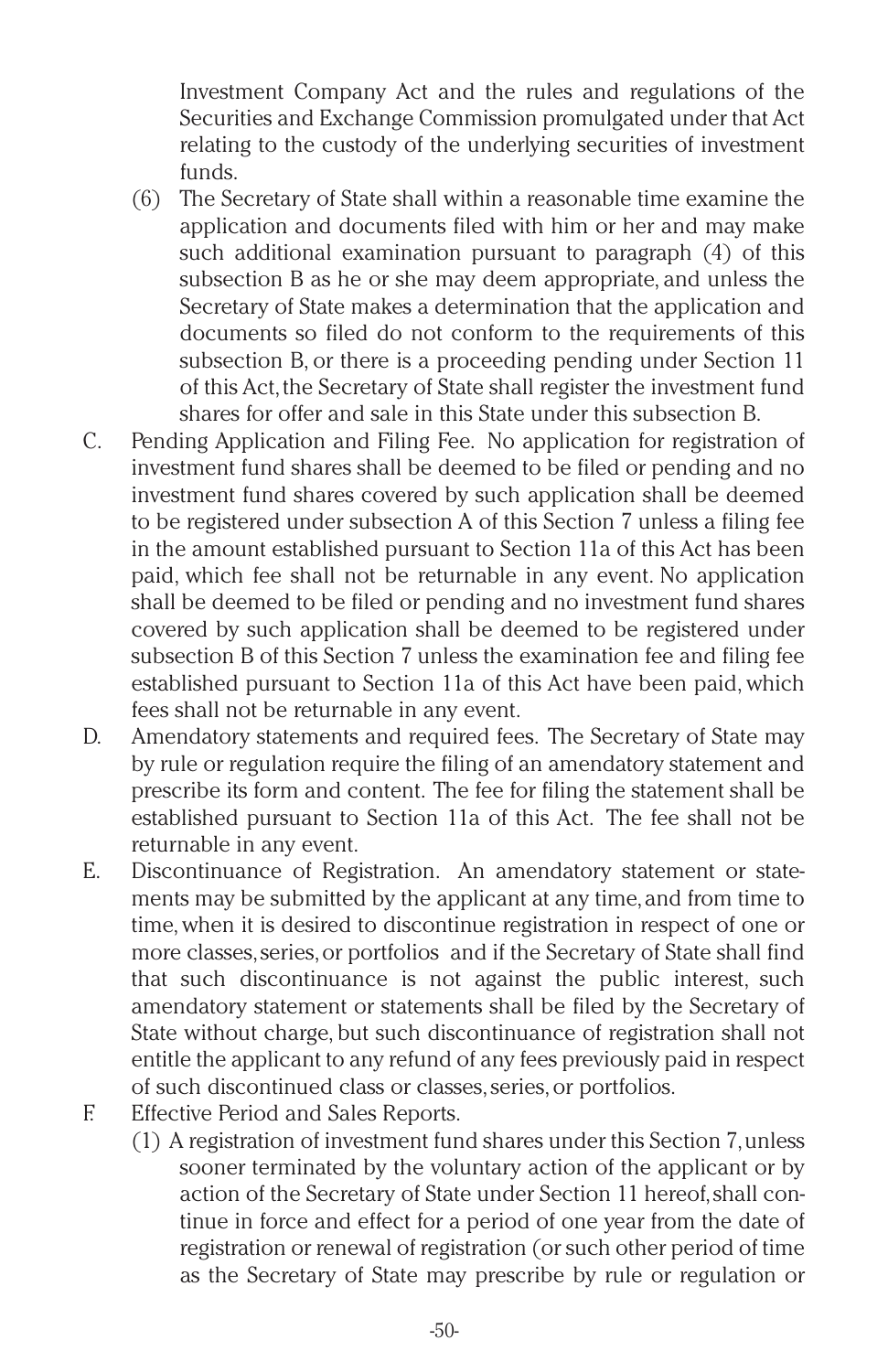order), without limitation as to number of shares or aggregate amount; provided, however, that in the case of investment fund shares registered under subsection B of this Section 7, the issuer which has no registration statement then in effect under the Federal 1933 Act and the Federal 1940 Investment Company Act shall promptly file with the Secretary of State throughout such registration period, one copy of each monthly, quarterly,semi-annual, annual or other periodic report and financial statement sent to holders of its outstanding investment fund shares,and one copy of each statement and report relating to such investment fund shares filed with any regulatory authority or agency of the Federal Government.

- (2) The Secretary of State may, at his or her discretion, require each issuer, controlling person or registered dealer on whose behalf a registration of investment fund shares is effected under this Section 7 to file a report, in such form and of such content and for such time period as the Secretary of State may by rule or regulation prescribe, stating the aggregate dollar amount of investment fund shares sold to Illinois residents. The civil remedies provided for in subsection A of Section 13 of this Act and the civil remedies of rescission and appointment of a receiver, conservator, ancillary receiver or ancillary conservator provided for in subsection I of Section 11 and in subsections F and G of Section 13 of this Act and the civil remedies of restitution, damages and disgorgement of profits provided for in subsection I of Section 11 of this Act shall not be available against any person by reason of the failure to file any such report or on account of the contents of any such report.
- G. Renewal of Registration. A registration of investment fund shares in effect under subsection A or B of this Section 7 may be renewed by the issuer by filing an application for renewal of registration with the Secretary of State no later than 10 business days prior to the date upon which such registration would otherwise expire or such lesser period as the Secretary of State may prescribe by rule or regulation,in such form and executed, verified, or authenticated by such person as the Secretary of State shall prescribe by rule or regulation. Such application shall be accompanied by a prospectus in its most current form together with a renewal fee established pursuant to Section 11a of this Act, which shall not be returnable in any event. A renewal of registration of securities shall take effect as of the date and time that the prior registration under subsection A of this Section 7 or prior renewal under this paragraph (1) would otherwise have expired (or such alternative date as the Secretary of State may prescribe by rule or regulation) and thereafter shall be deemed to be a new registration of the investment fund shares covered thereby. The Secretary of State may by rule or regulation prescribe an additional fee for the failure to file timely an appli-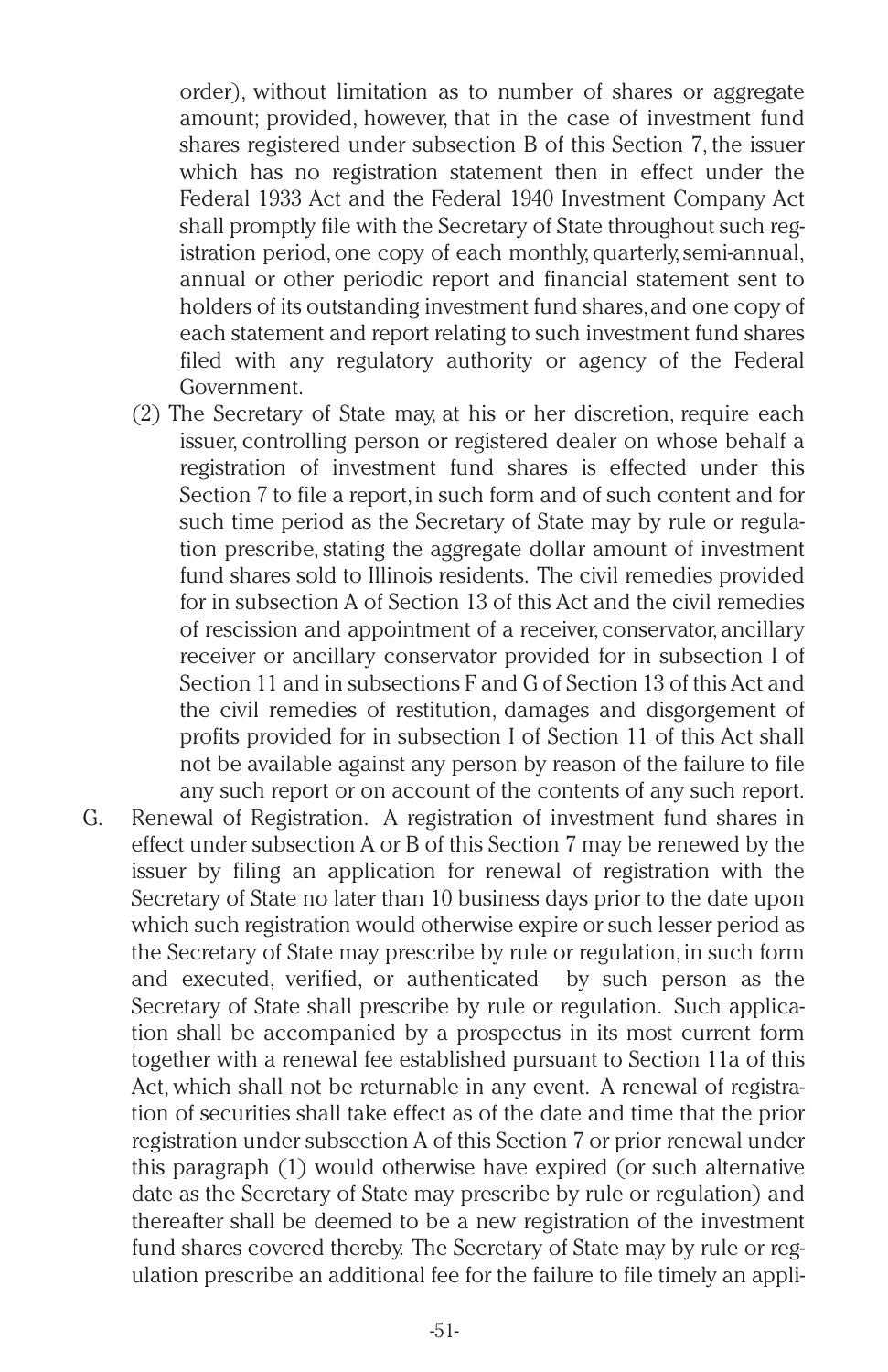cation for renewal and limit the number of times a registration may be renewed.

- H. The applicant or registrant shall notify the Secretary of State, by written notice (which may be by electronic or facsimile transmission),within 2 business days after its receipt of any stop order, denial, order to show cause,suspension or revocation order,injunction or restraining order,or similar order entered or issued by any state, federal or other regulatory authority or by any court, concerning the investment fund shares which are being or have been registered in this State or any other securities of the issuer currently being or proposed to be offered to the public,if the matter which is the subject of, or the failure to disclose the existence of, such order would in this State constitute a violation of subsection E.F. G,H,I or J of Section 12 of this Act. The obligation contained in this subsection H shall continue until such time as offers and sales of the investment fund shares registered under this Section 7 are no longer being made in this State by the applicant or registrant.
- I. Any document being filed pursuant to this Section 7 shall be deemed filed,and any fee being paid pursuant to this Section 7 shall be deemed paid,upon the date of actual receipt thereof by the Secretary of State.
- J. The Secretary of State may require by rule or regulation the payment of an additional fee for the filing of information or documents required to be filed by this Section 7 which have not been filed in a timely manner. Such fees shall be deposited into the Securities Investors Education Fund and use to promote public awareness of the dangers of securities fraud.
- **Sec. 7a.** (a) Except as provided in subsection (b) of this Section, no securities, issued by an issuer engaged in or deriving revenues from the conduct of any business or profession, the conduct of which would violate Section 11-14,11-14.3,11-14.4 as described in subdivision  $(a)(1), (a)(2),$ or (a)(3) or that involves soliciting for a juvenile prostitute, 11-15, 11- 15.1, 11-16, 11-17, 11-19 or 11-19.1 of the Criminal Code of 1961or the Criminal Code of 2012, if conducted in this State,shall be sold or registered pursuant to Section 5, 6 or 7 of this Act nor sold pursuant to the provisions of Section 3 or 4 of this Act.
- (b) Notwithstanding the provisions of subsection (a) hereof,such securities issued prior to the effective date of this amendatory Act of 1989 may be sold by a resident of this State in transactions which qualify for an exemption from the registration requirements of this Act pursuant to subsection A of Section 4 of this Act.

**Sec. 8.** Registration of dealers, limited Canadian dealers, salespersons, investment advisers, and investment adviser representatives.

A. Except as otherwise provided in this subsection A, every dealer, limited Canadian dealer, salesperson, investment adviser, and investment advis-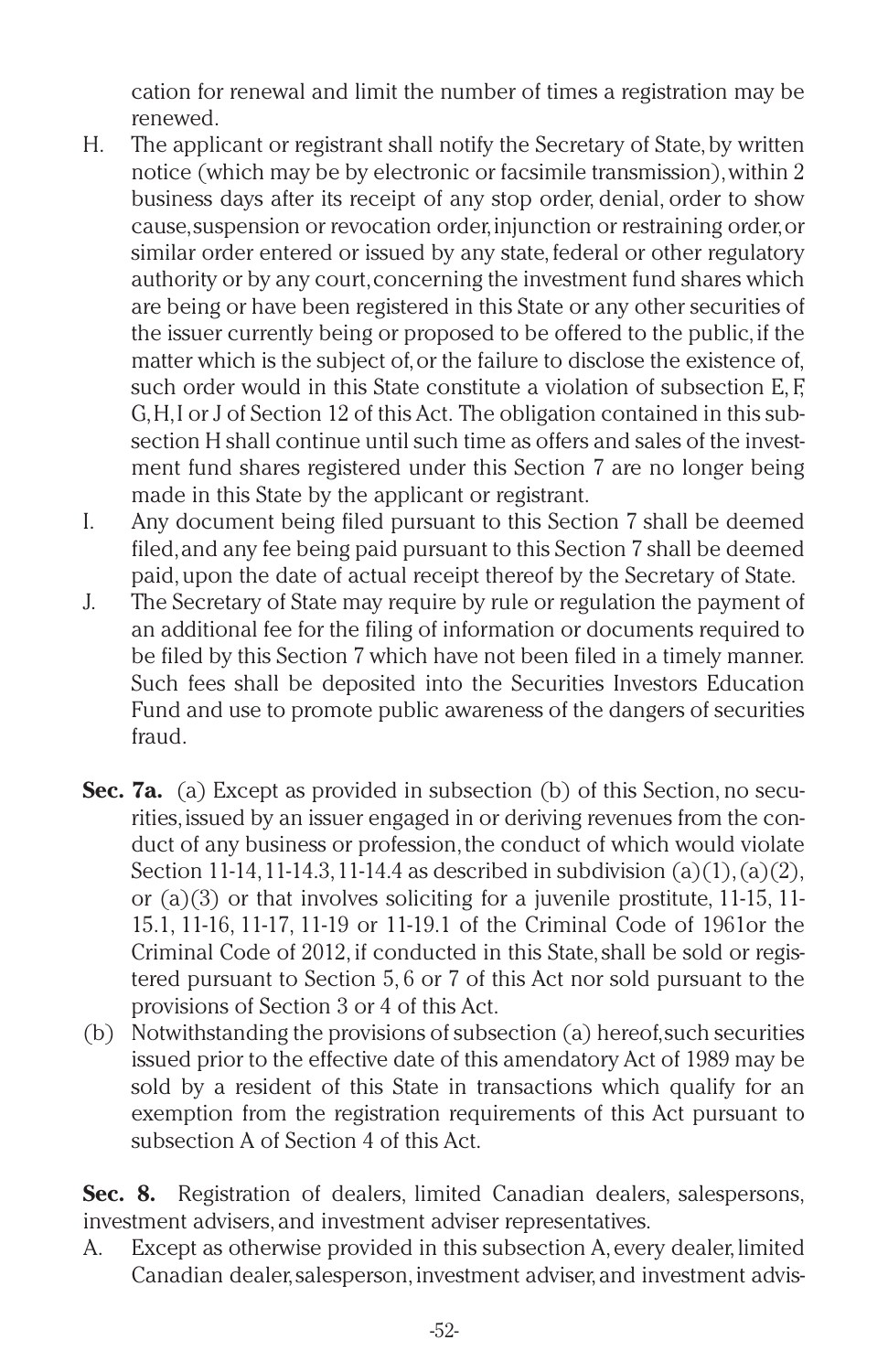er representative shall be registered as such with the Secretary of State. No dealer or salesperson need be registered as such when offering or selling securities in transactions exempted by subsection A,B,C,D,E,G, H, I, J, K, M, O, P, Q, R or S of Section 4 of this Act, provided that such dealer or salesperson is not regularly engaged in the business of offering or selling securities in reliance upon the exemption set forth in subsection G or M of Section 4 of this Act. No dealer, issuer or controlling person shall employ a salesperson unless such salesperson is registered as such with the Secretary of State or is employed for the purpose of offering or selling securities solely in transactions exempted by subsection A,B,C,D,E,G,H,I,J,K, L,M,O,P,Q,R or S of Section 4 of this Act; provided that such salesperson need not be registered when effecting transactions in this State limited to those transactions described in Section 15(h)(2) of the Federal 1934 Act or engaging in the offer or sale of securities in respect of which he or she has beneficial ownership and is a controlling person. The Secretary of State may, by rule, regulation or order and subject to such terms, conditions, and, fees as may be prescribed in such rule, regulation or order, exempt from the registration requirements of this Section 8 any investment adviser,if the Secretary of State shall find that such registration is not necessary in the public interest by reason of the small number of clients or otherwise limited character of operation of such investment adviser.

- B. An application for registration as a dealer or limited Canadian dealer, executed, verified, or authenticated by or on behalf of the applicant, shall be filed with the Secretary of State, in such form as the Secretary of State may by rule, regulation or order prescribe, setting forth or accompanied by:
	- (1) The name and address of the applicant, the location of its principal business office and all branch offices, if any, and the date of its organization;
	- (2) A statement of any other Federal or state licenses or registrations which have been granted the applicant and whether any such licenses or registrations have ever been refused, canceled, suspended, revoked or withdrawn;
	- (3) The assets and all liabilities, including contingent liabilities of the applicant, as of a date not more than 60 days prior to the filing of the application;
	- (4) (a) A brief description of any civil or criminal proceeding of which fraud is an essential element pending against the applicant and whether the applicant has ever been convicted of a felony,or of any misdemeanor of which fraud is an essential element;
		- (b) A list setting forth the name, residence and business address and a 10 year occupational statement of each principal of the applicant and a statement describing briefly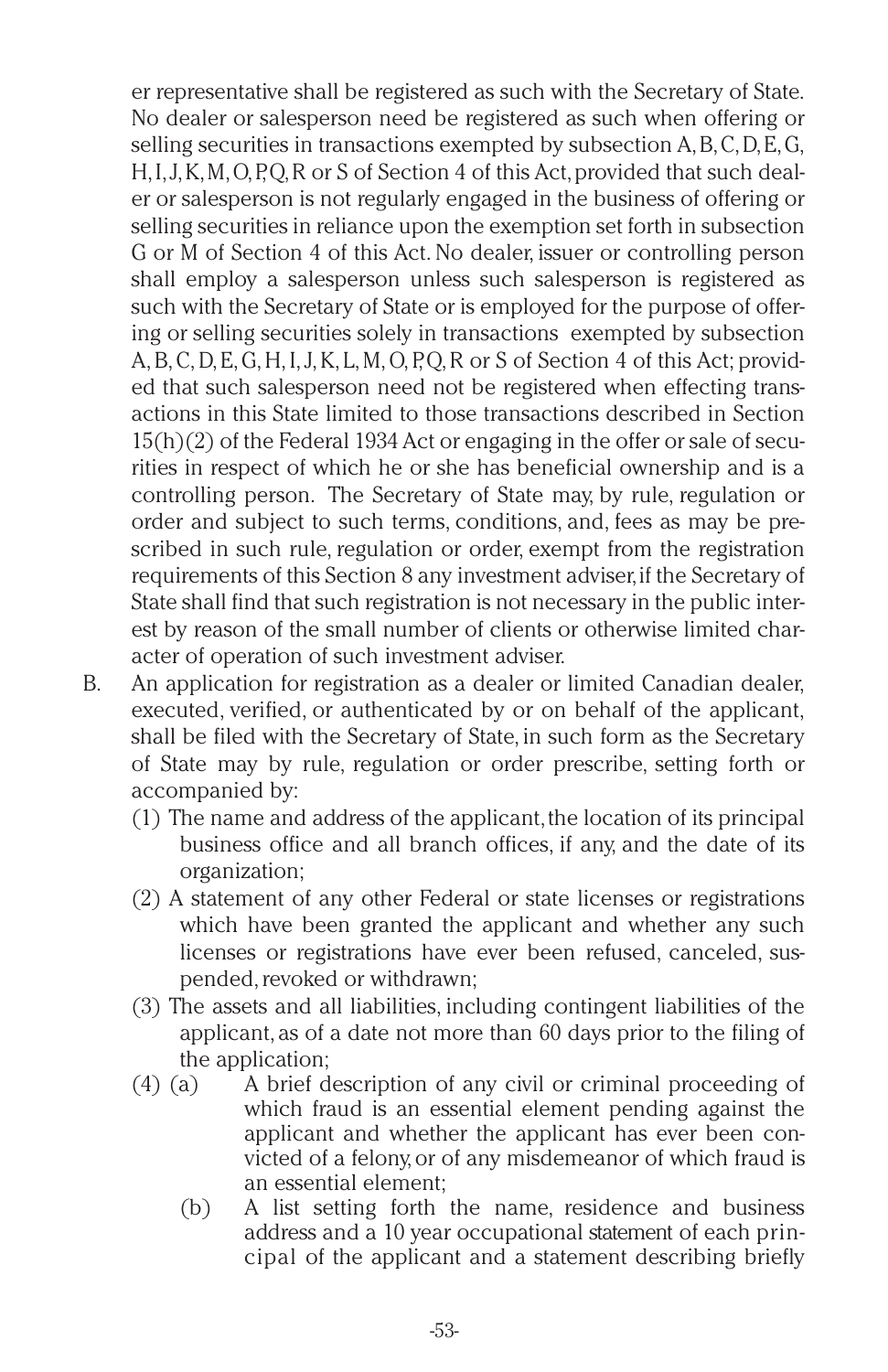any civil or criminal proceedings of which fraud is an essential element pending against any such principal and the facts concerning any conviction of any such principal of a felony, or of any misdemeanor of which fraud is an essential element;

- (5) If the applicant is a corporation: a list of its officers and directors setting forth the residence and business address of each; a 10-year occupational statement of each such officer or director; and a statement describing briefly any civil or criminal proceedings of which fraud is an essential element pending against each such officer or director and the facts concerning any conviction of any officer or director of a felony, or of any misdemeanor of which fraud is an essential element;
- $(6)$  If the applicant is a sole proprietorship, a partnership, limited liability company,an unincorporated association or any similar form of business organization: the name, residence and business address of the proprietor or of each partner, member, officer, director, trustee or manager; the limitations, if any, of the liability of each such individual; a 10-year occupational statement of each such individual; a statement describing briefly any civil or criminal proceedings of which fraud is an essential element pending against each such individual and the facts concerning any conviction of any such individual of a felony, or of any misdemeanor of which fraud is an essential element;
- (7) Such additional information as the Secretary of State may by rule or regulation prescribe as necessary to determine the applicant's financial responsibility,business repute and qualification to act as a dealer.
- $(8)$  (a) No applicant shall be registered or re-registered as a dealer or limited Canadian dealer under this Section unless and until each principal of the dealer has passed an examination conducted by the Secretary of State or a self-regulatory organization of securities dealers or similar person, which examination has been designated by the Secretary of State by rule, regulation or order to be satisfactory for purposes of determining whether the applicant has sufficient knowledge of the securities business and laws relating thereto to act as a registered dealer.Any dealer who was registered on September 30, 1963, and has continued to be so registered; and any principal of any registered dealer, who was acting in such capacity on and continuously since September 30,1963; and any individual who has previously passed a securities dealer examination administered by the Secretary of State or any examination designated by the Secretary of State to be satisfactory for purposes of deter-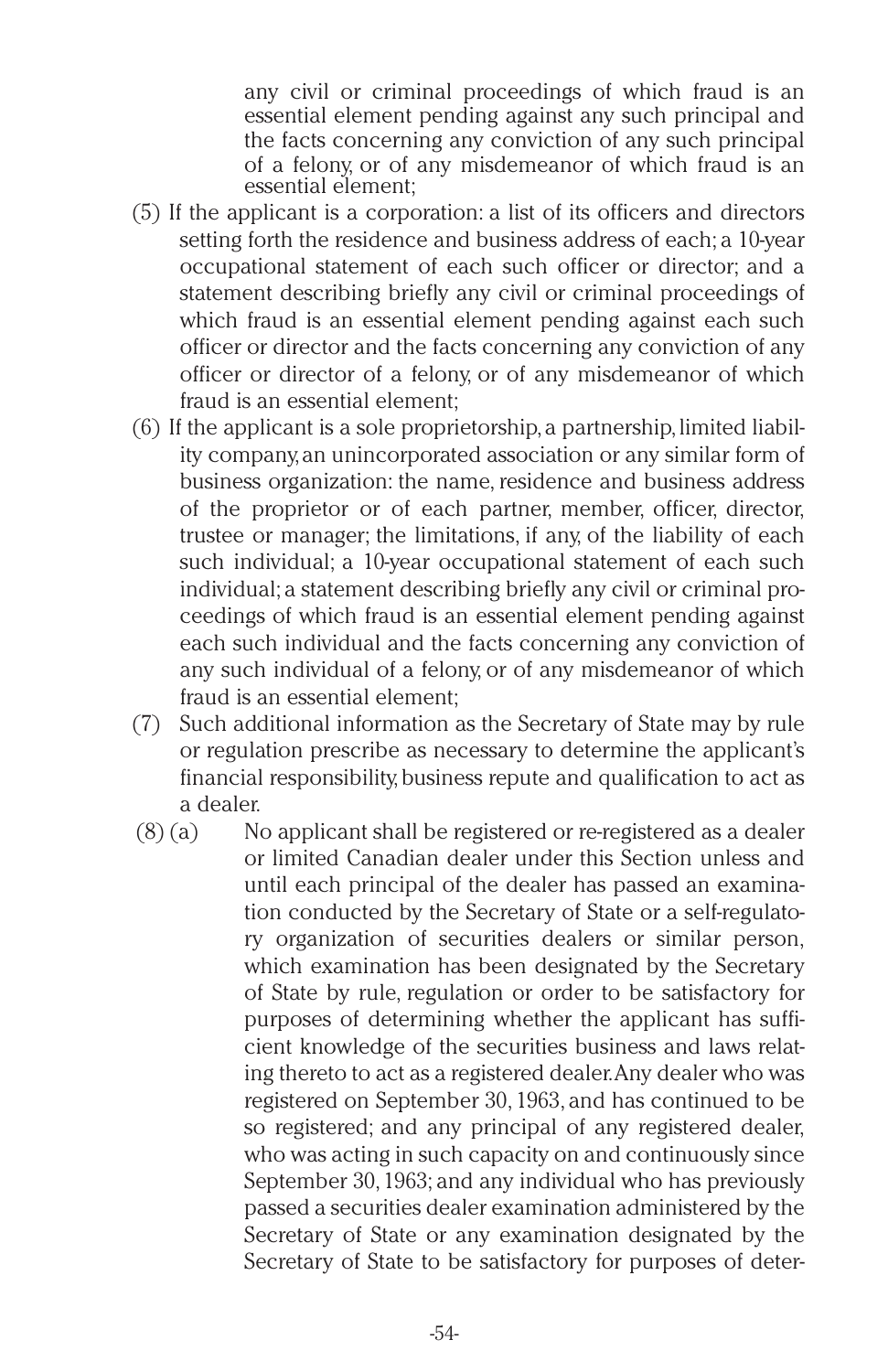mining whether the applicant has sufficient knowledge of the securities business and laws relating thereto to act as a registered dealer by rule, regulation or order, shall not be required to pass an examination in order to continue to act in such capacity.The Secretary of State may by order waive the examination requirement for any principal of an applicant for registration under this subsection B who has had such experience or education relating to the securities business as may be determined by the Secretary of State to be the equivalent of such examination. Any request for such a waiver shall be filed with the Secretary of State in such form as may be prescribed by rule or regulation.

- (b) Unless an applicant is a member of the body corporate known as the Securities Investor Protection Corporation established pursuant to the Act of Congress of the United States known as the Securities Investor Protection Act of 1970, as amended, a member of an association of dealers registered as a national securities association pursuant to Section 15A of the Federal 1934 Act, or a member of a selfregulatory organization or stock exchange in Canada which the Secretary of State has designated by rule or order, an applicant shall not be registered or re-registered unless and until there is filed with the Secretary of State evidence that such applicant has in effect insurance or other equivalent protection for each client's cash or securities held by such applicant,and an undertaking that such applicant will continually maintain such insurance or other protection during the period of registration or re-registration. Such insurance or other protection shall be in a form and amount reasonably prescribed by the Secretary of State by rule or regulation.
- (9) The application for the registration of a dealer or limited Canadian dealer shall be accompanied by a filing fee and a fee for each branch office in this State,in each case in the amount established pursuant to Section 11a of this Act,which fees shall not be returnable in any event.
- (10) The Secretary of State shall notify the dealer or limited Canadian dealer by written notice (which may be by electronic or facsimile transmission) of the effectiveness of the registration as a dealer in this State.
- (11) Any change which renders no longer accurate any information contained in any application for registration or re-registration of a dealer or limited Canadian dealer shall be reported to the Secretary of State within 10 business days after the occurrence of such change; but in respect to assets and liabilities only material-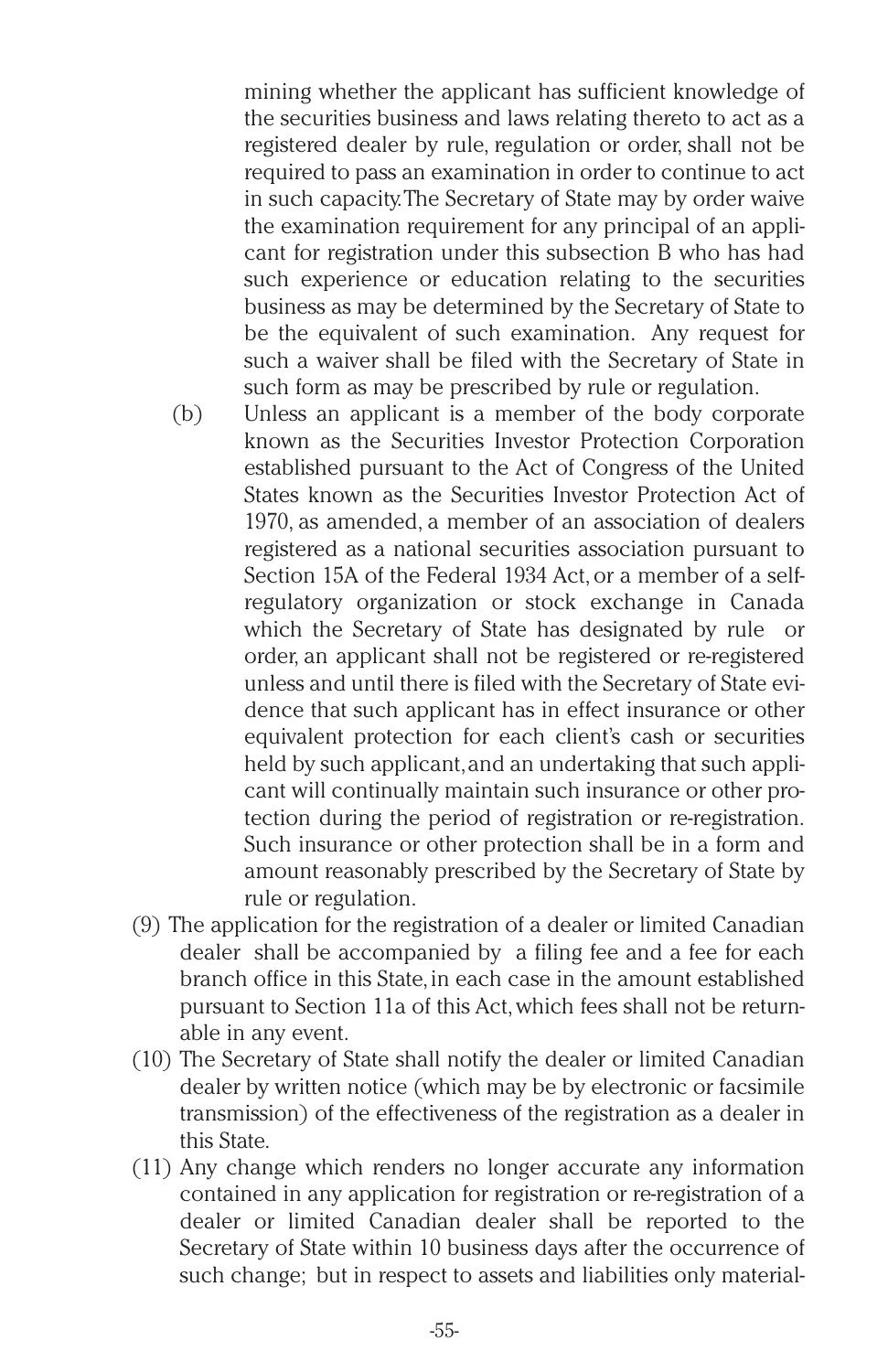ly adverse changes need be reported.

- C. Any registered dealer,limited Canadian dealer,issuer,or controlling person desiring to register a salesperson shall file an application with the Secretary of State, in such form as the Secretary of State may by rule or regulation prescribe, which the salesperson is required by this Section to provide to the dealer, issuer, or controlling person, executed, verified, or authenticated by the salesperson setting forth or accompanied by:
	- (1) the name,residence and business address of the salesperson;
	- (2) whether any federal or State license or registration as dealer,limited Canadian dealer, or salesperson has ever been refused the salesperson or canceled, suspended, revoked, withdrawn, barred, limited, or otherwise adversely affected in a similar manner or whether the salesperson has ever been censured or expelled;
	- (3) the nature of employment with, and names and addresses of, employers of the salesperson for the 10 years immediately preceding the date of application;
	- (4) a brief description of any civil or criminal proceedings of which fraud is an essential element pending against the salesperson,and whether the salesperson has ever been convicted of a felony,or of any misdemeanor of which fraud is an essential element;
	- (5) such additional information as the Secretary of State may by rule, regulation or order prescribe as necessary to determine the salesperson's business repute and qualification to act as a salesperson; and
	- (6) no individual shall be registered or re-registered as a salesperson under this Section unless and until such individual has passed an examination conducted by the Secretary of State or a self-regulatory organization of securities dealers or similar person, which examination has been designated by the Secretary of State by rule, regulation or order to be satisfactory for purposes of determining whether the applicant has sufficient knowledge of the securities business and laws relating thereto to act as a registered salesperson.

Any salesperson who was registered prior to September 30,1963, and has continued to be so registered,and any individual who has passed a securities salesperson examination administered by the Secretary of State or an examination designated by the Secretary of State by rule,regulation or order to be satisfactory for purposes of determining whether the applicant has sufficient knowledge of the securities business and laws relating thereto to act as a registered salesperson,shall not be required to pass an examination in order to continue to act as a salesperson. The Secretary of State may by order waive the examination requirement for any applicant for registration under this subsection C who has had such experience or education relating to the securities business as may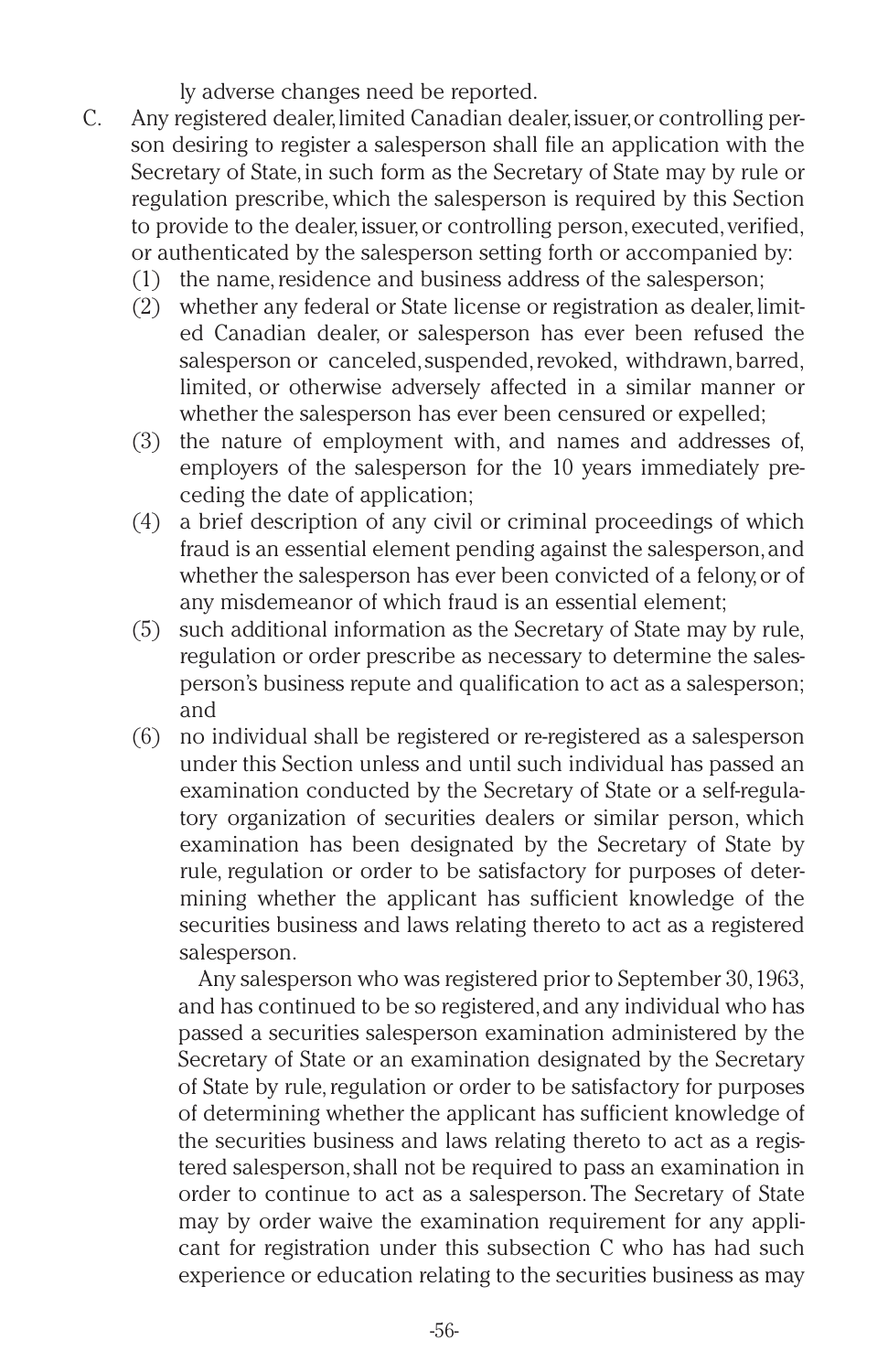be determined by the Secretary of State to be the equivalent of such examination. Any request for such a waiver shall be filed with the Secretary of State in such form as may be prescribed by rule, regulation or order.

- (7) The application for registration of a salesperson shall be accompanied by a filing fee and a Securities Audit and Enforcement Fund fee,each in the amount established pursuant to Section 11a of this Act,which shall not be returnable in any event.
- (8) Any change which renders no longer accurate any information contained in any application for registration or re-registration as a salesperson shall be reported to the Secretary of State within 10 business days after the occurrence of such change.If the activities are terminated which rendered an individual a salesperson for the dealer,issuer or controlling person,the dealer,issuer or controlling person, as the case may be, shall notify the Secretary of State, in writing, within 30 days of the salesperson's cessation of activities, using the appropriate termination notice form.
- (9) A registered salesperson may transfer his or her registration under this Section 8 for the unexpired term thereof from one registered dealer or limited Canadian dealer to another by the giving of notice of the transfer by the new registered dealer or limited Canadian dealer to the Secretary of State in such form and subject to such conditions as the Secretary of State shall by rule or regulation prescribe. The new registered dealer or limited Canadian dealer shall promptly file an application for registration of such salesperson as provided in this subsection C,accompanied by the filing fee prescribed by paragraph (7) of this subsection C.
- C-5. Except with respect to federal covered investment advisers whose only clients are investment companies as defined in the Federal 1940 Act, other investment advisers, federal covered investment advisers, or any similar person which the Secretary of State may prescribe by rule or order, a federal covered investment adviser shall file with the Secretary of State, prior to acting as a federal covered investment adviser in this State, such documents as have been filed with the Securities and Exchange Commission as the Secretary of State by rule or order may prescribe. The notification of a federal covered investment adviser shall be accompanied by a notification filing fee established pursuant to Section 11a of this Act, which shall not be returnable in any event. Every person acting as a federal covered investment adviser in this State shall file a notification filing and pay an annual notification filing fee established pursuant to Section 11a of this Act,which is not returnable in any event. The failure to file any such notification shall constitute a violation of subsection D of Section 12 of this Act, subject to the penalties enumerated in Section 14 of this Act. Until October 10, 1999 or other date as may be legally permissible, a federal covered invest-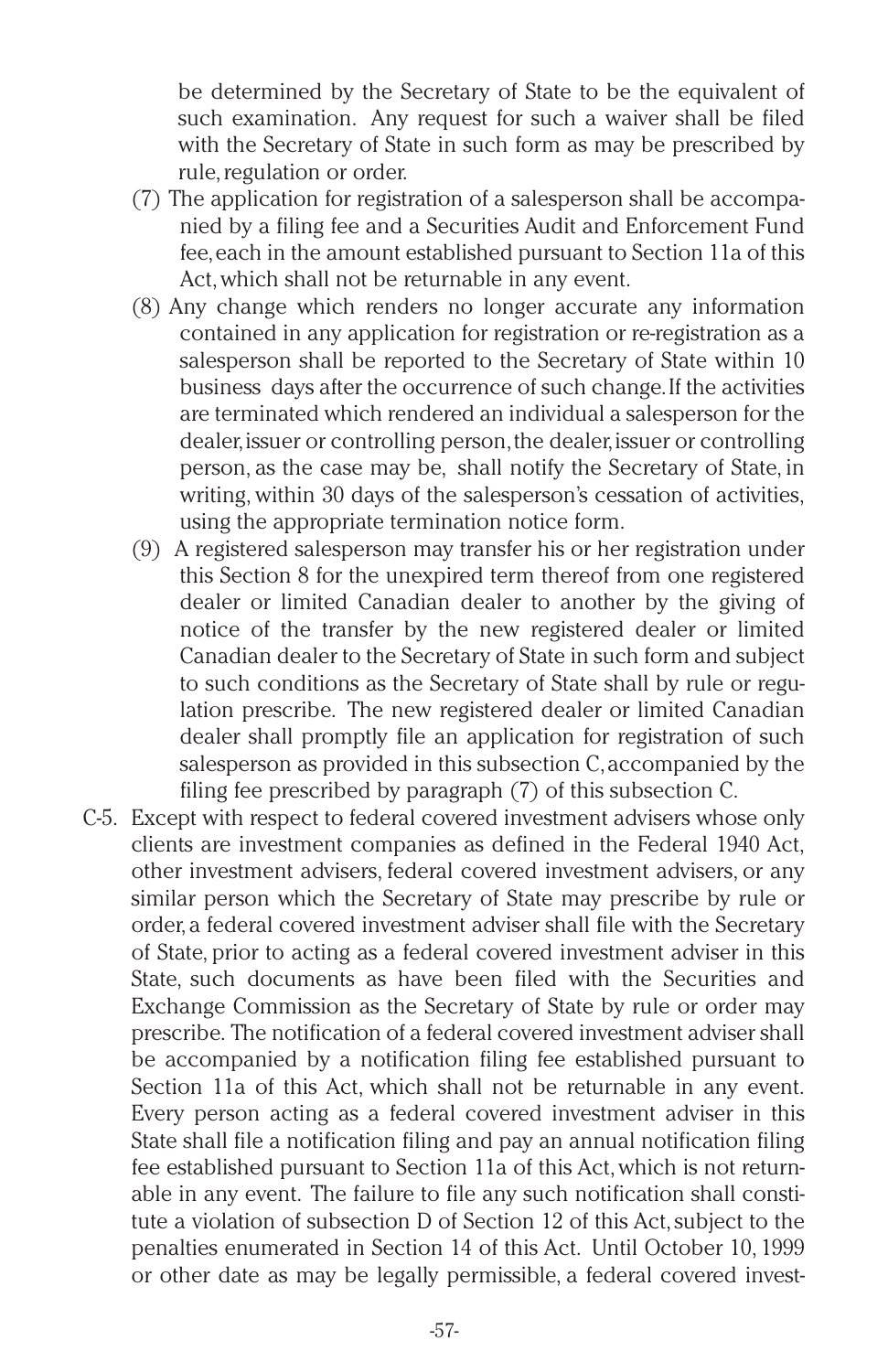ment adviser who fails to file the notification or refuses to pay the fees as required by this subsection shall register as an investment adviser with the Secretary of State under Section 8 of this Act. The civil remedies provided for in subsection A of Section 13 of this Act and the civil remedies or rescission and appointment of receiver, conservator, ancillary receiver, or ancillary conservator provided for in subsection F of Section 13 of this Act shall not be available against any person by reason of the failure to file any such notification or pay the notification fee or on account of the contents of any such notification.

- D. An application for registration as an investment adviser, executed, verified, or authenticated by or on behalf of the applicant, shall be filed with the Secretary of State, in such form as the Secretary of State may by rule or regulation prescribe,setting forth or accompanied by:
	- (1) The name and form of organization under which the investment adviser engages or intends to engage in business; the state or country and date of its organization; the location of the adviser's principal business office and branch offices,if any;the names and addresses of the adviser's principal, partners, officers, directors, and persons performing similar functions or, if the investment adviser is an individual, of the individual; and the number of the adviser's employees who perform investment advisory functions;
	- (2) The education,the business affiliations for the past 10 years,and the present business affiliations of the investment adviser and of the adviser's principal, partners, officers, directors, and persons performing similar functions and of any person controlling the investment adviser;
	- (3) The nature of the business of the investment adviser, including the manner of giving advice and rendering analyses or reports;
	- (4) The nature and scope of the authority of the investment adviser with respect to clients' funds and accounts;
	- (5) The basis or bases upon which the investment adviser is compensated;
	- (6) Whether the investment adviser or any principal, partner, officer, director,person performing similar functions or person controlling the investment adviser (i) within 10 years of the filing of the application has been convicted of a felony, or of any misdemeanor of which fraud is an essential element, or (ii) is permanently or temporarily enjoined by order or judgment from acting as an investment adviser, underwriter, dealer, principal or salesperson, or from engaging in or continuing any conduct or practice in connection with any such activity or in connection with the purchase or sale of any security, and in each case the facts relating to the conviction,order or judgment;
	- (7) (a) A statement as to whether the investment adviser is engaged or is to engage primarily in the business of ren-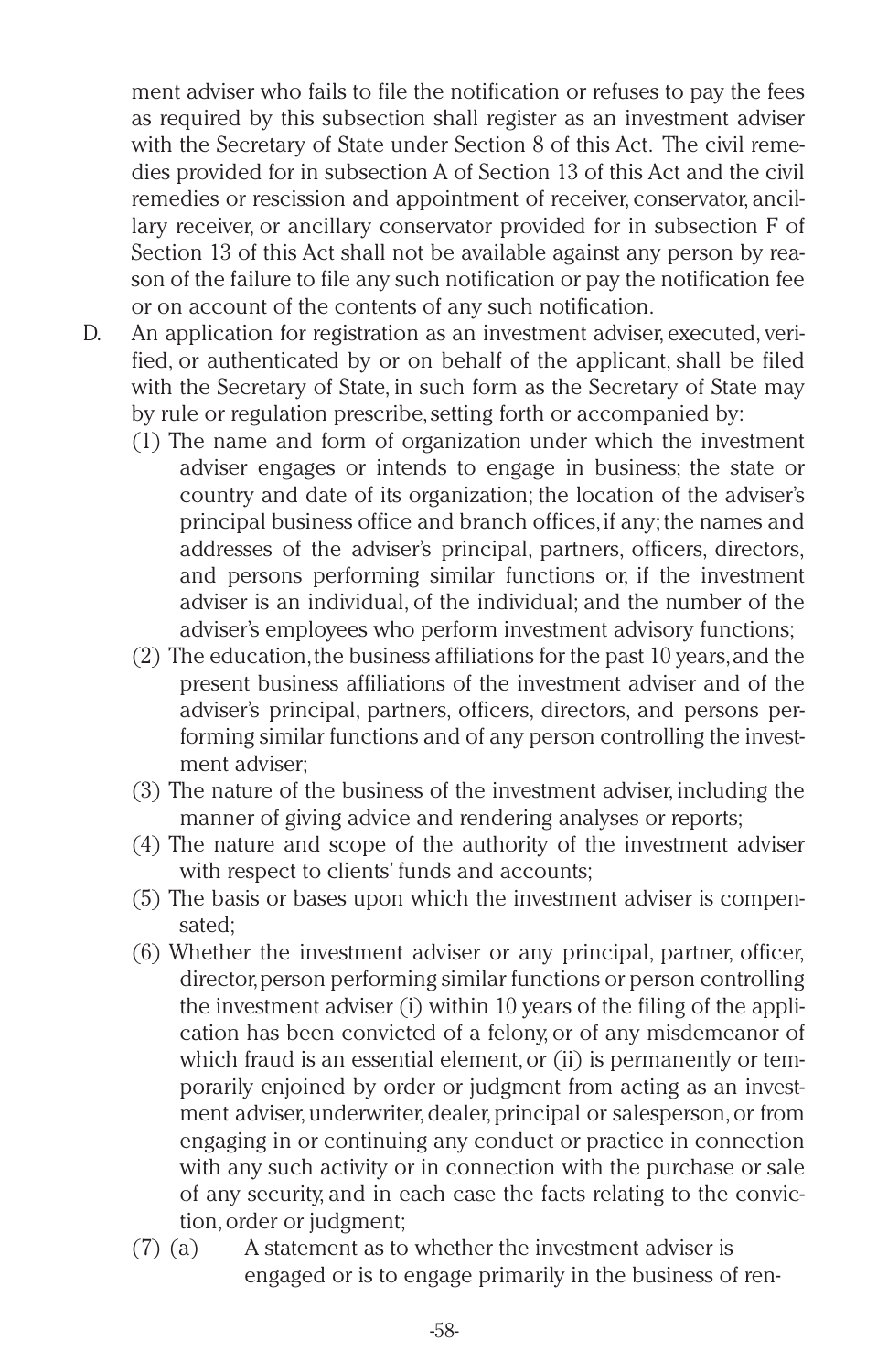dering investment supervisory services; and

- (b) A statement that the investment adviser will furnish his,her, or its clients with such information as the Secretary of State deems necessary in the form prescribed by the Secretary of State by rule or regulation;
- (8) Such additional information as the Secretary of State may, by rule, regulation or order prescribe as necessary to determine the applicant's financial responsibility, business repute and qualification to act as an investment adviser.
- (9) No applicant shall be registered or re-registered as an investment adviser under this Section unless and until each principal of the applicant who is actively engaged in the conduct and management of the applicant's advisory business in this State has passed an examination or completed an educational program conducted by the Secretary of State or an association of investment advisers or similar person,which examination or educational program has been designated by the Secretary of State by rule, regulation or order to be satisfactory for purposes of determining whether the applicant has sufficient knowledge of the securities business and laws relating thereto to conduct the business of a registered investment adviser.

Any person who was a registered investment adviser prior to September 30,1963,and has continued to be so registered,and any individual who has passed an investment adviser examination administered by the Secretary of State, or passed an examination or completed an educational program designated by the Secretary of State by rule, regulation or order to be satisfactory for purposes of determining whether the applicant has sufficient knowledge of the securities business and laws relating thereto to conduct the business of a registered investment adviser, shall not be required to pass an examination or complete an educational program in order to continue to act as an investment adviser. The Secretary of State may by order waive the examination or educational program requirement for any applicant for registration under this subsection D if the principal of the applicant who is actively engaged in the conduct and management of the applicant's advisory business in this State has had such experience or education relating to the securities business as may be determined by the Secretary of State to be the equivalent of the examination or educational program. Any request for a waiver shall be filed with the Secretary of State in such form as may be prescribed by rule or regulation.

(10) No applicant shall be registered or re-registered as an investment adviser under this Section 8 unless the application for registration or re-registration is accompanied by an application for registration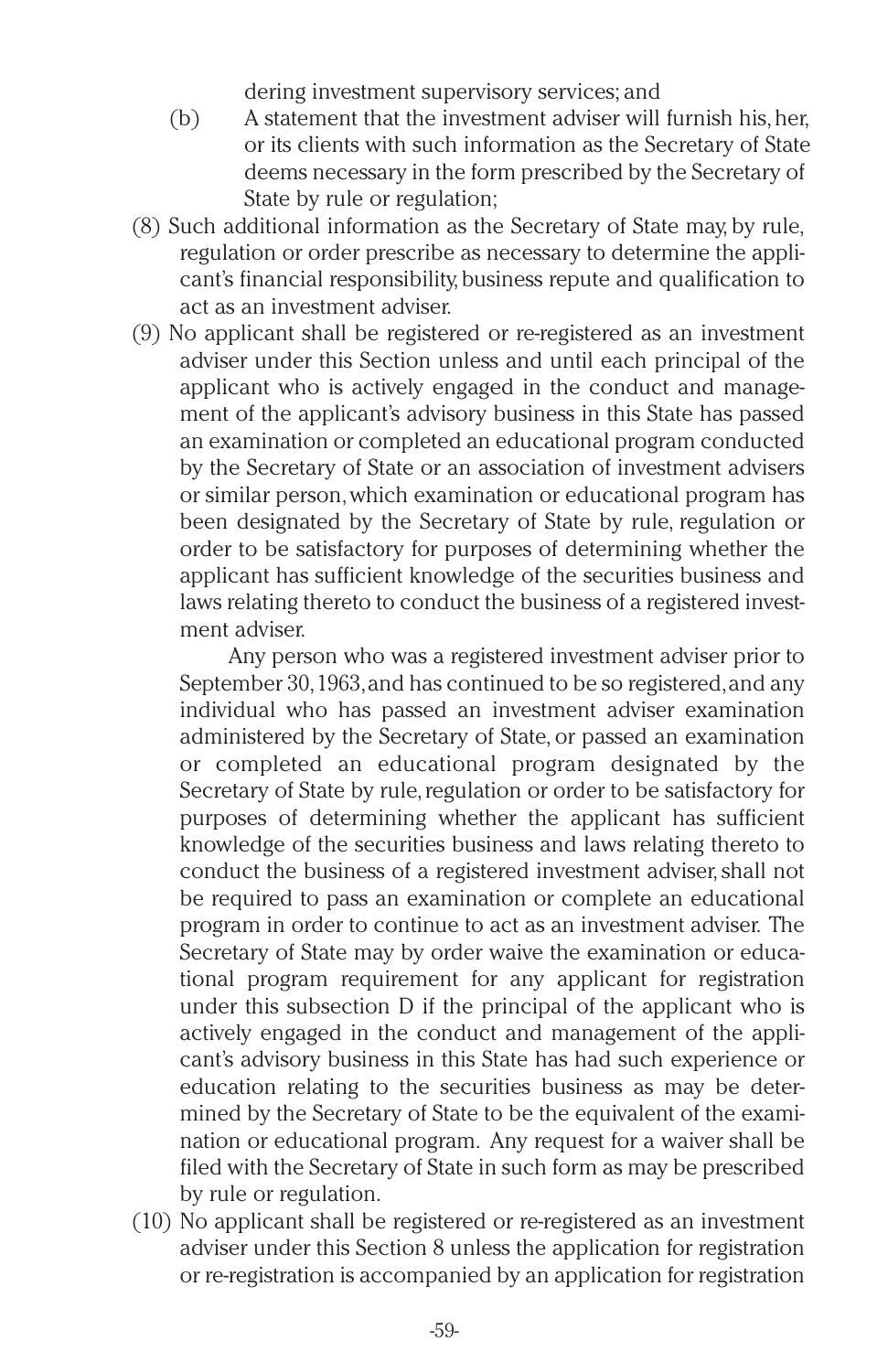or re-registration for each person acting as an investment adviser representative on behalf of the adviser and a Securities Audit and Enforcement Fund fee that shall not be returnable in any event is paid with respect to each investment adviser representative.

- (11) The application for registration of an investment adviser shall be accompanied by a filing fee and a fee for each branch office in this State, in each case in the amount established pursuant to Section 11a of this Act, which fees shall not be returnable in any event.
- (12) The Secretary of State shall notify the investment adviser by written notice (which may be by electronic or facsimile transmission) of the effectiveness of the registration as an investment adviser in this State.
- (13) Any change which renders no longer accurate any information contained in any application for registration or re-registration of an investment adviser shall be reported to the Secretary of State within 10 business days after the occurrence of the change. In respect to assets and liabilities of an investment adviser that retains custody of clients' cash or securities or accepts pre-payment of fees in excess of \$500 per client and 6 or more months in advance only materially adverse changes need be reported by written notice (which may be by electronic or facsimile transmission) no later than the close of business on the second business day following the discovery thereof.
- (14) Each application for registration as an investment adviser shall become effective automatically on the 45th day following the filing of the application, required documents or information, and payment of the required fee unless (i) the Secretary of State has registered the investment adviser prior to that date or (ii) an action with respect to the applicant is pending under Section 11 of this Act.
- D-5. A registered investment adviser or federal covered investment adviser desiring to register an investment adviser representative shall file an application with the Secretary of State, in the form as the Secretary of State may by rule or order prescribe, which the investment adviser representative is required by this Section to provide to the investment adviser, executed, verified, or authenticated by the investment adviser representative and setting forth or accompanied by:
	- (1) The name, residence, and business address of the investment adviser representative;
	- (2) A statement whether any federal or state license or registration as dealer, salesperson, investment adviser, or investment adviser representative has ever been refused, canceled, suspended, revoked or withdrawn;
	- (3) The nature of employment with, and names and addresses of,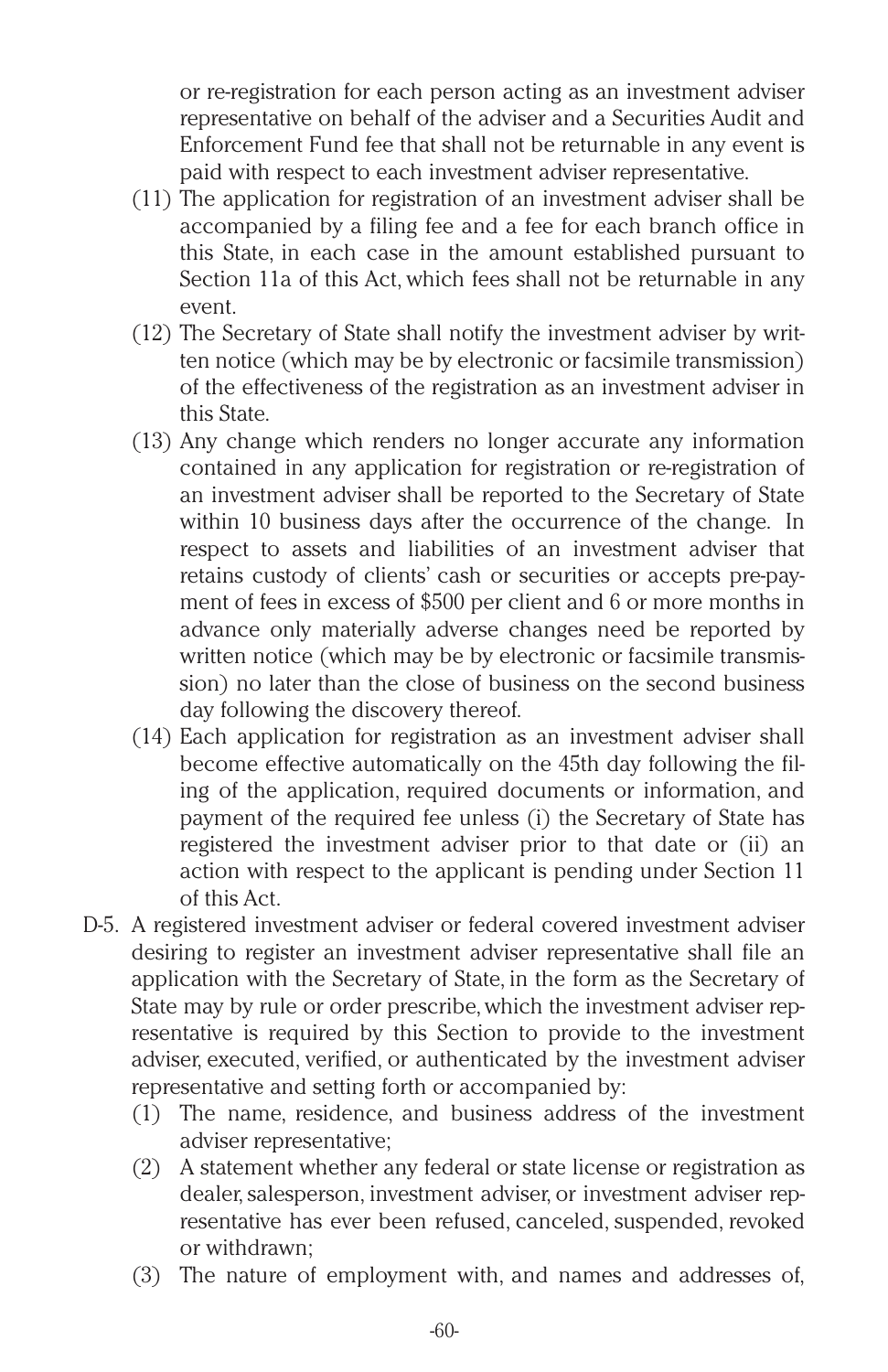employers of the investment adviser representative for the 10 years immediately preceding the date of application;

- (4) A brief description of any civil or criminal proceedings, of which fraud is an essential element, pending against the investment adviser representative and whether the investment adviser representative has ever been convicted of a felony or of any misdemeanor of which fraud is an essential element;
- (5) Such additional information as the Secretary of State may by rule or order prescribe as necessary to determine the investment adviser representative's business repute or qualification to act as an investment adviser representative;
- (6) Documentation that the individual has passed an examination conducted by the Secretary of State,an organization of investment advisers,or similar person,which examination has been designated by the Secretary of State by rule or order to be satisfactory for purposes of determining whether the applicant has sufficient knowledge of the investment advisory or securities business and laws relating to that business to act as a registered investment adviser representative; and
- (7) A Securities Audit and Enforcement Fund fee established under Section 11a of this Act,which shall not be returnable in any event.

The Secretary of State may by order waive the examination requirement for an applicant for registration under this subsection D-5 who has had the experience or education relating to the investment advisory or securities business as may be determined by the Secretary of State to be the equivalent of the examination. A request for a waiver shall be filed with the Secretary of State in the form as may be prescribed by rule or order.

A change that renders no longer accurate any information contained in any application for registration or re-registration as an investment adviser representative must be reported to the Secretary of State within 10 business days after the occurrence of the change. If the activities that rendered an individual an investment adviser representative for the investment adviser are terminated, the investment adviser shall notify the Secretary of State in writing (which may be by electronic or facsimile transmission), within 30 days of the investment adviser representative's termination, using the appropriate termination notice form as the Secretary of State may prescribe by rule or order.

A registered investment adviser representative may transfer his or her registration under this Section 8 for the unexpired term of the registration from one registered investment adviser to another by the giving of notice of the transfer by the new investment adviser to the Secretary of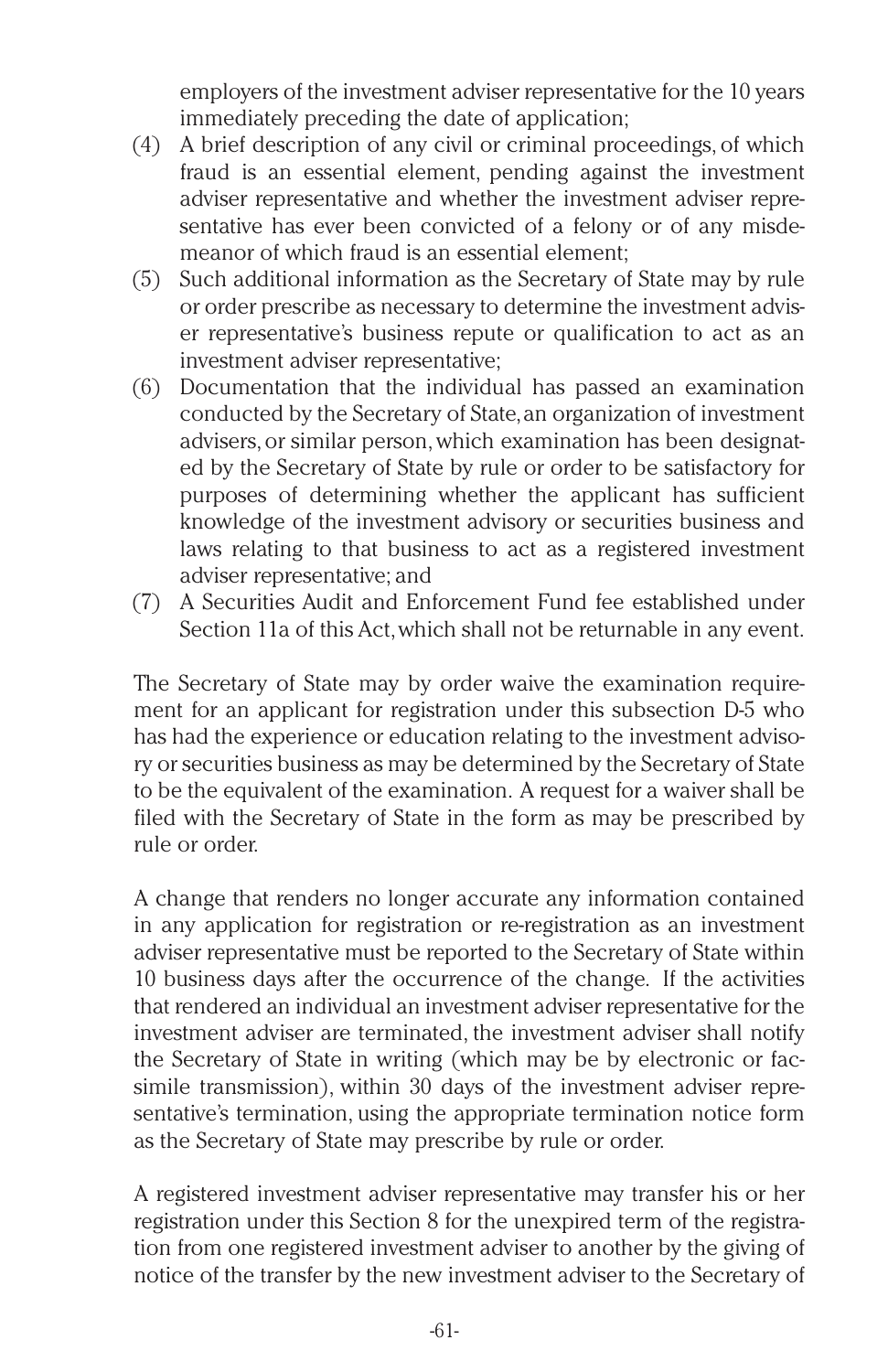State in the form and subject to the conditions as the Secretary of State shall prescribe. The new registered investment adviser shall promptly file an application for registration of the investment adviser representative as provided in this subsection, accompanied by the Securities Audit and Enforcement Fund fee prescribed by paragraph (7) of this subsection D-5.

E. (1) Subject to the provisions of subsection F of Section 11 of this Act, the registration of a dealer, limited Canadian dealer, salesperson, investment adviser, or investment adviser representative may be denied, suspended or revoked if the Secretary of State finds that the dealer, limited Canadian dealer, salesperson, investment adviser, or investment adviser representative or any principal officer, director, partner, member, trustee, manager or any person who performs a similar function of the dealer, limited Canadian dealer, or investment adviser:

- (a) has been convicted of any felony during the 10 year period preceding the date of filing of any application for registration or at any time thereafter, or of any misdemeanor of which fraud is an essential element;
- (b) has engaged in any unethical practice in connection with any security,or in any fraudulent business practice;
- (c) has failed to account for any money or property,or has failed to deliver any security, to any person entitled thereto when due or within a reasonable time thereafter;
- (d) in the case of a dealer,limited Canadian dealer,or investment adviser, is insolvent:
- (e) in the case of a dealer, limited Canadian dealer, salesperson, or registered principal of a dealer or limited Canadian dealer (i) has failed reasonably to supervise the securities activities of any of its salespersons or other employees and the failure has permitted or facilitated a violation of Section 12 of this Act or (ii) is offering or selling or has offered or sold securities in this State through a salesperson other than a registered salesperson, or, in the case of a salesperson, is selling or has sold securities in this State for a dealer, limited Canadian dealer, issuer or controlling person with knowledge that the dealer, limited Canadian dealer, issuer or controlling person has not complied with the provisions of this Act or (iii) has failed reasonably to supervise the implementation of compliance measures following notice by the Secretary of State of noncompliance with the Act or with the regulations promulgated thereunder or both or (iv) has failed to maintain and enforce written procedures to supervise the types of business in which it engages and to supervise the activities of its salespersons that are reasonably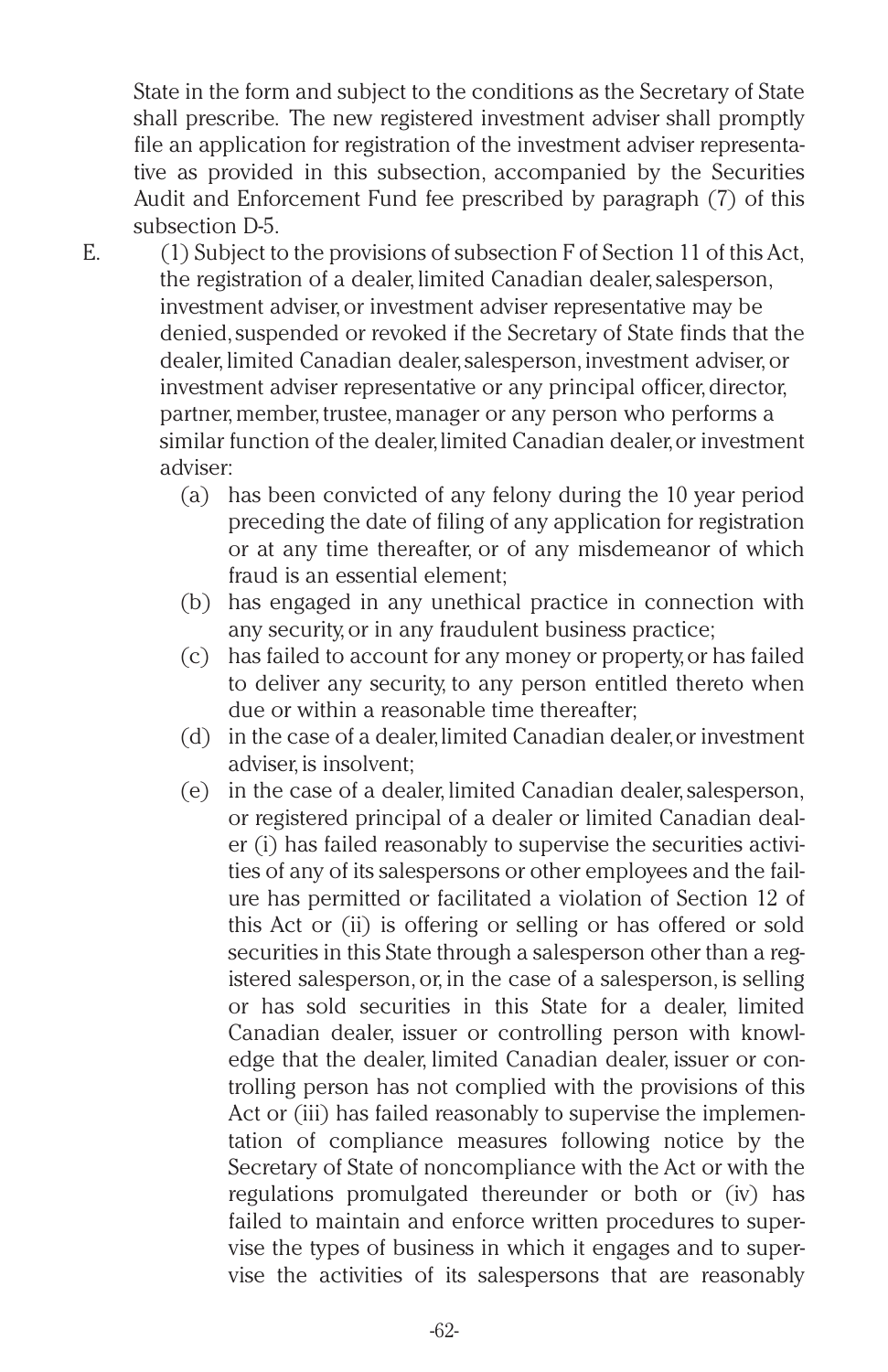designed to achieve compliance with applicable securities laws and regulations;

- (f) in the case of an investment adviser,has failed reasonably to supervise the advisory activities of any of its investment adviser representatives or employees and the failure has permitted or facilitated a violation of Section 12 of this Act;
- (g) has violated any of the provisions of this Act;
- (h) has made any material misrepresentation to the Secretary of State in connection with any information deemed necessary by the Secretary of State to determine a dealer's, limited Canadian dealer's,or investment adviser's financial responsibility or a dealer's, limited Canadian dealer's, investment adviser's,salesperson's, or investment adviser representative's business repute or qualifications, or has refused to furnish any such information requested by the Secretary of State;
- (i) has had a license or registration under any Federal or State law regulating securities, commodity futures contracts, or stock futures contracts refused, cancelled, suspended, withdrawn, revoked, or otherwise adversely affected in a similar manner;
- (j) has had membership in or association with any self-regulatory organization registered under the Federal 1934 Act or the Federal 1974 Act suspended, revoked, refused, expelled, cancelled,barred,limited in any capacity,or otherwise adversely affected in a similar manner arising from any fraudulent or deceptive act or a practice in violation of any rule, regulation or standard duly promulgated by the self-regulatory organization;
- (k) has had any order entered against it after notice and opportunity for hearing by a securities agency of any state, any foreign government or agency thereof, the Securities and Exchange Commission, or the Federal Commodities Futures Trading Commission arising from any fraudulent or deceptive act or a practice in violation of any statute, rule or regulation administered or promulgated by the agency or commission;
- (l) in the case of a dealer or limited Canadian dealer, fails to maintain a minimum net capital in an amount which the Secretary of State may by rule or regulation require;
- (m) has conducted a continuing course of dealing of such nature as to demonstrate an inability to properly conduct the business of the dealer, limited Canadian dealer, salesperson, investment adviser,or investment adviser representative;
- (n) has had,after notice and opportunity for hearing,any injunction or order entered against it or license or registration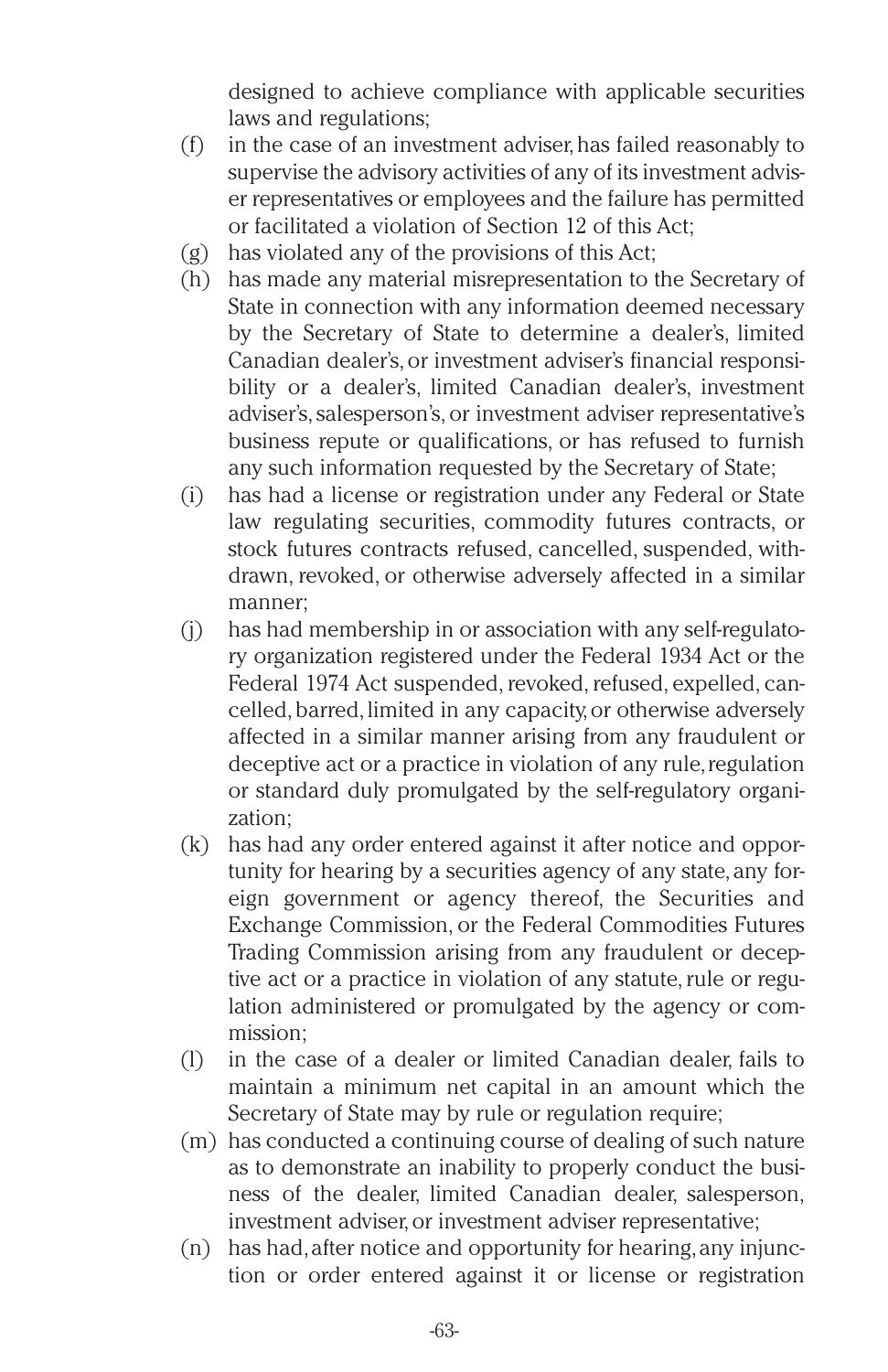refused, canceled, suspended, revoked, withdrawn, limited, or otherwise adversely affected in a similar manner by any state or federal body, agency or commission regulating banking, insurance, finance or small loan companies, real estate or mortgage brokers or companies, if the action resulted from any act found by the body, agency or commission to be a fraudulent or deceptive act or practice in violation of any statute, rule or regulation administered or promulgated by the body, agency or commission;

- (o) has failed to file a return,or to pay the tax,penalty or interest shown in a filed return, or to pay any final assessment of tax, penalty or interest, as required by any tax Act administered by the Illinois Department of Revenue,until such time as the requirements of that tax Act are satisfied;
- (p) in the case of a natural person who is a dealer, limited Canadian dealer, salesperson, investment adviser, or investment adviser representative,has defaulted on an educational loan guaranteed by the Illinois Student Assistance Commission, until the natural person has established a satisfactory repayment record as determined by the Illinois Student Assistance Commission;
- (q) has failed to maintain the books and records required under this Act or rules or regulations promulgated under this Act or under any requirements established by the Securities and Exchange Commission or a self-regulatory organization;
- (r) has refused to allow or otherwise impeded designees of the Secretary of State from conducting an audit, examination, inspection, or investigation provided for under Section 8 or 11 of this Act;
- (s) has failed to maintain any minimum net capital or bond requirement set forth in this Act or any rule or regulation promulgated under this Act;
- (t) has refused the Secretary of State or his or her designee access to any office or location within an office to conduct an investigation, audit, examination,or inspection;
- (u) has advised or caused a public pension fund or retirement system established under the Illinois Pension Code to make an investment or engage in a transaction not authorized by that Code;
- (v) if a corporation, limited liability company, or limited liability partnership has been suspended, canceled, revoked, or has failed to register as a foreign corporation, limited liability company,or limited liability partnership with the Secretary of State;
- (w) is permanently or temporarily enjoined by any court of com-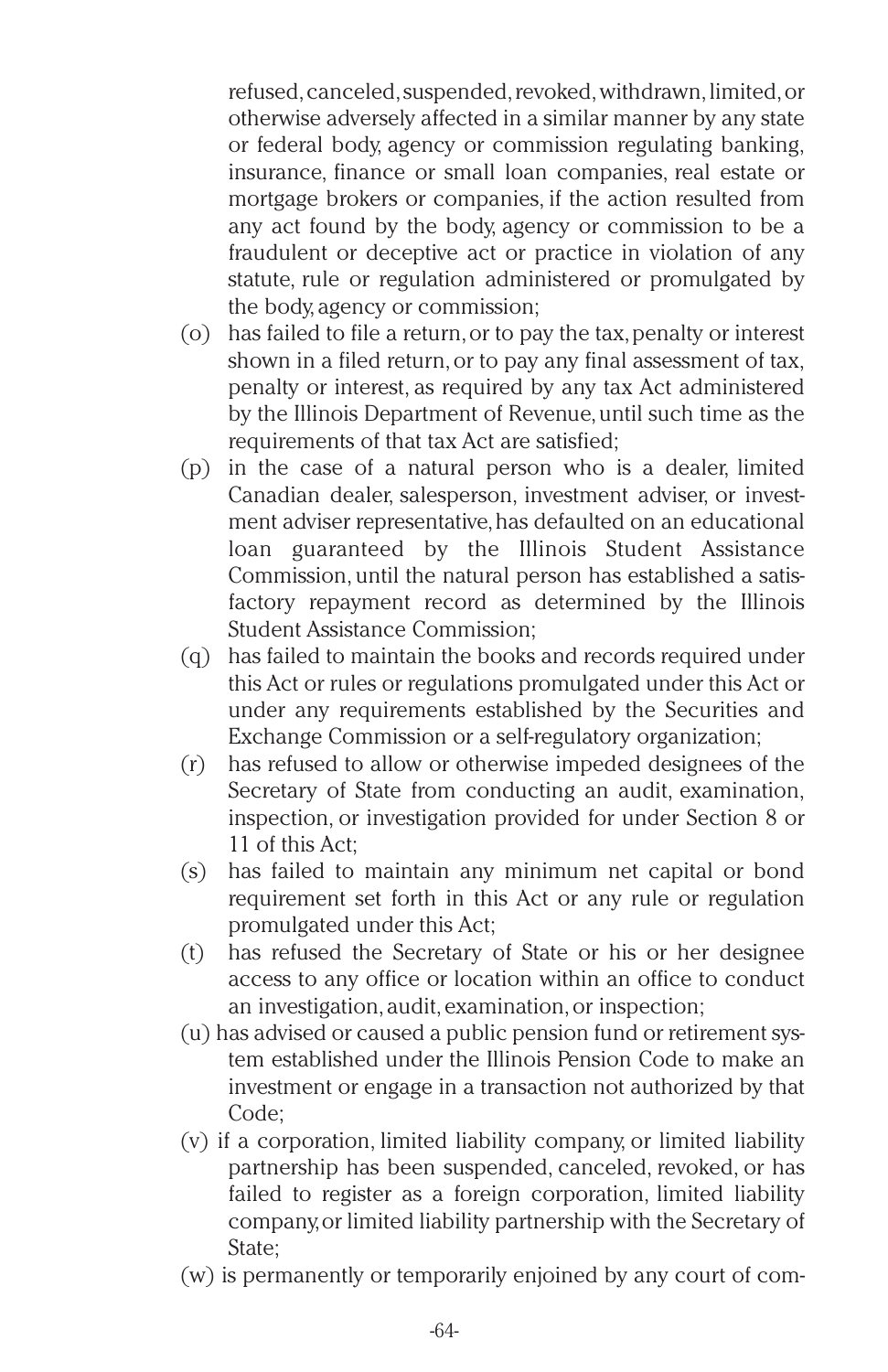petent jurisdiction,including any state,federal,or foreign government, from engaging in or continuing any conduct or practice involving any aspect of the securities or commodities business or in any other business where the conduct or practice enjoined involved investments, franchises, insurance,banking,or finance;

- (2) If the Secretary of State finds that any registrant or applicant for registration is no longer in existence or has ceased to do business as a dealer, limited Canadian dealer, salesperson, investment adviser, or investment adviser representative, or is subject to an adjudication as a person under legal disability or to the control of a guardian, or cannot be located after reasonable search, or has failed after written notice to pay to the Secretary of State any additional fee prescribed by this Section or specified by rule or regulation,or if a natural person,has defaulted on an educational loan guaranteed by the Illinois Student Assistance Commission, the Secretary of State may by order cancel the registration or application.
- (3) Withdrawal of an application for registration or withdrawal from registration as a dealer, limited Canadian dealer, salesperson, investment adviser, or investment adviser representative becomes effective 30 days after receipt of an application to withdraw or within such shorter period of time as the Secretary of State may determine, unless any proceeding is pending under Section 11 of this Act when the application is filed or a proceeding is instituted within 30 days after the application is filed. If a proceeding is pending or instituted, withdrawal becomes effective at such time and upon such conditions as the Secretary of State by order determines. If no proceeding is pending or instituted and withdrawal automatically becomes effective, the Secretary of State may nevertheless institute a revocation or suspension proceeding within 2 years after withdrawal became effective and enter a revocation or suspension order as of the last date on which registration was effective.
- F. The Secretary of State shall make available upon request the date that each dealer, investment adviser, salesperson, or investment adviser representative was granted registration, together with the name and address of the dealer,limited Canadian dealer,or issuer on whose behalf the salesperson is registered, and all orders of the Secretary of State denying or abandoning an application, or suspending or revoking registration,or censuring the persons. The Secretary of State may designate by rule, regulation or order the statements, information or reports submitted to or filed with him or her pursuant to this Section 8 which the Secretary of State determines are of a sensitive nature and therefore should be exempt from public disclosure. Any such statement, infor-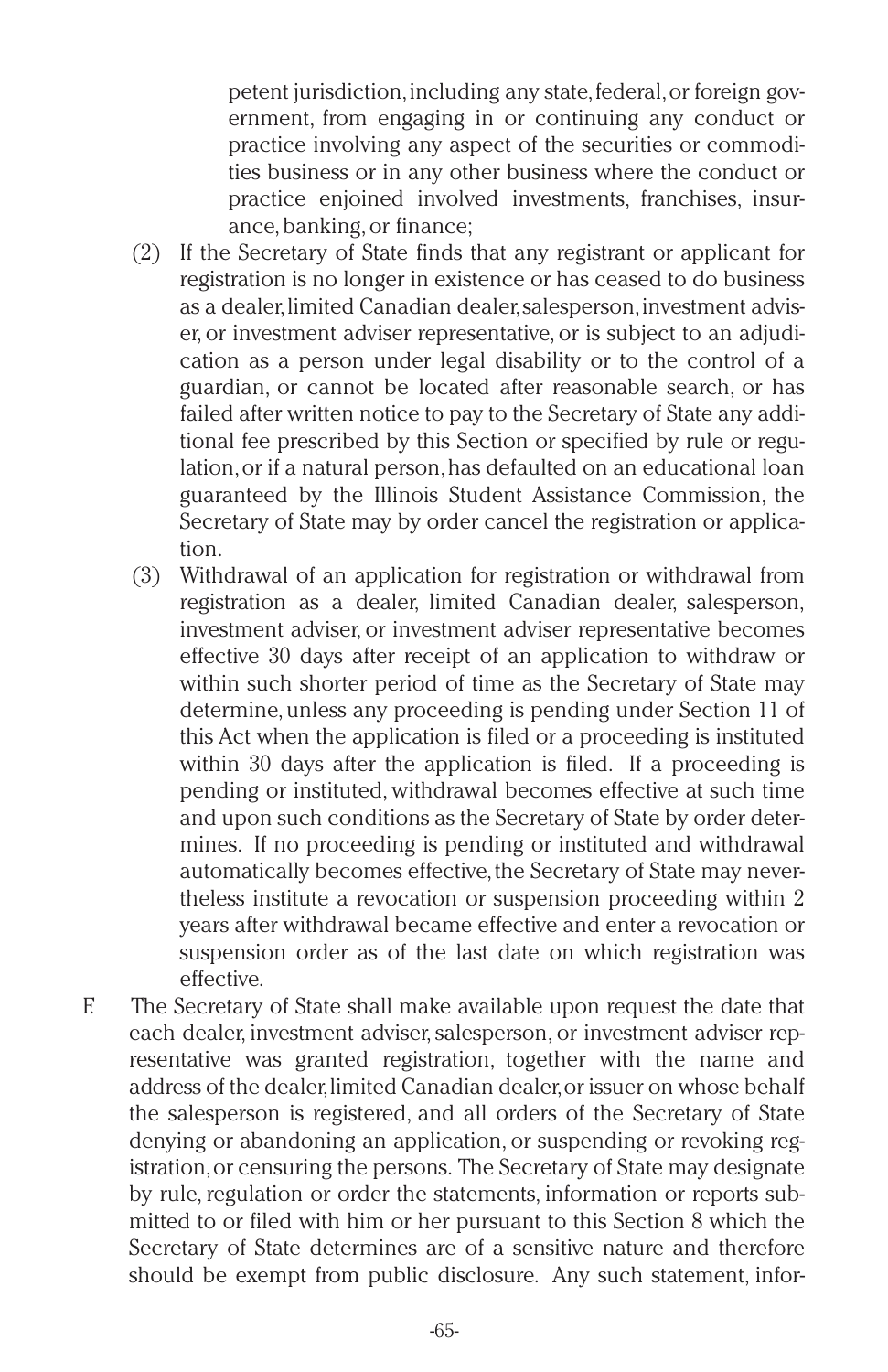mation or report shall be deemed confidential and shall not be disclosed to the public except upon the consent of the person filing or submitting the statement, information or report or by order of court or in court proceedings.

- G. The registration or re-registration of a dealer or limited Canadian dealer and of all salespersons registered upon application of the dealer or limited Canadian dealer shall expire on the next succeeding anniversary date of the registration or re-registration of the dealer; and the registration or re-registration of an investment adviser and of all investment adviser representatives registered upon application of the investment adviser shall expire on the next succeeding anniversary date of the registration of the investment adviser; provided, that the Secretary of State may by rule or regulation prescribe an alternate date which any dealer registered under the Federal 1934 Act or a member of any self-regulatory association approved pursuant thereto,a member of a self-regulatory organization or stock exchange in Canada, or any investment adviser may elect as the expiration date of its dealer or limited Canadian dealer and salesperson registrations,or the expiration date of its investment adviser registration, as the case may be. A registration of a salesperson registered upon application of an issuer or controlling person shall expire on the next succeeding anniversary date of the registration, or upon termination or expiration of the registration of the securities, if any,designated in the application for his or her registration or the alternative date as the Secretary may prescribe by rule or regulation. Subject to paragraph (9) of subsection C of this Section 8, a salesperson's registration also shall terminate upon cessation of his or her employment,or termination of his or her appointment or authorization,in each case by the person who applied for the salesperson's registration,provided that the Secretary of State may by rule or regulation prescribe an alternate date for the expiration of the registration.
- H. Applications for re-registration of dealers, limited Canadian dealers, salespersons, investment advisers, and investment adviser representatives shall be filed with the Secretary of State prior to the expiration of the then current registration and shall contain such information as may be required by the Secretary of State upon initial application with such omission therefrom or addition thereto as the Secretary of State may authorize or prescribe. Each application for re-registration of a dealer, limited Canadian dealer, or investment adviser shall be accompanied by a filing fee,each application for re-registration as a salesperson shall be accompanied by a filing fee and a Securities Audit and Enforcement Fund fee established pursuant to Section 11a of this Act,and each application for re-registration as an investment adviser representative shall be accompanied by a Securities Audit and Enforcement Fund fee established under Section 11a of this Act, which shall not be returnable in any event. Notwithstanding the foregoing, applications for re-registra-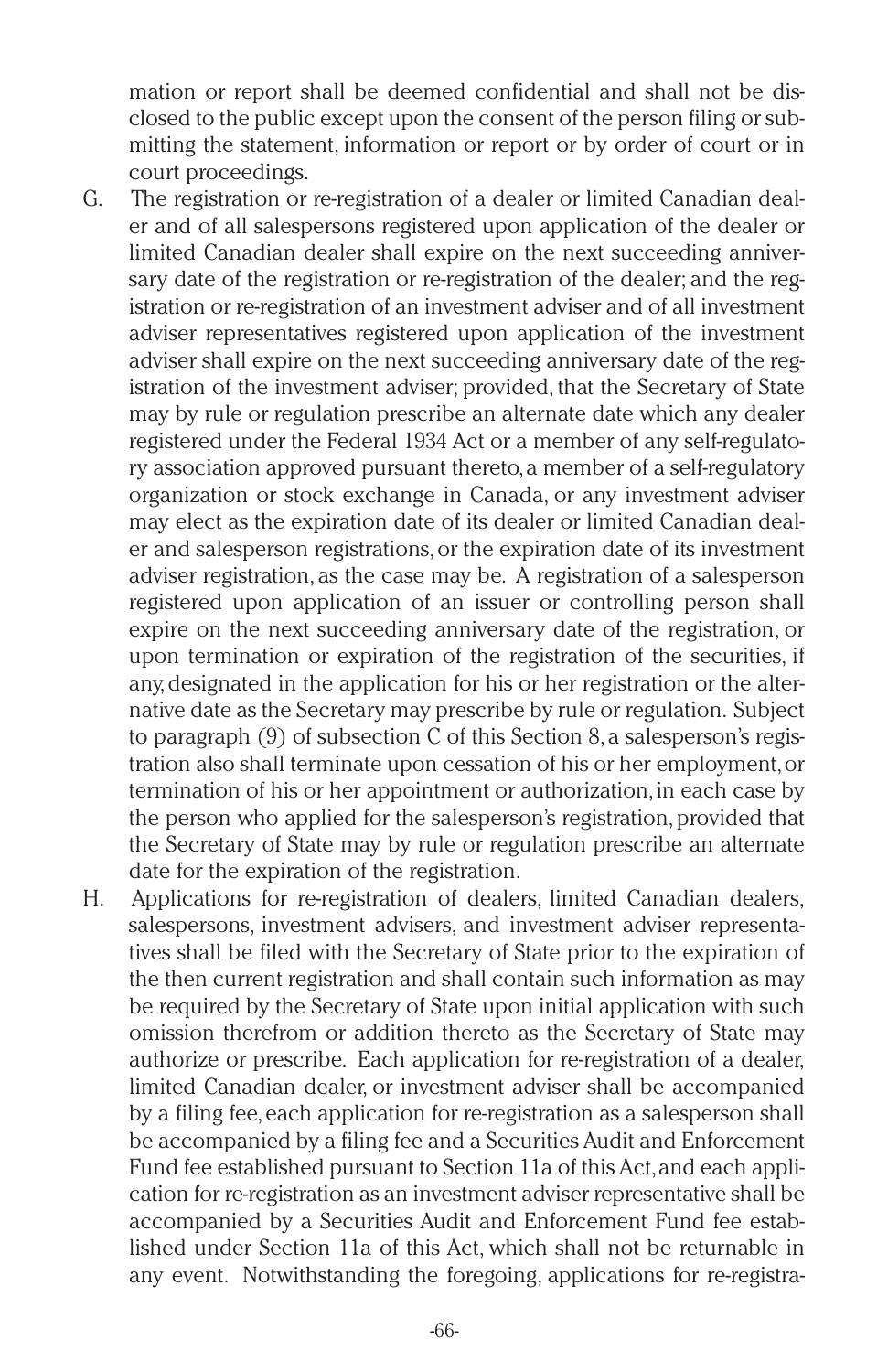ment of an examination fee for administering any examination which it may conduct pursuant to subsection B,C,D,or D-5 of this Section 8.

- K. The Secretary of State may declare any application for registration or limited registration under this Section 8 abandoned by order if the applicant fails to pay any fee or file any information or document required under this Section 8 or by rule or regulation for more than 30 days after the required payment or filing date. The applicant may petition the Secretary of State for a hearing within 15 days after the applicant's receipt of the order of abandonment, provided that the petition sets forth the grounds upon which the applicant seeks a hearing.
- L. Any document being filed pursuant to this Section 8 shall be deemed filed,and any fee being paid pursuant to this Section 8 shall be deemed paid,upon the date of actual receipt thereof by the Secretary of State or his or her designee.
- M. The Secretary of State shall provide to the Illinois Student Assistance Commission annually or at mutually agreed periodic intervals the names and social security numbers of natural persons registered under subsections B, C, D and D-5 of this Section. The Illinois Student Assistance Commission shall determine if any student loan defaulter is registered as a dealer, limited Canadian dealer, salesperson, or investment adviser under this Act and report its determination to the Secretary of State or his or her designee.

## **Sec. 8a. Advertisement and sale of certain investments.**

- (a) Every person who sells or offers to sell a certificate of deposit shall disclose in every advertisement therefor whether the certificate of deposit is insured, the identity of the insurer, and whether the certificate is backed by the full faith and credit of any government.
- (b) With respect to the sale of any uninsured certificate of deposit, each person referred to in subsection (a) shall notify the purchaser in writing of the lack of insurance.

## **Sec. 8b. Telephone Solicitation.**

- (a) A telephone solicitor may not make an unsolicited telephone call to a natural person who does not have a previously existing account relationship with the telephone solicitor unless:
	- (1) immediately after making contact with the natural person to whom the call is made the telephone solicitor identifies himself or herself by name, identifies the dealer, investment adviser, or other person on whose behalf the telephone solicitor is calling, and states the purpose of the call; and
	- (2) the telephone solicitor makes the telephone call after 12:00 noon and before 9:00 p.m.on a Sunday or after 9:00 a.m.and before 9:00 p.m.on a weekday or a Saturday,as determined in the Central Time Zone.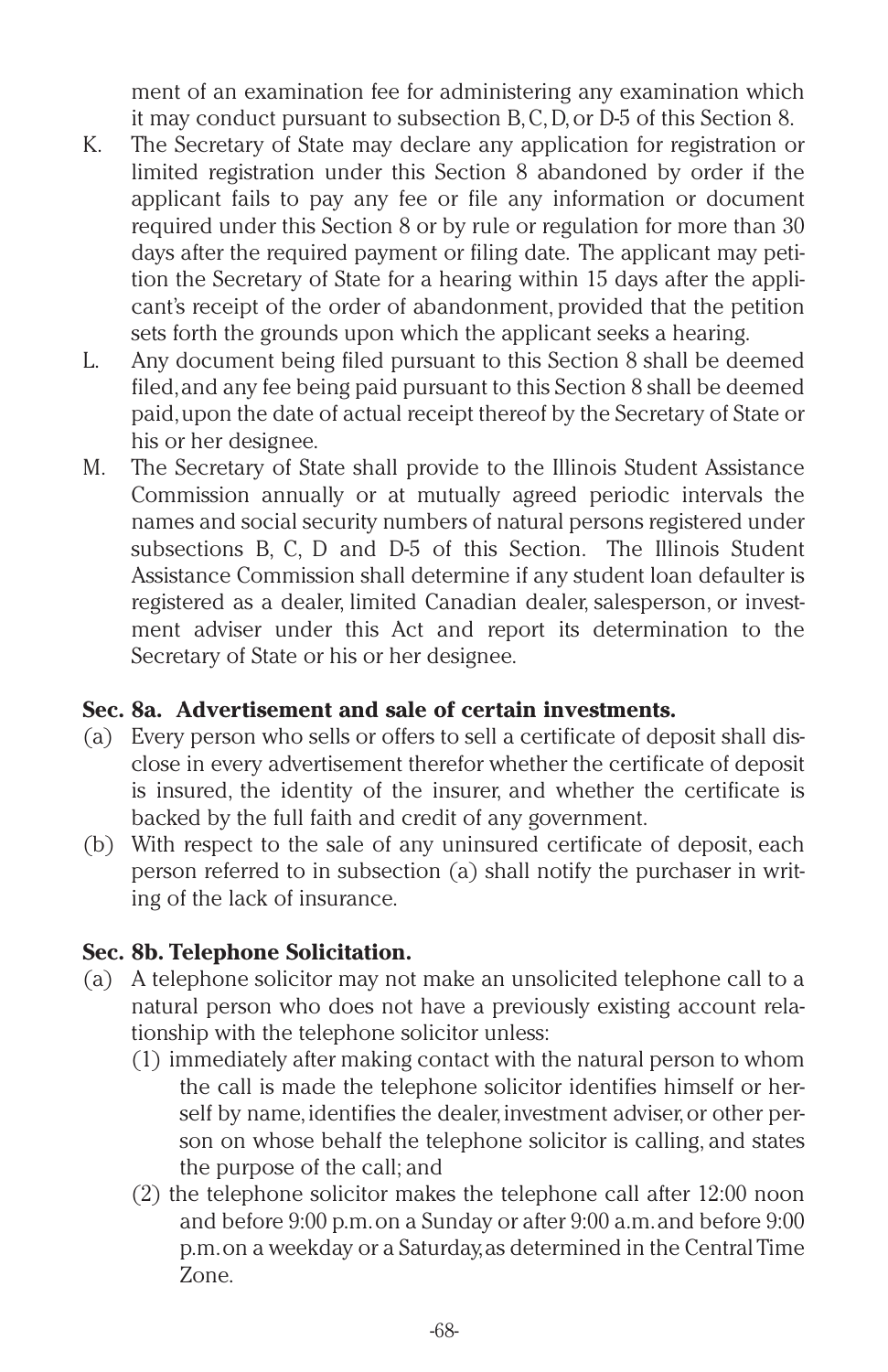tion of dealers, limited Canadian dealers, and investment advisers may be filed within 30 days following the expiration of the registration provided that the applicant pays the annual registration fee together with an additional amount equal to the annual registration fee and files any other information or documents that the Secretary of State may prescribe by rule or regulation or order. Any application filed within 30 days following the expiration of the registration shall be automatically effective as of the time of the earlier expiration provided that the proper fee has been paid to the Secretary of State.

Each registered dealer, limited Canadian dealer, or investment adviser shall continue to be registered if the registrant changes his,her, or its form of organization provided that the dealer or investment adviser files an amendment to his,her,or its application not later than 30 days following the occurrence of the change and pays the Secretary of State a fee in the amount established under Section 11a of this Act.

- I. (1) Every registered dealer, limited Canadian dealer, and investment adviser shall make and keep for such periods, such accounts, correspondence, memoranda, papers, books and records as the Secretary of State may by rule or regulation prescribe. All records so required shall be preserved for 3 years unless the Secretary of State by rule, regulation or order prescribes otherwise for particular types of records.
	- (2) Every registered dealer, limited Canadian dealer, and investment adviser shall file such financial reports as the Secretary of State may by rule or regulation prescribe.
	- (3) All the books and records referred to in paragraph (1) of this subsection I are subject at any time or from time to time to such reasonable periodic, special or other audits, examinations, or inspections by representatives of the Secretary of State,within or without this State,as the Secretary of State deems necessary or appropriate in the public interest or for the protection of investors.
	- (4) At the time of an audit,examination,or inspection,the Secretary of State, by his or her designees, may conduct an interview of any person employed or appointed by or affiliated with a registered dealer, limited Canadian dealer, or investment advisor, provided that the dealer, limited Canadian dealer, or investment advisor shall be given reasonable notice of the time and place for the interview. At the option of the dealer, limited Canadian dealer, or investment advisor, a representative of the dealer or investment advisor with supervisory responsibility over the individual being interviewed may be present at the interview.
- J. The Secretary of State may require by rule or regulation the payment of an additional fee for the filing of information or documents required to be filed by this Section which have not been filed in a timely manner. The Secretary of State may also require by rule or regulation the pay-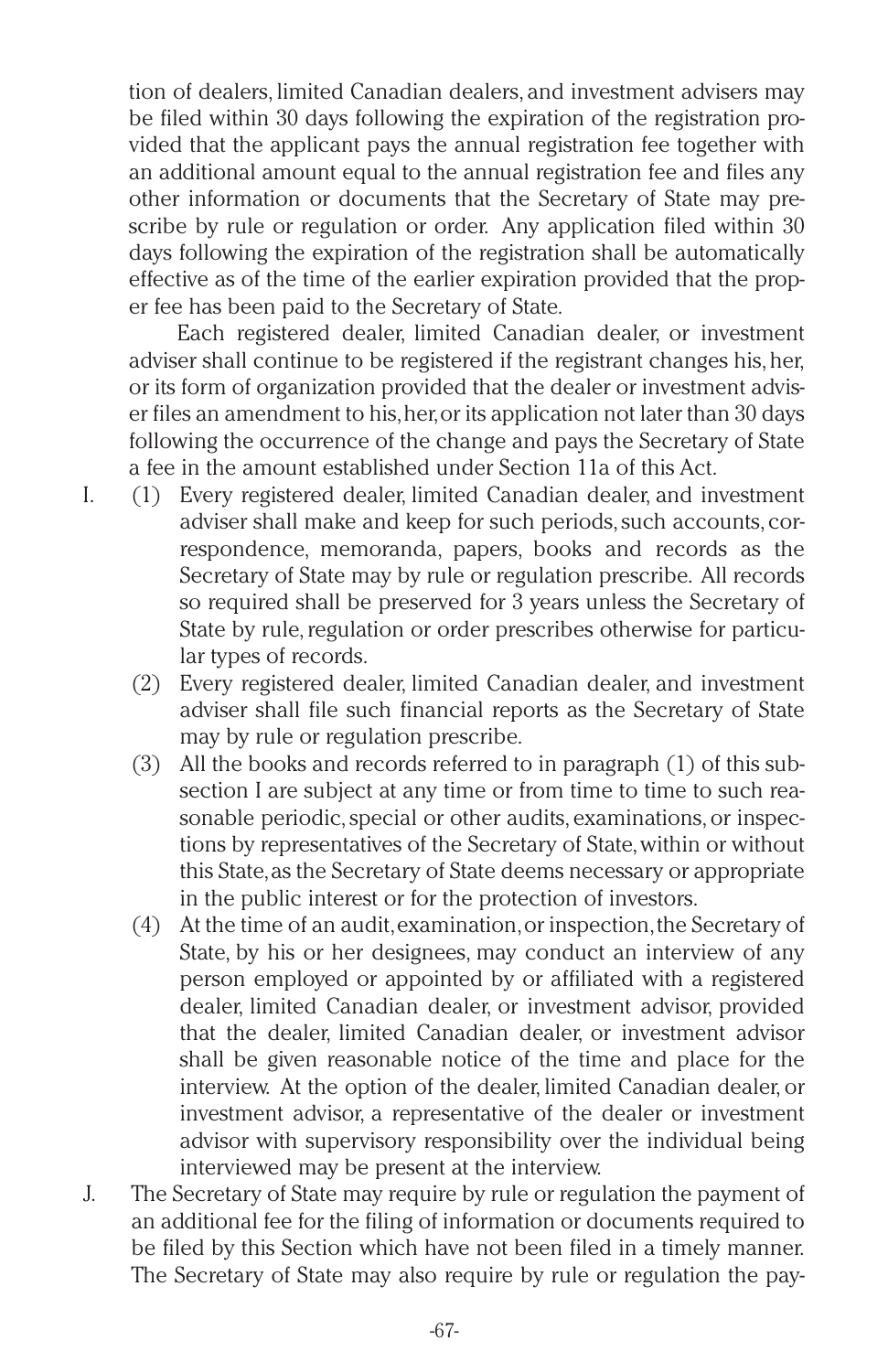- (b) The Secretary may adopt rules or regulations necessary to implement or enforce this Section.
- (c) A telephone solicitor subject to this Section who makes unsolicited telephone calls shall implement in-house systems and procedures to ensure that every effort is make to not call persons who ask not to be called by the telephone solicitor again.

**Sec. 8c. Non-English Language Transactions.** A person subject to registration under Section 8 of this Act may conduct transactions in a language other than English through an employee or agent acting as interpreter or through an interpreter provided by the customer.

**Sec. 9. Advertising.** The Secretary of State may by rule or regulation require the filing with him or her of any prospectus, pamphlet, circular, form letter, advertisement or other sales literature or advertising communication addressed or intended for distribution or dissemination in this State to prospective investors, including clients or prospective clients of an investment adviser; provided, that no such filing may be required with respect to:

- (1) securities exempt from registration pursuant to the provisions of Section 3 of this Act or sold solely in transactions of the nature set forth in Section 4 of this Act;
- (2) securities registered under both the Federal 1933 Act and subsection A or B of Section 5, 6 or 7 of this Act;
- (2.5)federal covered securities; or
- (3) advertisements appearing in newspapers, magazines or periodicals of regular publication and established paid circulation, other than an advertisement which constitutes an offer of securities which is not covered by any of the exemptions set forth in Section 4 of this Act, and which securities are not exempt from registration pursuant to the provisions of Section 3 of this Act.

## **Sec. 10. Service of process.**

A. A consent to service of process shall be in the form prescribed by the Secretary of State, shall be irrevocable, and shall provide that actions arising out of or founded upon the offer or sale of any securities in alleged violation of this Act may be commenced against the person executing the consent in any circuit court within this State, by the service of process upon the Secretary of State.

Service of any process or pleading in any action against a person who has filed under this Act a consent to service of process upon the Secretary of State shall, if made on the Secretary of State, be by duplicate copies,one of which shall be filed in the office of the Secretary of State and the other immediately forwarded by the Secretary of State by registered mail or certified mail, return receipt requested, to the person at his or her latest address on file in the office of the Secretary of State.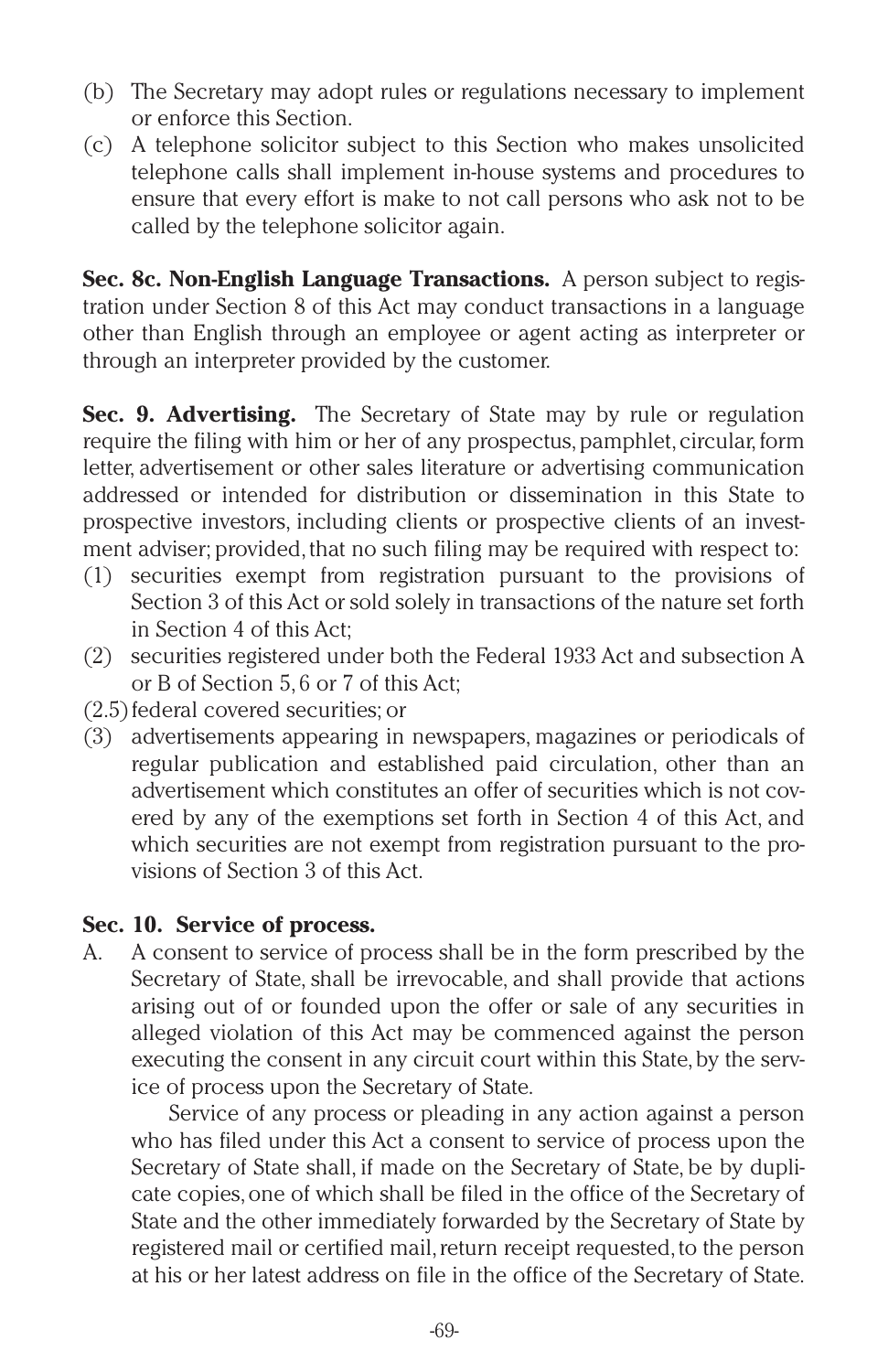The filing fee for service of process under this subsection A shall be as established pursuant to Section 11a of this Act, and shall not be returnable in any event.

- B. (1) The filing of a notice filing under Section 2a of this Act or of an application for registration under Section 5, 6, 7,or 8 of this Act,or the offer, sale or delivery of securities in this State, whether effected by mail or otherwise, by any person (unless the securities are exempt from registration under subsection A or B of Section 3 of this Act) shall be equivalent to and shall constitute an appointment of the Secretary of State,or his or her successors in office,by the person and the issuer of the securities to be the true and lawful attorney for the person upon whom may be served all lawful process in any action or proceeding against the person,arising out of the offer or sale of the securities.
	- (2) Service of process under this subsection B shall be made by serving a copy upon the Secretary of State or any employee in his or her office designated by the Secretary of State to accept such service for him or her, provided notice of such and a copy of the process are, within 10 days thereafter, sent by registered mail or certified mail, return receipt requested, by the plaintiff to the defendant, at the last known address of the defendant. The filing fee for service of process under this subsection B shall be as established pursuant to Section 11a of this Act, and shall not be returnable in any event. The Secretary of State shall keep a record of all such processes which shall show the day of the service.
- C. Notwithstanding the foregoing,the filing of an application by an issuer, controlling person,registered dealer,or limited Canadian dealer for the registration of a salesperson shall also constitute the appointment by the salesperson of the issuer, controlling person, registered dealer, or limited Canadian dealer to be the true and lawful attorney for the person upon whom may be served all lawful process against the person, arising under subsection J of Section 8 or Section 11 of this Act. Following any service in the foregoing manner, the Secretary of State shall, as soon thereafter as reasonably practical, serve a copy of the lawful process to the person by registered mail or certified mail, return receipt requested, at his, her, or its last known address.

## **Sec. 11. Duties and powers of the Secretary of State.**

A. (1) The administration of this Act is vested in the Secretary of State, who may from time to time make, amend and rescind such rules and regulations as may be necessary to carry out this Act, including rules and regulations governing procedures of registration, statements, applications and reports for various classes of securities, persons and matters within his or her jurisdiction and defining any terms, whether or not used in this Act, insofar as the defi-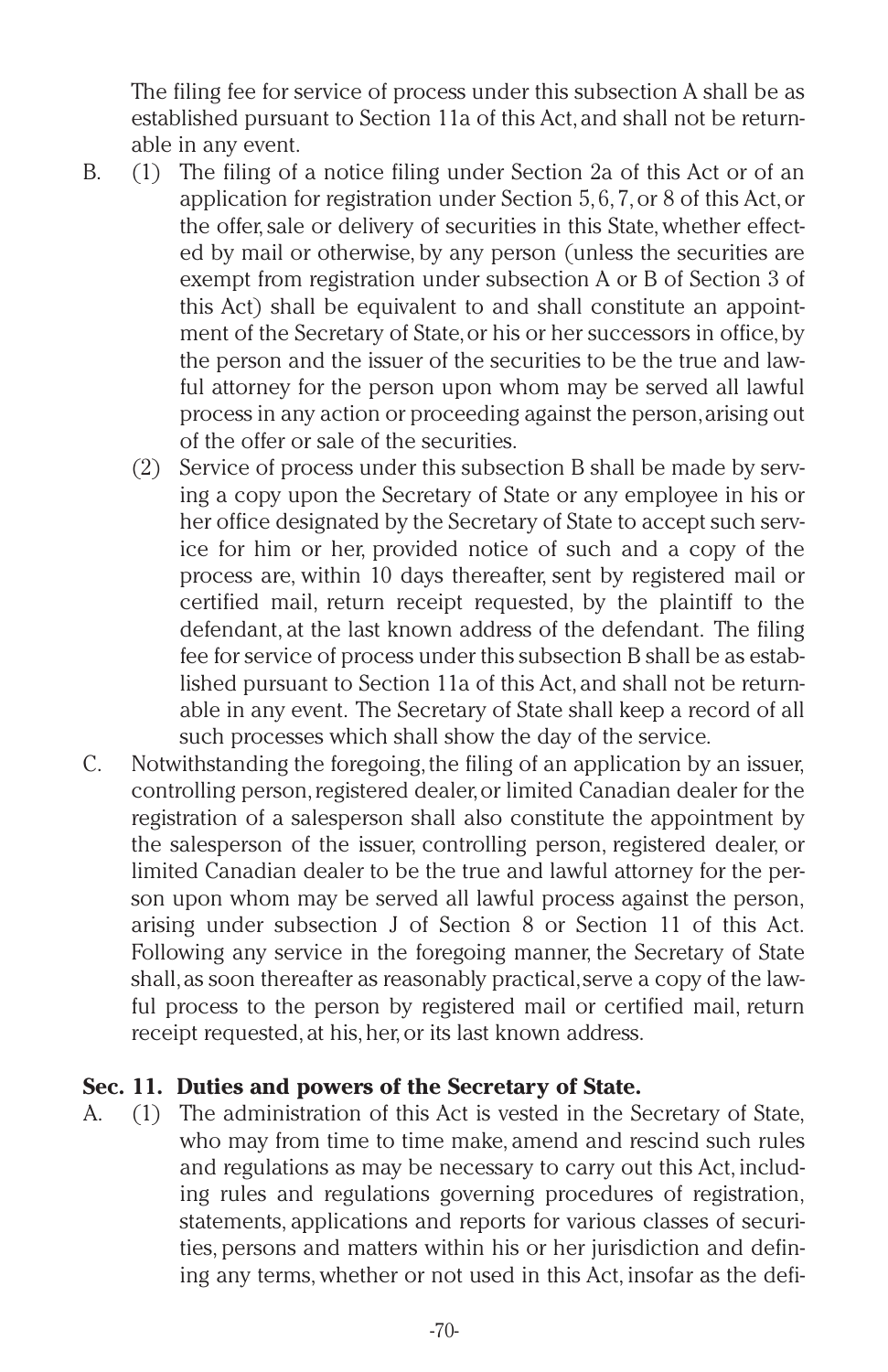nitions are not inconsistent with this Act. The rules and regulations adopted by the Secretary of State under this Act shall be effective in the manner provided for in the Illinois Administrative Procedure Act.

- (2) Among other things, the Secretary of State shall have authority, for the purposes of this Act, to prescribe the form or forms in which required information shall be set forth, accounting practices, the items or details to be shown in balance sheets and earning statements, and the methods to be followed in the preparation of accounts, in the appraisal or valuation of assets and liabilities, in the determination of depreciation and depletion,in the differentiation of recurring and non-recurring income,in the differentiation of investment and operating income, and in the preparation of consolidated balance sheets or income accounts of any person, directly or indirectly, controlling or controlled by the issuer, or any person under direct or indirect common control with the issuer.
- (3) No provision of this Act imposing any liability shall apply to any act done or omitted in good faith in conformity with any rule or regulation of the Secretary of State under this Act, notwithstanding that the rule or regulation may,after the act or omission,be amended or rescinded or be determined by judicial or other authority to be invalid for any reason.
- (4) The Securities Department of the Office of the Secretary of State shall be deemed a criminal justice agency for purposes of all federal and state laws and regulations and, in that capacity, shall be entitled to access to any information available to criminal justice agencies and has the power to appoint special agents to conduct all investigations, searches, seizures, arrests, and other duties imposed under the provisions of any law administered by the Department. The special agents have and may exercise all the powers of peace officers solely for the purpose of enforcing provisions of this Act.

The Director must authorize to each special agent employed under this Section a distinct badge that, on its face, (i) clearly states that the badge is authorized by the Department and (ii) contains a unique and identifying number.

Special agents shall comply with all training requirements established for law enforcement officers by provisions of the Illinois Police Training Act.

(5) The Secretary of State,by rule,may conditionally or unconditionally exempt any person,security,or transaction,or any class or classes of persons, securities, or transactions from any provision of Section 5, 6, 7, 8, 8a, or 9 of this Act or of any rule promulgated under these Sections, to the extent that such exemption is necessary or appropriate in the public interest,and is consistent with the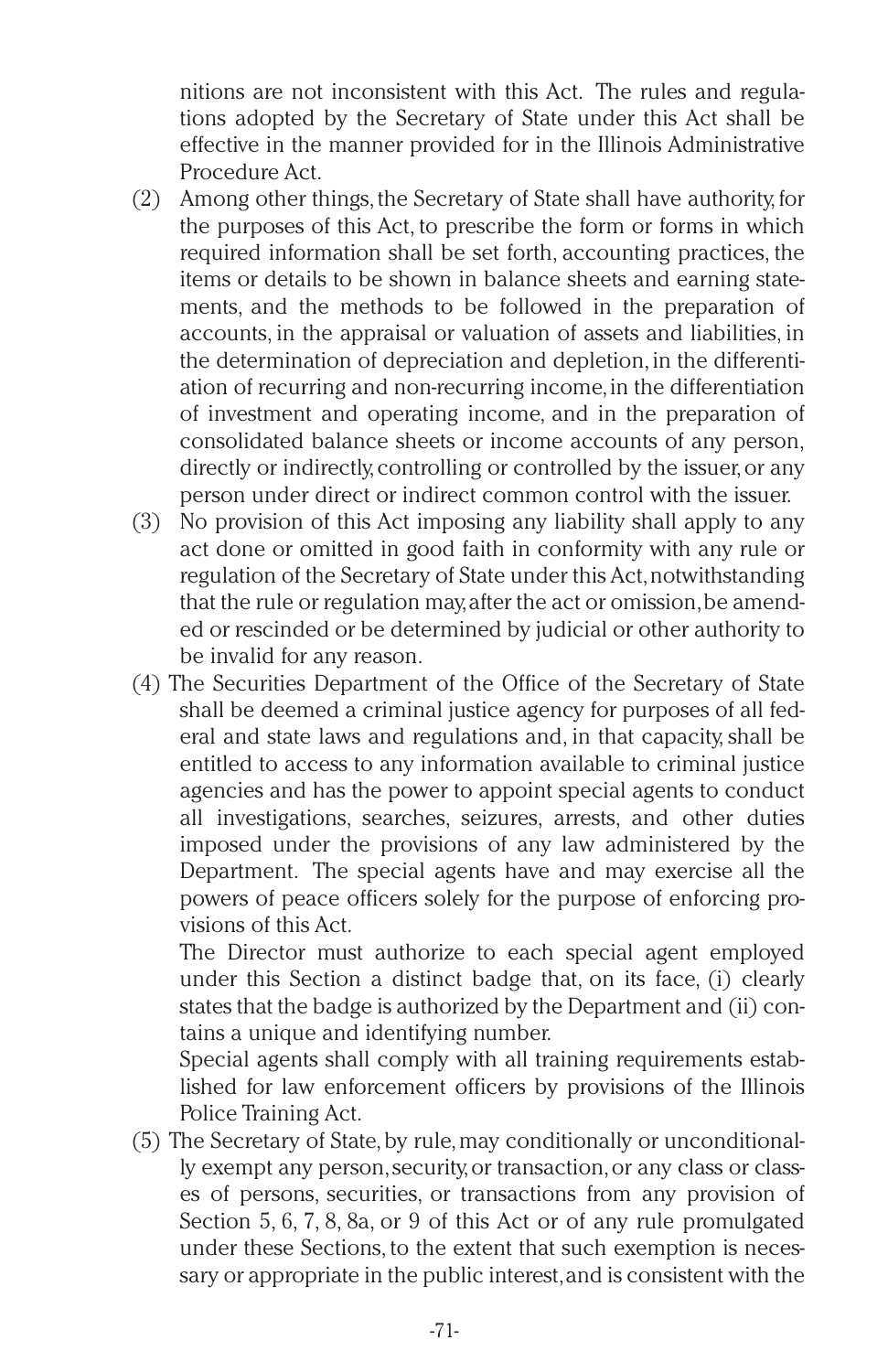protection of investors.

- B. The Secretary of State may,anything in this Act to the contrary notwithstanding, require financial statements and reports of the issuer, dealer, salesperson,or investment adviser,or investment adviser representative as often as circumstances may warrant. In addition, the Secretary of State may secure information or books and records from or through others and may make or cause to be made investigations respecting the business, affairs, and property of the issuer of securities, any person involved in the sale or offer for sale, purchase or offer to purchase of any mineral investment contract, mineral deferred delivery contract, or security and of dealers, salespersons, and investment advisers, and investment adviser representatives that are registered or are the subject of an application for registration under this Act.The costs of an investigation shall be borne by the registrant or the applicant, provided that the registrant or applicant shall not be obligated to pay the costs without his,her or its consent in advance.
- C. Whenever it shall appear to the Secretary of State, either upon complaint or otherwise, that this Act, or any rule or regulation prescribed under authority thereof, has been or is about to be violated, he or she may,in his or her discretion,do one or more of the following:
	- (1) require or permit the person to file with the Secretary of State a statement in writing under oath,or otherwise,as to all the facts and circumstances concerning the subject matter which the Secretary of State believes to be in the public interest to investigate, audit, examine,or inspect;
	- (2) conduct an investigation,audit,examination,or inspection as necessary or advisable for the protection of the interests of the public; and
	- (3) appoint investigators to conduct all investigations, searches, seizures, arrests, and other duties imposed under the provisions of any law administered by the Department. The Director must authorize to each investigator employed under this Section a distinct badge that, on its face, (i) clearly states that the badge is authorized by the Department and (ii) contains a unique and identifying number.
- D. (1) For the purpose of all investigations, audits, examinations, or inspections which in the opinion of the Secretary of State are necessary and proper for the enforcement of this Act, the Secretary of State or a person designated by him or her is empowered to administer oaths and affirmations, subpoena witnesses, take evidence, and require, by subpoena or other lawful means provided by this Act or the rules adopted by the Secretary of State, the production of any books and records, papers, or other documents which the Secretary of State or a person designated by him or her deems relevant or material to the inquiry.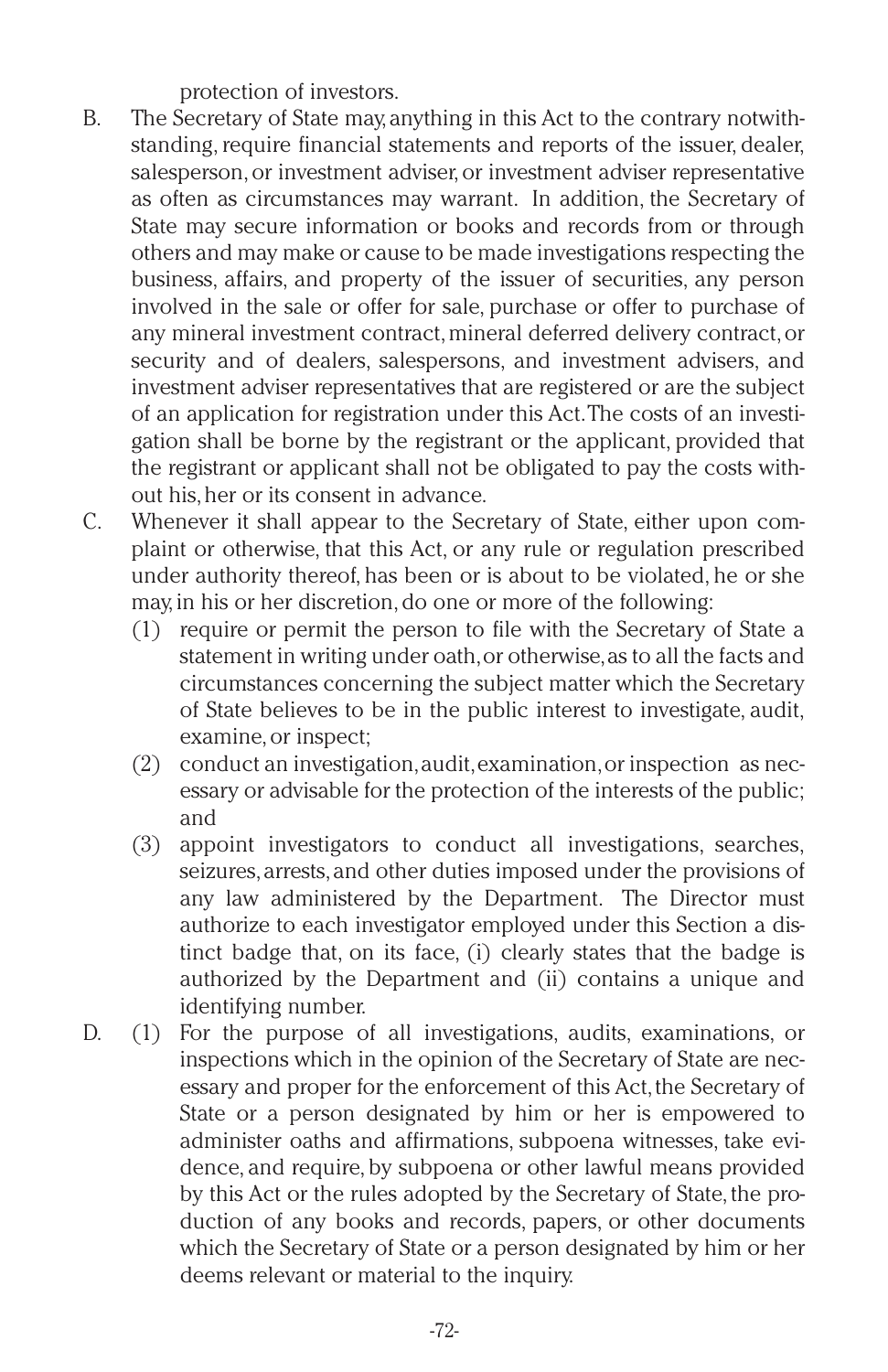- (2) The Secretary of State or a person designated by him or her is further empowered to administer oaths and affirmations, subpoena witnesses,take evidence,and require the production of any books and records,papers,or other documents in this State at the request of a securities agency of another state,if the activities constituting the alleged violation for which the information is sought would be in violation of Section 12 of this Act if the activities had occurred in this State.
- (3) The Circuit Court of any County of this State, upon application of the Secretary of State or a person designated by him or her may order the attendance of witnesses, the production of books and records, papers, accounts and documents and the giving of testimony before the Secretary of State or a person designated by him or her; and any failure to obey the order may be punished by the Circuit Court as a contempt thereof.
- (4) The fees of subpoenaed witnesses under this Act for attendance and travel shall be the same as fees of witnesses before the Circuit Courts of this State, to be paid when the witness is excused from further attendance, provided, the witness is subpoenaed at the instance of the Secretary of State; and payment of the fees shall be made and audited in the same manner as other expenses of the Secretary of State.
- (5) Whenever a subpoena is issued at the request of a complainant or respondent as the case may be,the Secretary of State may require that the cost of service and the fee of the witness shall be borne by the party at whose instance the witness is summoned.
- (6) The Secretary of State shall have power at his or her discretion,to require a deposit to cover the cost of the service and witness fees and the payment of the legal witness fee and mileage to the witness served with subpoena.
- (7) A subpoena issued under this Act shall be served in the same manner as a subpoena issued out of a circuit court.
- (8) The Secretary of State may in any investigation, audits, examinations, or inspections cause the taking of depositions of persons residing within or without this State in the manner provided in civil actions under the laws of this State.
- E. Anything in this Act to the contrary notwithstanding:
	- (1) If the Secretary of State shall find that the offer or sale or proposed offer or sale or method of offer or sale of any securities by any person, whether exempt or not, in this State, is fraudulent, or would work or tend to work a fraud or deceit,or is being offered or sold in violation of Section 12, or there has been a failure or refusal to submit any notification filing or fee required under this Act, the Secretary of State may by written order prohibit or suspend the offer or sale of securities by that person or deny or revoke the reg-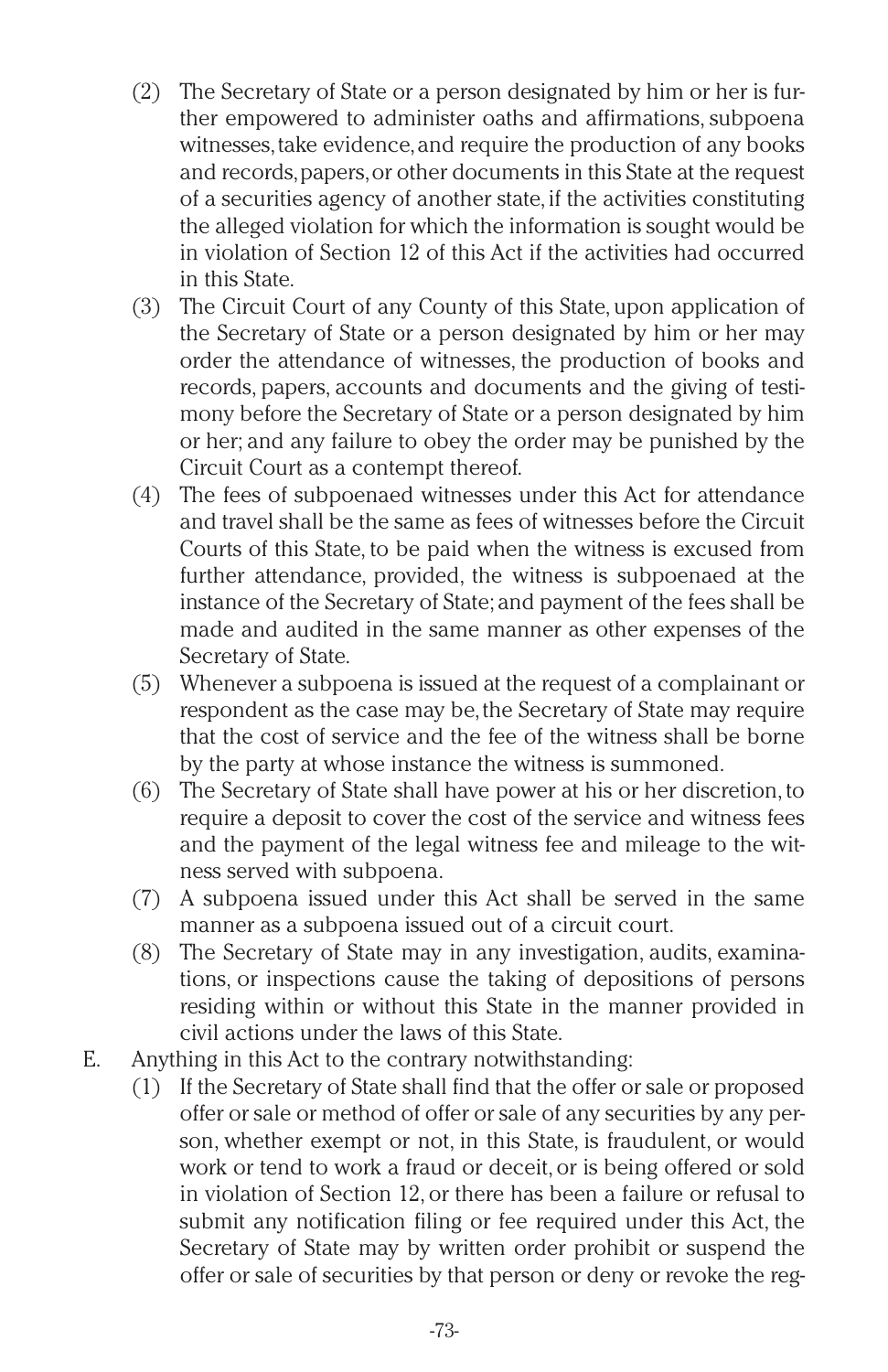istration of the securities or the exemption from registration for the securities.

- (2) If the Secretary of State shall find that any person has violated subsection C, D, E, F, G, H, I, J, or K of Section 12 of this Act, the Secretary of State may by written order temporarily or permanently prohibit or suspend the person from offering or selling any securities,any mineral investment contract,or any mineral deferred delivery contract in this State, provided that any person who is the subject of an order of permanent prohibition may petition the Secretary of State for a hearing to present evidence of rehabilitation or change in circumstances justifying the amendment or termination of the order of permanent prohibition.
- (3) If the Secretary of State shall find that any person is engaging or has engaged in the business of selling or offering for sale securities as a dealer or salesperson or is acting or has acted as an investment adviser, investment adviser representative, or federal covered investment adviser, without prior thereto and at the time thereof having complied with the registration or notice filing requirements of this Act, the Secretary of State may by written order prohibit or suspend the person from engaging in the business of selling or offering for sale securities,or acting as an investment adviser, investment adviser representative, or federal covered investment adviser, in this State.
- (4) In addition to any other sanction or remedy contained in this subsection E, the Secretary of State, after finding that any provision of this Act has been violated,may impose a fine as provided by rule, regulation or order not to exceed \$10,000,for each violation of this Act, may issue an order of public censure against the violator, and may charge as costs of investigation all reasonable expenses, including attorney's fees and witness fees.
- F. (1) The Secretary of State shall not deny,suspend or revoke the registration of securities, suspend or revoke the registration of a dealer, salesperson, investment adviser, or investment adviser representative, prohibit or suspend the offer or sale of any securities, prohibit or suspend any person from offering or selling any securities in this State,prohibit or suspend a dealer or salesperson from engaging in the business of selling or offering for sale securities, prohibit or suspend a person from acting as an investment adviser or federal covered investment adviser, or investment adviser representative, impose any fine for violation of this Act, issue an order of public censure, or enter into an agreed settlement except after an opportunity for hearing upon not less than 10 days notice given by personal service or registered mail or certified mail,return receipt requested, to the person or persons concerned. Such notice shall state the date and time and place of the hearing and shall contain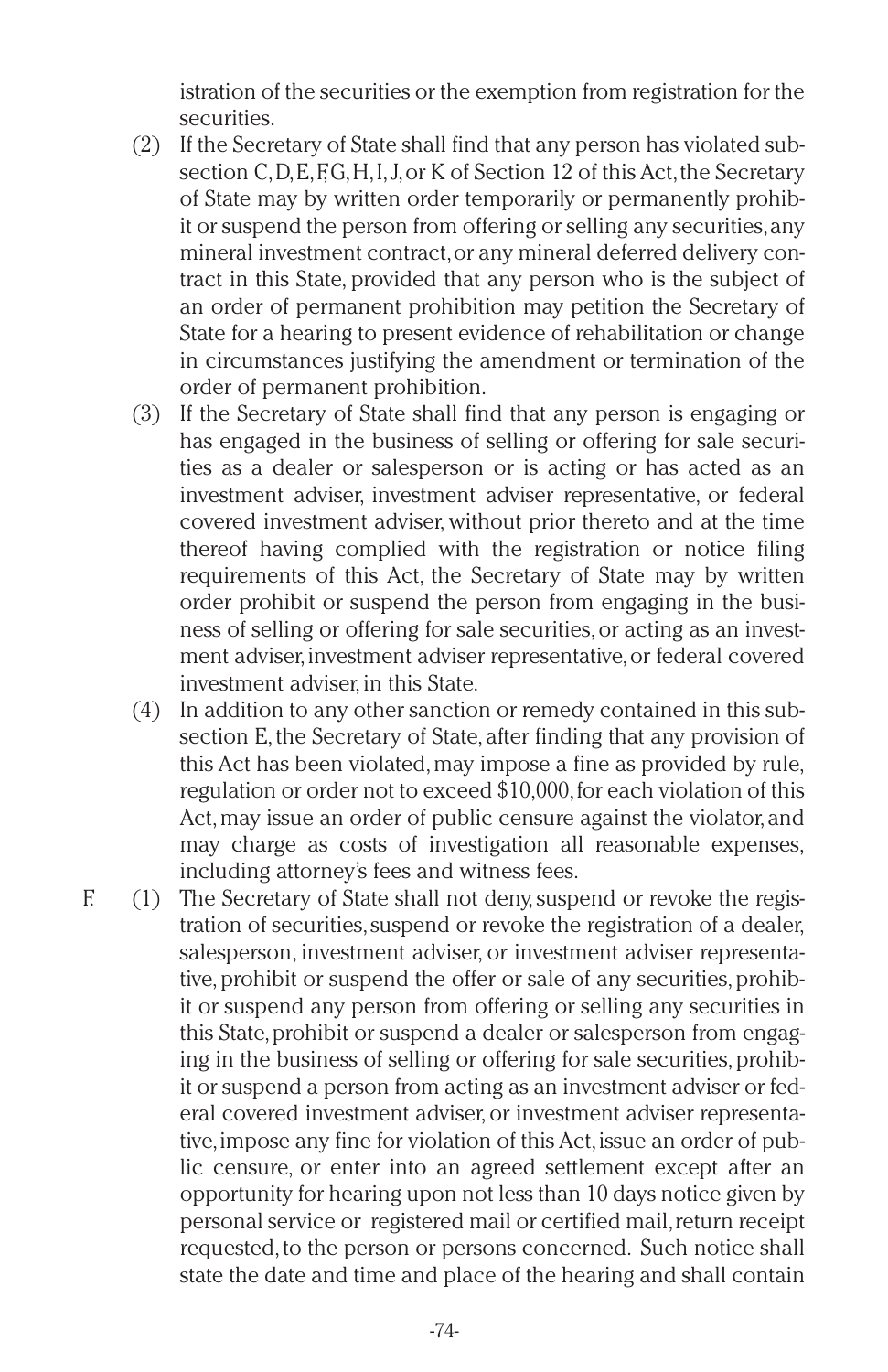a brief statement of the proposed action of the Secretary of State and the grounds for the proposed action. A failure to appear at the hearing or otherwise respond to the allegations set forth in the notice of hearing shall constitute an admission of any facts alleged therein and shall constitute sufficient basis to enter an order.

- (2) Anything herein contained to the contrary notwithstanding, the Secretary of State may temporarily prohibit or suspend, for a maximum period of 90 days, by an order effective immediately, the offer or sale or registration of securities, the registration of a dealer,salesperson,investment adviser,or investment adviser representative, or the offer or sale of securities by any person, or the business of rendering investment advice,without the notice and prior hearing in this subsection prescribed,if the Secretary of State shall in his or her opinion, based on credible evidence, deem it necessary to prevent an imminent violation of this Act or to prevent losses to investors which the Secretary of State reasonably believes will occur as a result of a prior violation of this Act. Immediately after taking action without such notice and hearing,the Secretary of State shall deliver a copy of the temporary order to the respondent named therein by personal service or registered mail or certified mail,return receipt requested. The temporary order shall set forth the grounds for the action and shall advise that the respondent may request a hearing ,that the request for a hearing will not stop the effectiveness of the temporary order and that respondent's failure to request a hearing within 30 days after the date of the entry of the temporary order shall constitute an admission of any facts alleged therein and shall constitute sufficient basis to make the temporary order final. Any provision of this paragraph (2) to the contrary notwithstanding,the Secretary of State may not pursuant to the provisions of this paragraph (2) suspend the registration of a dealer, limited Canadian dealer, salesperson, investment adviser, or investment adviser representative based upon sub-paragraph (n) of paragraph (l) of subsection E of Section 8 of this Act or revoke the registration of securities or revoke the registration of any dealer, salesperson, investment adviser representative,or investment adviser.
- (3) The Secretary of State may issue a temporary order suspending or delaying the effectiveness of any registration of securities under subsection A or B of Section 5,6 or 7 of this Act subsequent to and upon the basis of the issuance of any stop, suspension or similar order by the Securities and Exchange Commission with respect to the securities which are the subject of the registration under subsection A or B of Section 5, 6 or 7 of this Act, and the order shall become effective as of the date and time of effectiveness of the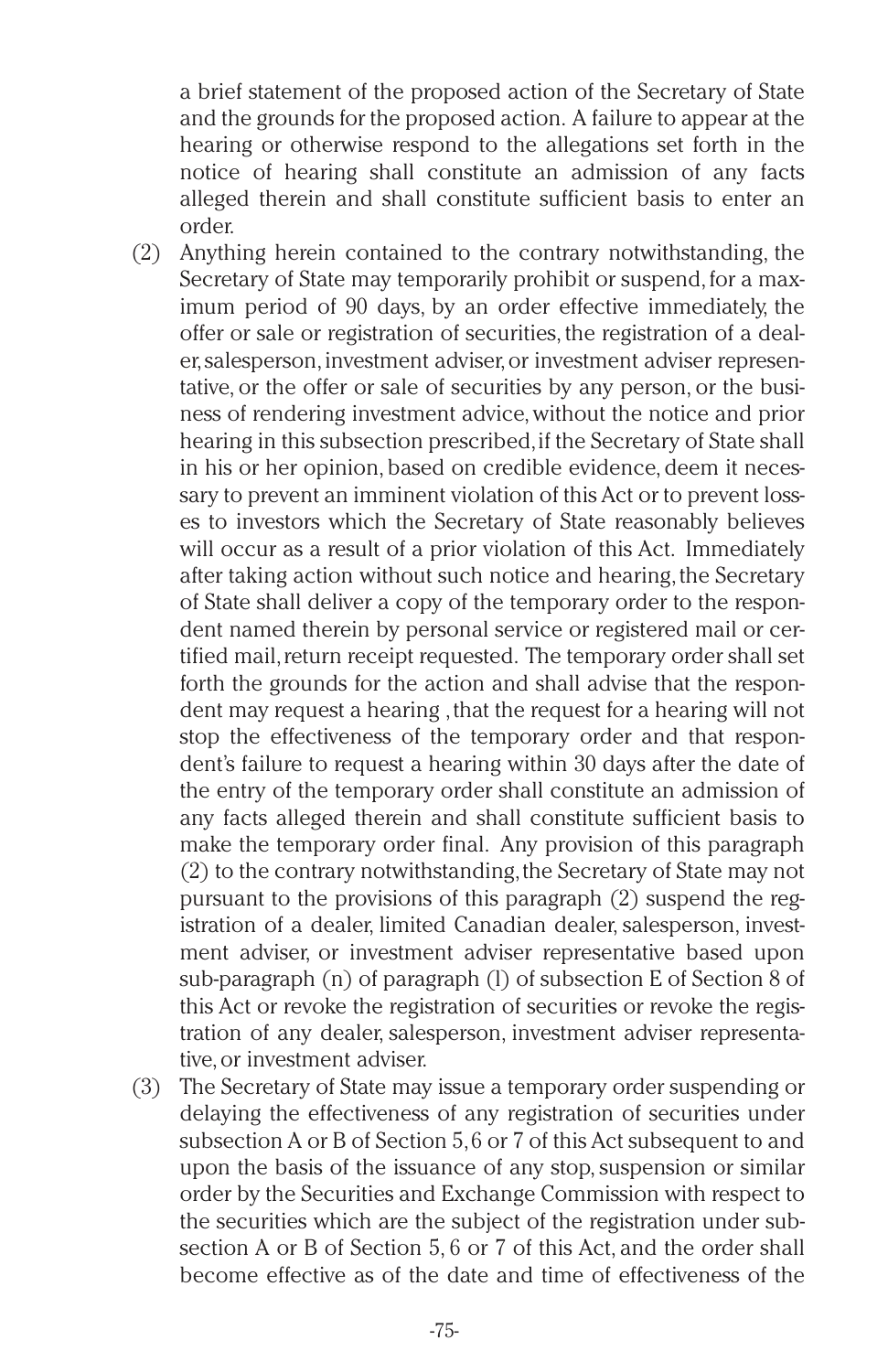Securities and Exchange Commission order and shall be vacated automatically at such time as the order of the Securities and Exchange Commission is no longer in effect.

- (4) When the Secretary of State finds that an application for registration as a dealer, salesperson, investment adviser, or investment adviser representative should be denied, the Secretary of State may enter an order denying the registration. Immediately after taking such action, the Secretary of State shall deliver a copy of the order to the respondent named therein by personal service or registered mail or certified mail, return receipt requested. The order shall state the grounds for the action and that the matter will be set for hearing upon written request filed with the Secretary of State within 30 days after the receipt of the request by the respondent. The respondent's failure to request a hearing within 30 days after receipt of the order shall constitute an admission of any facts alleged therein and shall make the order final. If a hearing is held, the Secretary of State shall affirm, vacate,or modify the order.
- (5) The findings and decision of the Secretary of State upon the conclusion of each final hearing held pursuant to this subsection shall be set forth in a written order signed on behalf of the Secretary of State by his or her designee and shall be filed as a public record. All hearings shall be held before a person designated by the Secretary of State, and appropriate records thereof shall be kept.
- (6) Notwithstanding the foregoing, the Secretary of State, after notice and opportunity for hearing,may at his or her discretion enter into an agreed settlement, stipulation or consent order with a respondent in accordance with the provisions of the Illinois Administrative Procedure Act. The provisions of the agreed settlement, stipulation or consent order shall have the full force and effect of an order issued by the Secretary of State.
- (7) Anything in this Act to the contrary notwithstanding,whenever the Secretary of State finds that a person is currently expelled from, refused membership in or association with, or limited in any material capacity by a self-regulatory organization registered under the Federal 1934 Act or the Federal 1974 Act because of a fraudulent or deceptive act or a practice in violation of a rule, regulation, or standard duly promulgated by the self-regulatory organization,the Secretary of State may, at his or her discretion, enter a Summary Order of Prohibition, which shall prohibit the offer or sale of any securities, mineral investment contract, or mineral deferred delivery contract by the person in this State. The order shall take effect immediately upon its entry. Immediately after taking the action the Secretary of State shall deliver a copy of the order to the named Respondent by personal service or registered mail or certified mail, return receipt requested. A person who is the subject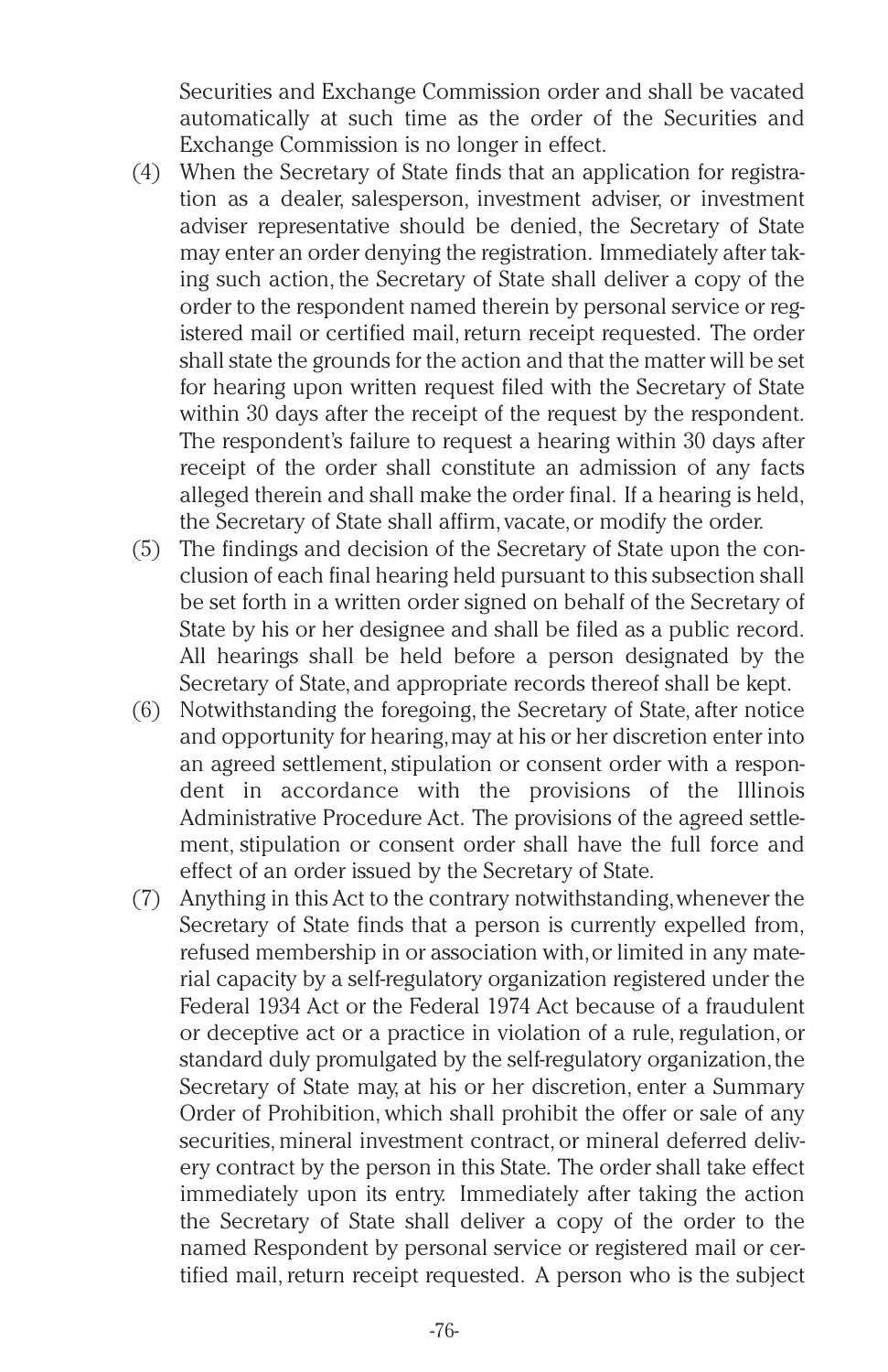of an Order of Prohibition may petition the Secretary of State for a hearing to present evidence of rehabilitation or change in circumstances justifying the amendment or termination of the Order of Prohibition.

- G. No administrative action shall be brought by the Secretary of State for relief under this Act or upon or because of any of the matters for which relief is granted by this Act after the earlier to occur of (i) 3 years from the date upon which the Secretary of State had notice of facts which in the exercise of reasonable diligence would lead to actual knowledge of the alleged violation of the Act, or (ii) 5 years from the date on which the alleged violation occurred.
- H. The action of the Secretary of State in denying, suspending, or revoking the registration of a dealer, limited Canadian dealer, salesperson, investment adviser, or investment adviser representative, in prohibiting any person from engaging in the business of offering or selling securities as a dealer, limited Canadian dealer, or salesperson, in prohibiting or suspending the offer or sale of securities by any person, in prohibiting a person from acting as an investment adviser, federal covered investment adviser, or investment adviser representative, in denying, suspending,or revoking the registration of securities, in prohibiting or suspending the offer or sale or proposed offer or sale of securities, in imposing any fine for violation of this Act,or in issuing any order shall be subject to judicial review in the Circuit Courts of Cook or Sangamon Counties in this State. The Administrative Review Law shall apply to and govern every action for the judicial review of final actions or decisions of the Secretary of State under this Act.
- I. Notwithstanding any other provisions of this Act to the contrary,whenever it shall appear to the Secretary of State that any person is engaged or about to engage in any acts or practices which constitute or will constitute a violation of this Act or of any rule or regulation prescribed under authority of this Act, the Secretary of State may at his or her discretion,through the Attorney General take any of the following actions:
	- (1) File a complaint and apply for a temporary restraining order without notice,and upon a proper showing the court may enter a temporary restraining order without bond, to enforce this Act;
	- (2) File a complaint and apply for a preliminary or permanent injunction, and, after notice and a hearing and upon a proper showing, the court may grant a preliminary or permanent injunction and may order the defendant to make an offer of rescission with respect to any sales or purchases of securities,mineral investment contracts, or mineral deferred delivery contracts determined by the court to be unlawful under this Act.
	- (3) Seek the seizure of assets when probable cause exists that the assets were obtained by a defendant through conduct in violation of Section 12,paragraph F,G,I,J,K,or L of this Act,and thereby sub-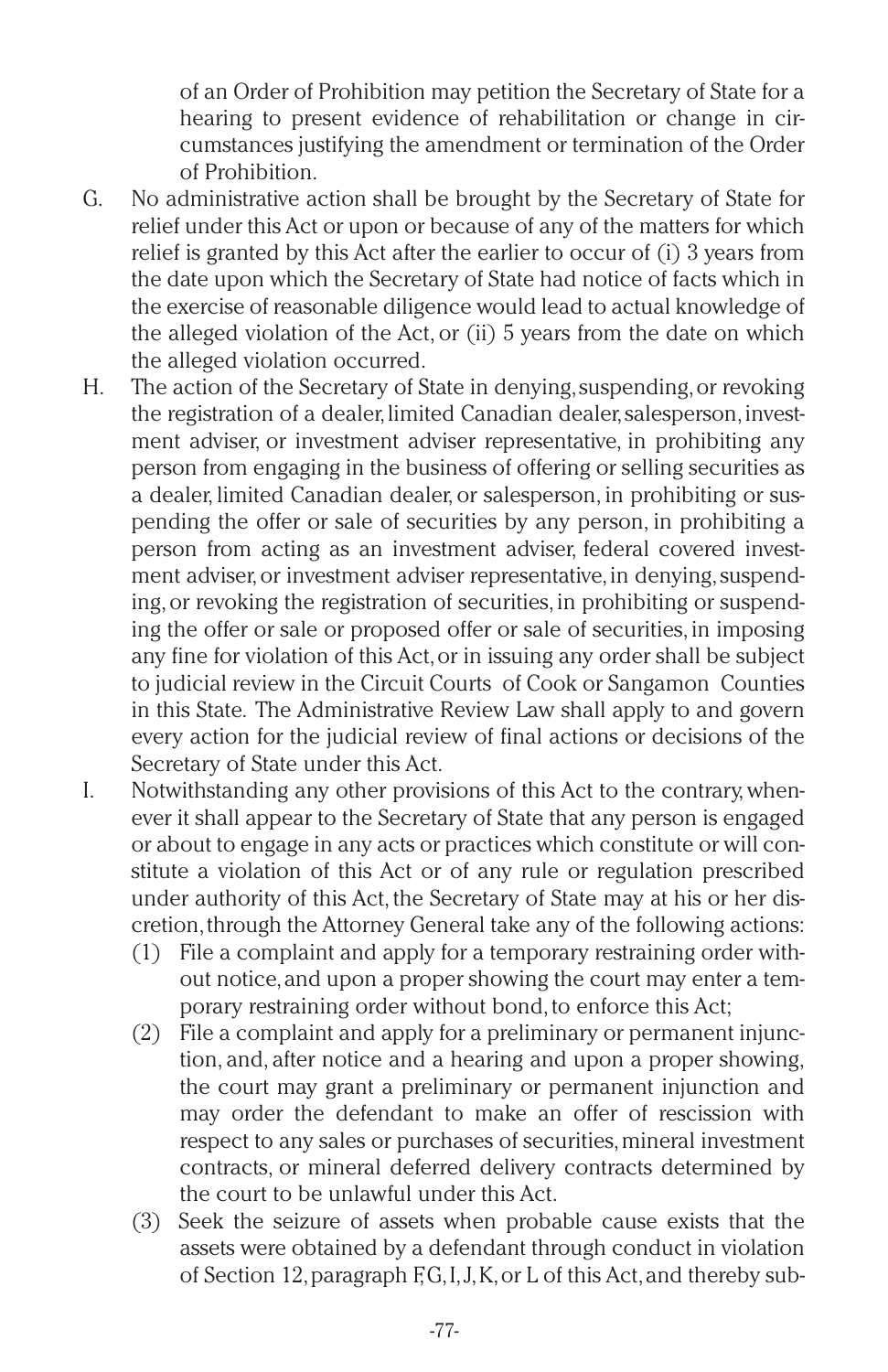ject to a judicial forfeiture hearing as required under this Act.

- (a) In the event that such probable cause exists that the subject of an investigation who is alleged to have committed one of the relevant violations of this Act has in his possession assets obtained as a result of the conduct giving rise to the violation,the Secretary of State may seek a seizure warrant in any circuit court in Illinois.
- (b) In seeking a seizure warrant, the Secretary of State, or his or her designee, shall submit to the court a sworn affidavit detailing the probable cause evidence for the seizure, the location of the assets to be seized, the relevant violation under Section 12 of this Act, and a statement detailing any known owners or interest holders in the assets.
- (c Seizure of the assets shall be made by any peace officer upon process of the seizure warrant issued by the court. Following the seizure of assets under this Act and pursuant to a seizure warrant,notice of seizure,including a description of the seized assets,shall immediately be returned to the issuing court. Seized assets shall be maintained pending a judicial forfeiture hearing in accordance with the instructions of the court.
- (d) In the event that management of seized assets becomes necessary to prevent the devaluation, dissipation, or otherwise to preserve the property, the court shall have jurisdiction to appoint a receiver, conservator, ancillary receiver, or ancillary conservator for that purpose, as provided in item (2) of this subsection.
- (4) Seek the forfeiture of assets obtained through conduct in violation of Section 12,paragraph F,G,H,I,J,K,or L when authorized by law. A forfeiture must be ordered by a circuit court or an action brought by the Secretary of State as provided for in this Act,under a verified complaint for forfeiture.
	- (a) In the event assets have been seized pursuant to this Act, forfeiture proceedings shall be instituted by the Attorney General within 45 days of seizure.
	- (b) Service of the complaint filed under the provisions of this Act shall be made in the manner as provided in civil actions in this State.
	- (c) Only an owner of or interest holder in the property may file an answer asserting a claim against the property. For purposes of this Section, the owner or interest holder shall be referred to as claimant.
	- (d) The answer must be signed by the owner or interest holder under penalty of perjury and must set forth:
		- (i) the caption of the proceedings as set forth on the notice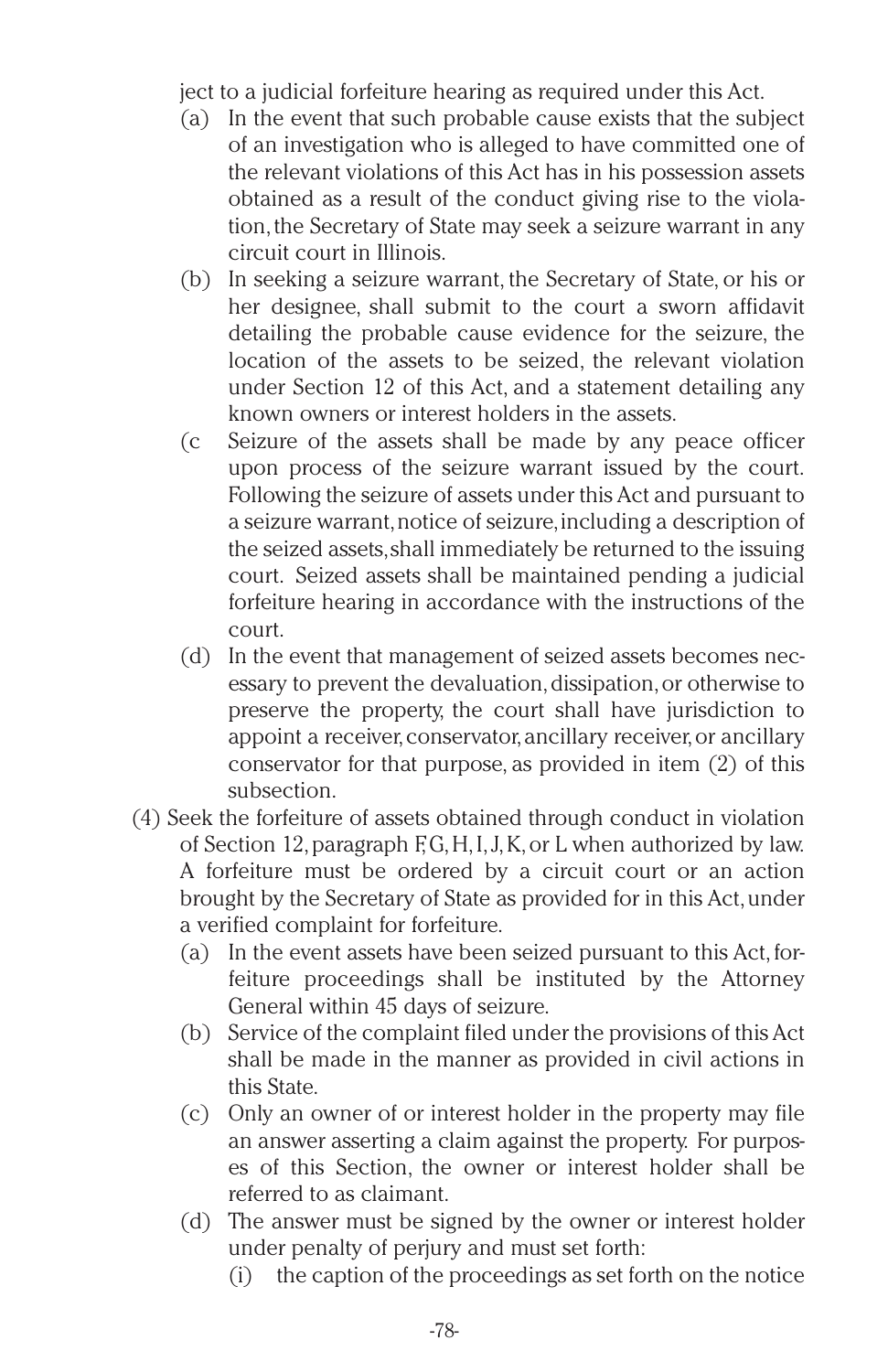of pending forfeiture and the name of the claimant;

- (ii) the address at which the claimant will accept mail;
- (iii) the nature and extent of the claimant's interest in the property;
- (iv) the date,identity of the transferor, and circumstances of the claimant's acquisition of the interest in the property;
- (v) the name and address of all other persons known to have an interest in the property;
- (vi) the specific provisions of this Act relied on in asserting that the property is not subject to forfeiture;

(vii) all essential facts supporting each assertion; and (viii)the precise relief sought.

- (e) The answer must be filed with the court within 45 days after service of the complaint.
- (f) A property interest is exempt from forfeiture under this Act if its owner or interest holder establishes by a preponderance of evidence that the owner or interest holder:
	- (i) is not legally accountable for the conduct giving rise to the forfeiture, did not acquiesce in it, and did not know and could not reasonably have known of the conduct or that the conduct was likely to occur;
	- (ii) with respect to conveyances, did not hold the property jointly or in common with a person whose conduct gave rise to the forfeiture;
	- (iii) does not hold the property for the benefit of or as a nominee for any person whose conduct gave rise to its forfeiture and the owner or interest holder acquires it as a bona fide purchaser for value without knowingly taking part in the conduct giving rise to the forfeiture; or
	- (iv) acquired the interest after the commencement of the conduct giving rise to its forfeiture and the owner or interest holder acquired the interest as a mortgagee, secured creditor, lienholder, or bona fide purchaser for value without knowledge of the conduct that gave rise to the forfeiture.
- (g) The hearing must be held within 60 days after the answer is filed unless continued for good cause.
- (h) During the probable cause portion of the judicial in rem proceeding wherein the Secretary of State presents its case-inchief, the court must receive and consider, among other things, any relevant hearsay evidence and information . The laws of evidence relating to civil actions shall apply to all other portions of the judicial in rem proceeding.
- (i) The Secretary of State shall show the existence of probable cause for forfeiture of the property. If the Secretary of State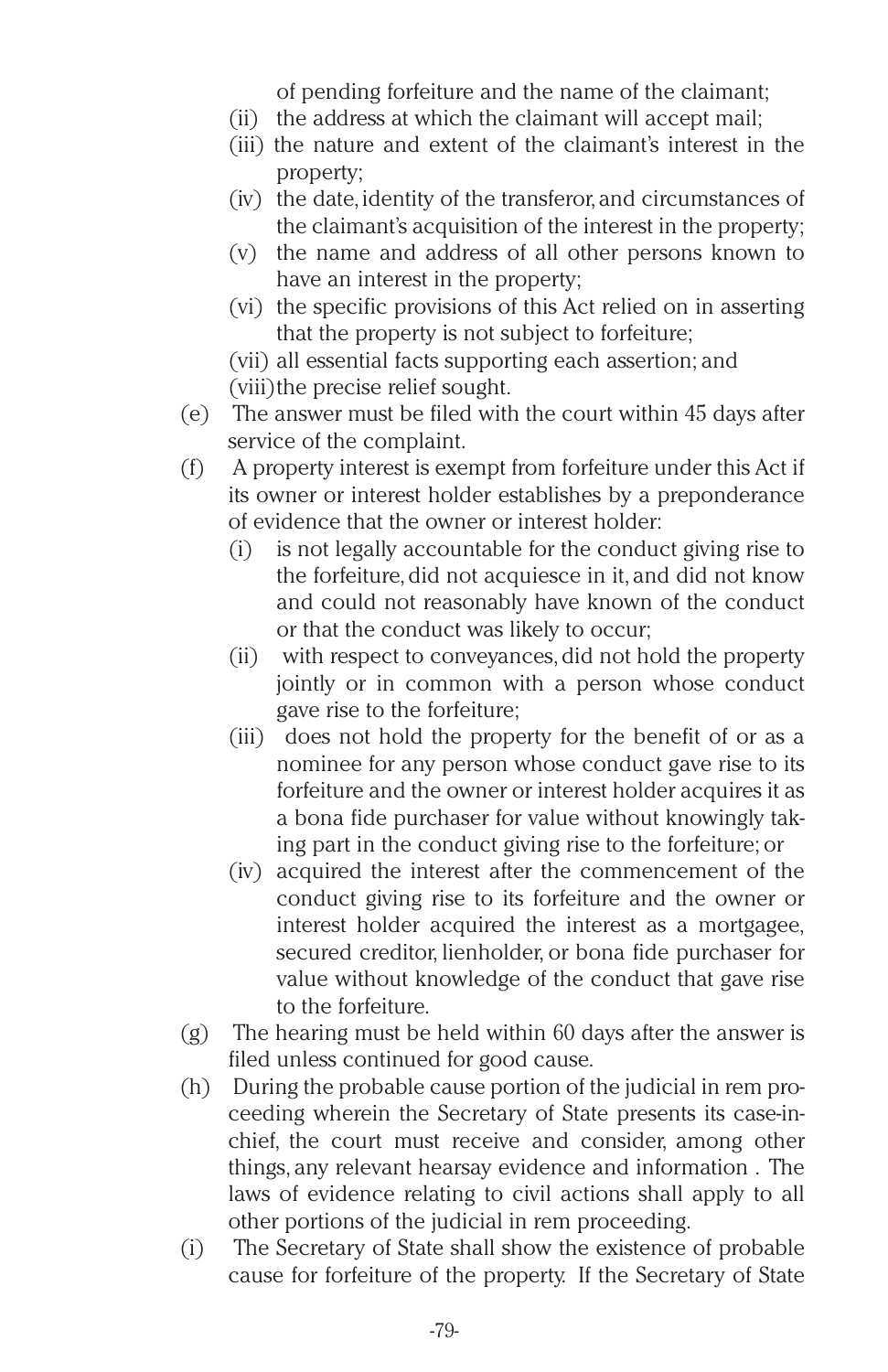shows probable cause, the claimant has the burden of showing by a preponderance of the evidence that the claimant's interest in the property is not subject to forfeiture.

- (j) If the Secretary of State does not show the existence of probable cause or a claimant has an interest that is exempt under subdivision  $I(4)(d)$  of this Section, the court shall order the interest in the property returned or conveyed to the claimant and shall order all other property forfeited to the Secretary of State pursuant to all provisions of this Act. If the Secretary of State does show the existence of probable cause and the claimant does not establish by a preponderance of the evidence that the claimant has an interest that is exempt under subsection D herein, the court shall order all the property forfeited to the Secretary of State pursuant to the provisions of the Section.
- (k) A defendant convicted in any criminal proceeding is precluded from later denying the essential allegations of the criminal offense of which the defendant was convicted in any proceeding for violations of the Act giving rise to forfeiture of property herein regardless of the pendency of an appeal from that conviction. However, evidence of the pendency of an appeal is admissible.
- (l) An acquittal or dismissal in a criminal proceeding for violations of the Act giving rise to the forfeiture of property herein shall not preclude civil proceedings under this provision; however, for good cause shown, on a motion by the Secretary of State,the court may stay civil forfeiture proceedings during the criminal trial for a related criminal indictment or information alleging violation of the provisions of Section 12 of the Illinois Securities Law of 1953. Property subject to forfeiture under this Section shall not be subject to return or release by a court exercising jurisdiction over a criminal case involving the seizure of the property unless the return or release is consented to by the Secretary of State.
- (m) All property declared forfeited under this Act vests in the State on the commission of the conduct giving rise to forfeiture together with the proceeds of the property after that time. Any such property or proceeds subsequently transferred to any person remain subject to forfeiture and thereafter shall be ordered forfeited unless the transferee claims and establishes in a hearing under the provisions of this Act that the transferee's interest is exempt under the Act. Any assets forfeited to the State shall be disposed of in following manner:
	- (i) all forfeited property and assets shall be liquidated by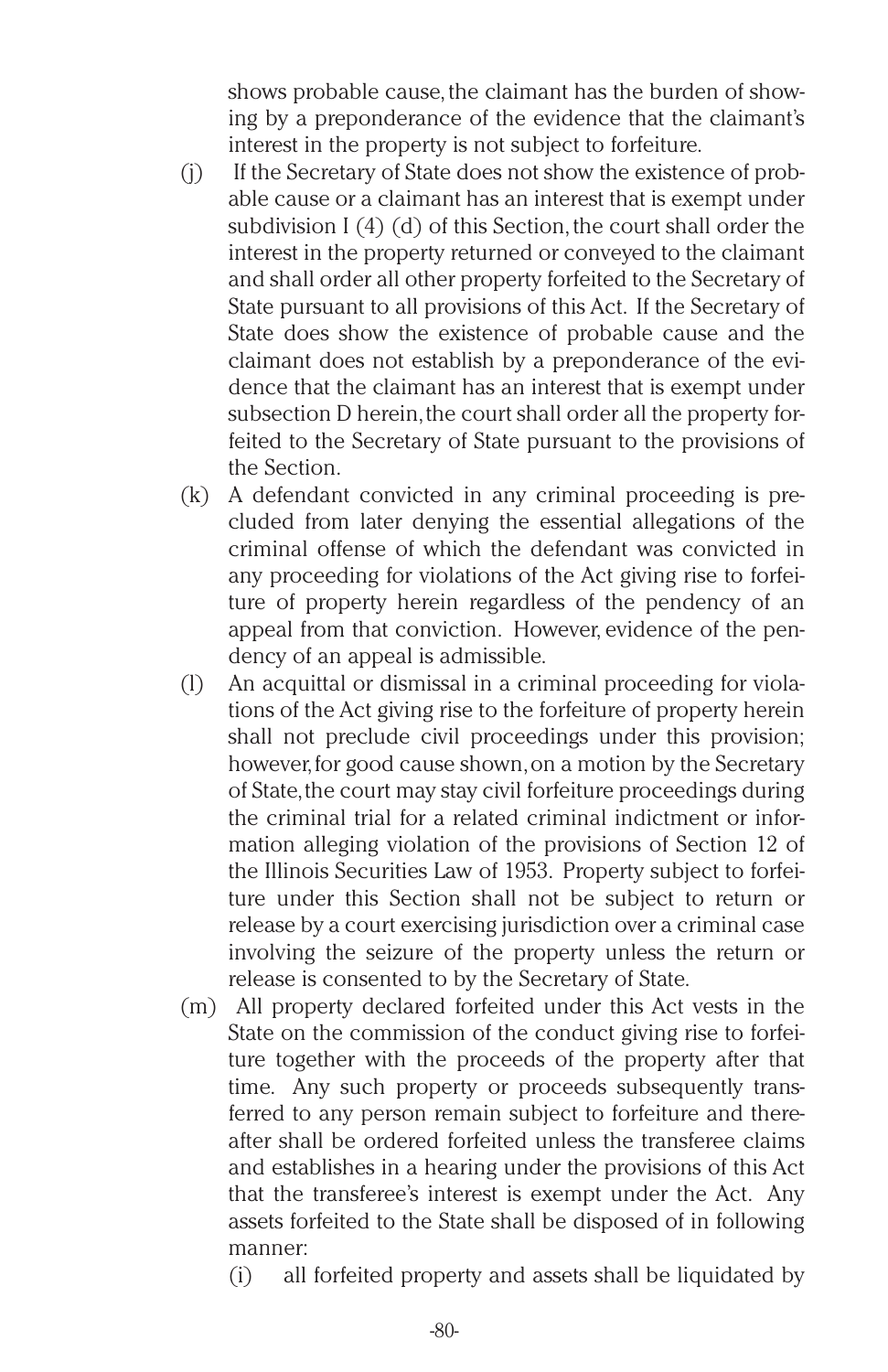the Secretary of State in accordance with all laws and rules governing the disposition of such property;

- (ii) the Secretary of State shall provide the court at the time the property and assets are declared forfeited a verified statement of investors subject to the conduct giving rise to the forfeiture;
- (iii) after payment of any costs of sale, receivership, storage, or expenses for preservation of the property seized, other costs to the State, and payment to claimants for any amount deemed exempt from forfeiture, the proceeds from liquidation shall be distributed pro rata to investors subject to the conduct giving rise to the forfeiture; and
- (iv) any proceeds remaining after all verified investors have been made whole shall be distributed 25% to the Securities Investors Education Fund, 25% to the Securities Audit and Enforcement Fund, 25% to the Attorney General or any State's Attorney bringing criminal charges for the conduct giving rise to the forfeiture, and 25% to other law enforcement agencies participating in the investigation of the criminal charges for the conduct giving rise to the forfeiture. In the event that no other law enforcement agencies are involved in the investigation of the conduct giving rise to the forfeiture, then the portion to other law enforcement agencies shall be distributed to the Securities Investors Education Fund.
- (n) The Secretary of State shall notify by certified mail, return receipt requested, all known investors in the matter giving rise to the forfeiture of the forfeiture proceeding and sale of assets forfeited arising from the violations of this Act, and shall further publish notice in a paper of general circulation in the district in which the violations were prosecuted. The notice to investors shall identify the name,address,and other identifying information about any defendant prosecuted for violations of this Act that resulted in forfeiture and sale of property, the offense for which the defendant was convicted, and that the court has ordered forfeiture and sale of property for claims of investors who incurred losses or damages as a result of the violations. Investors may then file a claim in a form prescribed by the Secretary of State in order to share in disbursement of the proceeds from sale of the forfeited property. Investor claims must be filed with the Secretary of State within 30 days after receipt of the certified mail return receipt,or within 30 days after the last date of publication of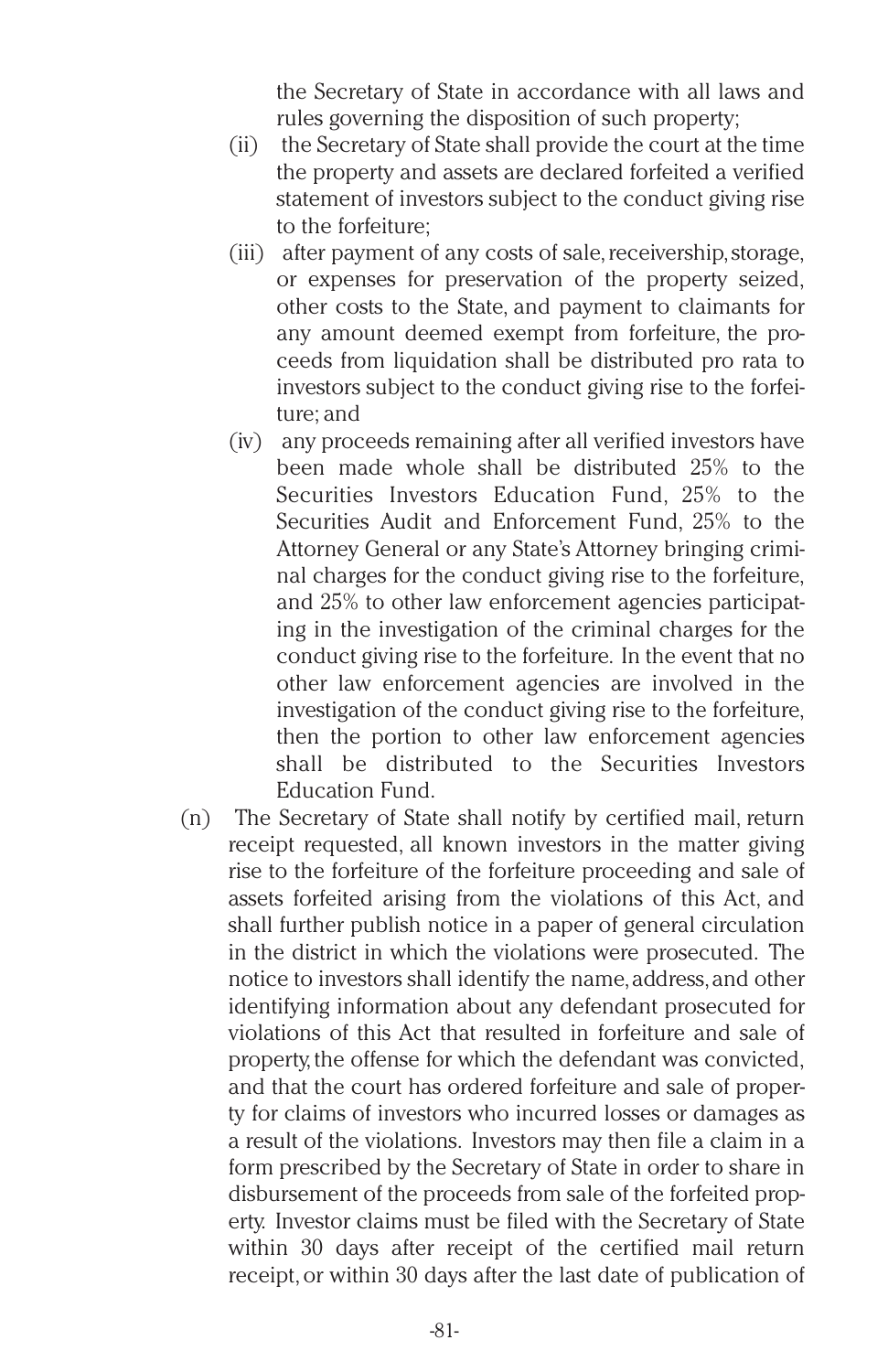the general notice in a paper of general circulation in the district in which the violations were prosecuted, whichever occurs last.

- (o) A civil action under this subsection must be commenced within 5 years after the last conduct giving rise to the forfeiture became known or should have become known or 5 years after the forfeitable property is discovered,whichever is later, excluding time during which either the property or claimant is out of this State or in confinement or during which criminal proceedings relating to the same conduct are in progress.
- (p) If property is seized for evidence and for forfeiture, the time periods for instituting judicial forfeiture proceedings shall not begin until the property is no longer necessary for evidence.
- (q) Notwithstanding other provisions of this Act,the Secretary of State and a claimant of forfeitable property may enter into an agreed-upon settlement concerning the forfeitable property in such an amount and upon such terms as are set out in writing in a settlement agreement.
- (r) Nothing in this Act shall apply to property that constitutes reasonable bona fide attorney's fees paid to an attorney for services rendered or to be rendered in the forfeiture proceeding or criminal proceeding relating directly thereto when the property was paid before its seizure and before the issuance of any seizure warrant or court order prohibiting transfer of the property and when the attorney,at the time he or she received the property,did not know that it was property subject to forfeiture under this Act.

The court shall further have jurisdiction and authority, in addition to the penalties and other remedies in this Act provided, to enter an order for the appointment of the court or a person as a receiver, conservator,ancillary receiver or ancillary conservator for the defendant or the defendant's assets located in this State,or to require restitution,damages or disgorgement of profits on behalf of the person or persons injured by the act or practice constituting the subject matter of the action, and may assess costs against the defendant for the use of the State; provided, however, that the civil remedies of rescission and appointment of a receiver, conservator, ancillary receiver or ancillary conservator shall not be available against any person by reason of the failure to file with the Secretary of State,or on account of the contents of,any report of sale provided for in subsection G or P of Section 4,paragraph (2) of subsection D of Sections 5 and 6,or paragraph (2) of subsection F of Section 7 of this Act.Appeals may be taken as in other civil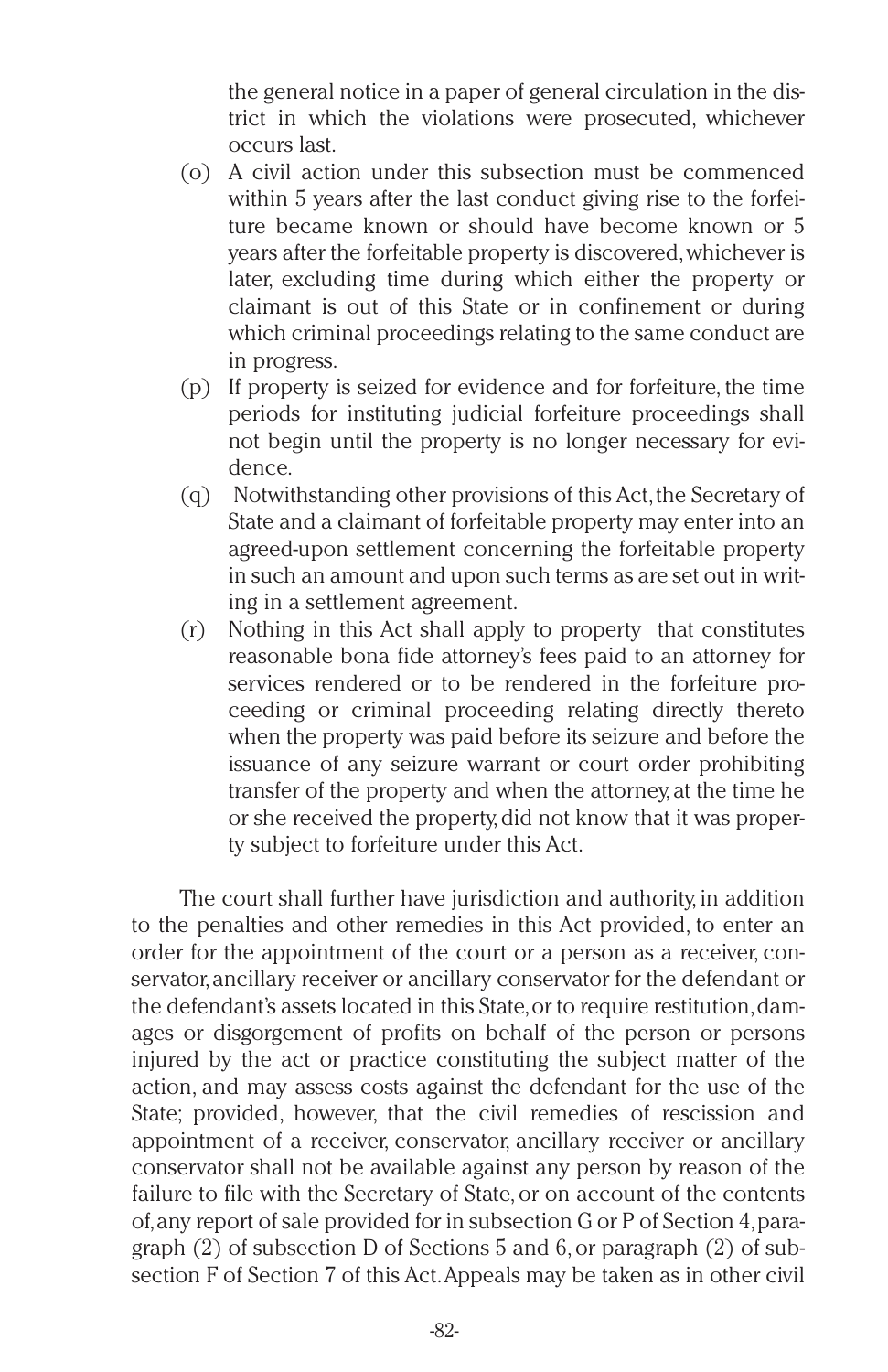cases.

- J. In no case shall the Secretary of State,or any of his or her employees or agents, in the administration of this Act, incur any official or personal liability by instituting an injunction or other proceeding or by denying, suspending or revoking the registration of a dealer or salesperson, or by denying, suspending or revoking the registration of securities or prohibiting the offer or sale of securities, or by suspending or prohibiting any person from acting as a dealer, limited Canadian dealer, salesperson, investment adviser, or investment adviser representative or from offering or selling securities.
- K. No provision of this Act shall be construed to require or to authorize the Secretary of State to require any investment adviser or federal covered investment adviser engaged in rendering investment supervisory services to disclose the identity, investments, or affairs of any client of the investment adviser or federal covered investment adviser, except insofar as the disclosure may be necessary or appropriate in a particular proceeding or investigation having as its object the enforcement of this Act.
- L. Whenever, after an examination, investigation or hearing, the Secretary of State deems it of public interest or advantage, he or she may certify a record to the State's Attorney of the county in which the act complained of, examined or investigated occurred. The State's Attorney of that county within 90 days after receipt of the record shall file a written statement at the Office of the Secretary of State, which statement shall set forth the action taken upon the record, or if no action has been taken upon the record that fact, together with the reasons therefor, shall be stated.
- M. The Secretary of State may initiate,take,pursue,or prosecute any action authorized or permitted under Section 6d of the Federal 1974 Act.
- N. (1) Notwithstanding any provision of this Act to the contrary, to encourage uniform interpretation, administration, and enforcement of the provisions of this Act, the Secretary of State may cooperate with the securities agencies or administrators of one or more states, Canadian provinces or territories, or another country, the Securities and Exchange Commission, the Commodity Futures Trading Commission, the Securities Investor Protection Corporation,any self-regulatory organization,and any governmental law enforcement or regulatory agency.
	- (2) The cooperation authorized by paragraph (1) of this subsection includes,but is not limited to,the following:
		- (a) establishing or participating in a central depository or depositories for registration under this Act and for documents or records required under this Act;
		- (b) making a joint audit, inspection, examination, or investigation;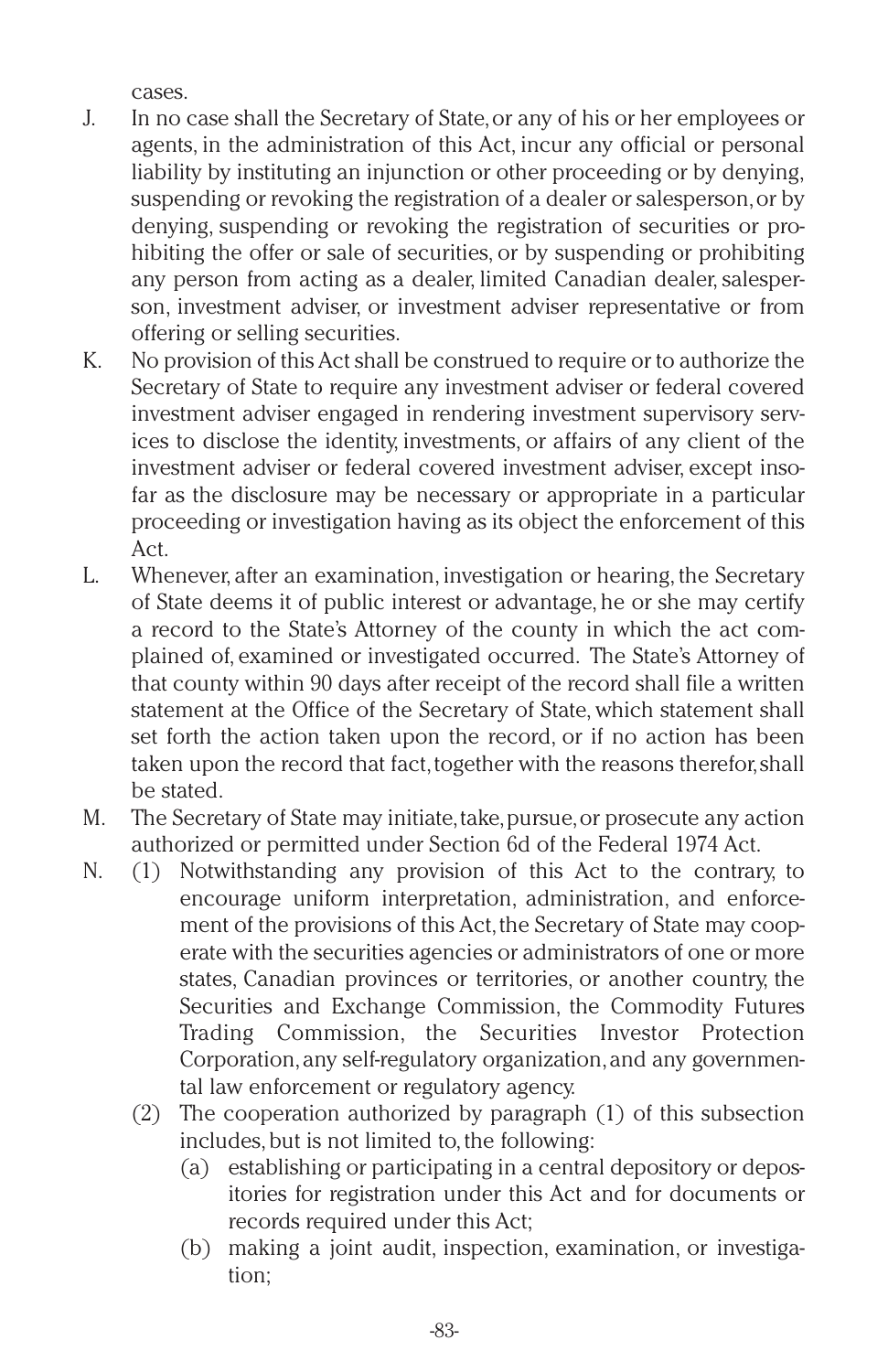- (c) holding a joint administrative hearing;
- (d) filing and prosecuting a joint civil or criminal proceeding;
- (e) sharing and exchanging personnel;
- (f) sharing and exchanging information and documents; or
- (g) issuing any joint statement or policy.

# **Sec. 11.5. Securities exchange registration.**

- (a) A person shall not operate a securities exchange in this State unless it has been registered with the Secretary of State.
- (b) The Secretary of State shall adopt rules or regulations necessary to carry out the provisions of this Section, including rules or regulations prescribing:
	- (1) The fees for the registration of a securities exchange; and
	- (2) The bonding and minimum capitalization requirements for a securities exchange.
- (c) The Securities Director,or his or her designee,shall investigate the qualifications of each person who applies to the Secretary of State for the registration of a securities exchange. The applicant shall pay the cost of the investigation.
- (d) The Secretary of State may deny,suspend,or revoke the registration of a securities exchange if the Securities Director, or his her designee, determines that such action is in the public interest and the provisions of subsection (a) of this Section are applicable to the person who applied for the registration of a securities exchange.
- (e) A securities exchange located in this State shall not allow the trading of a security in this State unless it is issued by an issuer that has complied with the requirements of this Act and any other applicable requirements of federal or State law.
- (f) Any transaction,solicitation,or other activity directly related to the purchase,sale,or other transfer of securities listed on a securities exchange located in this State shall be deemed to be a transaction in this State.
- (g) The Secretary of State may establish reasonable fees by rule or regulation.
- (h) A registered dealer or salesperson shall not use a securities exchange to effect or report any transaction concerning a security unless the securities exchange is registered with the Secretary of State or is excluded from the provisions of Section 2.28 and this Section of the Act.

# **Sec. 11a. Fees.**

- (1) The Secretary of State shall by rule or regulation impose and shall collect reasonable fees necessary for the administration of this Act including, but not limited to, fees for the following purposes:
	- (a) filing an application pursuant to paragraph (2) of subsection F of Section 4 of this Act;
	- (b) examining an application and report pursuant to paragraph (2) of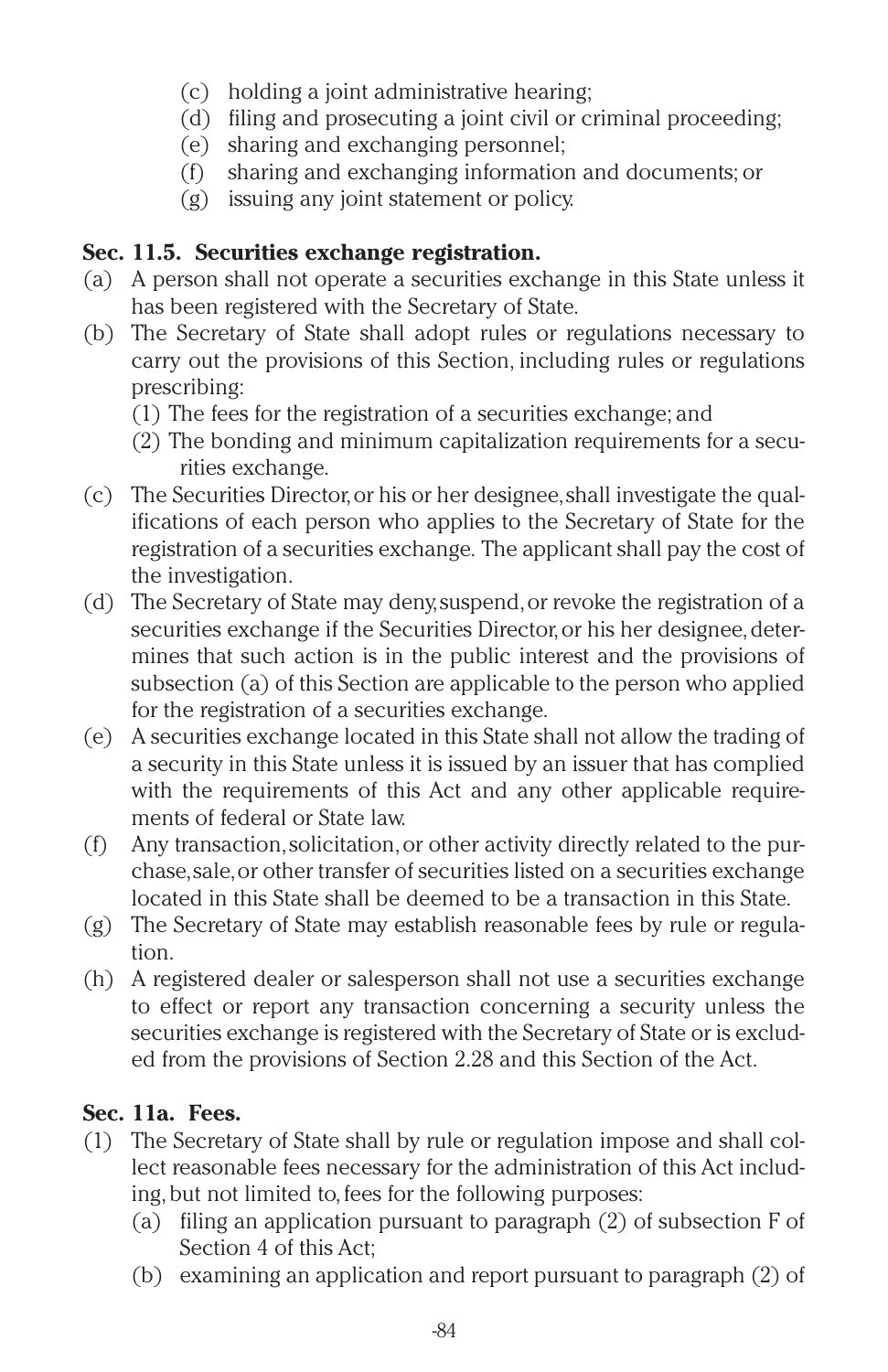subsection F of Section 4 of this Act;

- (c) filing a report pursuant to subsection G of Section 4 of this Act, determined in accordance with paragraph (4) of subsection G of Section 4 of this Act;
- (d) examining an offering sheet pursuant to subsection P of Section 4 of this Act;
- (e) filing a report pursuant to subsection P of Section 4,determined in accordance with subsection P of Section 4 of this Act;
- (f) examining an application to register securities under subsection B of Section 5 of this Act;
- (g) examining an amended or supplemental prospectus filed pursuant to the undertaking required by sub-paragraph (i) of paragraph (2) of subsection B of Section 5 of this Act;
- (h) registering or renewing registration of securities under Section 5, determined in accordance with subsection C of Section 5 of this Act;
- (i) registering securities in excess of the amount initially registered, determined in accordance with paragraph (2) of subsection C of Section 5 of this Act;
- (j) failure to file timely an application for renewal under subsection E of Section 5 of this Act;
- (k) failure to file timely any document or information required under Section 5 of this Act;
- (l) examining an application to register face amount certificate contracts under subsection B of Section 6 of this Act;
- (m) examining an amended or supplemental prospectus filed pursuant to the undertaking required by sub-paragraph (f) of paragraph (2) of subsection B of Section 6 of this Act;
- (n) registering or renewing registration of face amount certificate contracts under Section 6 of this Act;
- (o) amending a registration of face amount certificate contracts pursuant to subsection E of Section 6 of this Act to add any additional series,type or class of contract;
- (p) failure to file timely an application for renewal under subsection F of Section 6 of this Act;
- (q) adding to or withdrawing from deposits with respect to face amount certificate contracts pursuant to subsection H of Section 6, a transaction charge payable at the times and in the manner specified in subsection H of Section 6 (which transaction charge shall be in addition to the annual fee called for by subsection H of Section 6 of this Act);
- (r) failure to file timely any document or information required under Section 6 of this Act;
- (s) examining an application to register investment fund shares under subsection B of Section 7 of this Act;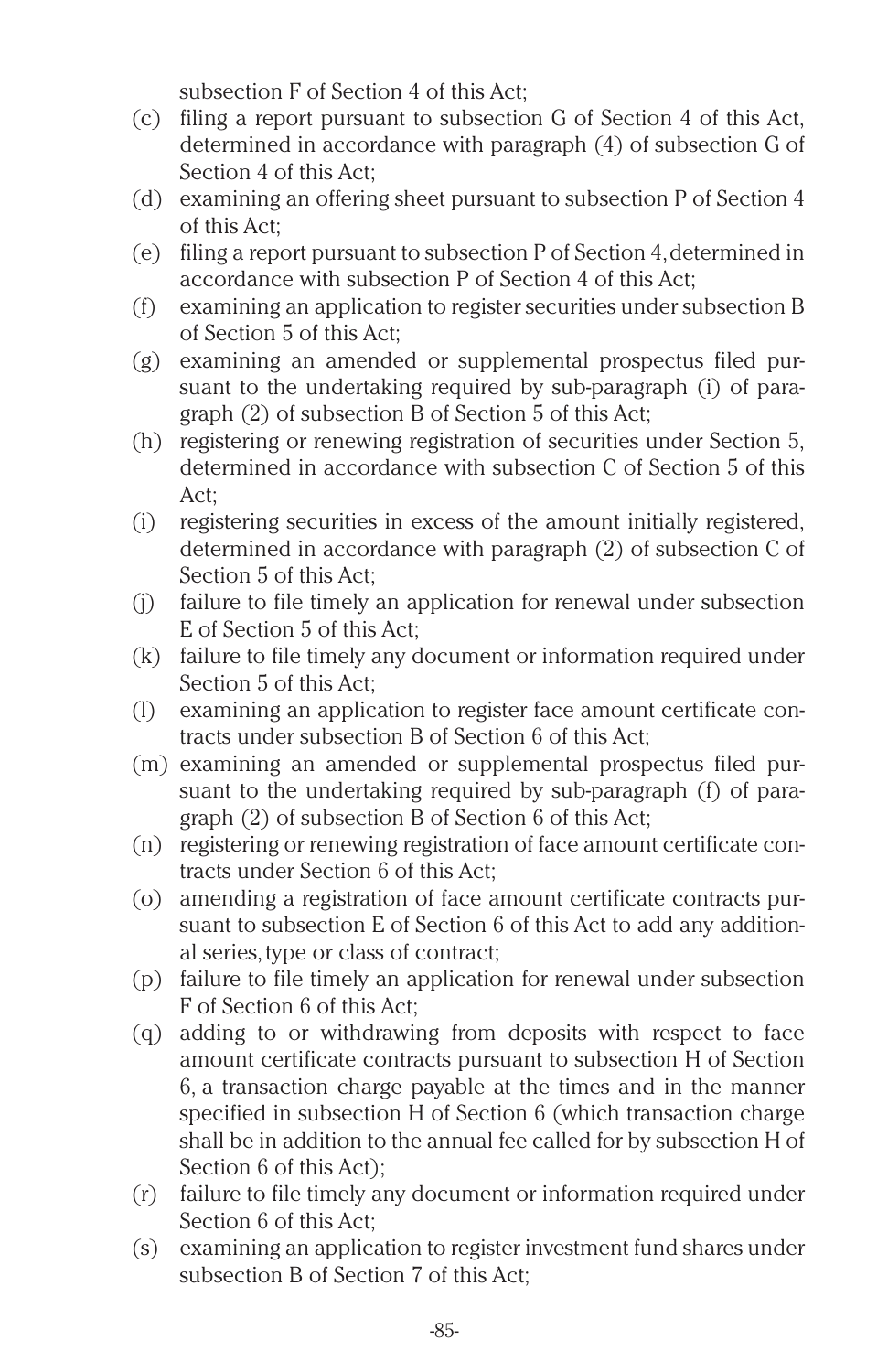- (t) examining an amended or supplemental prospectus filed pursuant to the undertaking required by sub-paragraph (f) of paragraph (2) of subsection B of Section 7 of this Act;
- (u) registering or renewing registration of investment fund shares under Section 7 of this Act;
- (v) amending a registration of investment fund shares pursuant to subsection D of Section 7 of this Act to register an additional class or classes of investment fund shares;
- (w) failure to file timely an application for renewal under paragraph (l) of subsection G of Section 7 of this Act;
- (x) examining an application for renewal of registration of investment fund shares under paragraph (2) of subsection G of Section 7 of this Act;
- (y) failure to file timely any document or information required under Section 7 of this Act;
- (z) filing an application for registration or re-registration of a dealer or limited Canadian dealer under Section 8 of this Act for each office in this State;
- (aa) in connection with an application for the registration or re-registration of a salesperson under Section 8 of this Act, for the following purposes:
	- (i) filing an application;
	- (ii) a Securities Audit and Enforcement Fund fee; and
	- (iii) a notification filing of federal covered investment advisers;
- (bb) in connection with an application for the registration or re-registration of an investment adviser under Section 8 of this Act;
- (cc) failure to file timely any document or information required under Section 8 of this Act;
- (dd) filing a consent to service of process under Section 10 of this Act;
- (ee) issuing a certificate pursuant to subsection B of Section 15 of this Act;
- (ff) issuing a certified copy pursuant to subsection C of Section 15 of this Act;
- (gg) issuing a non-binding statement pursuant to Section 15a of this Act.
- (hh) filings by Notification under Section 2a;
- (ii) notification filing of federal Regulation D, Section 506 offering under the Federal 1933 Act;
- (jj) notification filing of securities and closed-end investment company securities;
- (kk) notification filing of face amount certificate contracts;
- (ll) notification filing of open-end investment company securities;
- (mm)filing a report pursuant to subsection D of Section 4 of this Act;
- (nn) in connection with the filing of an application for registration or re-registration of an investment adviser representative under sub-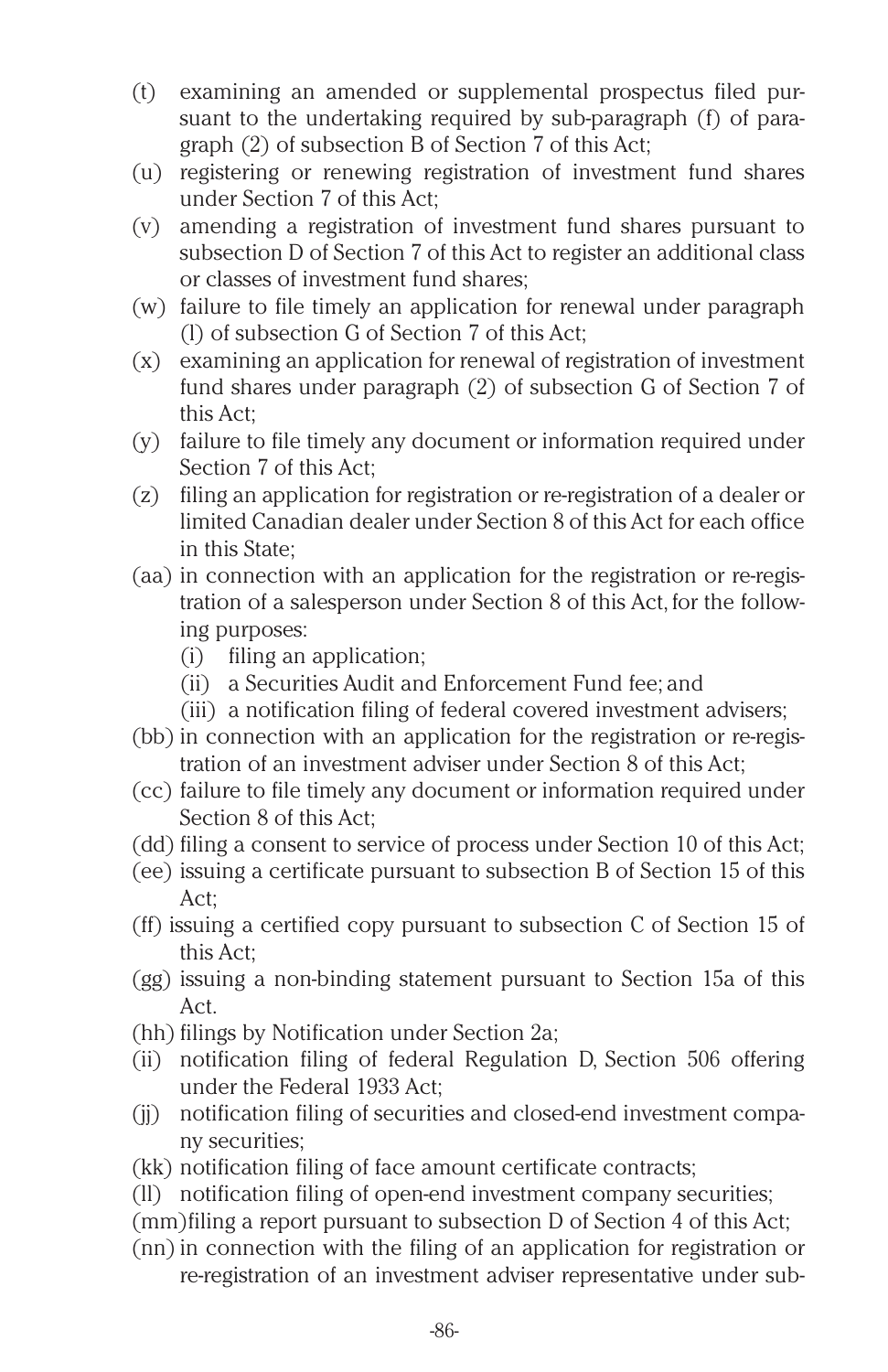section D of Section 8 of this Act;

(2) The Secretary of State may, by rule or regulation,raise or lower any fee imposed by,and which he or she is authorized by law to collect under, this Act.

**Sec. 11b. Special funds.** All moneys received by the State of Illinois in furtherance of activities, duties, and responsibilities under the Illinois Securities Law of 1953 from government or non-governmental sources, except funds received pursuant to Section 981,982,or 1963 of Title 18 of the United States Code, which shall be deposited into the Securities Audit and Enforcement Fund, and funds payable as specific grants or the fines, payments, or fees required under Section 5,6,7,or 8,or in connection with violations of Section 12 of this Act, the Business Opportunity Sales Law of 1995, the Illinois Business Brokers Act of 1995, or the Illinois Loan Brokers Act of 1995 to be deposited into the Securities Investors Education Fund or the Securities Audit and Enforcement Fund,shall be placed in the General Revenue Fund of the State treasury.

# **Sec. 11c. Securities Audit and Enforcement Fund.**

- (a) All moneys received by the Secretary of State as a Securities Audit and Enforcement Fund fee or pursuant to Section 981, 982, or 1963 of Title 18 of the United States Code shall be deposited into the Securities Audit and Enforcement Fund, a special fund hereby created in the State Treasury. The moneys in the fund shall be used, subject to appropriation,by the Secretary of State exclusively for the expenses of that office incurred in the administration of the duties and obligations imposed under this Act, the Business Opportunity Sales Law of 1995, the Illinois Business Brokers Act of 1995, or the Illinois Loan Brokers Act of 1995.
- (b) All interest or other income earned from the investment of moneys in the fund shall be deposited into the fund.

**Sec. 12. Violation.** It shall be a violation of the provisions of this Act for any person:

- A. To offer or sell any security except in accordance with the provisions of this Act.
- B. To deliver to a purchaser any security required to be registered under Section 5, Section 6 or Section 7 hereof unless accompanied or preceded by a prospectus that meets the requirements of the pertinent subsection of Section 5 or of Section 6 or of Section 7.
- C. To act as a dealer, salesperson, investment adviser, or investment adviser representative, unless registered as such, where such registration is required,under the provisions of this Act.
- D. To fail to file with the Secretary of State any application, report or document required to be filed under the provisions of this Act or any rule or regulation made by the Secretary of State pursuant to this Act or to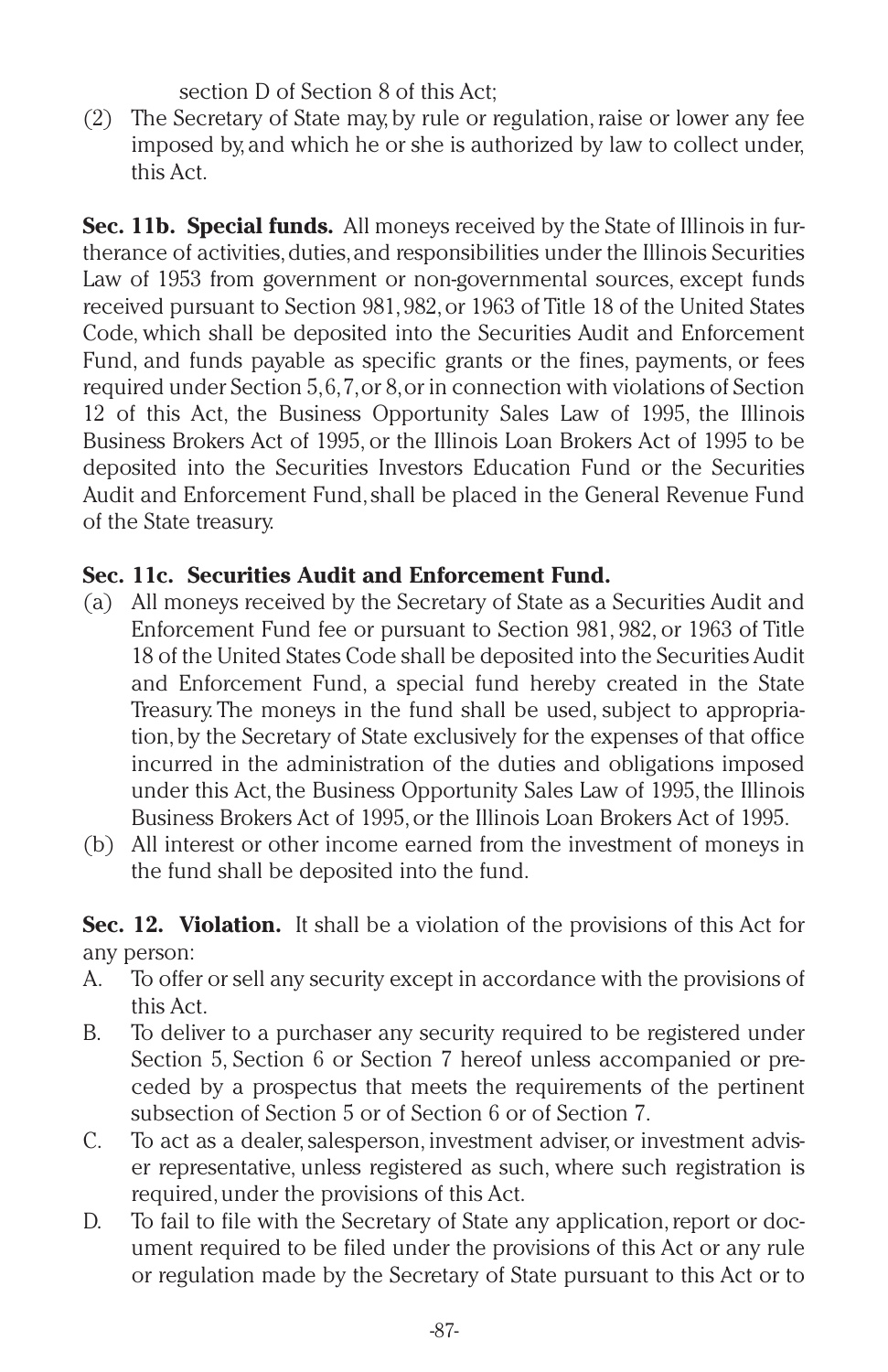fail to comply with the terms of any order of the Secretary of State issued pursuant to Section 11 hereof.

- E. To make, or cause to be made, (1) in any application, report or document filed under this Act or any rule or regulation made by the Secretary of State pursuant to this Act,any statement which was false or misleading with respect to any material fact or (2) any statement to the effect that a security (other than a security issued by the State of Illinois) has been in any way endorsed or approved by the Secretary of State or the State of Illinois.
- F. To engage in any transaction,practice or course of business in connection with the sale or purchase of securities which works or tends to work a fraud or deceit upon the purchaser or seller thereof.
- G. To obtain money or property through the sale of securities by means of any untrue statement of a material fact or any omission to state a material fact necessary in order to make the statements made,in the light of the circumstances under which they were made,not misleading.
- H. To sign or circulate any statement, prospectus, or other paper or document required by any provision of this Act or pertaining to any security knowing or having reasonable grounds to know any material representation therein contained to be false or untrue.
- I. To employ any device,scheme or artifice to defraud in connection with the sale or purchase of any security,directly or indirectly.
- J. When acting as an investment adviser, investment adviser representative, or federal covered investment adviser, by any means or instrumentality, directly or indirectly:
	- (1) To employ any device,scheme or artifice to defraud any client or prospective client;
	- (2) To engage in any transaction,practice,or course of business which operates as a fraud or deceit upon any client or prospective client; or
	- (3) To engage in any act,practice,or course of business which is fraudulent, deceptive or manipulative. The Secretary of State shall for the purposes of this paragraph  $(3)$ , by rules and regulations, define and prescribe means reasonably designed to prevent such acts, practices, and courses of business as are fraudulent, deceptive, or manipulative.
- K. When offering or selling any mineral investment contract or mineral deferred delivery contract:
	- (1) To employ any device,scheme,or artifice to defraud any customer, prospective customer,or offeree;
	- (2) To engage in any transaction, practice, or course of business that operates as a fraud or deceit upon any customer, prospective customer,or offeree; or
	- (3) To engage in any act, practice, or course of business that is fraudulent, deceptive, or manipulative. The Secretary of State shall for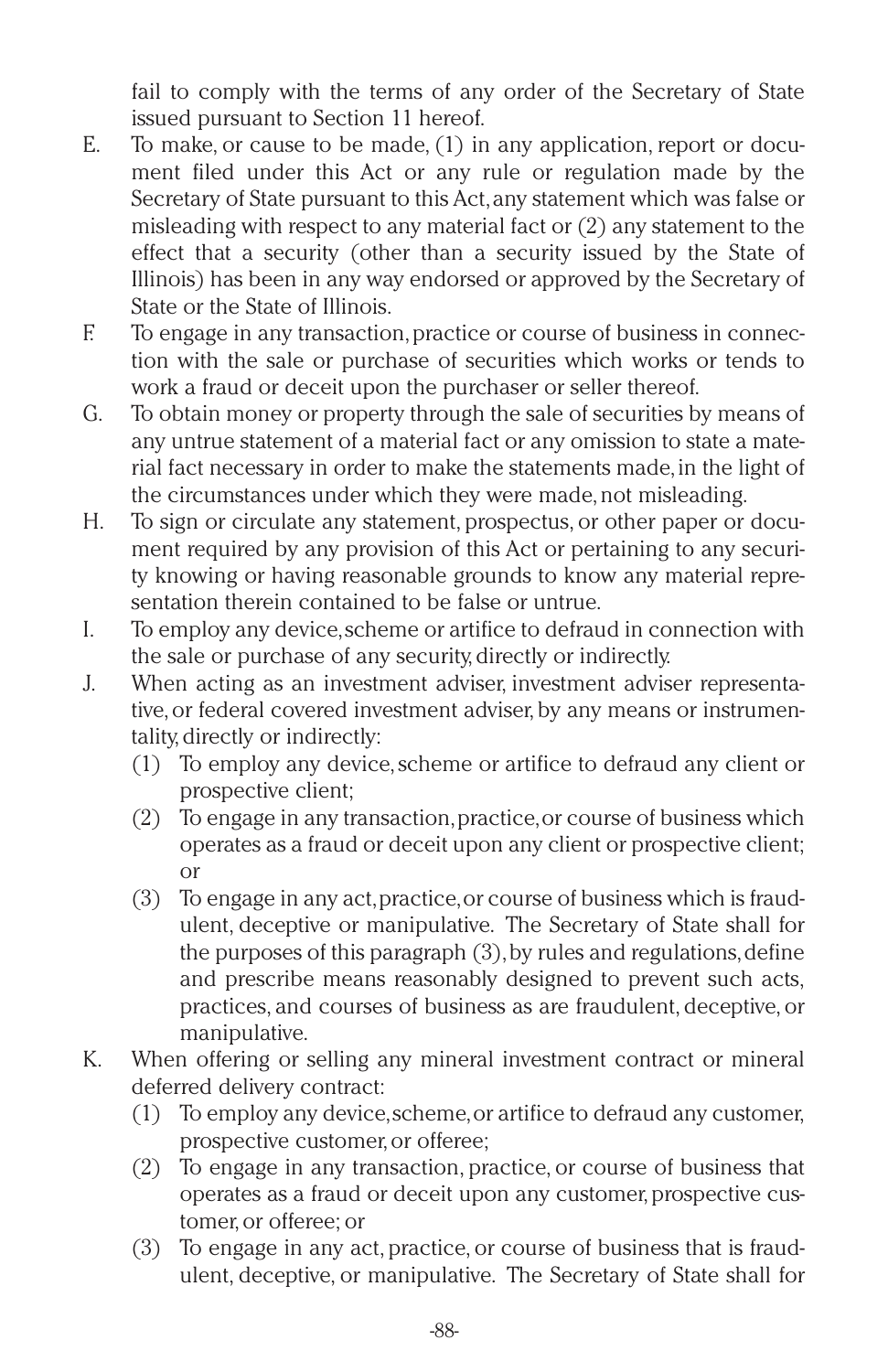the purposes of this paragraph  $(3)$ , by rules and regulations, define and prescribe means reasonably designed to prevent acts, practices, and courses of business as are fraudulent, deceptive, or manipulative.

L. To knowingly influence, coerce, manipulate, or mislead any person engaged in the preparation or audit of financial statements or appraisals to be used in the offer or sale of securities for the purpose of rendering such financial statements or appraisals materially misleading.

#### **Sec. 13. Private and other civil remedies; securities.**

- A. Every sale of a security made in violation of the provisions of this Act shall be voidable at the election of the purchaser exercised as provided in subsection B of this Section; and the issuer, controlling person, underwriter, dealer or other person by or on behalf of whom said sale was made, and each underwriter, dealer or salesperson who shall have participated or aided in any way in making the sale, and in case the issuer, controlling person, underwriter or dealer is a corporation or unincorporated association or organization, each of its officers and directors (or persons performing similar functions) who shall have participated or aided in making the sale, shall be jointly and severally liable to the purchaser as follows:
	- (1) for the full amount paid,together with interest from the date of payment for the securities sold at the rate of the interest or dividend stipulated in the securities sold (or if no rate is stipulated, then at the rate of 10% per annum) less any income or other amounts received by the purchaser on the securities, upon offer to tender to the seller or tender into court of the securities sold or,where the securities were not received, of any contract made in respect of the sale; or
	- (2) if the purchaser no longer owns the securities,for the amounts set forth in clause (1) of this subsection A less any amounts received by the purchaser for or on account of the disposition of the securities.

If the purchaser shall prevail in any action brought to enforce any of the remedies provided in this subsection, the court shall assess costs together with the reasonable fees and expenses of the purchaser's attorney against the defendant. Any provision of this subsection A to the contrary notwithstanding, the civil remedies provided in this subsection A shall not be available against any person by reason of the failure to file with the Secretary of State, or on account of the content of, any report of sale provided for in subsection G or P of Section 4, paragraph (2) of subsection D of Sections 5 and 6, or paragraph (2) of subsection F of Section 7 of this Act.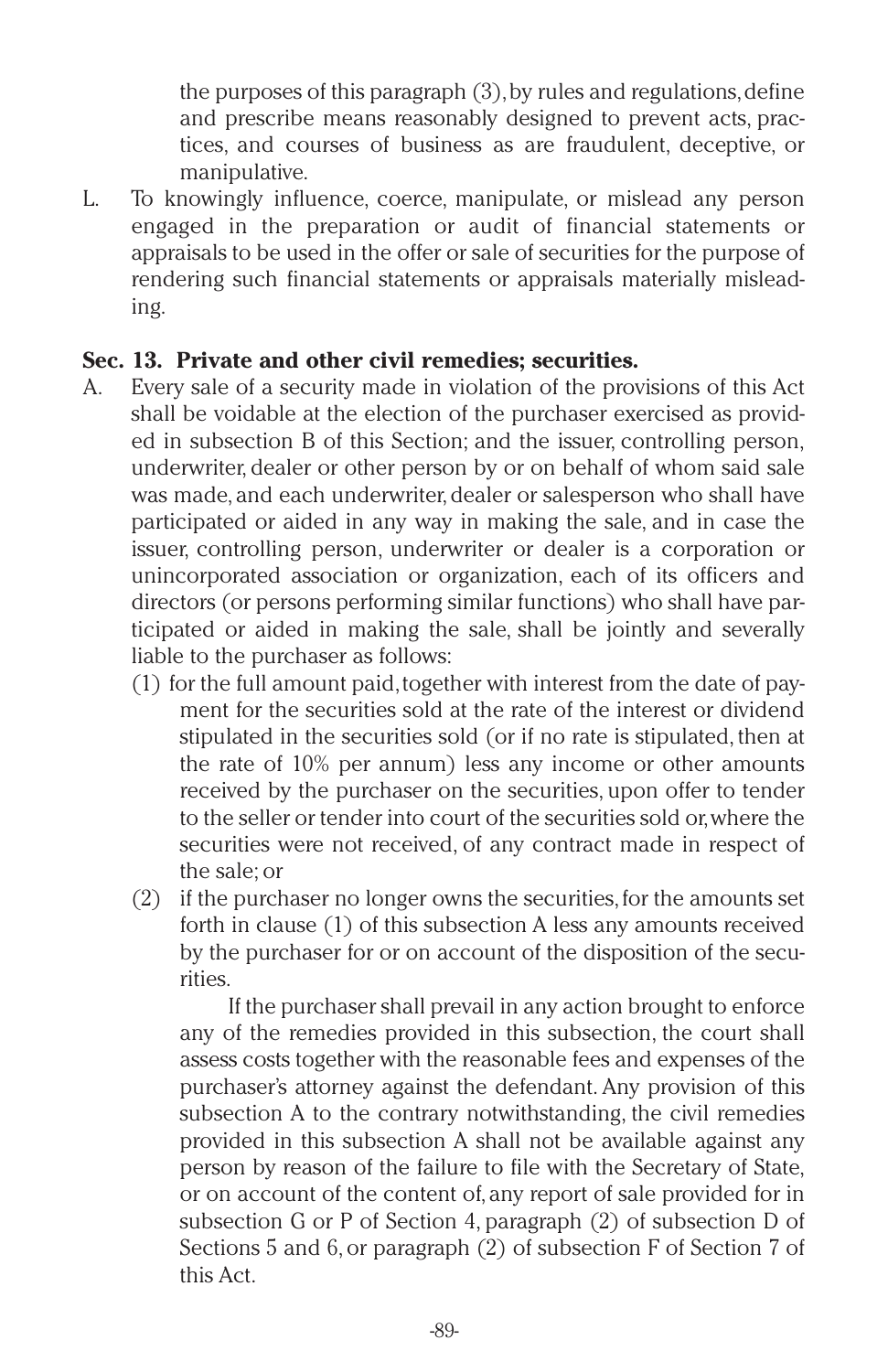- B. Notice of any election provided for in subsection A of this Section shall be given by the purchaser within 6 months after the purchaser shall have knowledge that the sale of the securities to him or her is voidable, to each person from whom recovery will be sought, by registered mail or certified mail,return receipt requested,addressed to the person to be notified at his or her last known address with proper postage affixed,or by personal service.
- C. No purchaser shall have any right or remedy under this Section who shall fail, within 15 days from the date of receipt thereof, to accept an offer to repurchase the securities purchased by him or her for a price equal to the full amount paid therefor plus interest thereon and less any income thereon as set forth in subsection A of this Section. Every offer of repurchase provided for in this subsection shall be in writing, shall be delivered to the purchaser or sent by registered mail or certified mail, return receipt requested, addressed to the purchaser at his or her last known address, and shall offer to repurchase the securities sold for a price equal to the full amount paid therefor plus interest thereon and less any income thereon as set forth in subsection A of this Section. Such offer shall continue in force for 15 days from the date on which it was received by the purchaser,shall advise the purchaser of his or her rights and the period of time limited for acceptance thereof, and shall contain such further information, if any, as the Secretary of State may prescribe. Any agreement not to accept or refusing or waiving any such offer made during or prior to said 15 days shall be void.
- D. No action shall be brought for relief under this Section or upon or because of any of the matters for which relief is granted by this Section after 3 years from the date of sale; provided, that if the party bringing the action neither knew nor in the exercise of reasonable diligence should have known of any alleged violation of subsection E, F, G, H, I or J of Section 12 of this Act which is the basis for the action,the 3 year period provided herein shall begin to run upon the earlier of:
	- (1) the date upon which the party bringing the action has actual knowledge of the alleged violation of this Act; or
	- (2) the date upon which the party bringing the action has notice of facts which in the exercise of reasonable diligence would lead to actual knowledge of the alleged violation of this Act.
- E. The term purchaser as used in this Section shall include the personal representative or representatives of the purchaser.
- F. Anything in this Act to the contrary notwithstanding and in addition to all other remedies, the Secretary of State through the Office of the Attorney General may bring an action in any circuit court of the State of Illinois in the name and on behalf of the State of Illinois against any person or persons participating in or about to participate in a violation of this Act to enjoin those persons who are continuing or doing any act in violation of this Act or to enforce compliance with this Act. Upon a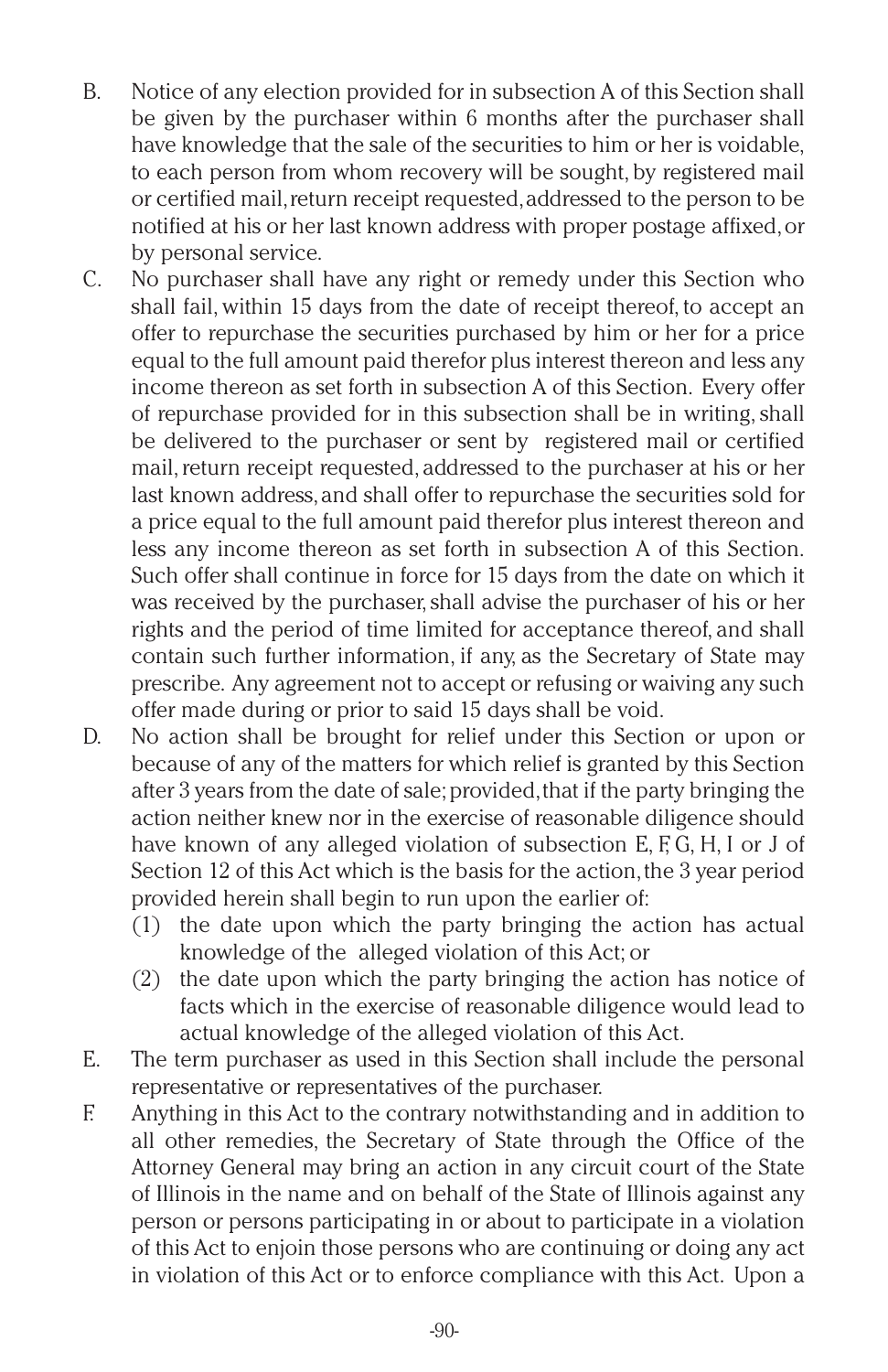proper showing the court may grant a permanent or preliminary injunction or temporary restraining order without bond,and may order the defendant to make an offer of rescission of any sales or purchases of securities determined by the court to be unlawful under this Act.The court shall further have jurisdiction and authority, in addition to the other penalties and remedies in this Act provided, to act or appoint another person as a receiver, conservator, ancillary receiver or ancillary conservator for the defendant or the defendant's assets located in this State and may assess costs against the defendant for the use of the State.

- G. (1) Whenever any person has engaged or is about to engage in any act or practice constituting a violation of this Act,any party in interest may bring an action in the circuit court of the county in which the party in interest resides,or where the person has his,her or its principal office or registered office or where any part of the transaction has or will take place, to enjoin that person from continuing or doing any act in violation of or to enforce compliance with this Act. Upon a proper showing, the court shall grant a permanent or preliminary injunction or temporary restraining order or rescission of any sales or purchases of securities determined to be unlawful under this Act, and may assess costs of the proceedings against the defendant.
	- (2) A copy of the complaint shall be served upon the Secretary of State within one business day of filing in the form and manner prescribed by the Secretary of State by rule or regulation; provided, that the failure to comply with this provision shall not invalidate the action which is the subject of the complaint.
- H. Any provision of this Section 13 to the contrary notwithstanding, neither the civil remedies provided in subsection A of this Section 13 nor the remedies of rescission and appointment of a receiver, conservator, ancillary receiver or ancillary conservator provided in subsection I of Section 11 of this Act and in subsections F and G of this Section 13 of this Act nor the remedies of restitution, damages or disgorgement of profits provided in subsection I of Section 11 of this Act shall be available against any person by reason of the failure to file with the Secretary of State, or on account of the contents of, any notice filing under Section 2a of this Act or subsection C-5 of Section 8 of this Act or any report of sale provided for in subsection G or P of Section 4, paragraph (2) of subsection D of Sections 5 and 6,or paragraph (2) of subsection F of Section 7 of this Act.

## **Sec. 14. Sentence.**

A. Any person who violates any of the provisions of subsection A,B,C, or D of Section 12 or paragraph (3) of subsection K of Section 12 of this Act shall be guilty of a Class 4 felony.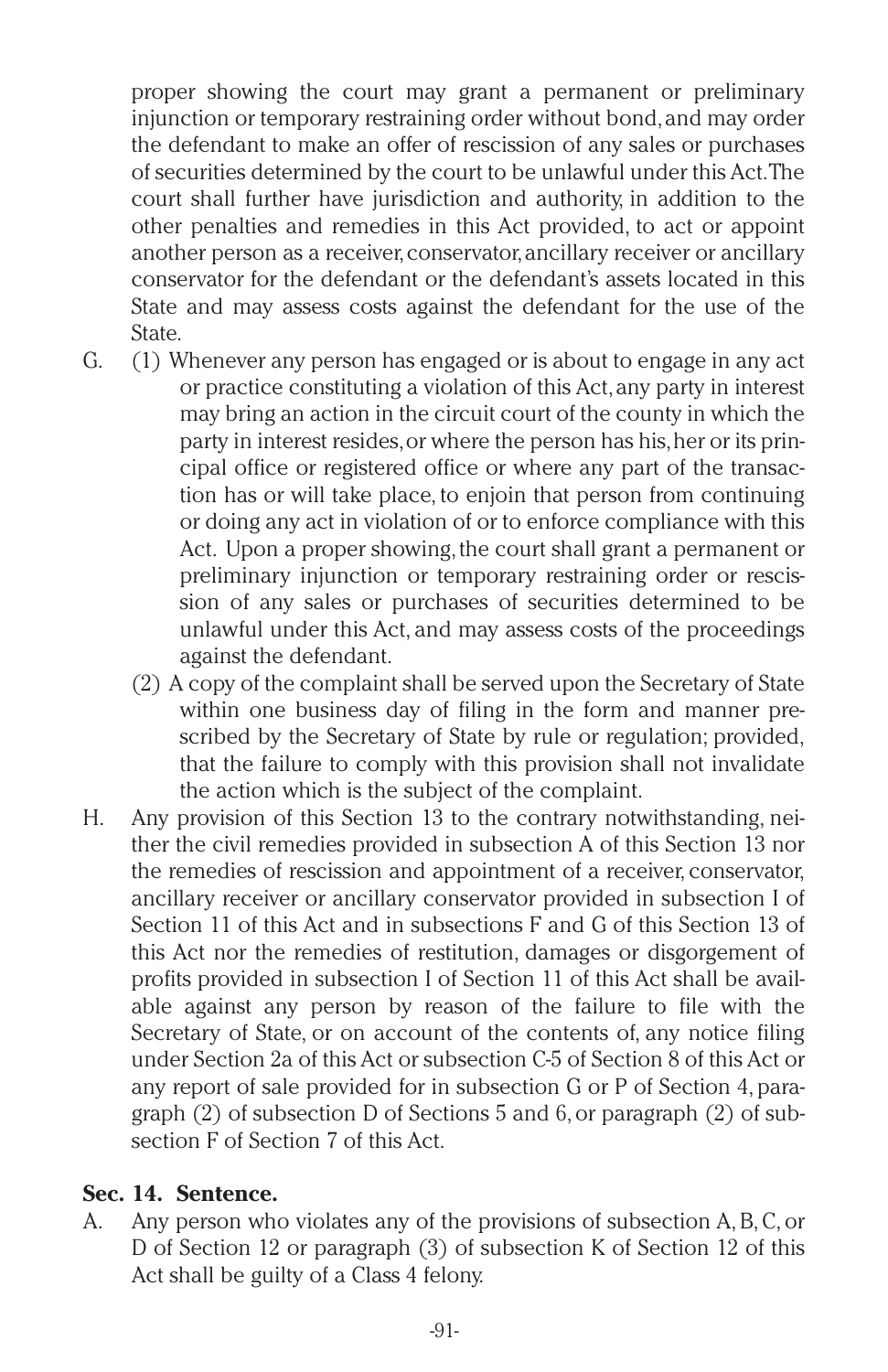- B. Any person who violates any of the provisions of subsection  $E, F, G, H, I$ , or J, paragraph (1) or (2) of subsection K,or subsection L of Section 12 of this Act shall be guilty of a Class 3 felony.
- B-5. A person who violates a provision of subsection E, F, G, H, I, or J or paragraph (1) or (2) of subsection K of Section 12 of this Act by use of a plan, program, or campaign that is conducted using one or more telephones for the purpose of inducing the purchase or sale of securities is guilty of a Class 2 felony.
- B-10.A person who in the course of violating a provision of subsection E, F, G,H,I,or J or paragraph (1) or (2) of subsection K of Section 12 of this Act induces a person 60 years of age or older to purchase or sell securities is guilty of a Class 2 felony.
- C. No prosecution for violation of any provision of this Act shall bar or be barred by any prosecution for the violation of any other provision of this Act or of any other statute; but all prosecutions under this Act or based upon any provision of this Act must be commenced within 3 years after the violation upon which such prosecution is based; provided however,that if the accused has intentionally concealed evidence of a violation of subsection E, F,G, H, I,J, or K of Section 12 of this Act, the period of limitation prescribed herein shall be extended up to an additional 2 years after the proper prosecuting officer becomes aware of the offense but in no such event shall the period of limitation so extended be more than 2 years beyond the expiration of the period otherwise applicable.
- D. For the purposes of this Act all persons who shall sell or offer for sale, or who shall purchase or offer to purchase,securities in violation of the provisions of this Act,or who shall in any manner knowingly authorize, aid or assist in any unlawful conduct under this Act shall be deemed equally guilty, and may be tried and punished in the county in which said unlawful sale or offering for sale or unlawful purchase or offer to purchase was made,or in the county in which the securities so sold or offered for sale or so purchased or offered to be purchased were delivered or proposed to be delivered to the purchaser thereof or by the seller thereof, as the case may be.
- E. Any person who shall be convicted of a second or any subsequent offense specified in subsection A,B,C,D,or paragraph (3) of subsection K of Section 12 of this Act shall be guilty of a Class 3 felony,and any person who shall be convicted of a second or any subsequent offense specified in subsection E,  $F, G, H, I, J$ , or paragraph (1) or (2) of subsection K of Section 12 of this Act shall be guilty of a Class 2 felony.
- F. If any person referred to in this Section is not a natural person, it may upon conviction of a first offense be fined up to \$25,000, and if convicted of a second and subsequent offense,may be fined up to \$50,000, in addition to any other sentence authorized by law.
- G. This Act shall not be construed to repeal or affect any law now in force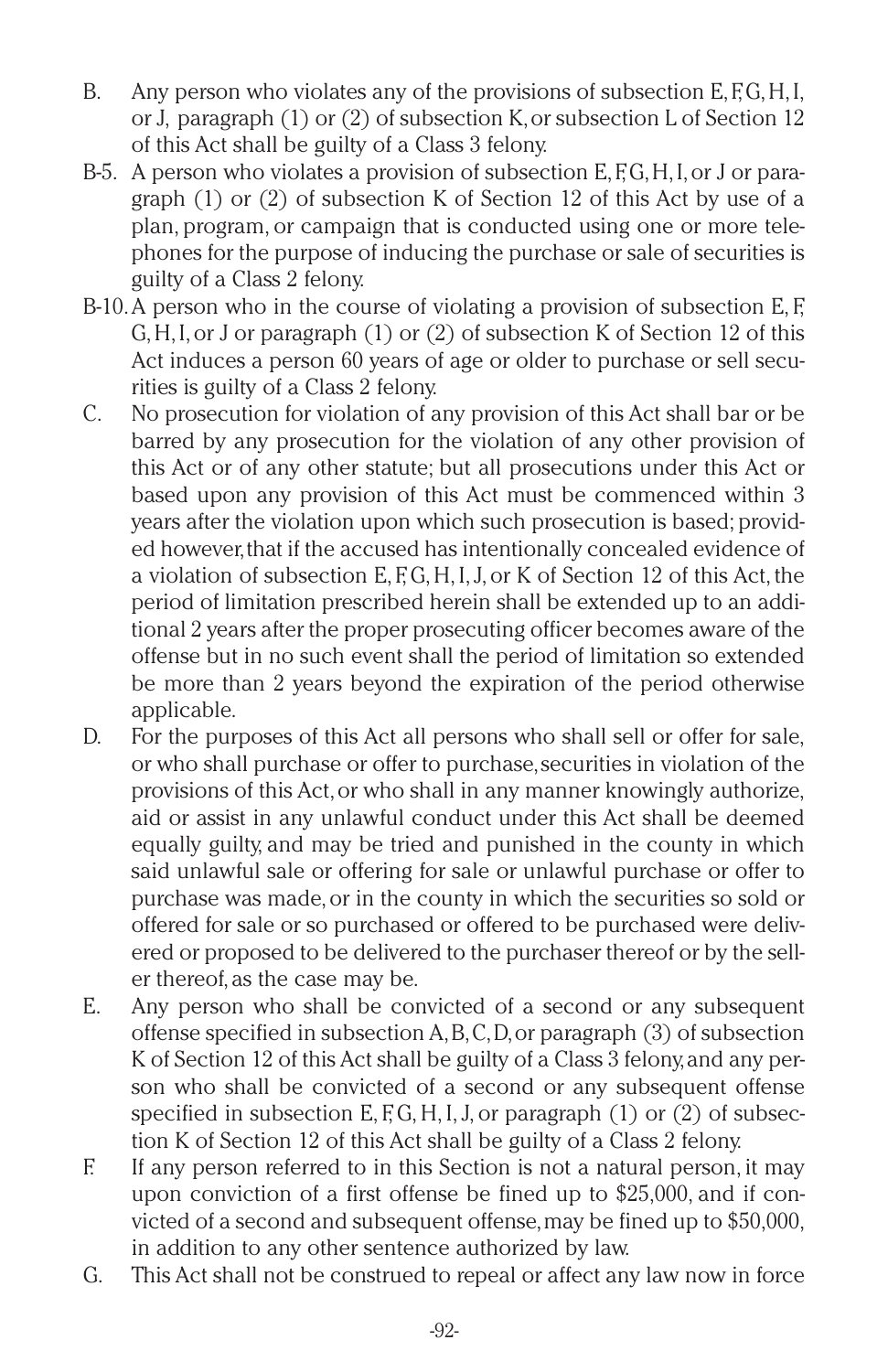relating to the organization of corporations in this State or the admission of any foreign corporation to do business in this State.

H. For the purposes of this Act,all persons who sell or offer for sale,or who purchase or offer to purchase any mineral investment contract or mineral deferred delivery contract in violation of the provisions of this Act or who,in any manner, knowingly authorize, aid,or assist in any unlawful sale or offer for sale or unlawful purchase or offer to purchase any mineral investment contract or mineral deferred delivery contract shall be deemed equally guilty and may be tried and punished in the county in which the unlawful sale or offer for sale or unlawful purchase or offer to purchase any mineral investment contract or mineral deferred delivery contract was made or in the county in which the mineral investment contract or mineral deferred delivery contract so sold or offered for sale or so purchased or offered to be purchased was delivered or proposed to be delivered to the purchaser thereof or by the seller thereof, as the case may be,or in Sangamon County.

#### **Sec. 15. Evidentiary matters.**

- A. In any action,administrative,civil or criminal,where a defense is based upon any exemption provided for in this Act, the burden of proving such exemption shall be upon the party raising such defense.
- B. In any action, administrative, civil or criminal, a certificate under the seal of the State of Illinois,signed by the Secretary of State, attesting to the filing of or the absence of any filing of any document or record with the Secretary of State under this Act, shall constitute prima facie evidence of such filing or of the absence of such filing,and shall be admissible in evidence in any such administrative, criminal or civil action.
- C. In any action,administrative,civil or criminal,the Secretary of State may issue a certificate under the seal of the State of Illinois, signed by the Secretary of State, showing that any document or record is a true and exact copy, photostatic or otherwise, of the record or document on file with the Secretary of State under this Act; and such certified document or record shall be admissible in evidence with the same effect as the original document or record would have if actually produced.
- D. Any certificate pursuant to subsection B or C of this Section 15 shall be furnished by the Secretary of State upon application therefor in the form and manner prescribed by the Secretary of State by rule or regulation, and shall be accompanied by payment of a certification fee in the amount specified in Section 11a of this Act, which shall not be returnable in any event.

**Sec. 15a. Issuance of Non-Binding Statements.** The Secretary of State, or any person designated by him or her, may issue a statement concerning the applicability of the Act or the rules and regulations thereunder to any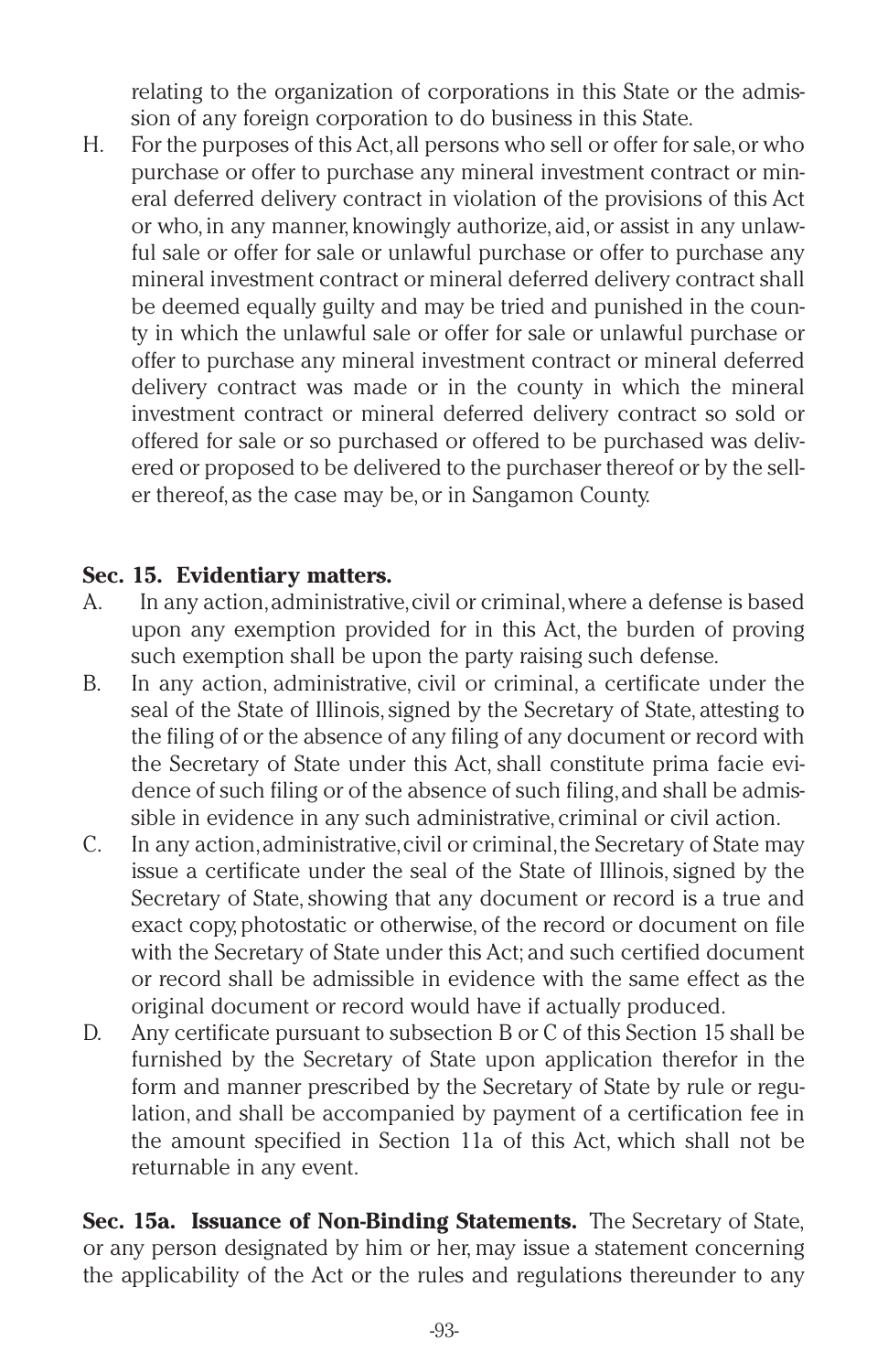transaction or proposed transaction which may be subject to the Act. No statement issued by the Secretary of State or his or her designee pursuant to this Section 15a shall be binding upon the Secretary of State or the State of Illinois, or shall be admissible in any administrative, civil or criminal action as, or shall otherwise constitute, a legal opinion of the Secretary of State. Each application for a statement pursuant to this Section 15a shall be filed with the Secretary of State in the form and manner prescribed by the Secretary of State by rule or regulation, and shall be accompanied by an application fee in the amount specified in Section 11a of this Act,which fee shall not be returnable in any event.

**Sec. 16. Saving clauses.** Notwithstanding any repeal provisions of this Act, the provisions of the Act entitled"An Act relating to the sale or other disposition of securities and providing penalties for the violation thereof and to repeal Acts in conflict therewith,"approved June 10,1919,as amended, shall remain in force (1) for the prosecution and punishment of any person who, before the effective date of this Act,shall have violated any provision of said Act approved June 10, 1919, as amended; (2) for carrying out the terms of escrow agreements made pursuant to the provisions of said Act approved June 10, 1919, as amended, and (3) for the retention, enforcement and liquidation of deposits made with the Secretary of State pursuant to the provisions of Section 6a of said Act approved June 10,1919,as amended,or of subsection E of Section 6 of"The Illinois Securities Law of 1953", approved July 13, 1953, as amended and in effect prior to January 1, 1986, which deposits, from and after January 1, 1986, shall be subject to the provisions of subsections G,H and I of Section 6 as if such deposits were made in respect of face amount certificate contracts which were registered under subsection B of Section 6 on or after January 1, 1986.

## **Sec. 17. Separability of provisions.**

If any provision or provisions of this Act shall be held invalid, the remainder of this Act shall not be affected thereby.

# **Sec. 18. Repeal.**

All the provisions of the Act entitled"An Act relating to the sale or other disposition of securities and providing penalties for the violation thereof and to repeal Acts in conflict therewith," approved June 10, 1919, as amended, except the provisions and parts of said Act continued in force and effect by Section 16 hereof, are hereby repealed.

# **Sec. 18.1 Additional fees.**

In addition to any other fee that the Secretary of State may impose and collect pursuant to the authority contained in Sections 4, 8, and 11a of this Act, beginning on July 1, 2003 the Secretary of State shall also collect the following additional fees: